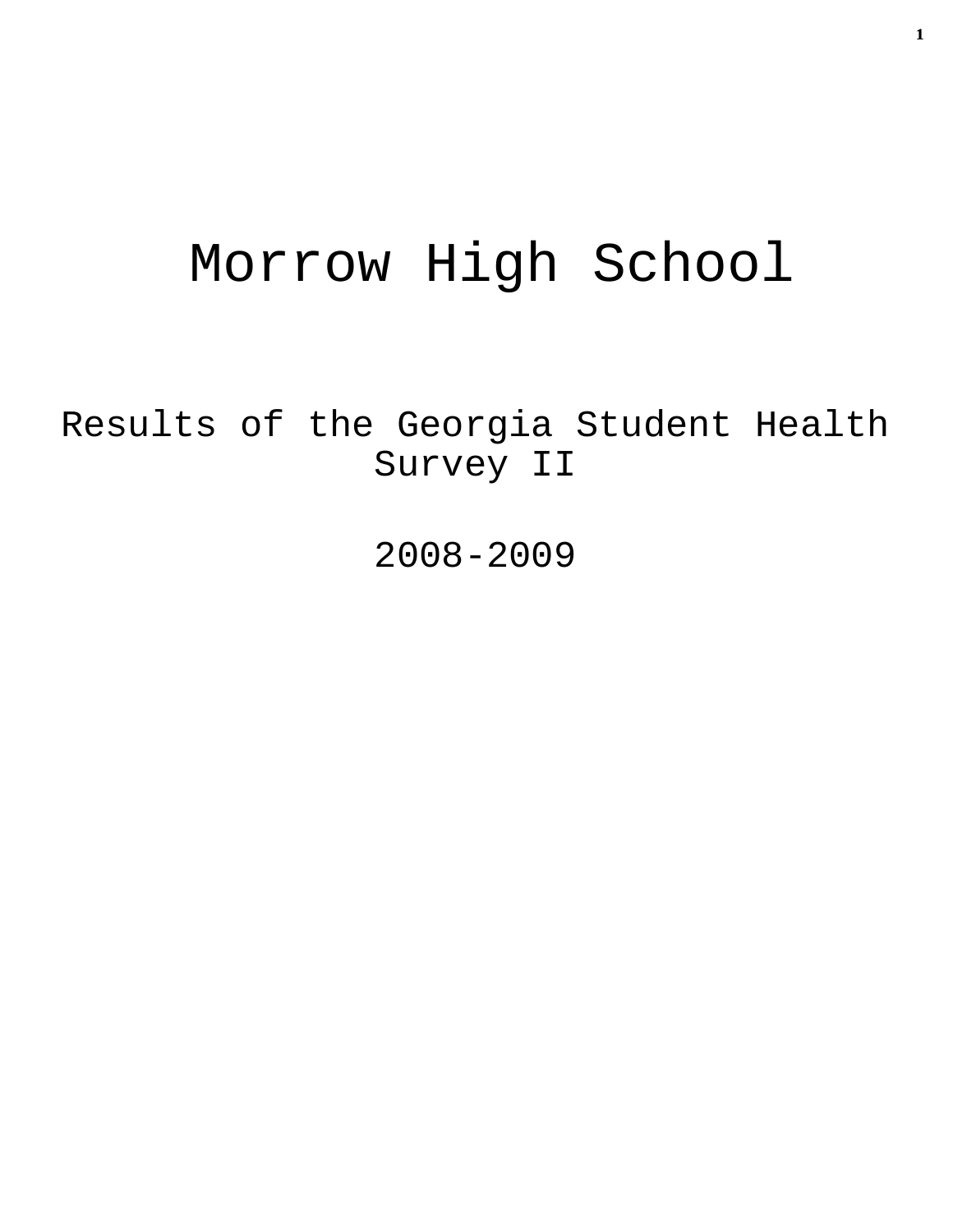# *Demographics* **2**

| Grade                    |     |  |  |  |
|--------------------------|-----|--|--|--|
| <b>Grade   Frequency</b> |     |  |  |  |
| 10                       | 193 |  |  |  |
| 12                       | 205 |  |  |  |

| Frequency      |                | <b>Table of Gender by Grade</b> |              |              |  |
|----------------|----------------|---------------------------------|--------------|--------------|--|
| <b>Col Pct</b> |                | Grade(Grade)                    |              |              |  |
|                | Gender(Gender) | 10                              | 12           | <b>Total</b> |  |
|                | <b>Female</b>  | 85<br>44.04                     | 92<br>44.88  | 177          |  |
|                | <b>Male</b>    | 108<br>55.96                    | 113<br>55.12 | 221          |  |
|                | <b>Total</b>   | 193                             | 205          | 398          |  |

| <b>Frequency</b><br>Col Pct |
|-----------------------------|

| <b>Table of Ethnicity by Grade</b> |              |              |              |  |  |  |
|------------------------------------|--------------|--------------|--------------|--|--|--|
|                                    | Grade(Grade) |              |              |  |  |  |
| <b>Ethnicity</b> (Ethnicity)       | 10           | 12           | <b>Total</b> |  |  |  |
| <b>Black</b>                       | 153<br>79.27 | 155<br>75.61 | 308          |  |  |  |
| <b>Hispanic</b>                    | 10<br>5.18   | 16<br>7.80   | 26           |  |  |  |
| <b>White</b>                       | 9<br>4.66    | 8<br>3.90    | 17           |  |  |  |
| <b>Asian</b>                       | 8<br>4.15    | 15<br>7.32   | 23           |  |  |  |
| <b>Other</b>                       | 13<br>6.74   | 11<br>5.37   | 24           |  |  |  |
| <b>Total</b>                       | 193          | 205          | 398          |  |  |  |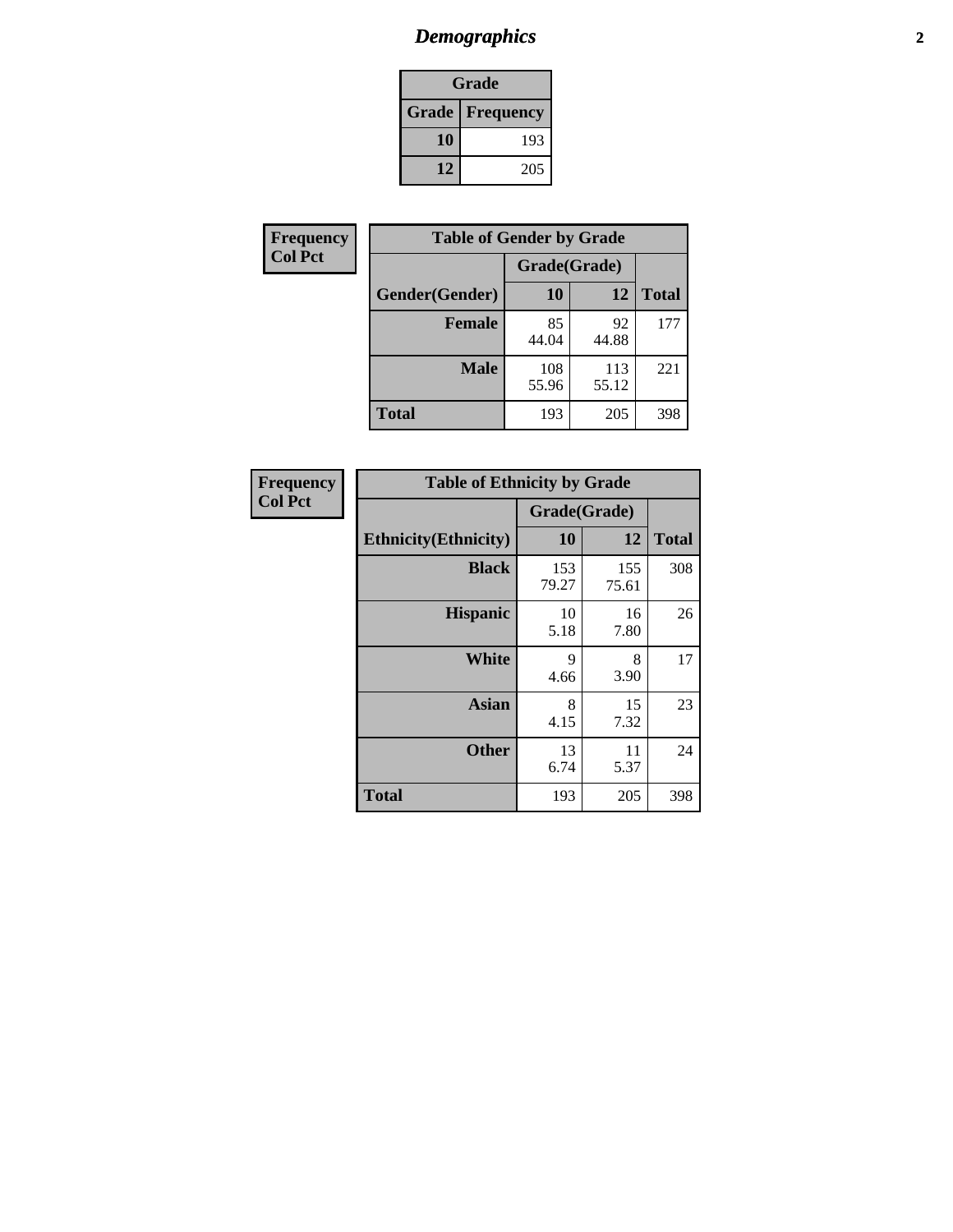#### *Title IV, Part A, Schedule A* **3** *Goal 1: Ensure that all schools are drug-free Baseline Data: Year 2008-2009 Prevalence of Drug Use*

| Frequency<br><b>Col Pct</b> | <b>Table of AlcoholAlt by Grade</b> |              |              |              |  |
|-----------------------------|-------------------------------------|--------------|--------------|--------------|--|
|                             | AlcoholAlt(Alcohol                  | Grade(Grade) |              |              |  |
|                             | use, past 30 days)                  | <b>10</b>    | 12           | <b>Total</b> |  |
|                             | <b>Yes</b>                          | 36<br>18.65  | 38<br>18.54  | 74           |  |
|                             | N <sub>0</sub>                      | 157<br>81.35 | 167<br>81.46 | 324          |  |
|                             | Total                               | 193          | 205          | 398          |  |

| Frequency<br><b>Col Pct</b> | <b>Table of TobaccoAny by Grade</b> |              |              |              |  |  |
|-----------------------------|-------------------------------------|--------------|--------------|--------------|--|--|
|                             | TobaccoAny(Tobacco                  | Grade(Grade) |              |              |  |  |
|                             | use, past 30 days)                  | 10           | 12           | <b>Total</b> |  |  |
|                             | Yes                                 | 19<br>9.84   | 16<br>7.80   | 35           |  |  |
|                             | N <sub>0</sub>                      | 174<br>90.16 | 189<br>92.20 | 363          |  |  |
|                             | <b>Total</b>                        | 193          | 205          | 398          |  |  |

| Frequency<br><b>Col Pct</b> | <b>Table of MarijuanaAlt by Grade</b> |              |              |              |  |
|-----------------------------|---------------------------------------|--------------|--------------|--------------|--|
|                             | MarijuanaAlt(Marijuana                | Grade(Grade) |              |              |  |
|                             | use, past 30 days)                    | <b>10</b>    | 12           | <b>Total</b> |  |
|                             | <b>Yes</b>                            | 30<br>15.54  | 21<br>10.24  | 51           |  |
|                             | N <sub>0</sub>                        | 163<br>84.46 | 184<br>89.76 | 347          |  |
|                             | <b>Total</b>                          | 193          | 205          | 398          |  |

| Frequency<br><b>Col Pct</b> | <b>Table of OtherDrugAny by Grade</b>                  |              |              |              |  |
|-----------------------------|--------------------------------------------------------|--------------|--------------|--------------|--|
|                             | <b>OtherDrugAny(Other</b><br>Grade(Grade)<br>drug use, |              |              |              |  |
|                             | past 30 days)                                          | 10           | 12           | <b>Total</b> |  |
|                             | Yes                                                    | 9<br>4.66    | 13<br>6.34   | 22           |  |
|                             | N <sub>0</sub>                                         | 184<br>95.34 | 192<br>93.66 | 376          |  |
|                             | <b>Total</b>                                           | 193          | 205          | 398          |  |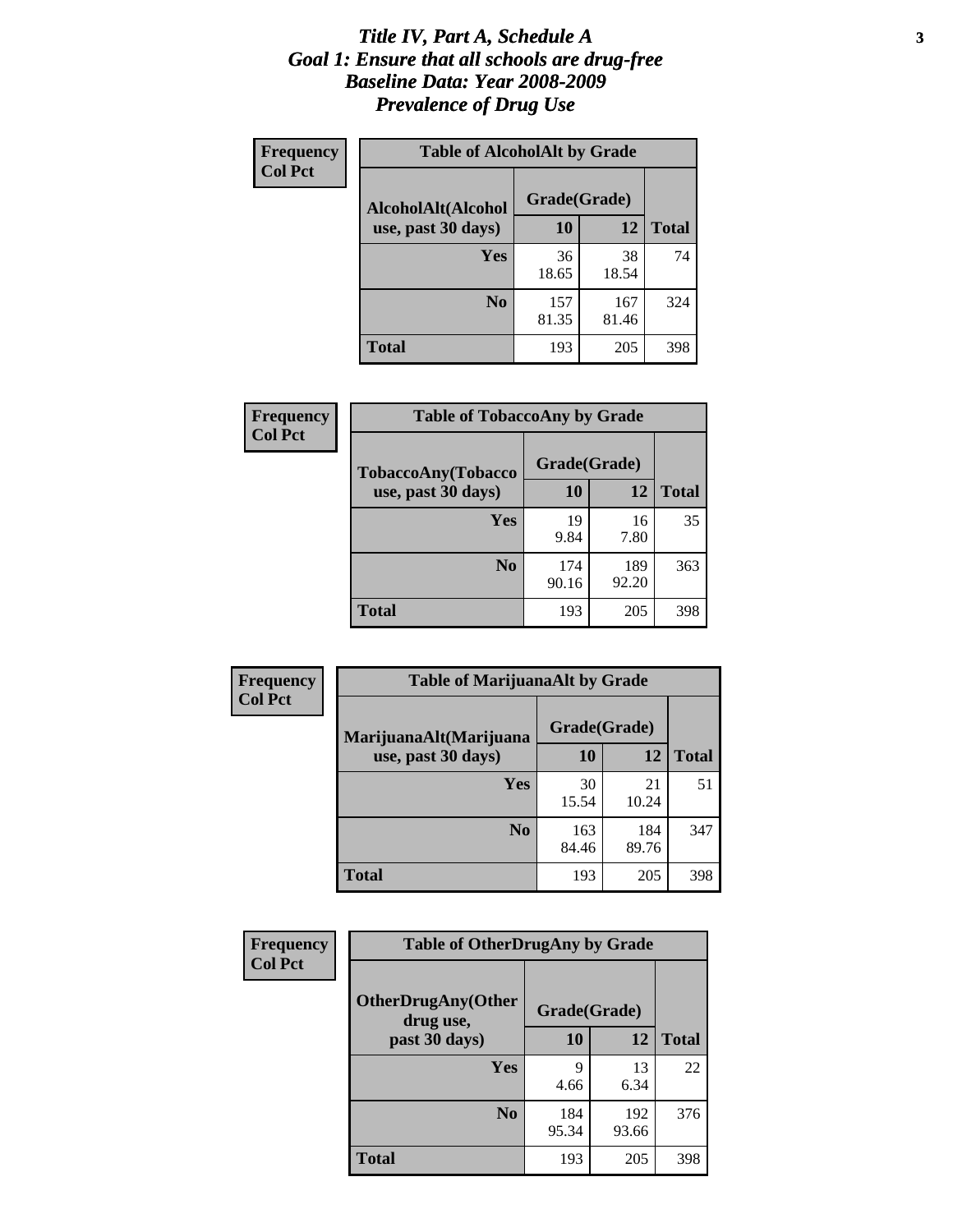#### *Average Age of Onset of Use* **4** *Results for "Average Age of Onset of Use" questions exclude students who said they did not use that substance*

| <b>Variable</b>    | Label                                                              | <b>Mean</b> |
|--------------------|--------------------------------------------------------------------|-------------|
| Alcoholinit2       | I started using alcohol when I was                                 | 12.94       |
| Cigarettesinit2    | I started smoking tobacco when I was                               | 13.78       |
| Smokelessinit2     | I started chewing tobacco when I was                               | 11.50       |
| Marijuanainit2     | I started using marijuana when I was                               | 13.47       |
| Cocaineinit2       | I started using cocaine when I was                                 | 12.88       |
| Inhalantsinit2     | I started using inhalants when I was                               | 10.14       |
| Steroidsinit2      | I started using steroids when I was                                | 9.50        |
| Ecstasyinit2       | I started using ecstasy when I was                                 | 12.14       |
| Methinit2          | I started using methamphetamines when I was                        | 10.25       |
| Hallucinogensinit2 | I started using hallucinogens when I was                           | 10.80       |
| Prescriptioninit2  | I started using prescription drugs not prescribed to me when I was | 11.82       |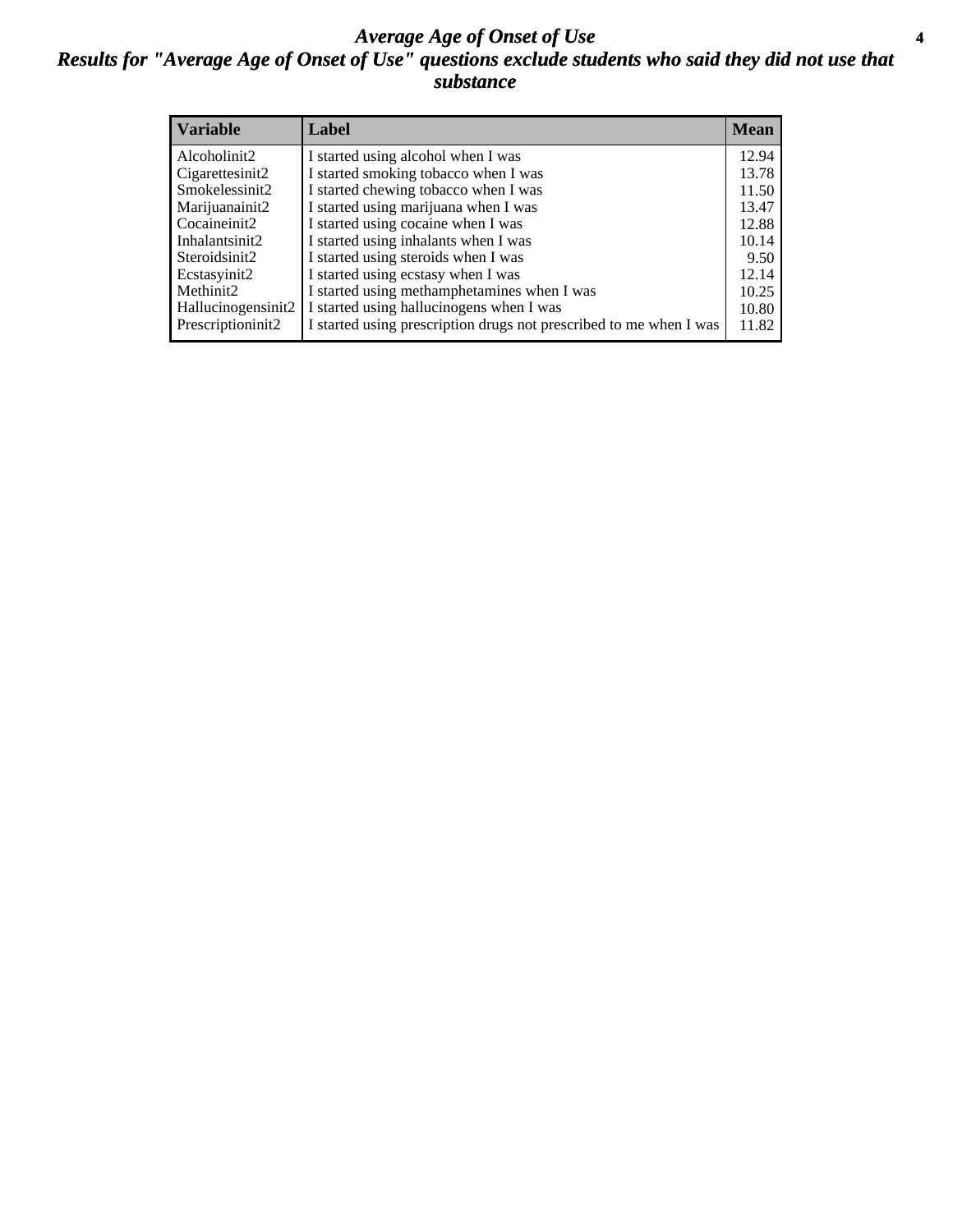# *Perception of Health Risk* **5**

| <b>Frequency</b> | <b>Table of Alcoholharmdich by Grade</b> |              |              |              |  |
|------------------|------------------------------------------|--------------|--------------|--------------|--|
| <b>Col Pct</b>   | Alcoholharmdich(I<br>think alcohol is    | Grade(Grade) |              |              |  |
|                  | harmful)                                 | 10           | 12           | <b>Total</b> |  |
|                  | <b>Yes</b>                               | 156<br>80.83 | 163<br>79.51 | 319          |  |
|                  | N <sub>0</sub>                           | 37<br>19.17  | 42<br>20.49  | 79           |  |
|                  | <b>Total</b>                             | 193          | 205          | 398          |  |

| <b>Frequency</b> | <b>Table of Tobaccoharmdich by Grade</b> |              |              |              |  |
|------------------|------------------------------------------|--------------|--------------|--------------|--|
| <b>Col Pct</b>   | Tobaccoharmdich(I<br>think tobacco is    | Grade(Grade) |              |              |  |
|                  | harmful)                                 | 10           | 12           | <b>Total</b> |  |
|                  | Yes                                      | 182<br>94.30 | 195<br>95.12 | 377          |  |
|                  | N <sub>0</sub>                           | 11<br>5.70   | 10<br>4.88   | 21           |  |
|                  | <b>Total</b>                             | 193          | 205          | 398          |  |

| <b>Frequency</b> | <b>Table of Marijuanaharmdich by Grade</b>                |              |              |              |  |  |
|------------------|-----------------------------------------------------------|--------------|--------------|--------------|--|--|
| <b>Col Pct</b>   | Marijuanaharmdich(I<br>Grade(Grade)<br>think marijuana is |              |              |              |  |  |
|                  | harmful)                                                  | 10           | 12           | <b>Total</b> |  |  |
|                  | Yes                                                       | 148<br>76.68 | 151<br>73.66 | 299          |  |  |
|                  | N <sub>0</sub>                                            | 45<br>23.32  | 54<br>26.34  | 99           |  |  |
|                  | <b>Total</b>                                              | 193          | 205          | 398          |  |  |

| <b>Frequency</b> | <b>Table of Otherdrugharmdich by Grade</b>   |              |              |              |  |  |  |  |
|------------------|----------------------------------------------|--------------|--------------|--------------|--|--|--|--|
| <b>Col Pct</b>   | Otherdrugharmdich(I<br>think other drugs are | Grade(Grade) |              |              |  |  |  |  |
|                  | harmful)                                     | <b>10</b>    | 12           | <b>Total</b> |  |  |  |  |
|                  | Yes                                          | 182<br>94.30 | 194<br>94.63 | 376          |  |  |  |  |
|                  | N <sub>0</sub>                               | 11<br>5.70   | 11<br>5.37   | 22           |  |  |  |  |
|                  | <b>Total</b>                                 | 193          | 205          | 398          |  |  |  |  |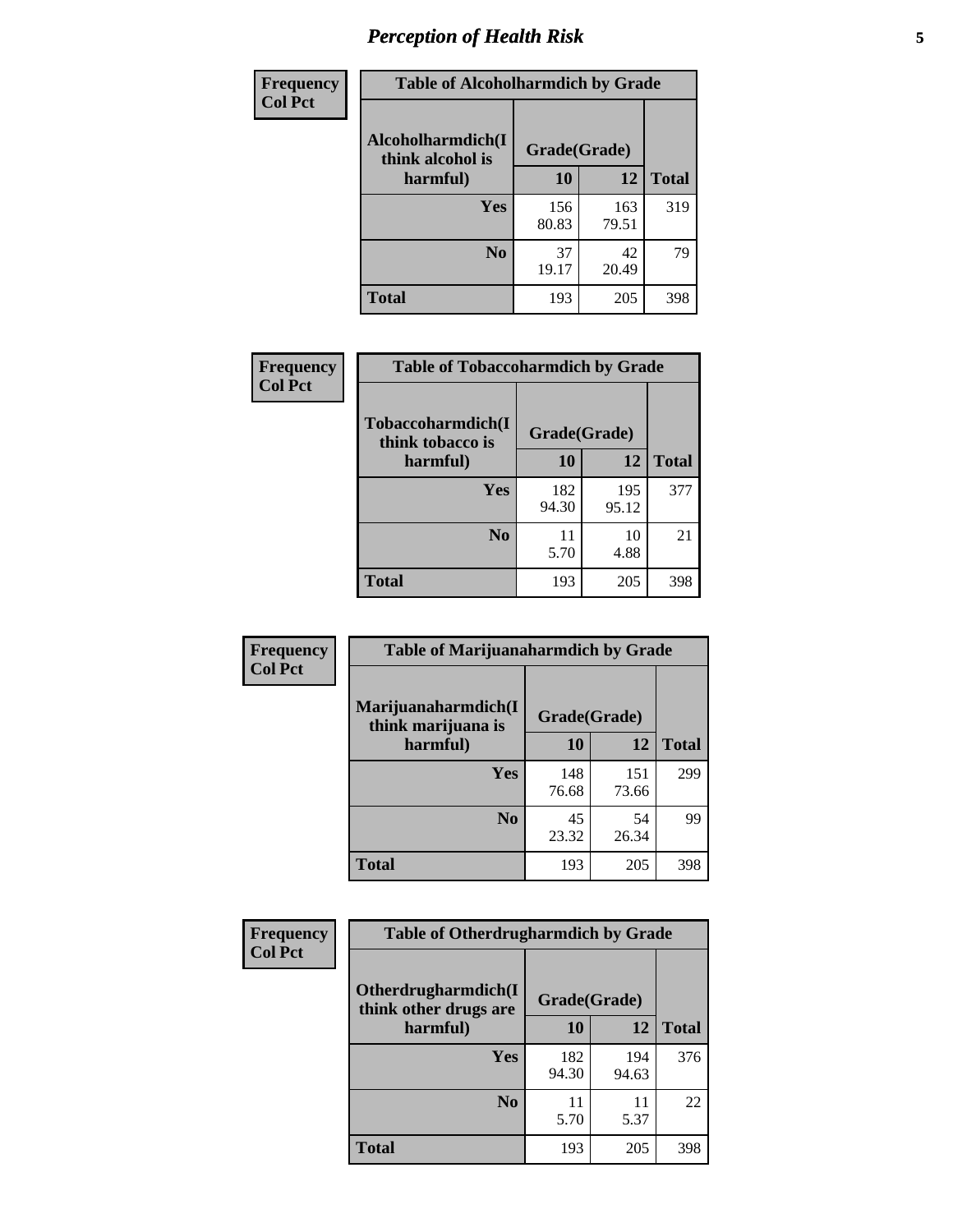# *Social Disapproval* **6**

| Frequency      | <b>Table of Alcoholpeerdich by Grade</b>                    |              |              |     |
|----------------|-------------------------------------------------------------|--------------|--------------|-----|
| <b>Col Pct</b> | Alcoholpeerdich(My<br>friends would<br>disapprove if I used | Grade(Grade) |              |     |
|                | alcohol)                                                    | 10           | <b>Total</b> |     |
|                | <b>Yes</b>                                                  | 83<br>43.01  | 95<br>46.34  | 178 |
|                | N <sub>0</sub>                                              | 110<br>56.99 | 110<br>53.66 | 220 |
|                | <b>Total</b>                                                | 193          | 205          | 398 |

| <b>Frequency</b> |
|------------------|
| <b>Col Pct</b>   |

| <b>Table of Tobaccopeerdich by Grade</b>                            |              |              |              |  |  |  |  |
|---------------------------------------------------------------------|--------------|--------------|--------------|--|--|--|--|
| <b>Tobaccopeerdich</b> (My<br>friends would<br>disapprove if I used | Grade(Grade) |              |              |  |  |  |  |
| tobacco)                                                            | 10           | 12           | <b>Total</b> |  |  |  |  |
| Yes                                                                 | 109<br>56.48 | 142<br>69.27 | 251          |  |  |  |  |
| N <sub>0</sub>                                                      | 84<br>43.52  | 63<br>30.73  | 147          |  |  |  |  |
| <b>Total</b>                                                        | 193          | 205          | 398          |  |  |  |  |

| Frequency      | <b>Table of Marijuanapeerdich by Grade</b>                    |              |              |              |  |  |  |  |
|----------------|---------------------------------------------------------------|--------------|--------------|--------------|--|--|--|--|
| <b>Col Pct</b> | Marijuanapeerdich(My<br>friends would<br>disapprove if I used | Grade(Grade) |              |              |  |  |  |  |
|                | marijuana)                                                    | 10           | 12           | <b>Total</b> |  |  |  |  |
|                | <b>Yes</b>                                                    | 88<br>45.60  | 111<br>54.15 | 199          |  |  |  |  |
|                | N <sub>0</sub>                                                | 105<br>54.40 | 94<br>45.85  | 199          |  |  |  |  |
|                | <b>Total</b>                                                  | 193          | 205          | 398          |  |  |  |  |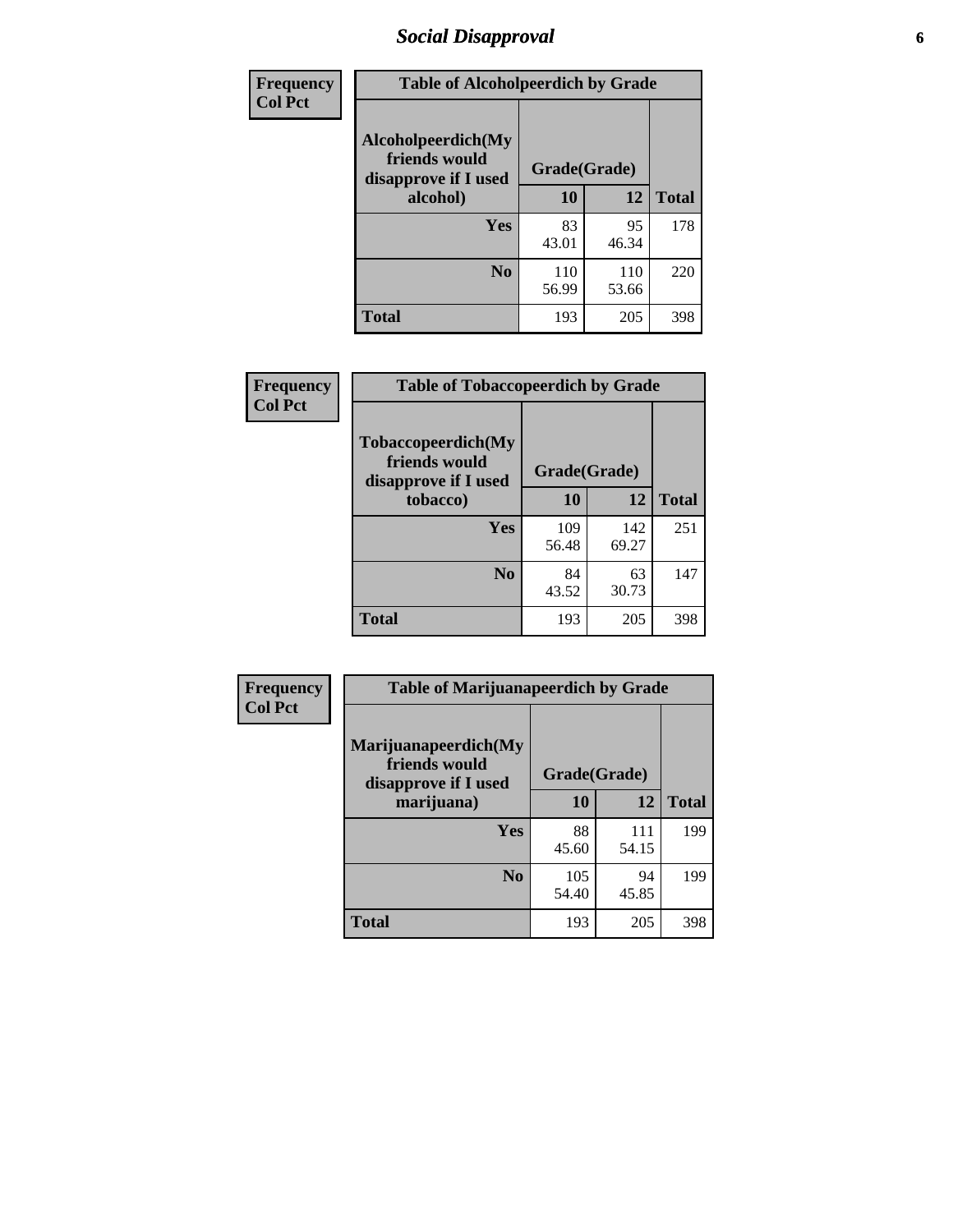# *Social Disapproval* **7**

| Frequency      | <b>Table of Otherdrugpeerdich by Grade</b>                    |              |              |              |  |  |  |  |
|----------------|---------------------------------------------------------------|--------------|--------------|--------------|--|--|--|--|
| <b>Col Pct</b> | Otherdrugpeerdich(My<br>friends would<br>disapprove if I used | Grade(Grade) |              |              |  |  |  |  |
|                | other drugs)                                                  | 10           | 12           | <b>Total</b> |  |  |  |  |
|                | Yes                                                           | 124<br>64.25 | 157<br>76.59 | 281          |  |  |  |  |
|                | N <sub>0</sub>                                                | 69<br>35.75  | 48<br>23.41  | 117          |  |  |  |  |
|                | <b>Total</b>                                                  | 193          | 205          | 398          |  |  |  |  |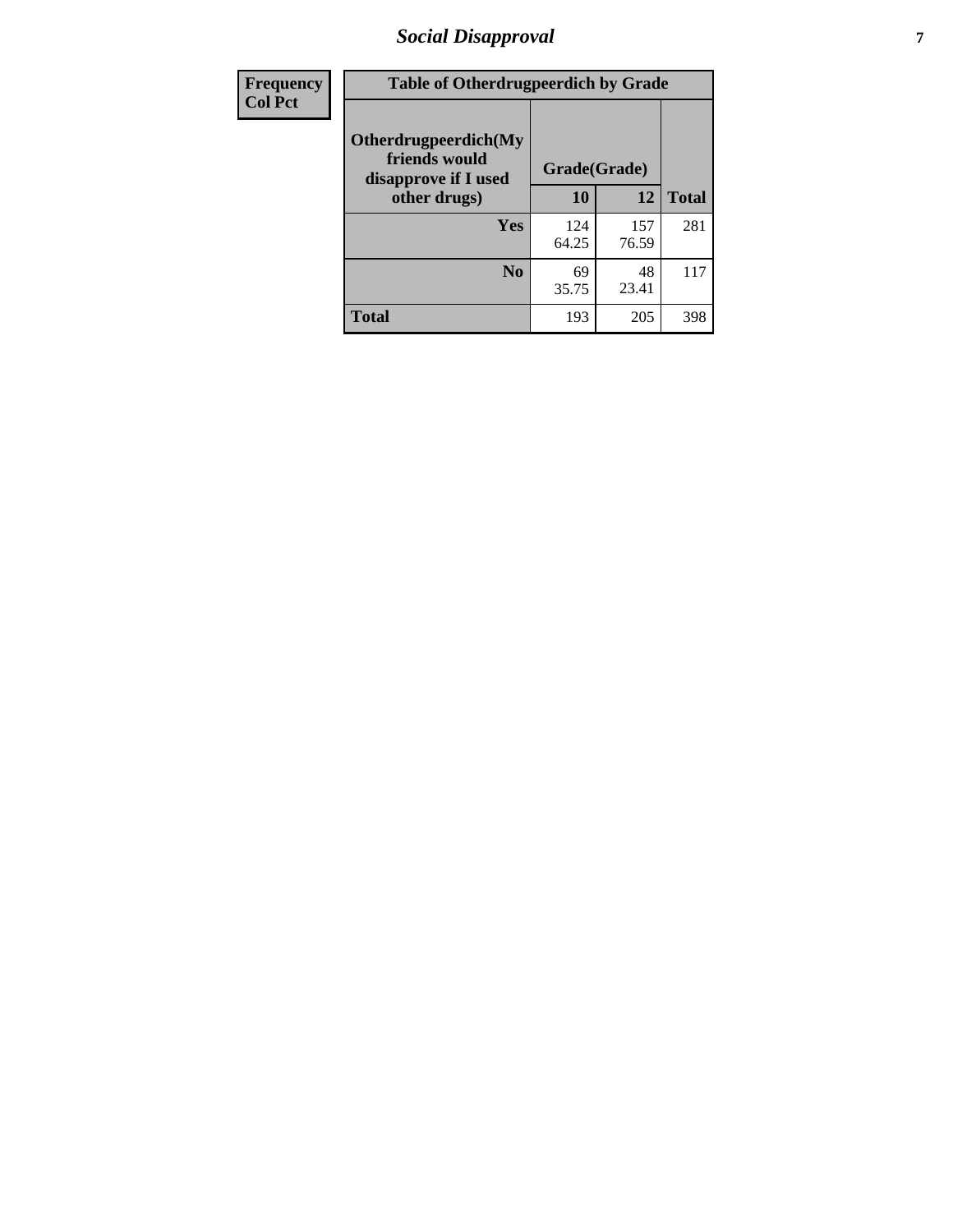#### Title IV, Part A, Schedule A **8** *Goal 2: To help ensure that all schools are safe and disciplined Baseline Data: Year 2008-2009 Student Involvement in Gang Activity*

| Frequency      | <b>Table of Gangself by Grade</b>                                                                 |                    |              |              |
|----------------|---------------------------------------------------------------------------------------------------|--------------------|--------------|--------------|
| <b>Col Pct</b> | Gangself(I<br>have<br>participated<br>in illegal<br>gang<br>activities in<br>the past 30<br>days) | Grade(Grade)<br>10 | 12           | <b>Total</b> |
|                | Yes                                                                                               | 21<br>10.88        | 21<br>10.24  | 42           |
|                | N <sub>0</sub>                                                                                    | 172<br>89.12       | 184<br>89.76 | 356          |
|                | <b>Total</b>                                                                                      | 193                | 205          | 398          |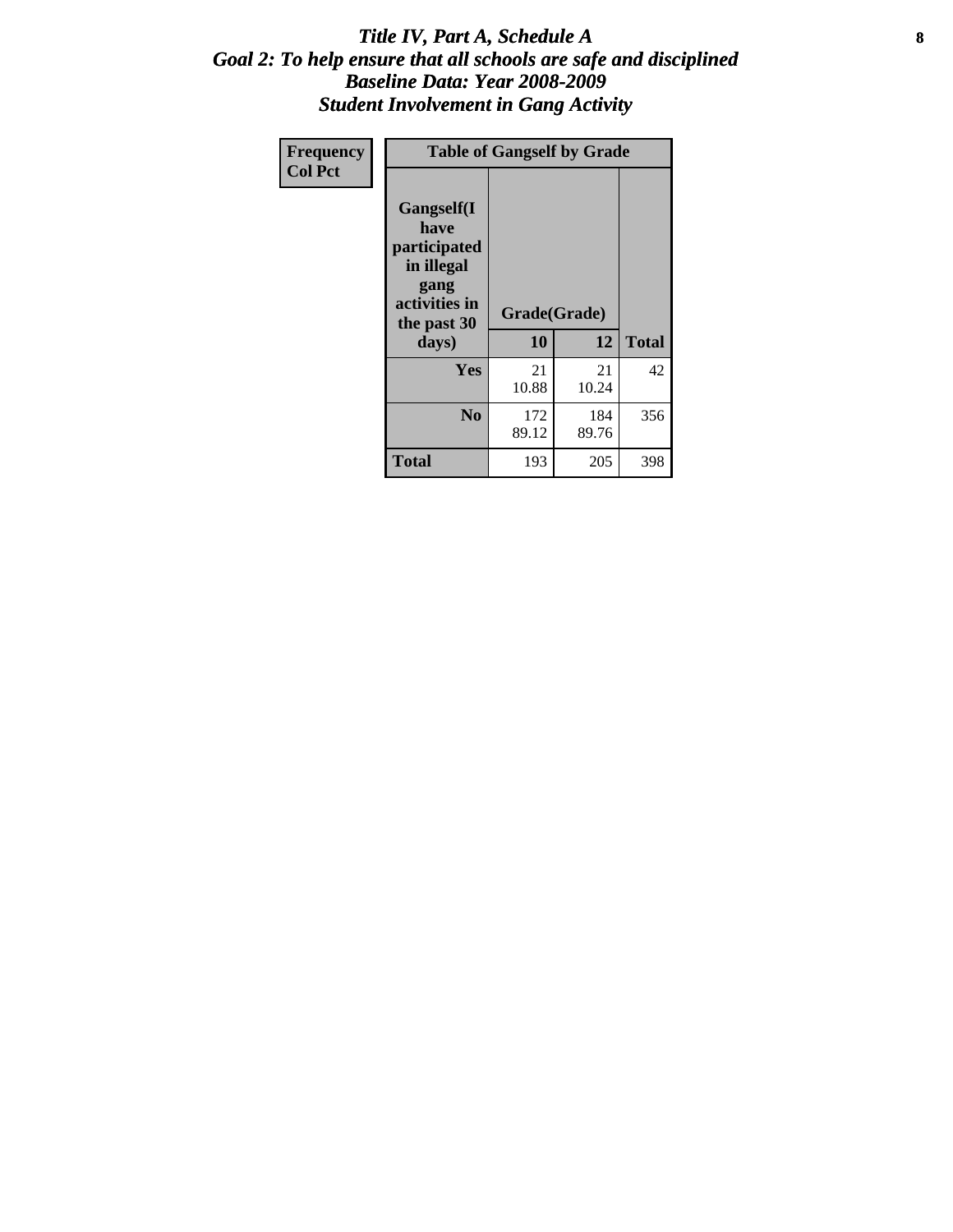# *Student Perception of School Safety* **9**

| <b>Frequency</b><br>Row Pct |
|-----------------------------|
|                             |

| <b>Table of Grade by Safeschool</b> |                                                                                                          |                                                        |             |             |     |  |  |  |
|-------------------------------------|----------------------------------------------------------------------------------------------------------|--------------------------------------------------------|-------------|-------------|-----|--|--|--|
|                                     |                                                                                                          | Safeschool (School is a place at which I feel<br>safe) |             |             |     |  |  |  |
| Grade(Grade)                        | Somewhat Somewhat<br><b>Strongly</b><br><b>Strongly</b><br><b>Disagree</b><br>Agree<br>Disagree<br>Agree |                                                        |             |             |     |  |  |  |
| 10                                  | 3.63                                                                                                     | 75<br>38.86                                            | 59<br>30.57 | 52<br>26.94 | 193 |  |  |  |
| 12                                  | 26<br>12.68                                                                                              | 95<br>46.34                                            | 49<br>23.90 | 35<br>17.07 | 205 |  |  |  |
| <b>Total</b>                        | 33                                                                                                       | 170                                                    | 108         | 87          | 398 |  |  |  |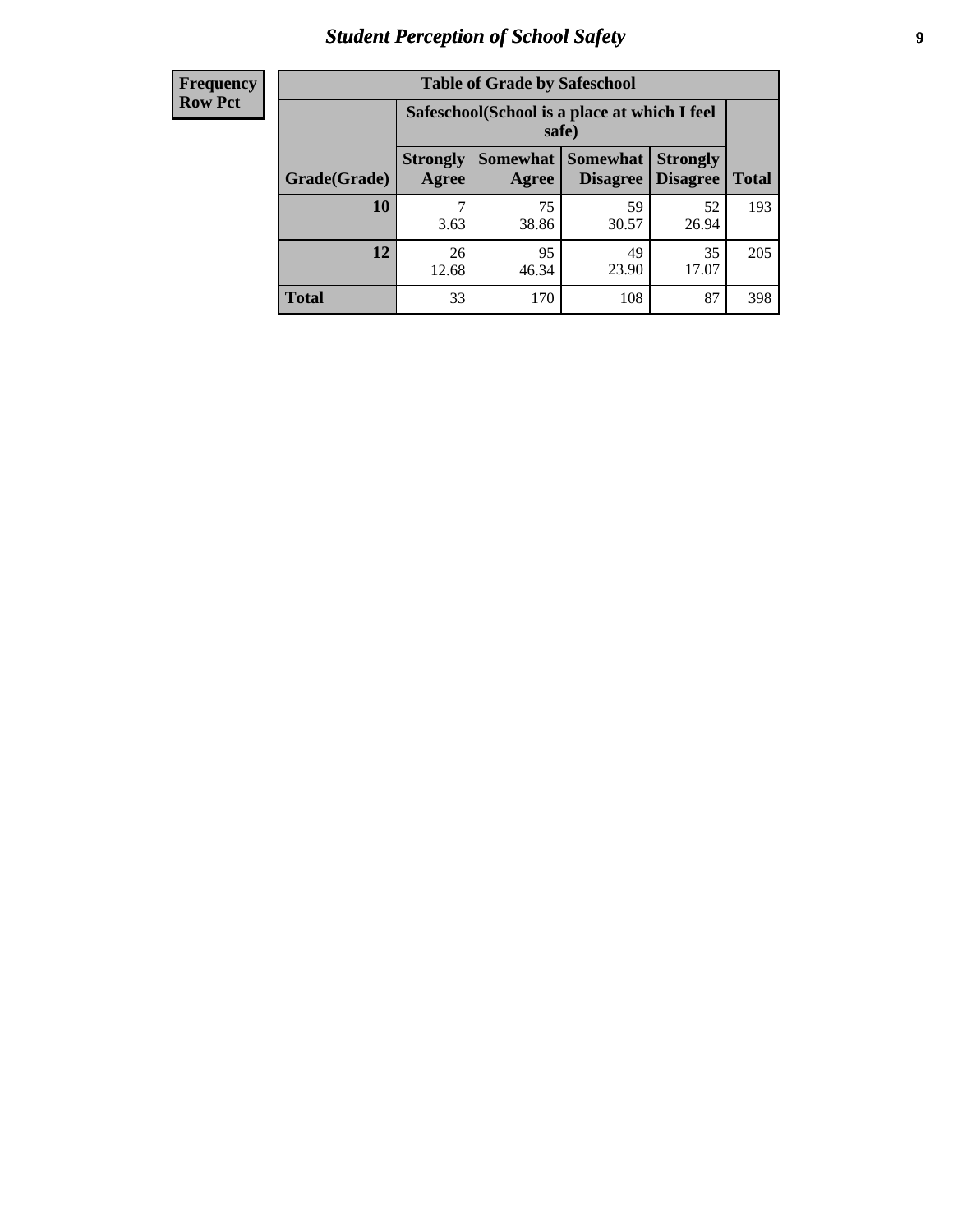#### *Students Who Have Been Bullied* **10**

| <b>Frequency</b> |
|------------------|
| Row Pct          |

| <b>Table of Grade by Bullied</b> |                            |                                                                               |                              |                   |                        |                        |                          |              |
|----------------------------------|----------------------------|-------------------------------------------------------------------------------|------------------------------|-------------------|------------------------|------------------------|--------------------------|--------------|
|                                  |                            | <b>Bullied</b> (I have been bullied by other<br>students in the past 30 days) |                              |                   |                        |                        |                          |              |
| Grade(Grade)                     | $\mathbf 0$<br><b>Days</b> | 1 or<br>2<br>days                                                             | 3 <sub>to</sub><br>5<br>days | 6 to<br>9<br>days | 10<br>to<br>19<br>days | 20<br>to<br>29<br>days | All<br><b>30</b><br>days | <b>Total</b> |
| 10                               | 175<br>90.67               | 7<br>3.63                                                                     | 4<br>2.07                    | $\Omega$<br>0.00  | 2<br>1.04              | 4<br>2.07              | 0.52                     | 193          |
| 12                               | 183<br>89.27               | 11<br>5.37                                                                    | 0<br>0.00                    | 0.49              | $\Omega$<br>0.00       | $\Omega$<br>0.00       | 10<br>4.88               | 205          |
| <b>Total</b>                     | 358                        | 18                                                                            | 4                            |                   | 2                      | $\overline{4}$         | 11                       | 398          |

 $\blacksquare$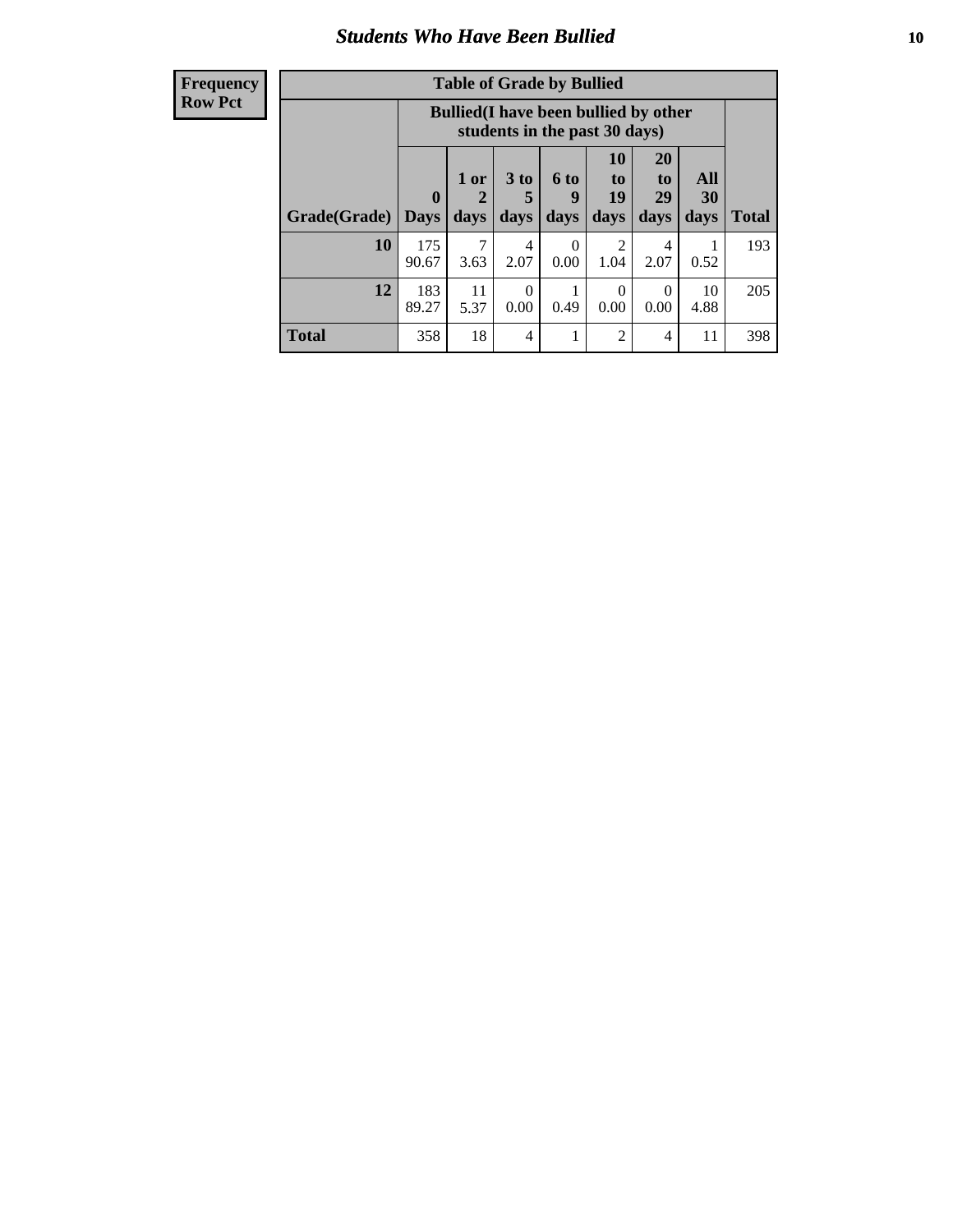### *School Climate* **11**

| Frequency      | <b>Table of SchoolClimate1 by Grade</b> |                    |              |              |  |  |  |
|----------------|-----------------------------------------|--------------------|--------------|--------------|--|--|--|
| <b>Col Pct</b> | SchoolClimate1(I<br>like school)        | Grade(Grade)<br>10 | 12           | <b>Total</b> |  |  |  |
|                | <b>Strongly Agree</b>                   | 28<br>14.51        | 49<br>23.90  | 77           |  |  |  |
|                | <b>Somewhat Agree</b>                   | 130<br>67.36       | 123<br>60.00 | 253          |  |  |  |
|                | <b>Somewhat Disagree</b>                | 21<br>10.88        | 21<br>10.24  | 42           |  |  |  |
|                | <b>Strongly Disagree</b>                | 14<br>7.25         | 12<br>5.85   | 26           |  |  |  |
|                | <b>Total</b>                            | 193                | 205          | 398          |  |  |  |

| <b>Frequency</b> | <b>Table of Sc</b>                                  |
|------------------|-----------------------------------------------------|
| <b>Col Pct</b>   |                                                     |
|                  | SchoolClimate2<br><b>feel successful</b><br>school) |
|                  | <b>Strongly Ag</b>                                  |

т л

| <b>Table of SchoolClimate2 by Grade</b>           |              |              |     |  |
|---------------------------------------------------|--------------|--------------|-----|--|
| SchoolClimate2(I<br>feel successful at<br>school) | <b>Total</b> |              |     |  |
| <b>Strongly Agree</b>                             | 51<br>26.42  | 91<br>44.39  | 142 |  |
| <b>Somewhat Agree</b>                             | 122<br>63.21 | 100<br>48.78 | 222 |  |
| <b>Somewhat Disagree</b>                          | 13<br>6.74   | 9<br>4.39    | 22  |  |
| <b>Strongly Disagree</b>                          | 3.63         | 5<br>2.44    | 12  |  |
| <b>Total</b>                                      | 193          | 205          | 398 |  |

| Frequency | <b>Table of SchoolClimate3 by Grade</b>                               |                          |              |              |
|-----------|-----------------------------------------------------------------------|--------------------------|--------------|--------------|
| Col Pct   | SchoolClimate3(My<br>school has high<br>standards for<br>achievement) | Grade(Grade)<br>10<br>12 |              | <b>Total</b> |
|           |                                                                       |                          |              |              |
|           | <b>Strongly Agree</b>                                                 | 21<br>10.88              | 32<br>15.61  | 53           |
|           | <b>Somewhat Agree</b>                                                 | 80<br>41.45              | 109<br>53.17 | 189          |
|           | <b>Somewhat Disagree</b>                                              | 53<br>27.46              | 41<br>20.00  | 94           |
|           | <b>Strongly Disagree</b>                                              | 39<br>20.21              | 23<br>11.22  | 62           |
|           | Total                                                                 | 193                      | 205          | 398          |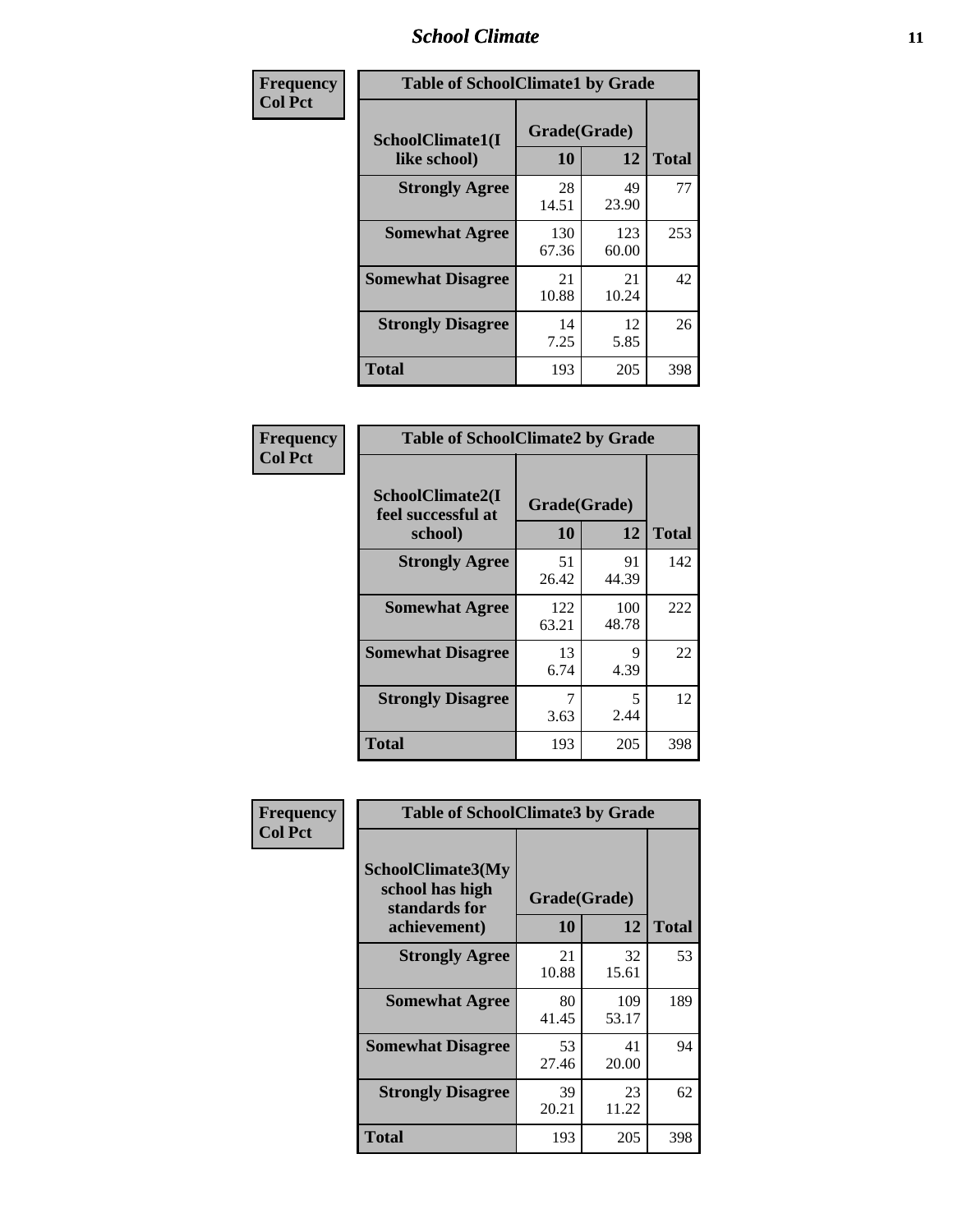### *School Climate* **12**

| Frequency      | <b>Table of SchoolClimate4 by Grade</b>                       |                    |              |              |
|----------------|---------------------------------------------------------------|--------------------|--------------|--------------|
| <b>Col Pct</b> | SchoolClimate4(My<br>school sets clear<br>rules for behavior) | Grade(Grade)<br>10 | 12           | <b>Total</b> |
|                | <b>Strongly Agree</b>                                         | 52<br>26.94        | 57<br>27.80  | 109          |
|                | <b>Somewhat Agree</b>                                         | 83<br>43.01        | 102<br>49.76 | 185          |
|                | <b>Somewhat Disagree</b>                                      | 33<br>17.10        | 32<br>15.61  | 65           |
|                | <b>Strongly Disagree</b>                                      | 25<br>12.95        | 14<br>6.83   | 39           |
|                | <b>Total</b>                                                  | 193                | 205          | 398          |

| <b>Table of SchoolClimate5 by Grade</b>                   |              |              |              |  |  |
|-----------------------------------------------------------|--------------|--------------|--------------|--|--|
| SchoolClimate5(I<br>know what to do in<br>an emergency at | Grade(Grade) |              |              |  |  |
| school)                                                   | 10           | 12           | <b>Total</b> |  |  |
| <b>Strongly Agree</b>                                     | 89<br>46.11  | 104<br>50.73 | 193          |  |  |
| <b>Somewhat Agree</b>                                     | 68<br>35.23  | 74<br>36.10  | 142          |  |  |
| <b>Somewhat Disagree</b>                                  | 24<br>12.44  | 16<br>7.80   | 40           |  |  |
| <b>Strongly Disagree</b>                                  | 12<br>6.22   | 11<br>5.37   | 23           |  |  |
| <b>Total</b>                                              | 193          | 205          | 398          |  |  |

| <b>Frequency</b> | <b>Table of SchoolClimate6 by Grade</b>                  |                    |             |              |  |
|------------------|----------------------------------------------------------|--------------------|-------------|--------------|--|
| <b>Col Pct</b>   | <b>SchoolClimate6(Teachers</b><br>treat me with respect) | Grade(Grade)<br>10 | 12          | <b>Total</b> |  |
|                  | <b>Strongly Agree</b>                                    | 35<br>18.13        | 81<br>39.51 | 116          |  |
|                  | <b>Somewhat Agree</b>                                    | 87<br>45.08        | 77<br>37.56 | 164          |  |
|                  | <b>Somewhat Disagree</b>                                 | 47<br>24.35        | 31<br>15.12 | 78           |  |
|                  | <b>Strongly Disagree</b>                                 | 24<br>12.44        | 16<br>7.80  | 40           |  |
|                  | <b>Total</b>                                             | 193                | 205         | 398          |  |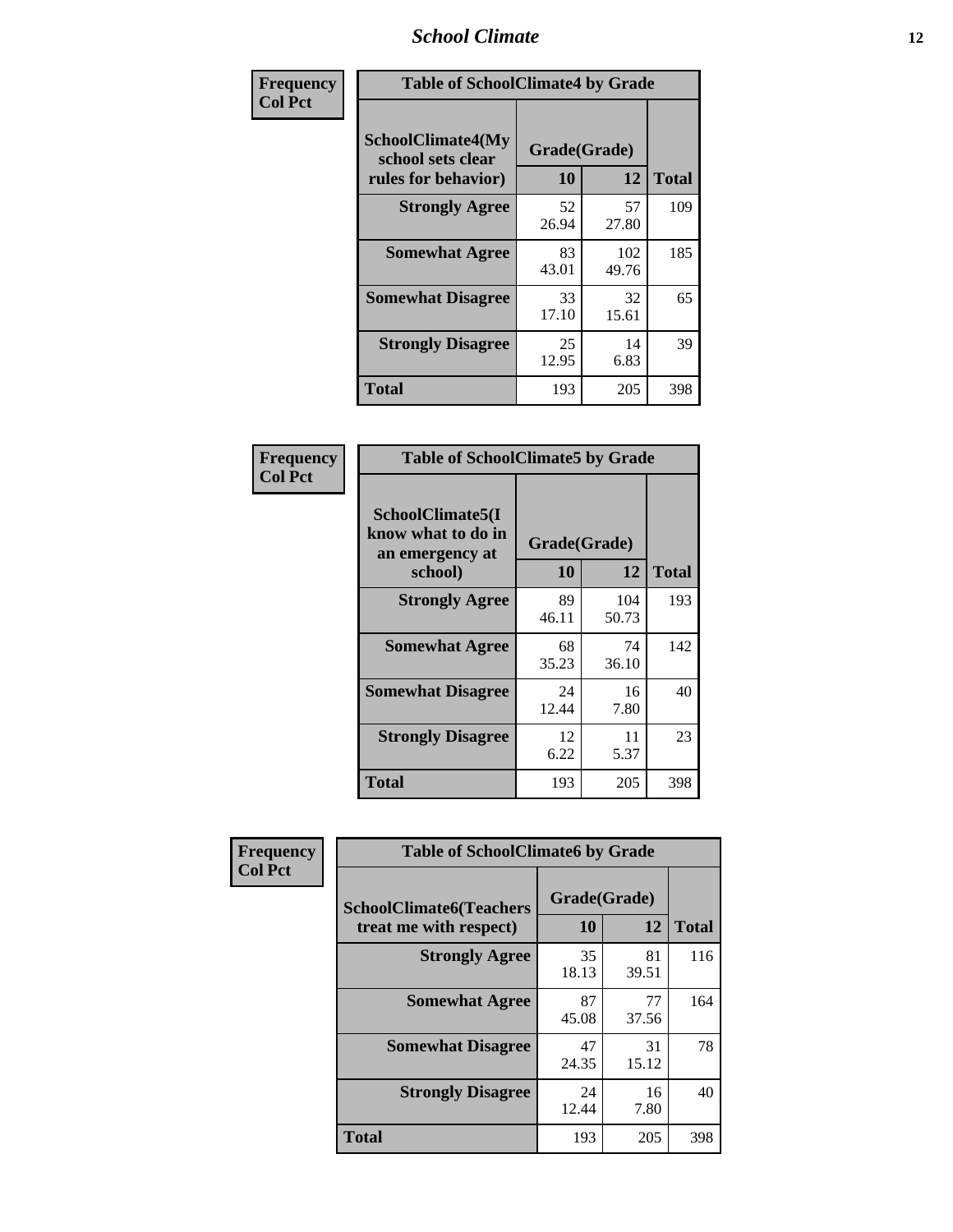### *School Climate* **13**

| Frequency      | <b>Table of SchoolClimate7 by Grade</b>                                       |                           |              |              |
|----------------|-------------------------------------------------------------------------------|---------------------------|--------------|--------------|
| <b>Col Pct</b> | <b>SchoolClimate7(Behaviors</b><br>in my class allow the<br>teacher to teach) | Grade(Grade)<br><b>10</b> | 12           | <b>Total</b> |
|                | <b>Strongly Agree</b>                                                         | 19<br>9.84                | 39<br>19.02  | 58           |
|                | <b>Somewhat Agree</b>                                                         | 75<br>38.86               | 100<br>48.78 | 175          |
|                | <b>Somewhat Disagree</b>                                                      | 58<br>30.05               | 43<br>20.98  | 101          |
|                | <b>Strongly Disagree</b>                                                      | 41<br>21.24               | 23<br>11.22  | 64           |
|                | <b>Total</b>                                                                  | 193                       | 205          | 398          |

| Frequency      | <b>Table of SchoolClimate8 by Grade</b>                                              |                    |             |              |
|----------------|--------------------------------------------------------------------------------------|--------------------|-------------|--------------|
| <b>Col Pct</b> | <b>SchoolClimate8(Students</b><br>are frequently<br>recognized for good<br>behavior) | Grade(Grade)<br>10 | 12          | <b>Total</b> |
|                | <b>Strongly Agree</b>                                                                | 16<br>8.29         | 32<br>15.61 | 48           |
|                | <b>Somewhat Agree</b>                                                                | 86<br>44.56        | 65<br>31.71 | 151          |
|                | <b>Somewhat Disagree</b>                                                             | 43<br>22.28        | 70<br>34.15 | 113          |
|                | <b>Strongly Disagree</b>                                                             | 48<br>24.87        | 38<br>18.54 | 86           |
|                | <b>Total</b>                                                                         | 193                | 205         | 398          |

| Frequency      | <b>Table of SchoolClimate9 by Grade</b>                                                  |                    |             |              |
|----------------|------------------------------------------------------------------------------------------|--------------------|-------------|--------------|
| <b>Col Pct</b> | <b>SchoolClimate9(School</b><br>counselor would be<br>helpful if I needed<br>assistance) | Grade(Grade)<br>10 | 12          | <b>Total</b> |
|                | <b>Strongly Agree</b>                                                                    | 61<br>31.61        | 63<br>30.73 | 124          |
|                | <b>Somewhat Agree</b>                                                                    | 80<br>41.45        | 58<br>28.29 | 138          |
|                | <b>Somewhat Disagree</b>                                                                 | 27<br>13.99        | 36<br>17.56 | 63           |
|                | <b>Strongly Disagree</b>                                                                 | 25<br>12.95        | 48<br>23.41 | 73           |
|                | Total                                                                                    | 193                | 205         | 398          |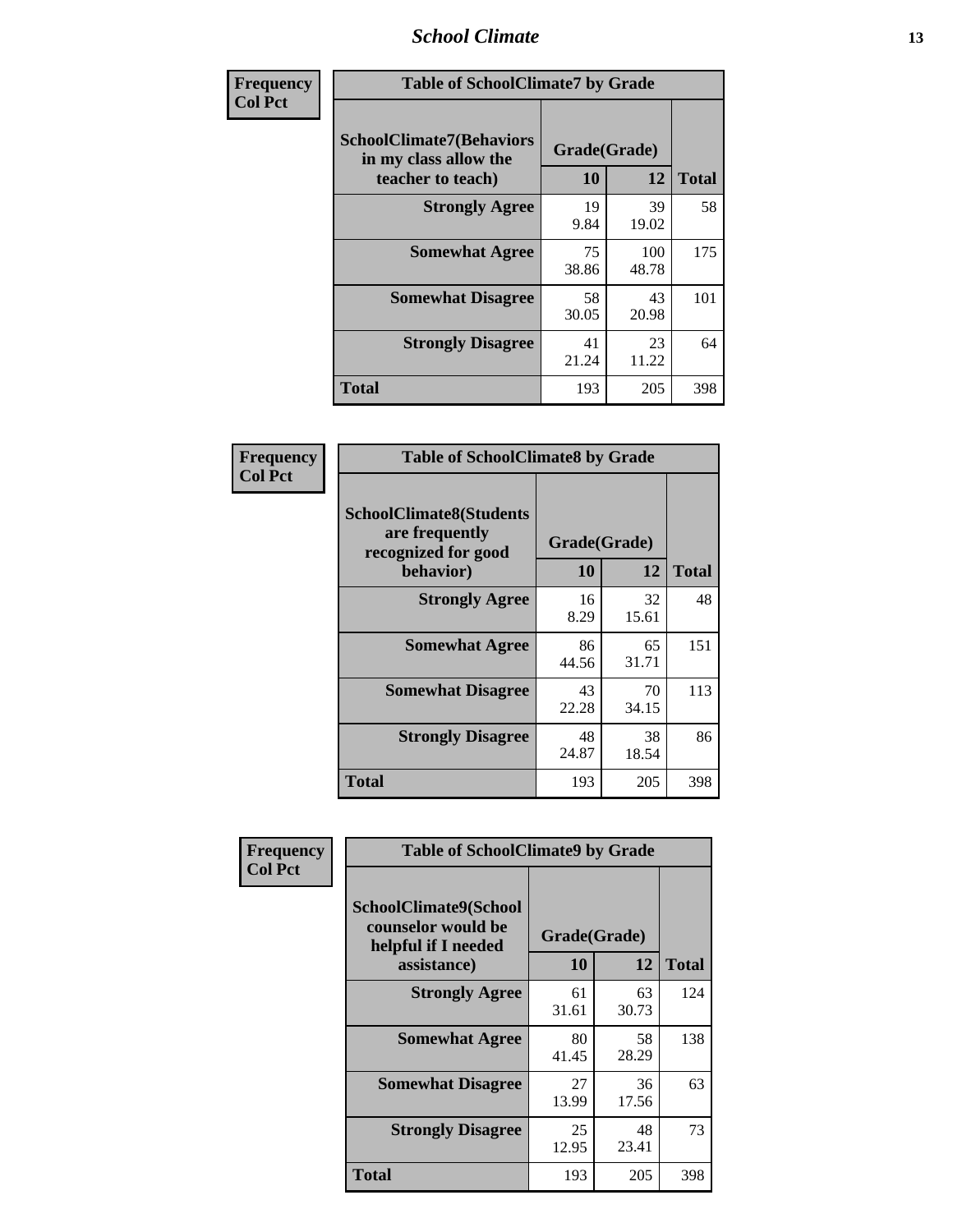### *Reasons for Dropping Out* **14**

| Frequency      | <b>Table of Dropoutreason by Grade</b>                                   |                    |              |              |
|----------------|--------------------------------------------------------------------------|--------------------|--------------|--------------|
| <b>Col Pct</b> | Dropoutreason(If<br>I dropped out the<br>reason would<br>most likely be) | Grade(Grade)<br>10 | 12           | <b>Total</b> |
|                | Won't Drop out                                                           | 99<br>51.30        | 119<br>58.05 | 218          |
|                | <b>Bored</b>                                                             | 28<br>14.51        | 30<br>14.63  | 58           |
|                | <b>Family Reasons</b>                                                    | 19<br>9.84         | 12<br>5.85   | 31           |
|                | <b>Being Bullied</b>                                                     | 2<br>1.04          | 6<br>2.93    | 8            |
|                | <b>Other</b>                                                             | 45<br>23.32        | 38<br>18.54  | 83           |
|                | Total                                                                    | 193                | 205          | 398          |

| Frequency      | <b>Table of Dropout by Grade</b>                                       |                    |              |              |  |
|----------------|------------------------------------------------------------------------|--------------------|--------------|--------------|--|
| <b>Col Pct</b> | Dropout(I<br>have<br>thought<br>about<br>dropping<br>out of<br>school) | Grade(Grade)<br>10 | 12           | <b>Total</b> |  |
|                | Yes                                                                    | 69<br>35.75        | 57<br>27.80  | 126          |  |
|                | N <sub>0</sub>                                                         | 124<br>64.25       | 148<br>72.20 | 272          |  |
|                | <b>Total</b>                                                           | 193                | 205          | 398          |  |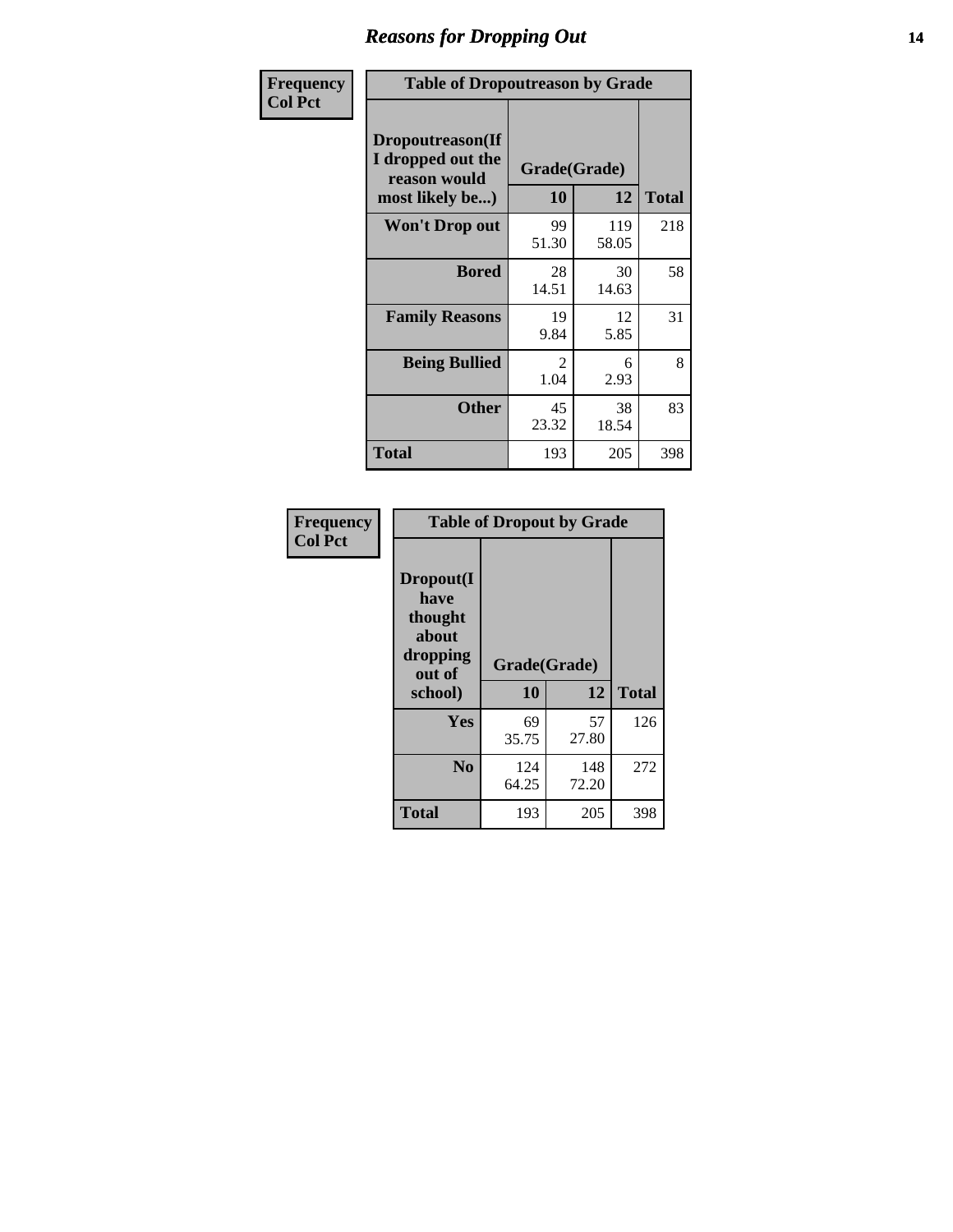*School Safety* **15**

| Frequency      | <b>Table of Gangself by Grade</b>                                                                         |                    |              |              |  |
|----------------|-----------------------------------------------------------------------------------------------------------|--------------------|--------------|--------------|--|
| <b>Col Pct</b> | <b>Gangself</b> (I<br>have<br>participated<br>in illegal<br>gang<br>activities in<br>the past 30<br>days) | Grade(Grade)<br>10 | 12           | <b>Total</b> |  |
|                | Yes                                                                                                       | 21<br>10.88        | 21<br>10.24  | 42           |  |
|                | N <sub>0</sub>                                                                                            | 172<br>89.12       | 184<br>89.76 | 356          |  |
|                | <b>Total</b>                                                                                              | 193                | 205          | 398          |  |

| Frequency<br><b>Col Pct</b> | <b>Table of Gangpeers by Grade</b>                                                                                             |                    |              |              |  |  |  |  |  |  |
|-----------------------------|--------------------------------------------------------------------------------------------------------------------------------|--------------------|--------------|--------------|--|--|--|--|--|--|
|                             | <b>Gangpeers</b> (I<br>have friends<br>who have<br>participated<br>in illegal<br>gang<br>activities in<br>the past 30<br>days) | Grade(Grade)<br>10 | 12           | <b>Total</b> |  |  |  |  |  |  |
|                             | <b>Yes</b>                                                                                                                     | 111<br>57.51       | 84<br>40.98  | 195          |  |  |  |  |  |  |
|                             | N <sub>0</sub>                                                                                                                 | 82<br>42.49        | 121<br>59.02 | 203          |  |  |  |  |  |  |
|                             | <b>Total</b>                                                                                                                   | 193                | 205          | 398          |  |  |  |  |  |  |

| Frequency      |                                                                     | <b>Table of Pickedon by Grade</b> |             |              |  |  |  |  |  |  |  |
|----------------|---------------------------------------------------------------------|-----------------------------------|-------------|--------------|--|--|--|--|--|--|--|
| <b>Col Pct</b> | <b>Pickedon</b> (I have<br>been picked on or<br>teased at school in | Grade(Grade)                      |             |              |  |  |  |  |  |  |  |
|                | the past 30 days)                                                   |                                   | 12          | <b>Total</b> |  |  |  |  |  |  |  |
|                | <b>Strongly Agree</b>                                               | 17<br>8.81                        | 20<br>9.76  | 37           |  |  |  |  |  |  |  |
|                | <b>Somewhat Agree</b>                                               | 23<br>11.92                       | 26<br>12.68 | 49           |  |  |  |  |  |  |  |
|                | <b>Somewhat Disagree</b>                                            | 23<br>11.92                       | 28<br>13.66 | 51           |  |  |  |  |  |  |  |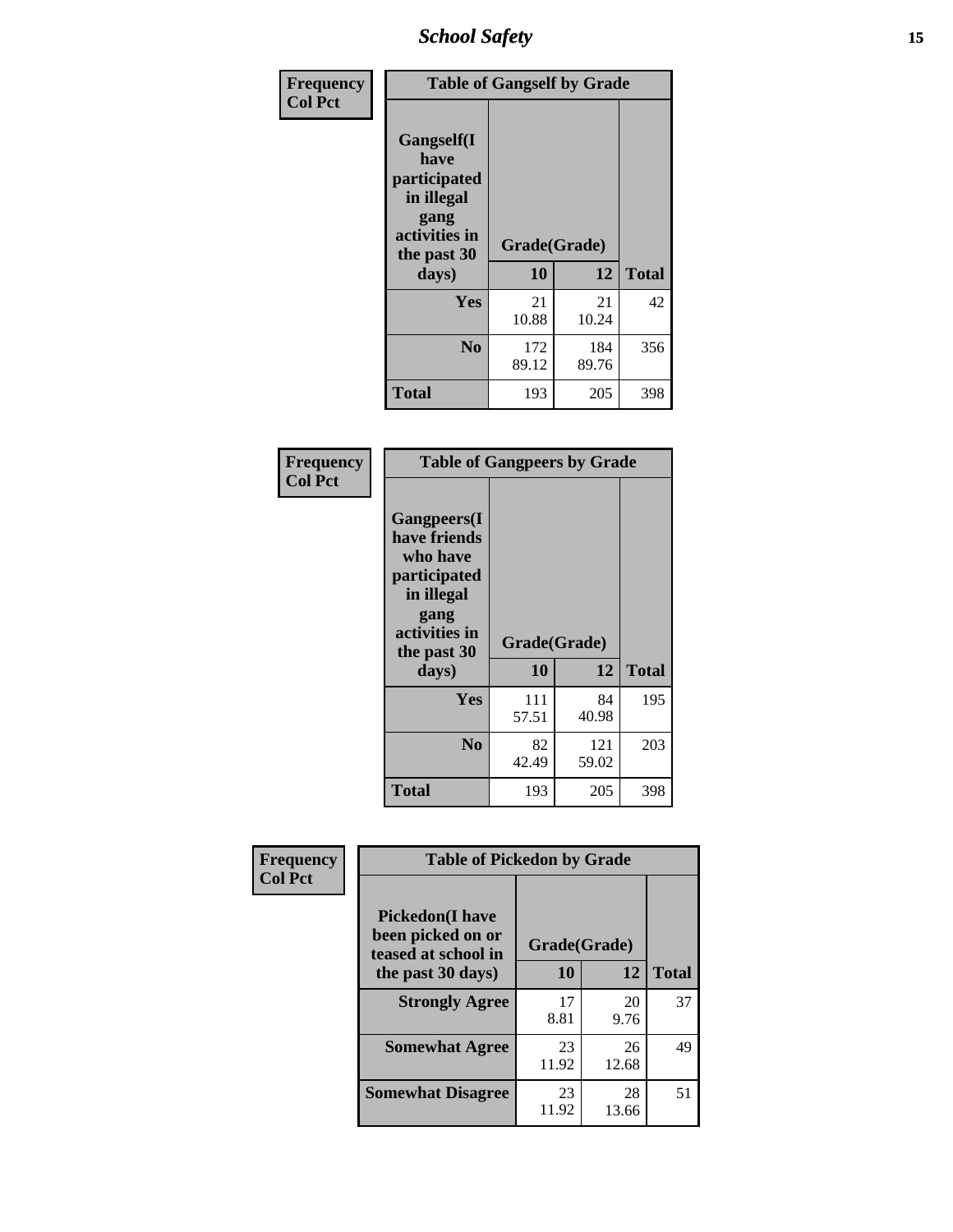# *School Safety* **16**

| <b>Frequency</b> | <b>Table of Pickedon by Grade</b>                                                        |                    |              |     |
|------------------|------------------------------------------------------------------------------------------|--------------------|--------------|-----|
| <b>Col Pct</b>   | <b>Pickedon</b> (I have<br>been picked on or<br>teased at school in<br>the past 30 days) | Grade(Grade)<br>10 | <b>Total</b> |     |
|                  | <b>Strongly Disagree</b>                                                                 | 130<br>67.36       | 131<br>63.90 | 261 |
|                  | Total                                                                                    | 193                | 205          | 398 |

| Frequency      | <b>Table of Safeschool by Grade</b>                      |                    |              |     |  |  |  |  |  |  |
|----------------|----------------------------------------------------------|--------------------|--------------|-----|--|--|--|--|--|--|
| <b>Col Pct</b> | Safeschool(School<br>is a place at which I<br>feel safe) | Grade(Grade)<br>10 | <b>Total</b> |     |  |  |  |  |  |  |
|                | <b>Strongly Agree</b>                                    | 7<br>3.63          | 26<br>12.68  | 33  |  |  |  |  |  |  |
|                | <b>Somewhat Agree</b>                                    | 75<br>38.86        | 95<br>46.34  | 170 |  |  |  |  |  |  |
|                | <b>Somewhat Disagree</b>                                 | 59<br>30.57        | 49<br>23.90  | 108 |  |  |  |  |  |  |
|                | <b>Strongly Disagree</b>                                 | 52<br>26.94        | 35<br>17.07  | 87  |  |  |  |  |  |  |
|                | <b>Total</b>                                             | 193                | 205          | 398 |  |  |  |  |  |  |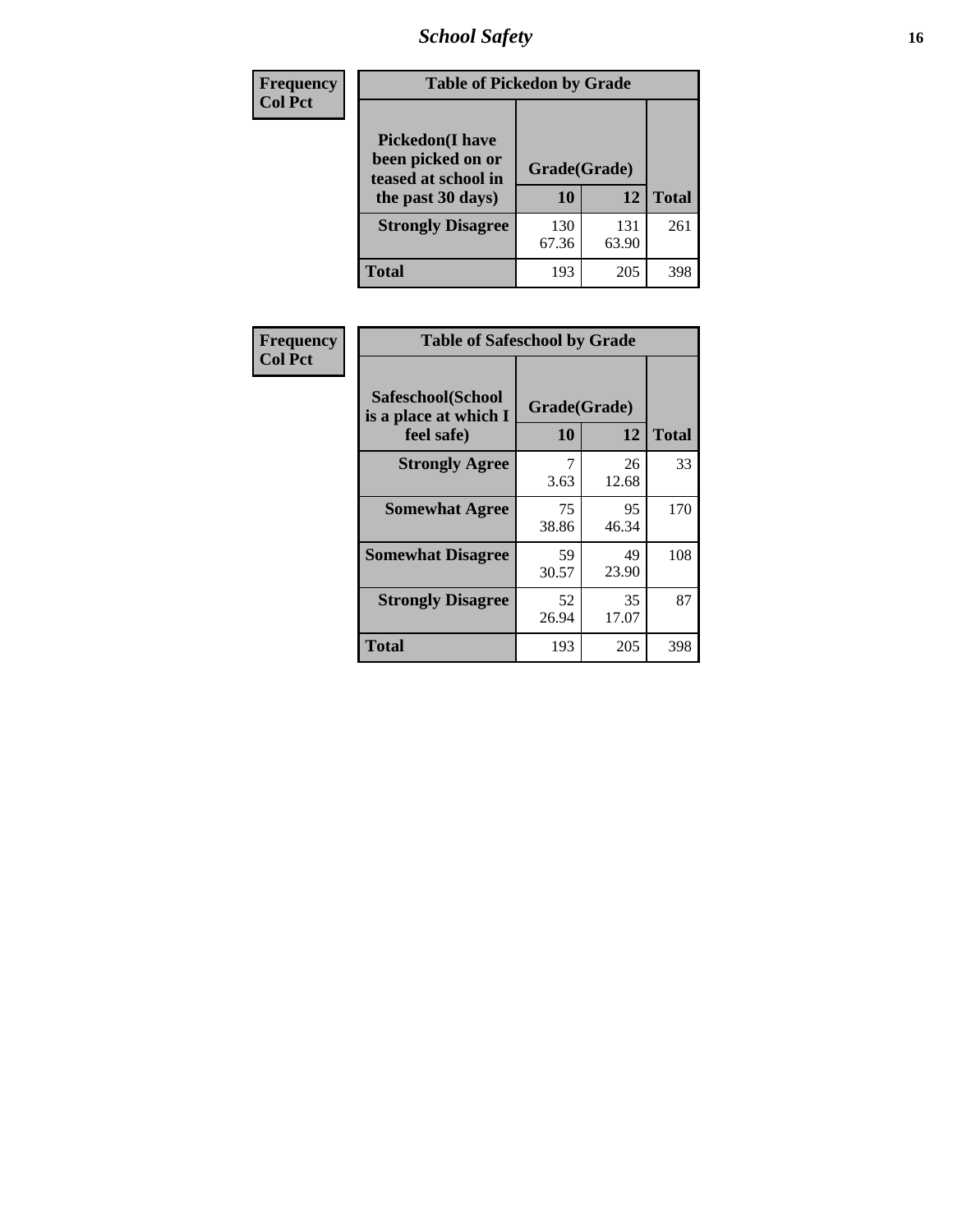*School Safety* **17**

| Frequency      |  |
|----------------|--|
| <b>Row Pct</b> |  |

| V | <b>Table of Grade by Bullied</b> |                             |                                                                               |                |                          |                               |                               |                          |              |  |  |
|---|----------------------------------|-----------------------------|-------------------------------------------------------------------------------|----------------|--------------------------|-------------------------------|-------------------------------|--------------------------|--------------|--|--|
|   |                                  |                             | <b>Bullied</b> (I have been bullied by other<br>students in the past 30 days) |                |                          |                               |                               |                          |              |  |  |
|   | Grade(Grade)                     | $\mathbf{0}$<br><b>Days</b> | 1 or<br>$\overline{2}$<br>days                                                | 3 to<br>days   | <b>6 to</b><br>9<br>days | <b>10</b><br>to<br>19<br>days | <b>20</b><br>to<br>29<br>days | All<br><b>30</b><br>days | <b>Total</b> |  |  |
|   | 10                               | 175<br>90.67                | 7<br>3.63                                                                     | 4<br>2.07      | 0<br>0.00                | $\overline{2}$<br>1.04        | 4<br>2.07                     | 0.52                     | 193          |  |  |
|   | 12                               | 183<br>89.27                | 11<br>5.37                                                                    | 0<br>0.00      | 0.49                     | 0<br>0.00                     | $\Omega$<br>0.00              | 10<br>4.88               | 205          |  |  |
|   | <b>Total</b>                     | 358                         | 18                                                                            | $\overline{4}$ |                          | $\overline{2}$                | 4                             | 11                       | 398          |  |  |

| Frequency      | <b>Table of Grade by Bulliedothers</b> |              |              |                         |                                                                |                               |                   |              |  |  |  |
|----------------|----------------------------------------|--------------|--------------|-------------------------|----------------------------------------------------------------|-------------------------------|-------------------|--------------|--|--|--|
| <b>Row Pct</b> |                                        |              |              |                         | <b>Bulliedothers</b> (I bullied others in the<br>past 30 days) |                               |                   |              |  |  |  |
|                | Grade(Grade)   Days                    | $\bf{0}$     | 1 or<br>days | 3 <sub>to</sub><br>days | 10<br>to<br>19<br>days                                         | <b>20</b><br>to<br>29<br>days | All<br>30<br>days | <b>Total</b> |  |  |  |
|                | 10                                     | 164<br>84.97 | 9<br>4.66    | 5<br>2.59               | 5<br>2.59                                                      | 5<br>2.59                     | 5<br>2.59         | 193          |  |  |  |
|                | 12                                     | 189<br>92.20 | 7<br>3.41    | 4<br>1.95               | 0.49                                                           | 0.49                          | 3<br>1.46         | 205          |  |  |  |
|                | <b>Total</b>                           | 353          | 16           | 9                       | 6                                                              | 6                             | 8                 | 398          |  |  |  |

| <b>Frequency</b> | <b>Table of Grade by Weaponschool</b> |              |           |                                                                   |                       |                       |                        |              |  |  |
|------------------|---------------------------------------|--------------|-----------|-------------------------------------------------------------------|-----------------------|-----------------------|------------------------|--------------|--|--|
| <b>Row Pct</b>   |                                       |              |           | Weaponschool(I brought a weapon<br>to school in the past 30 days) |                       |                       |                        |              |  |  |
|                  |                                       | $\bf{0}$     | 1 or      | 3 <sub>to</sub><br>5                                              | <b>10</b><br>to<br>19 | <b>20</b><br>to<br>29 | All<br>30              |              |  |  |
|                  | Grade(Grade)                          | Days         | days      | days                                                              | days                  | days                  | days                   | <b>Total</b> |  |  |
|                  | 10                                    | 178<br>92.23 | 4<br>2.07 | 5<br>2.59                                                         | 2<br>1.04             | 2<br>1.04             | $\overline{2}$<br>1.04 | 193          |  |  |
|                  | 12                                    | 197<br>96.10 | 4<br>1.95 | $\Omega$<br>0.00                                                  | 0.49                  | 0.49                  | $\mathfrak{D}$<br>0.98 | 205          |  |  |
|                  | <b>Total</b>                          | 375          | 8         | 5                                                                 | 3                     | 3                     | 4                      | 398          |  |  |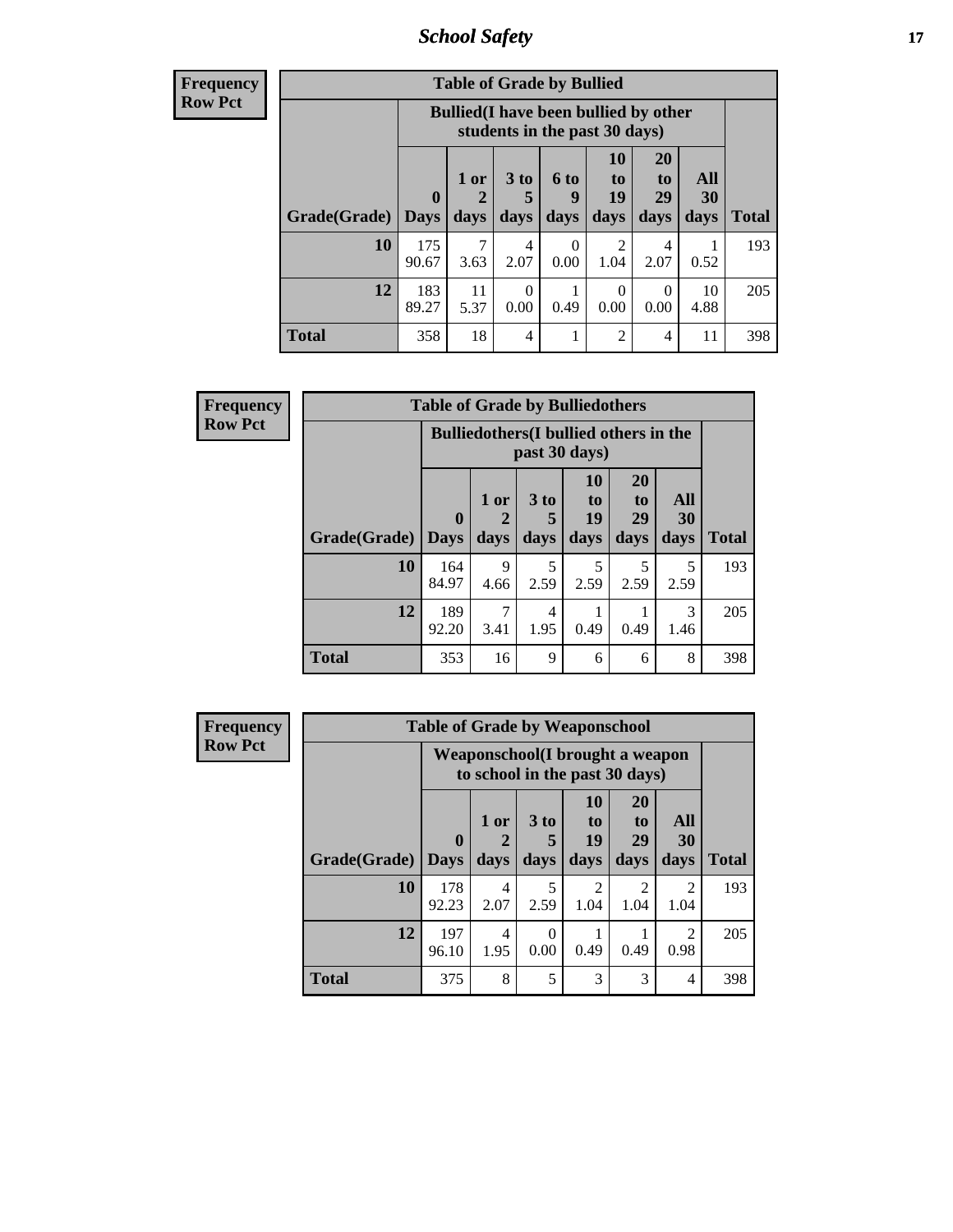*School Safety* **18**

| <b>Frequency</b> | <b>Table of Grade by Absentunsafe</b> |                            |                                                                           |                              |                        |                                    |                   |              |  |
|------------------|---------------------------------------|----------------------------|---------------------------------------------------------------------------|------------------------------|------------------------|------------------------------------|-------------------|--------------|--|
| <b>Row Pct</b>   |                                       |                            | Absentunsafe(I have missed school<br>because I felt unsafe in the past 30 |                              |                        |                                    |                   |              |  |
|                  | Grade(Grade)                          | $\mathbf 0$<br><b>Days</b> | 1 or<br>$\mathbf 2$<br>days                                               | 3 <sub>to</sub><br>5<br>days | 10<br>to<br>19<br>days | 20<br>t <sub>0</sub><br>29<br>days | All<br>30<br>days | <b>Total</b> |  |
|                  | 10                                    | 185<br>95.85               | $\mathcal{D}$<br>1.04                                                     | 0.52                         | 3<br>1.55              | 0<br>0.00                          | 2<br>1.04         | 193          |  |
|                  | 12                                    | 198<br>96.59               | $\mathcal{D}_{\mathcal{A}}$<br>0.98                                       | $\mathfrak{D}$<br>0.98       | 0.49                   | 0.49                               | 0.49              | 205          |  |
|                  | <b>Total</b>                          | 383                        | 4                                                                         | 3                            | 4                      |                                    | 3                 | 398          |  |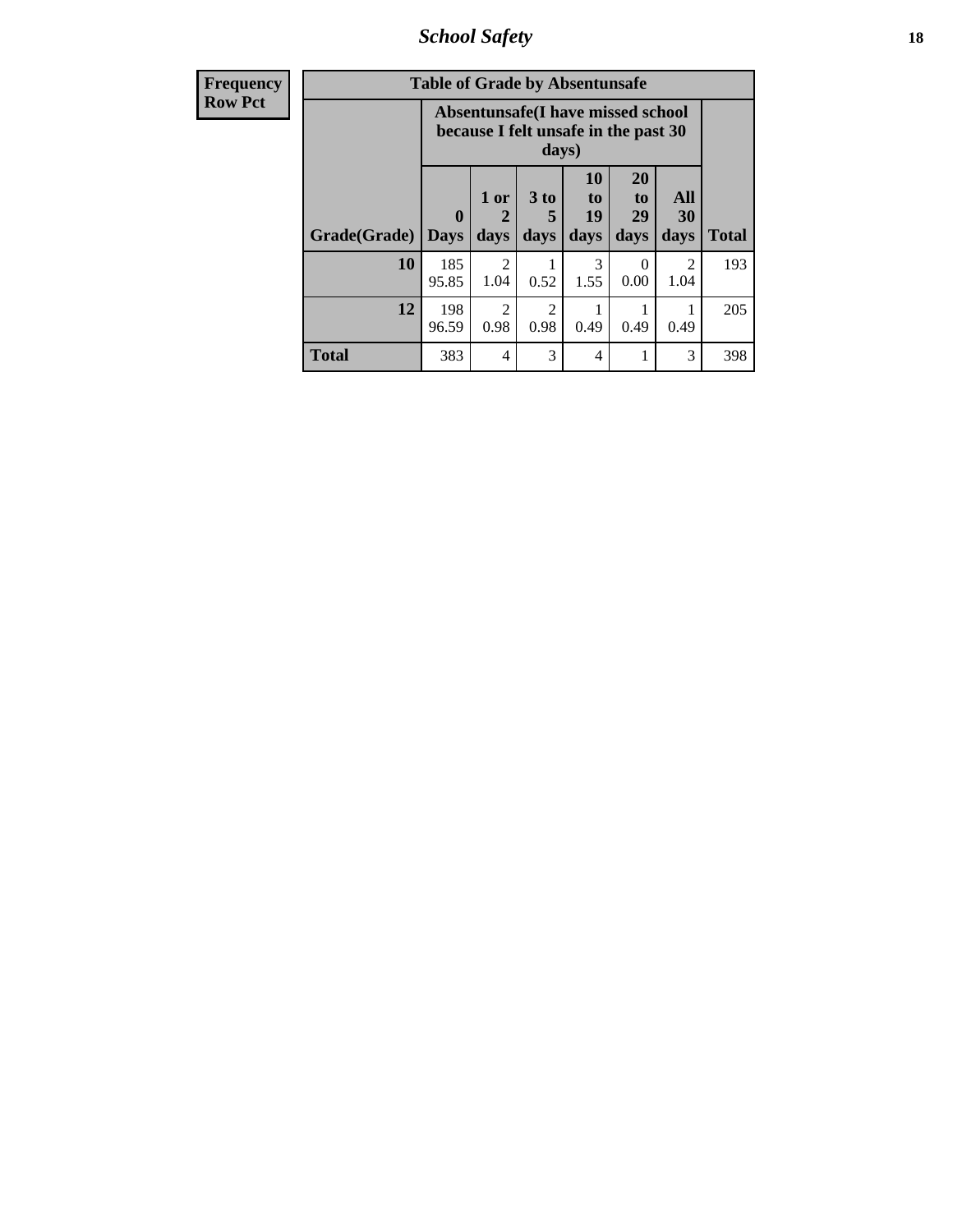# *Drug Use During Last 30 Days* **19**

#### **Frequency Row Pct**

| <b>Table of Grade by Alcohol</b> |                                 |                                    |                 |               |                 |               |              |              |  |  |  |
|----------------------------------|---------------------------------|------------------------------------|-----------------|---------------|-----------------|---------------|--------------|--------------|--|--|--|
|                                  |                                 | Alcohol(Alcohol use, past 30 days) |                 |               |                 |               |              |              |  |  |  |
| Grade(Grade)                     | <b>Did</b><br>not<br><b>use</b> | $1-2$<br>days                      | $3 - 5$<br>days | $6-9$<br>days | $10-19$<br>days | 20-29<br>days | Every<br>day | <b>Total</b> |  |  |  |
| 10                               | 157<br>81.35                    | 10<br>5.18                         | 7<br>3.63       | 4<br>2.07     | 6<br>3.11       | 3.63          | 2<br>1.04    | 193          |  |  |  |
| 12                               | 167<br>81.46                    | 9<br>4.39                          | 7<br>3.41       | 3<br>1.46     | 7<br>3.41       | 8<br>3.90     | 4<br>1.95    | 205          |  |  |  |
| <b>Total</b>                     | 324                             | 19                                 | 14              | 7             | 13              | 15            | 6            | 398          |  |  |  |

| <b>Frequency</b> | <b>Table of Grade by Cigarettes</b> |                          |                 |                 |                        |                                         |                |              |  |
|------------------|-------------------------------------|--------------------------|-----------------|-----------------|------------------------|-----------------------------------------|----------------|--------------|--|
| <b>Row Pct</b>   |                                     |                          |                 |                 | past 30 days)          | <b>Cigarettes</b> (Smoking tobacco use, |                |              |  |
|                  | Grade(Grade)                        | <b>Did</b><br>not<br>use | $1 - 2$<br>days | $3 - 5$<br>days | $10-19$<br>days        | $20 - 29$<br>days                       | Every<br>day   | <b>Total</b> |  |
|                  | 10                                  | 174<br>90.16             | 10<br>5.18      | 3<br>1.55       | 3<br>1.55              | 0.00                                    | 3<br>1.55      | 193          |  |
|                  | 12                                  | 190<br>92.68             | 9<br>4.39       | 0<br>0.00       | $\overline{2}$<br>0.98 | 3<br>1.46                               | 0.49           | 205          |  |
|                  | <b>Total</b>                        | 364                      | 19              | 3               | 5                      | 3                                       | $\overline{4}$ | 398          |  |

| Frequency      |              | <b>Table of Grade by Smokeless</b>                      |                 |                           |                     |              |  |  |  |  |
|----------------|--------------|---------------------------------------------------------|-----------------|---------------------------|---------------------|--------------|--|--|--|--|
| <b>Row Pct</b> |              | <b>Smokeless</b> (Chewing<br>tobacco use, past 30 days) |                 |                           |                     |              |  |  |  |  |
|                | Grade(Grade) | Did<br>not<br><b>use</b>                                | $1 - 2$<br>days | $20 - 29$<br>days         | <b>Every</b><br>day | <b>Total</b> |  |  |  |  |
|                | 10           | 191<br>98.96                                            | 0.52            | $\mathbf{\Omega}$<br>0.00 | 0.52                | 193          |  |  |  |  |
|                | 12           | 201<br>98.05                                            | 0.00            | 4<br>1.95                 | 0<br>0.00           | 205          |  |  |  |  |
|                | <b>Total</b> | 392                                                     |                 | 4                         |                     | 398          |  |  |  |  |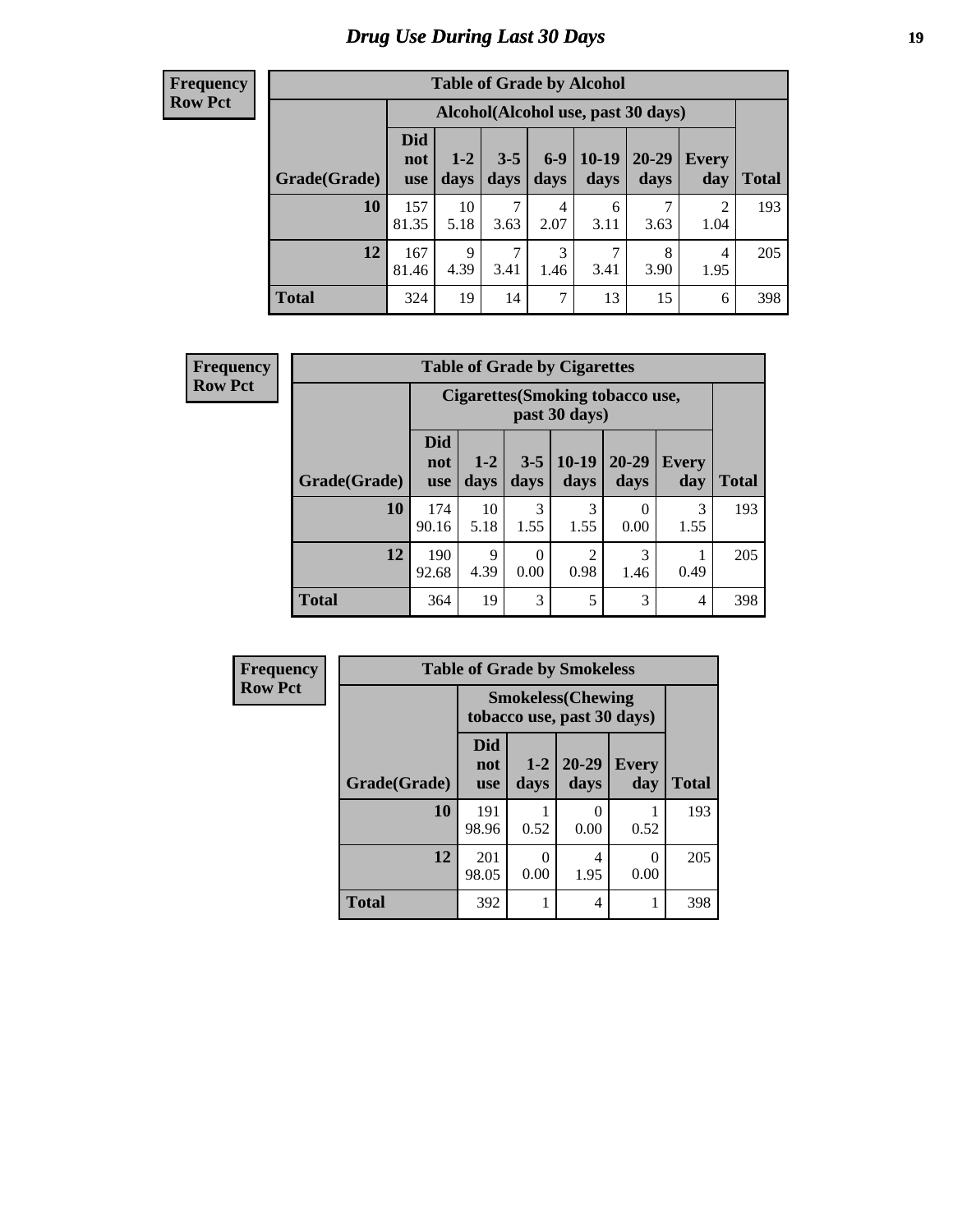#### **Frequency Row Pct**

| <b>Table of Grade by Marijuana</b> |                                 |                                         |                  |                        |                 |               |                        |       |  |
|------------------------------------|---------------------------------|-----------------------------------------|------------------|------------------------|-----------------|---------------|------------------------|-------|--|
|                                    |                                 | Marijuana (Marijuana use, past 30 days) |                  |                        |                 |               |                        |       |  |
| Grade(Grade)                       | <b>Did</b><br>not<br><b>use</b> | $1 - 2$<br>days                         | $3 - 5$<br>days  | $6-9$<br>days          | $10-19$<br>days | 20-29<br>days | Every<br>day           | Total |  |
| 10                                 | 163<br>84.46                    | 9<br>4.66                               | 11<br>5.70       | $\overline{c}$<br>1.04 | 4<br>2.07       | 0.52          | 3<br>1.55              | 193   |  |
| 12                                 | 184<br>89.76                    | 6<br>2.93                               | $\Omega$<br>0.00 | 5<br>2.44              | 3<br>1.46       | 5<br>2.44     | $\overline{2}$<br>0.98 | 205   |  |
| <b>Total</b>                       | 347                             | 15                                      | 11               | 7                      | 7               | 6             | 5                      | 398   |  |

| <b>Frequency</b> |              | <b>Table of Grade by Cocaine</b> |                 |               |                       |                     |              |  |
|------------------|--------------|----------------------------------|-----------------|---------------|-----------------------|---------------------|--------------|--|
| <b>Row Pct</b>   |              |                                  |                 | past 30 days) | Cocaine (Cocaine use, |                     |              |  |
|                  | Grade(Grade) | <b>Did</b><br>not<br><b>use</b>  | $1 - 2$<br>days | $6-9$<br>days | 20-29<br>days         | <b>Every</b><br>day | <b>Total</b> |  |
|                  | 10           | 190<br>98.45                     | 0<br>0.00       | 0.52          | 0.52                  | 0.52                | 193          |  |
|                  | 12           | 200<br>97.56                     | 0.49            | 0<br>0.00     | 4<br>1.95             | 0<br>0.00           | 205          |  |
|                  | Total        | 390                              |                 |               | 5                     |                     | 398          |  |

| Frequency      | <b>Table of Grade by Inhalants</b>     |                                 |                  |                       |                  |                        |                     |              |
|----------------|----------------------------------------|---------------------------------|------------------|-----------------------|------------------|------------------------|---------------------|--------------|
| <b>Row Pct</b> | Inhalants (Inhalant use, past 30 days) |                                 |                  |                       |                  |                        |                     |              |
|                | Grade(Grade)                           | <b>Did</b><br>not<br><b>use</b> | $1-2$<br>days    | $6-9$<br>days         | $10-19$<br>days  | $20 - 29$<br>days      | <b>Every</b><br>day | <b>Total</b> |
|                | 10                                     | 191<br>98.96                    | $\Omega$<br>0.00 | $\mathcal{O}$<br>0.00 | $\Omega$<br>0.00 | 0.52                   | 0.52                | 193          |
|                | 12                                     | 198<br>96.59                    | 0.49             | 0.49                  | 3<br>1.46        | $\mathfrak{D}$<br>0.98 | $\theta$<br>0.00    | 205          |
|                | <b>Total</b>                           | 389                             |                  |                       | 3                | 3                      |                     | 398          |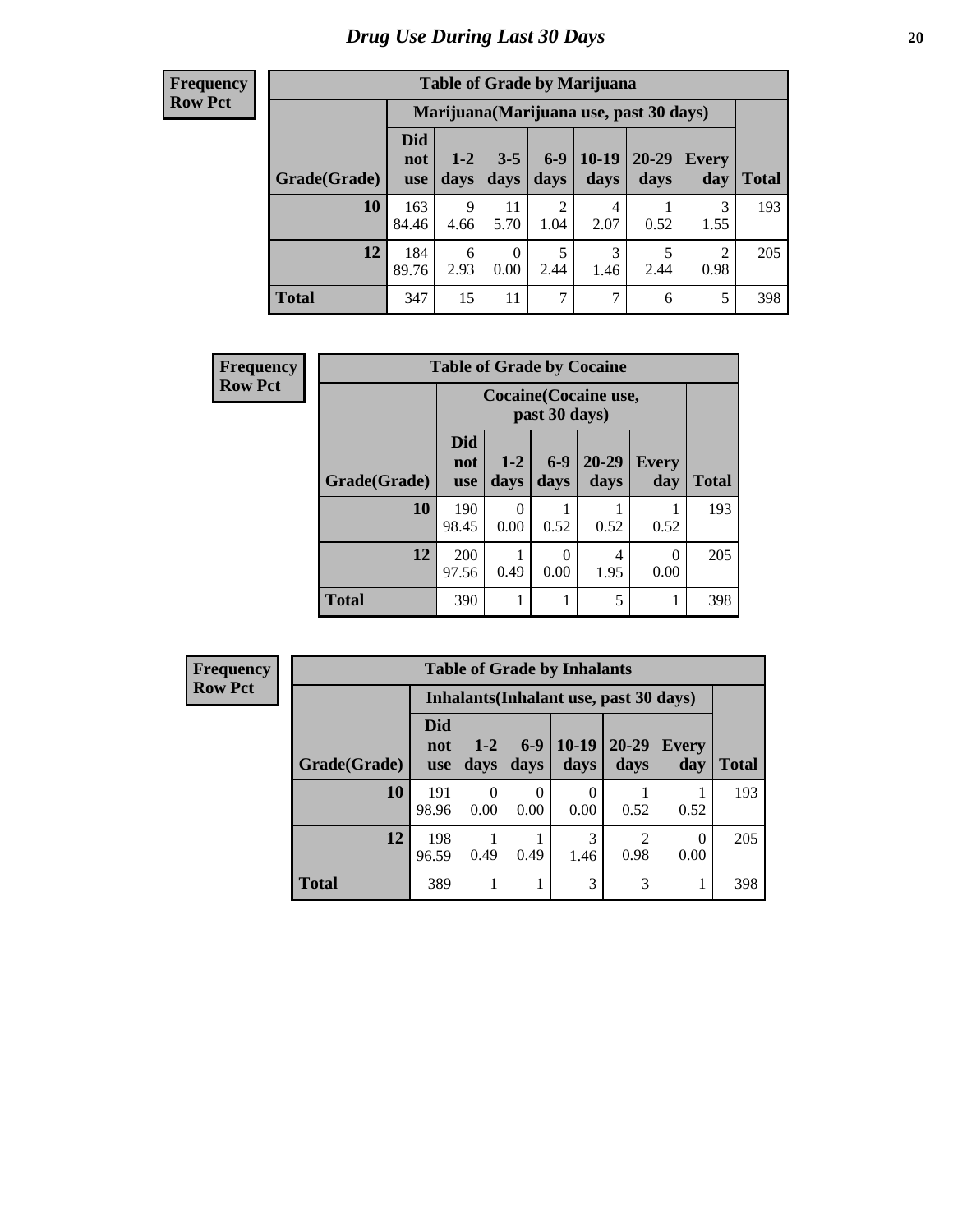# *Drug Use During Last 30 Days* **21**

| <b>Frequency</b> | <b>Table of Grade by Steroids</b> |                                 |                 |                                         |                     |              |
|------------------|-----------------------------------|---------------------------------|-----------------|-----------------------------------------|---------------------|--------------|
| <b>Row Pct</b>   |                                   |                                 |                 | Steroids (Steroid use,<br>past 30 days) |                     |              |
|                  | Grade(Grade)                      | <b>Did</b><br>not<br><b>use</b> | $3 - 5$<br>days | 20-29<br>days                           | <b>Every</b><br>day | <b>Total</b> |
|                  | 10                                | 192<br>99.48                    | 0.00            | $\mathbf{0}$<br>0.00                    | 0.52                | 193          |
|                  | 12                                | 202<br>98.54                    | 0.49            | 0.49                                    | 0.49                | 205          |
|                  | Total                             | 394                             |                 |                                         | $\overline{2}$      | 398          |

| Frequency      | <b>Table of Grade by Ecstasy</b> |                          |                                               |              |              |
|----------------|----------------------------------|--------------------------|-----------------------------------------------|--------------|--------------|
| <b>Row Pct</b> |                                  |                          | <b>Ecstasy</b> (Ecstasy<br>use, past 30 days) |              |              |
|                | Grade(Grade)                     | Did<br>not<br><b>use</b> | 20-29<br>days                                 | Every<br>day | <b>Total</b> |
|                | 10                               | 192<br>99.48             | 0<br>0.00                                     | 0.52         | 193          |
|                | 12                               | 204<br>99.51             | 0.49                                          | 0<br>0.00    | 205          |
|                | <b>Total</b>                     | 396                      |                                               |              | 398          |

| Frequency      | <b>Table of Grade by Meth</b> |                       |                                                    |                     |              |  |  |
|----------------|-------------------------------|-----------------------|----------------------------------------------------|---------------------|--------------|--|--|
| <b>Row Pct</b> |                               |                       | <b>Meth</b> (Methamphetamine<br>use, past 30 days) |                     |              |  |  |
|                | Grade(Grade)                  | Did not<br><b>use</b> | $20 - 29$<br>days                                  | <b>Every</b><br>day | <b>Total</b> |  |  |
|                | 10                            | 192<br>99.48          | 0.00                                               | 0.52                | 193          |  |  |
|                | 12                            | 203<br>99.02          | $\mathfrak{D}$<br>0.98                             | 0<br>0.00           | 205          |  |  |
|                | <b>Total</b>                  | 395                   | $\overline{2}$                                     |                     | 398          |  |  |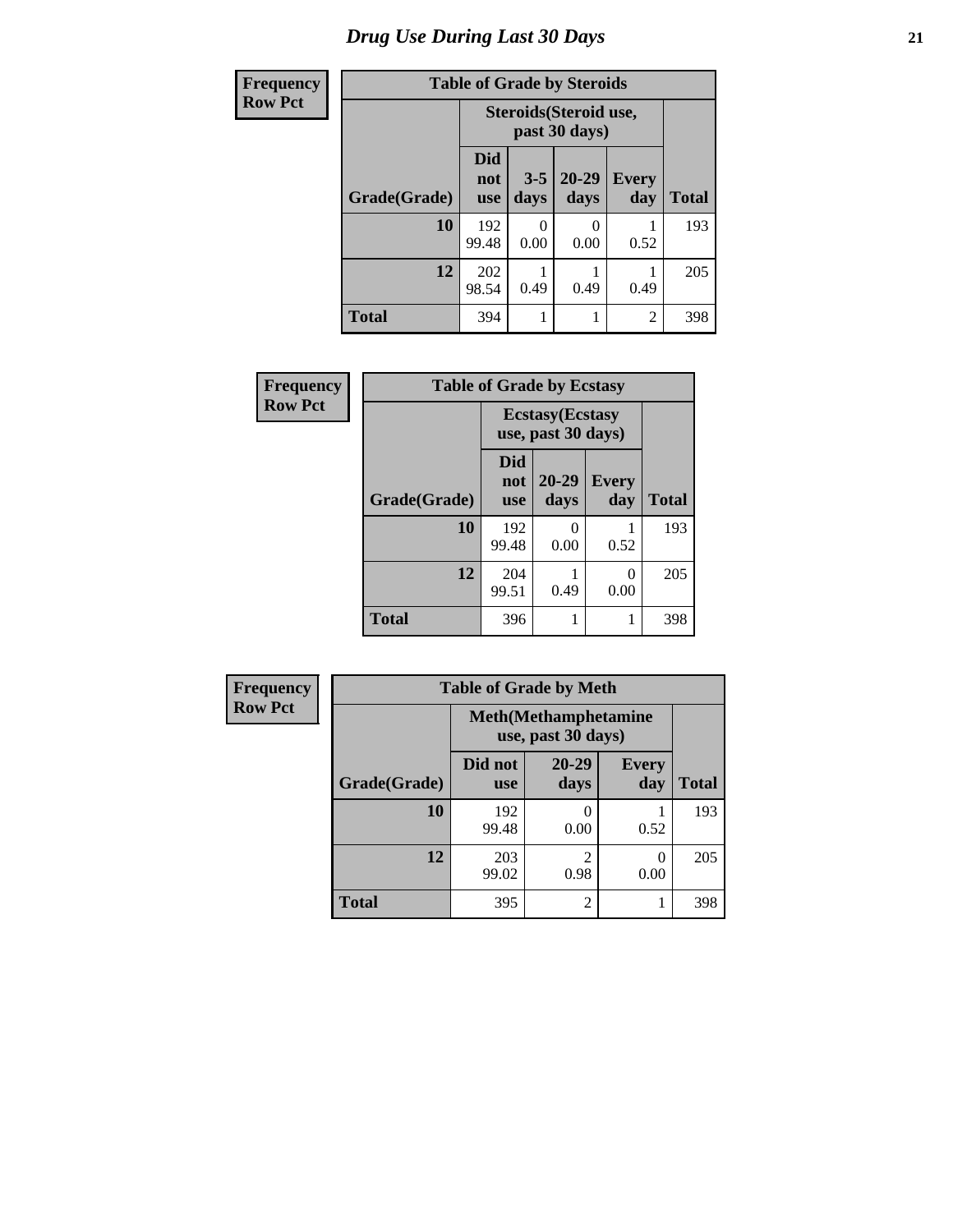# *Drug Use During Last 30 Days* **22**

| <b>Frequency</b> | <b>Table of Grade by Hallucinogens</b> |                       |                 |                                  |                     |              |
|------------------|----------------------------------------|-----------------------|-----------------|----------------------------------|---------------------|--------------|
| <b>Row Pct</b>   |                                        |                       | past 30 days)   | Hallucinogens (Hallucinogen use, |                     |              |
|                  | Grade(Grade)                           | <b>Did</b><br>not use | $3 - 5$<br>days | $20 - 29$<br>days                | <b>Every</b><br>day | <b>Total</b> |
|                  | 10                                     | 192<br>99.48          | 0.00            | 0.00                             | 0.52                | 193          |
|                  | 12                                     | 203<br>99.02          | 0.49            | 0.49                             | 0<br>0.00           | 205          |
|                  | <b>Total</b>                           | 395                   |                 |                                  |                     | 398          |

| <b>Frequency</b> |              | <b>Table of Grade by Prescription</b> |                                                                                |                        |                 |                          |                  |              |
|------------------|--------------|---------------------------------------|--------------------------------------------------------------------------------|------------------------|-----------------|--------------------------|------------------|--------------|
| <b>Row Pct</b>   |              |                                       | <b>Prescription</b> (Prescription drugs not<br>prescribed to me, past 30 days) |                        |                 |                          |                  |              |
|                  | Grade(Grade) | <b>Did</b><br>not<br><b>use</b>       | $1 - 2$<br>days                                                                | $3 - 5$<br>days        | $10-19$<br>days | $20 - 29$<br>days        | Every<br>day     | <b>Total</b> |
|                  | 10           | 185<br>95.85                          | 3<br>1.55                                                                      | $\mathfrak{D}$<br>1.04 | 2<br>1.04       | $\left( \right)$<br>0.00 | 0.52             | 193          |
|                  | 12           | 198<br>96.59                          | 0.49                                                                           | $\overline{2}$<br>0.98 | 0.49            | 3<br>1.46                | $\Omega$<br>0.00 | 205          |
|                  | <b>Total</b> | 383                                   | 4                                                                              | 4                      | 3               | 3                        |                  | 398          |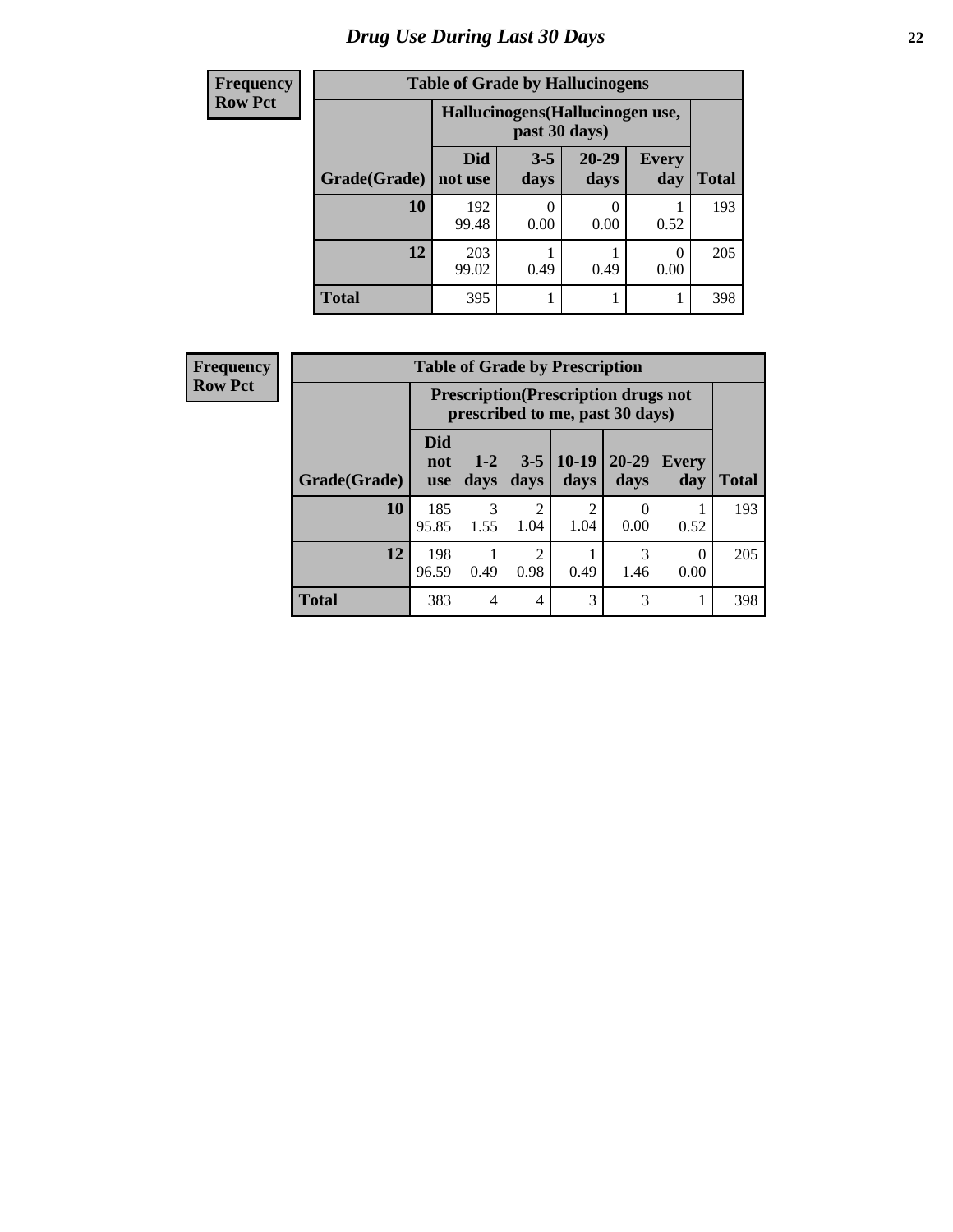| Frequency      | <b>Table of Alcoholease by Grade</b>              |                    |             |              |  |
|----------------|---------------------------------------------------|--------------------|-------------|--------------|--|
| <b>Col Pct</b> | <b>Alcoholease</b> (It is<br>easy to get alcohol) | Grade(Grade)<br>10 | 12          | <b>Total</b> |  |
|                | <b>Strongly Agree</b>                             | 75<br>38.86        | 77<br>37.56 | 152          |  |
|                | <b>Somewhat Agree</b>                             | 50<br>25.91        | 52<br>25.37 | 102          |  |
|                | <b>Somewhat Disagree</b>                          | 18<br>9.33         | 30<br>14.63 | 48           |  |
|                | <b>Strongly Disagree</b>                          | 50<br>25.91        | 46<br>22.44 | 96           |  |
|                | <b>Total</b>                                      | 193                | 205         | 398          |  |

| Frequency      | <b>Table of Cigarettesease by Grade</b>                  |                    |             |              |  |
|----------------|----------------------------------------------------------|--------------------|-------------|--------------|--|
| <b>Col Pct</b> | Cigarettesease (It is<br>easy to get smoking<br>tobacco) | Grade(Grade)<br>10 | 12          | <b>Total</b> |  |
|                | <b>Strongly Agree</b>                                    | 84<br>43.52        | 89<br>43.41 | 173          |  |
|                | <b>Somewhat Agree</b>                                    | 34<br>17.62        | 53<br>25.85 | 87           |  |
|                | <b>Somewhat Disagree</b>                                 | 14<br>7.25         | 18<br>8.78  | 32           |  |
|                | <b>Strongly Disagree</b>                                 | 61<br>31.61        | 45<br>21.95 | 106          |  |
|                | <b>Total</b>                                             | 193                | 205         | 398          |  |

| Frequency      | <b>Table of Smokelessease by Grade</b><br><b>Smokelessease</b> (It is<br>Grade(Grade)<br>easy to get chewing<br>10<br>12<br>tobacco)<br><b>Strongly Agree</b><br>42<br>53 |             |             |              |
|----------------|---------------------------------------------------------------------------------------------------------------------------------------------------------------------------|-------------|-------------|--------------|
| <b>Col Pct</b> |                                                                                                                                                                           |             |             | <b>Total</b> |
|                |                                                                                                                                                                           | 21.76       | 25.85       | 95           |
|                | <b>Somewhat Agree</b>                                                                                                                                                     | 26<br>13.47 | 35<br>17.07 | 61           |
|                | <b>Somewhat Disagree</b>                                                                                                                                                  | 30<br>15.54 | 35<br>17.07 | 65           |
|                | <b>Strongly Disagree</b>                                                                                                                                                  | 95<br>49.22 | 82<br>40.00 | 177          |
|                | <b>Total</b>                                                                                                                                                              | 193         | 205         | 398          |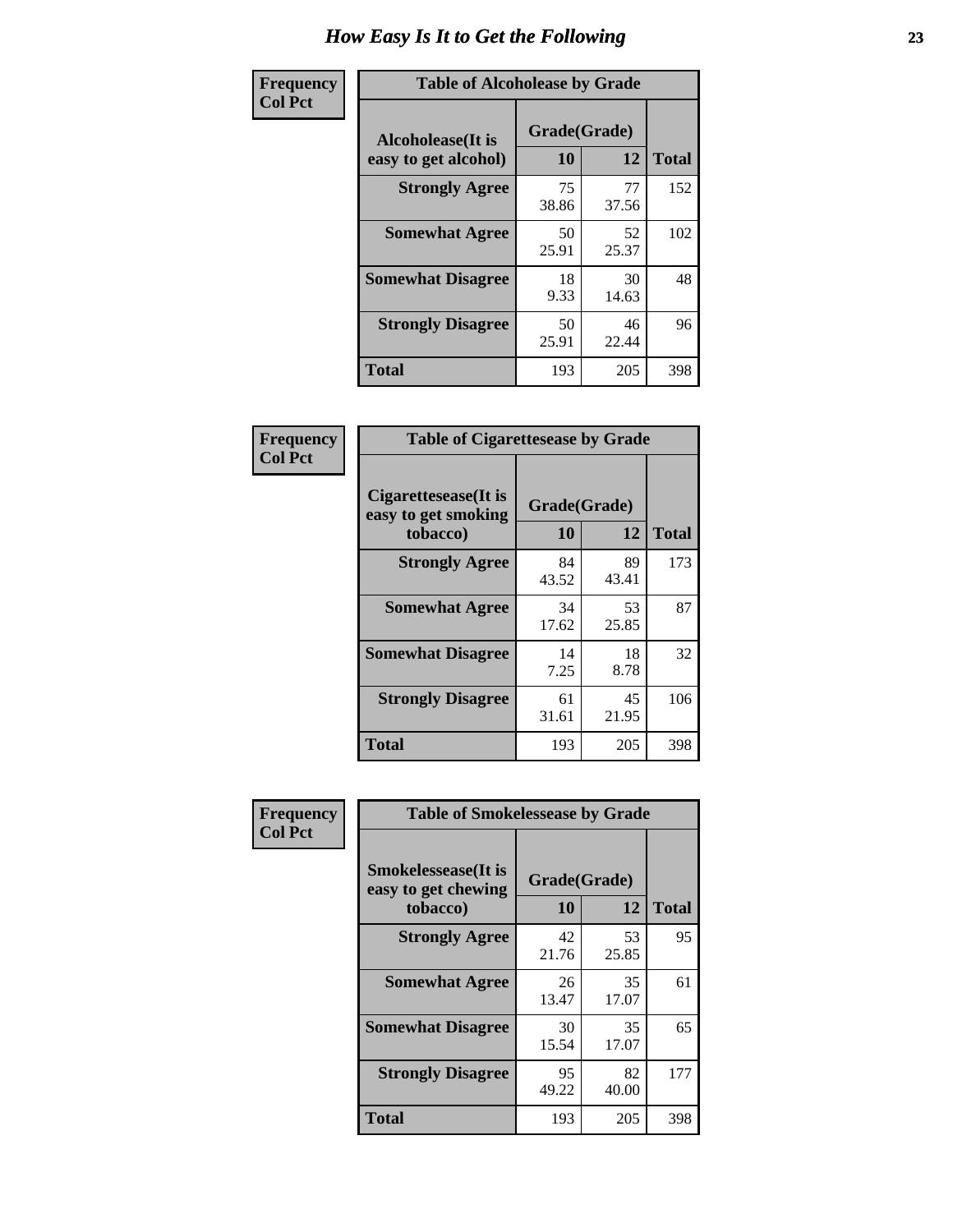| Frequency      | <b>Table of Marijuanaease by Grade</b>           |                    |              |              |  |
|----------------|--------------------------------------------------|--------------------|--------------|--------------|--|
| <b>Col Pct</b> | Marijuanaease(It is<br>easy to get<br>marijuana) | Grade(Grade)<br>10 | 12           | <b>Total</b> |  |
|                | <b>Strongly Agree</b>                            | 103<br>53.37       | 101<br>49.27 | 204          |  |
|                | <b>Somewhat Agree</b>                            | 27<br>13.99        | 43<br>20.98  | 70           |  |
|                | <b>Somewhat Disagree</b>                         | 16<br>8.29         | 9<br>4.39    | 25           |  |
|                | <b>Strongly Disagree</b>                         | 47<br>24.35        | 52<br>25.37  | 99           |  |
|                | Total                                            | 193                | 205          | 398          |  |

|                                           | <b>Table of Cocaineease by Grade</b> |              |     |  |  |  |  |  |  |  |  |
|-------------------------------------------|--------------------------------------|--------------|-----|--|--|--|--|--|--|--|--|
| Cocaineease(It is<br>easy to get cocaine) | Grade(Grade)<br>10                   | <b>Total</b> |     |  |  |  |  |  |  |  |  |
| <b>Strongly Agree</b>                     | 39<br>20.21                          | 37<br>18.05  | 76  |  |  |  |  |  |  |  |  |
| <b>Somewhat Agree</b>                     | 34<br>17.62                          | 43<br>20.98  | 77  |  |  |  |  |  |  |  |  |
| <b>Somewhat Disagree</b>                  | 29<br>15.03                          | 30<br>14.63  | 59  |  |  |  |  |  |  |  |  |
| <b>Strongly Disagree</b>                  | 91<br>47.15                          | 95<br>46.34  | 186 |  |  |  |  |  |  |  |  |
| <b>Total</b>                              | 193                                  | 205          | 398 |  |  |  |  |  |  |  |  |

| Frequency      | <b>Table of Inhalantsease by Grade</b>                   |                           |             |     |  |  |
|----------------|----------------------------------------------------------|---------------------------|-------------|-----|--|--|
| <b>Col Pct</b> | <b>Inhalantsease</b> (It is<br>easy to get<br>inhalants) | Grade(Grade)<br><b>10</b> |             |     |  |  |
|                | <b>Strongly Agree</b>                                    | 51<br>26.42               | 63<br>30.73 | 114 |  |  |
|                | <b>Somewhat Agree</b>                                    | 33<br>17.10               | 34<br>16.59 | 67  |  |  |
|                | <b>Somewhat Disagree</b>                                 | 15<br>7.77                | 23<br>11.22 | 38  |  |  |
|                | <b>Strongly Disagree</b>                                 | 94<br>48.70               | 85<br>41.46 | 179 |  |  |
|                | <b>Total</b>                                             | 193                       | 205         | 398 |  |  |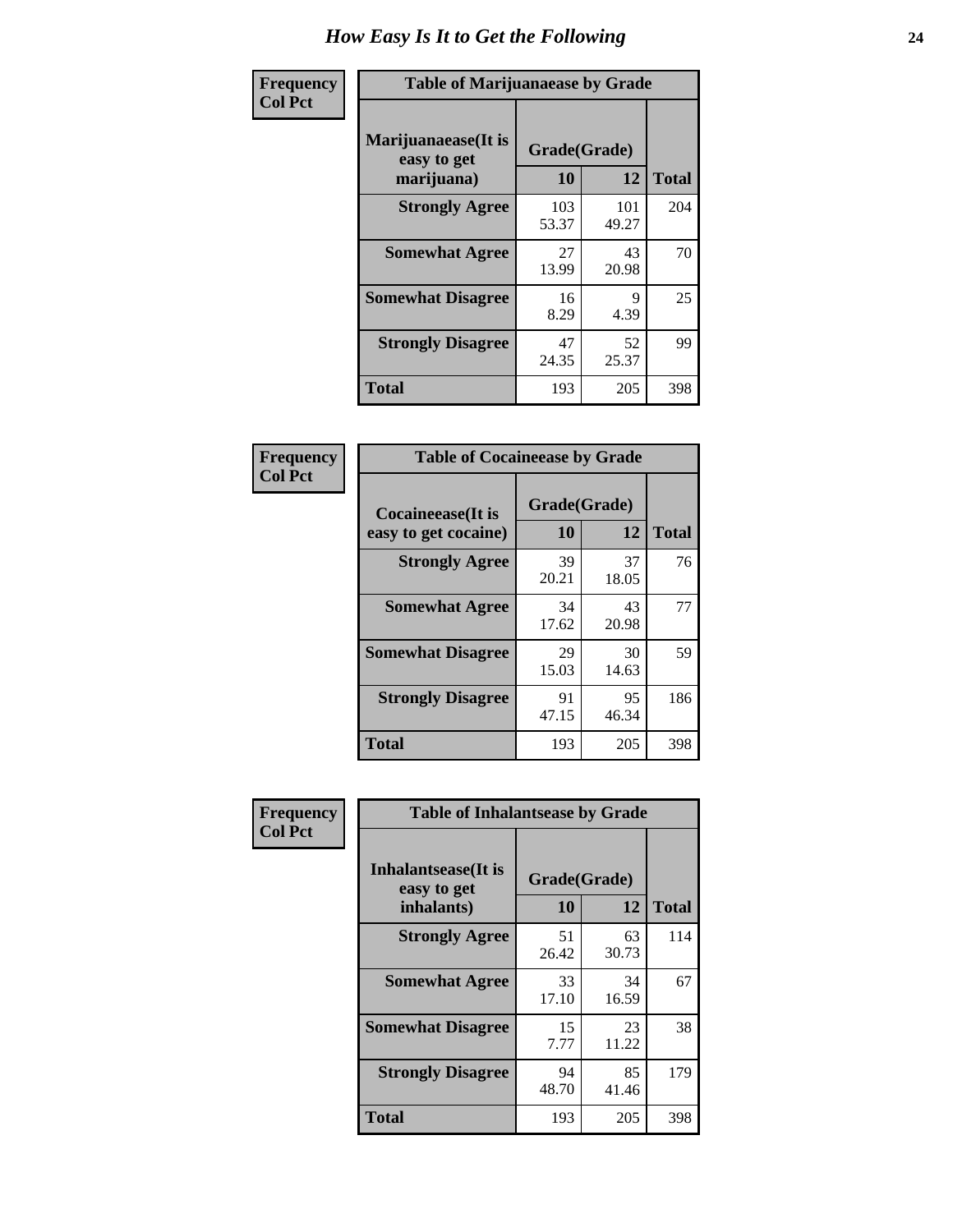| Frequency      | <b>Table of Steroidsease by Grade</b>               |                    |              |     |  |  |  |  |  |  |  |  |
|----------------|-----------------------------------------------------|--------------------|--------------|-----|--|--|--|--|--|--|--|--|
| <b>Col Pct</b> | <b>Steroidsease</b> (It is<br>easy to get steroids) | Grade(Grade)<br>10 | <b>Total</b> |     |  |  |  |  |  |  |  |  |
|                | <b>Strongly Agree</b>                               | 27<br>13.99        | 40<br>19.51  | 67  |  |  |  |  |  |  |  |  |
|                | <b>Somewhat Agree</b>                               | 24<br>12.44        | 38<br>18.54  | 62  |  |  |  |  |  |  |  |  |
|                | <b>Somewhat Disagree</b>                            | 37<br>19.17        | 31<br>15.12  | 68  |  |  |  |  |  |  |  |  |
|                | <b>Strongly Disagree</b>                            | 105<br>54.40       | 96<br>46.83  | 201 |  |  |  |  |  |  |  |  |
|                | <b>Total</b>                                        | 193                | 205          | 398 |  |  |  |  |  |  |  |  |

| Frequency      | <b>Table of Ecstasyease by Grade</b>              |                    |             |              |
|----------------|---------------------------------------------------|--------------------|-------------|--------------|
| <b>Col Pct</b> | <b>Ecstasyease</b> (It is<br>easy to get ecstasy) | Grade(Grade)<br>10 | 12          | <b>Total</b> |
|                | <b>Strongly Agree</b>                             | 32<br>16.58        | 42<br>20.49 | 74           |
|                | <b>Somewhat Agree</b>                             | 31<br>16.06        | 44<br>21.46 | 75           |
|                | <b>Somewhat Disagree</b>                          | 30<br>15.54        | 26<br>12.68 | 56           |
|                | <b>Strongly Disagree</b>                          | 100<br>51.81       | 93<br>45.37 | 193          |
|                | <b>Total</b>                                      | 193                | 205         | 398          |

| Frequency      | <b>Table of Methease by Grade</b>                          |                    |              |              |
|----------------|------------------------------------------------------------|--------------------|--------------|--------------|
| <b>Col Pct</b> | <b>Methease</b> (It is easy<br>to get<br>methamphetamines) | Grade(Grade)<br>10 | 12           | <b>Total</b> |
|                | <b>Strongly Agree</b>                                      | 28<br>14.51        | 32<br>15.61  | 60           |
|                | <b>Somewhat Agree</b>                                      | 20<br>10.36        | 34<br>16.59  | 54           |
|                | <b>Somewhat Disagree</b>                                   | 28<br>14.51        | 34<br>16.59  | 62           |
|                | <b>Strongly Disagree</b>                                   | 117<br>60.62       | 105<br>51.22 | 222          |
|                | <b>Total</b>                                               | 193                | 205          | 398          |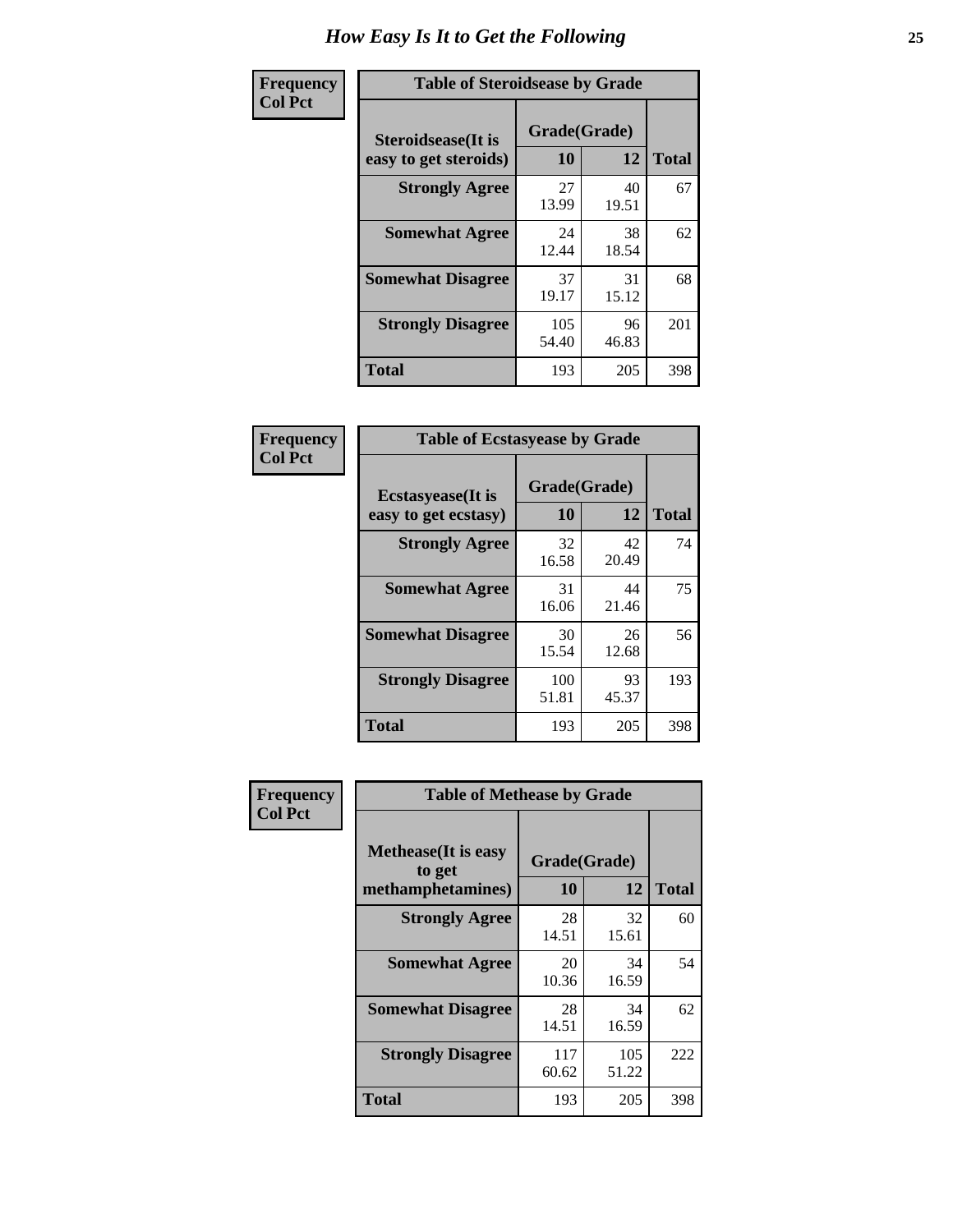| <b>Frequency</b> | <b>Table of Hallucinogensease by Grade</b>               |                    |              |              |
|------------------|----------------------------------------------------------|--------------------|--------------|--------------|
| <b>Col Pct</b>   | Hallucinogensease(It<br>is easy to get<br>hallucinogens) | Grade(Grade)<br>10 | 12           | <b>Total</b> |
|                  | <b>Strongly Agree</b>                                    | 27<br>13.99        | 32<br>15.61  | 59           |
|                  | <b>Somewhat Agree</b>                                    | 21<br>10.88        | 22<br>10.73  | 43           |
|                  | <b>Somewhat Disagree</b>                                 | 29<br>15.03        | 40<br>19.51  | 69           |
|                  | <b>Strongly Disagree</b>                                 | 116<br>60.10       | 111<br>54.15 | 227          |
|                  | <b>Total</b>                                             | 193                | 205          | 398          |

| Frequency<br>  Col Pct |
|------------------------|
|                        |

г

| <b>Table of Prescriptionease by Grade</b>                                                |             |              |              |
|------------------------------------------------------------------------------------------|-------------|--------------|--------------|
| <b>Prescriptionease</b> (It<br>is easy to get<br>prescription drugs<br>not prescribed to |             | Grade(Grade) |              |
| me)                                                                                      | 10          | 12           | <b>Total</b> |
| <b>Strongly Agree</b>                                                                    | 64<br>33.16 | 80<br>39.02  | 144          |
| <b>Somewhat Agree</b>                                                                    | 32<br>16.58 | 32<br>15.61  | 64           |
| <b>Somewhat Disagree</b>                                                                 | 17<br>8.81  | 24<br>11.71  | 41           |
| <b>Strongly Disagree</b>                                                                 | 80<br>41.45 | 69<br>33.66  | 149          |
| Total                                                                                    | 193         | 205          | 398          |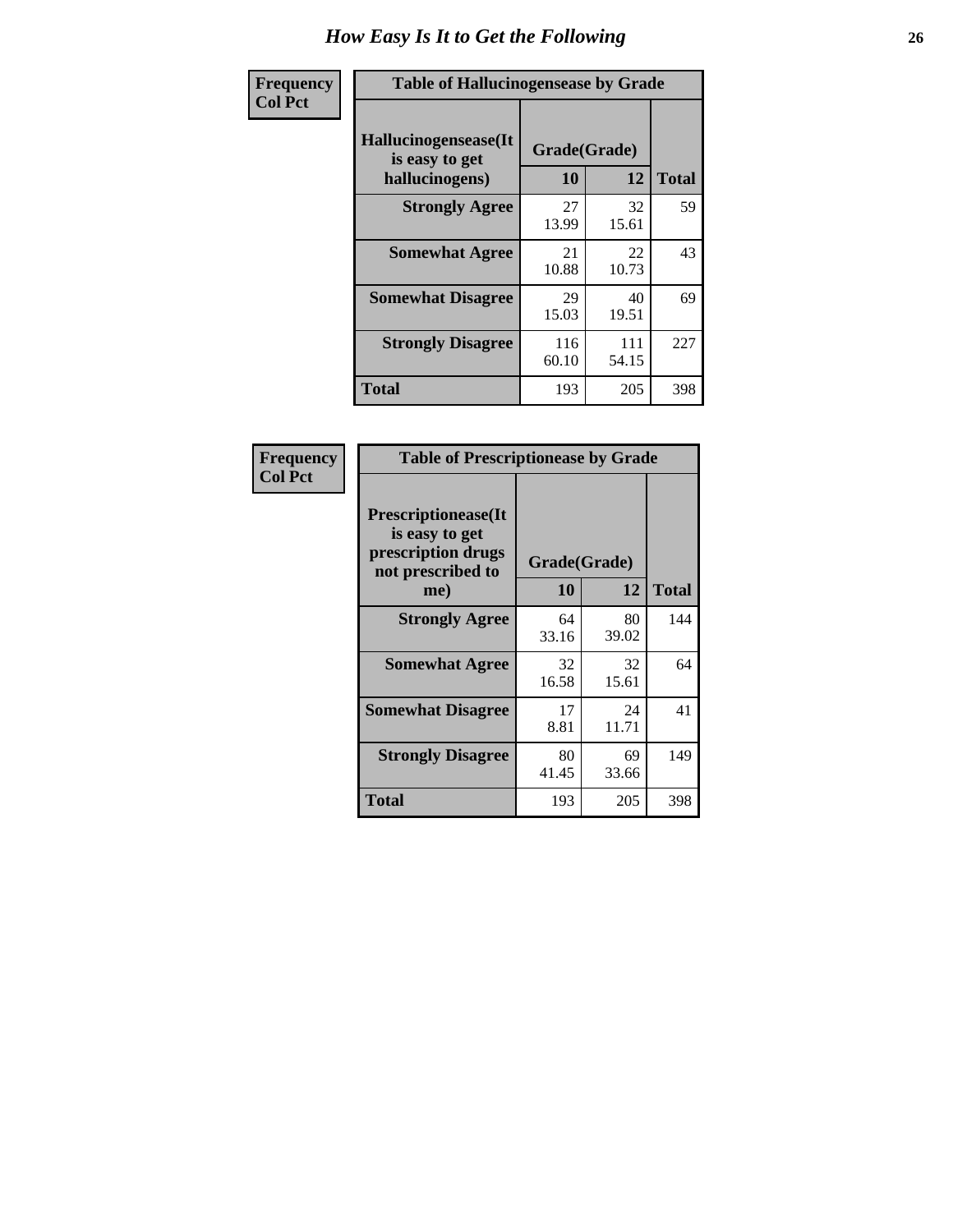*Age at Onset of Use* **27** *Results for "Age at Onset of Use" questions exclude students who said they did not use that substance*

| <b>Frequency</b> | <b>Table of Grade by Alcoholinit</b> |                        |           |           |                |           |                           |                                                 |             |             |             |                       |              |
|------------------|--------------------------------------|------------------------|-----------|-----------|----------------|-----------|---------------------------|-------------------------------------------------|-------------|-------------|-------------|-----------------------|--------------|
| <b>Row Pct</b>   |                                      |                        |           |           |                |           |                           | Alcoholinit(I started using alcohol when I was) |             |             |             |                       |              |
|                  | Grade(Grade)                         | <b>8 or</b><br>younger | 9         | 10        | 11             | 12        | 13                        | 14                                              | 15          | 16          | 17          | <b>18 or</b><br>older | <b>Total</b> |
|                  | 10                                   | 15<br>23.08            | 4<br>6.15 | 3.08      | 1.54           | 6<br>9.23 | 13<br>20.00               | 13<br>20.00                                     | 10<br>15.38 | 0.00        | 1.54        | $\mathbf{0}$<br>0.00  | 65           |
|                  | 12                                   | 8<br>10.67             | 1.33      | 3<br>4.00 | 1.33           | 7<br>9.33 | 9<br>12.00                | 13<br>17.33                                     | 6<br>8.00   | 14<br>18.67 | 10<br>13.33 | 3<br>4.00             | 75           |
|                  | <b>Total</b>                         | 23                     | 5         | 5         | $\overline{2}$ | 13        | 22                        | 26                                              | 16          | 14          | 11          | 3                     | 140          |
|                  |                                      |                        |           |           |                |           | Frequency Missing $= 258$ |                                                 |             |             |             |                       |              |

#### **Frequency Row Pct**

| <b>Table of Grade by Cigarettesinit</b> |                 |                                                      |                               |                  |                           |                  |           |            |       |            |                       |              |  |
|-----------------------------------------|-----------------|------------------------------------------------------|-------------------------------|------------------|---------------------------|------------------|-----------|------------|-------|------------|-----------------------|--------------|--|
|                                         |                 | Cigarettesinit(I started smoking tobacco when I was) |                               |                  |                           |                  |           |            |       |            |                       |              |  |
| Grade(Grade)                            | 8 or<br>younger | 9                                                    | 10                            | 11               | 12                        | 13               | 14        | 15         | 16    | 17         | <b>18 or</b><br>older | <b>Total</b> |  |
| 10                                      | 6.45            | 3<br>9.68                                            | 3.23                          | 3.23             | 2<br>6.45                 | 8<br>25.81       | 22.58     | 6<br>19.35 | 3.23  | 0<br>0.00  | $\Omega$<br>0.00      | 31           |  |
| 12                                      | 2<br>6.25       | $\Omega$<br>0.00                                     | $\Omega$<br>0.00 <sub>l</sub> | $\theta$<br>0.00 | 6<br>18.75                | $\theta$<br>0.00 | 3<br>9.38 | 6<br>18.75 | 15.63 | 8<br>25.00 | ↑<br>6.25             | 32           |  |
| <b>Total</b>                            | 4               | 3                                                    |                               | 1                | 8                         | 8                | 10        | 12         | 6     | 8          | $\overline{2}$        | 63           |  |
|                                         |                 |                                                      |                               |                  | Frequency Missing $= 335$ |                  |           |            |       |            |                       |              |  |

| <b>Frequency</b> |              | <b>Table of Grade by Smokelessinit</b> |                                                                  |           |                           |              |  |  |  |
|------------------|--------------|----------------------------------------|------------------------------------------------------------------|-----------|---------------------------|--------------|--|--|--|
| <b>Row Pct</b>   |              |                                        | <b>Smokelessinit(I started</b><br>chewing tobacco when I<br>was) |           |                           |              |  |  |  |
|                  | Grade(Grade) | 8 or<br>younger                        | 13                                                               | 15        | <b>16</b>                 | <b>Total</b> |  |  |  |
|                  | 10           | っ<br>50.00                             | 25.00                                                            | 25.00     | $\mathbf{\Omega}$<br>0.00 | 4            |  |  |  |
|                  | 12           | $\mathfrak{D}$<br>50.00                | $\Omega$<br>0.00                                                 | 0<br>0.00 | $\mathfrak{D}$<br>50.00   | 4            |  |  |  |
|                  | <b>Total</b> | 4                                      | 8                                                                |           |                           |              |  |  |  |
|                  |              | <b>Frequency Missing = 390</b>         |                                                                  |           |                           |              |  |  |  |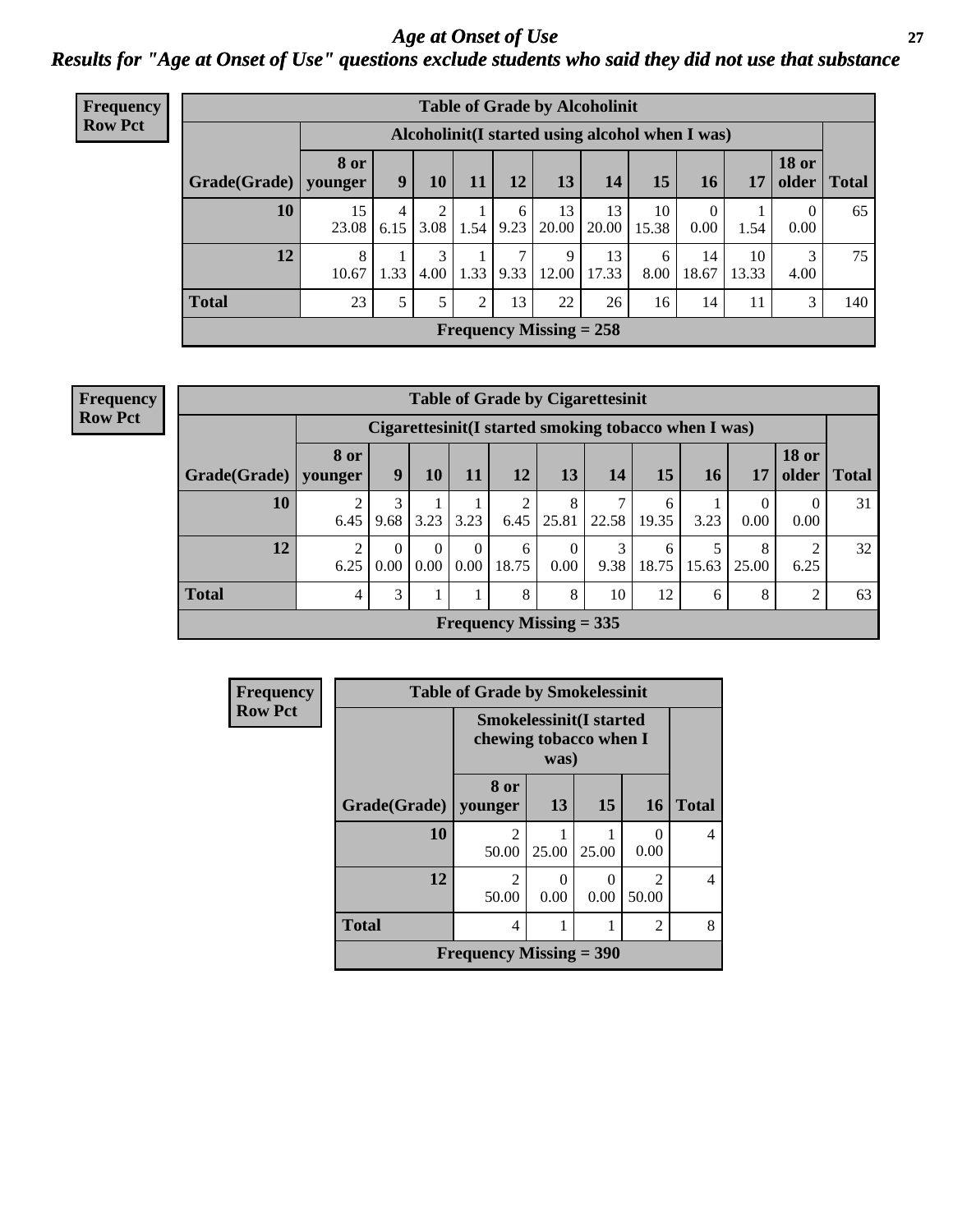#### *Age at Onset of Use* **28**

*Results for "Age at Onset of Use" questions exclude students who said they did not use that substance*

| <b>Frequency</b> | <b>Table of Grade by Marijuanainit</b>               |                        |                  |               |                               |            |                           |             |             |                 |                        |                       |              |
|------------------|------------------------------------------------------|------------------------|------------------|---------------|-------------------------------|------------|---------------------------|-------------|-------------|-----------------|------------------------|-----------------------|--------------|
| <b>Row Pct</b>   | Marijuanainit (I started using marijuana when I was) |                        |                  |               |                               |            |                           |             |             |                 |                        |                       |              |
|                  | Grade(Grade)                                         | <b>8</b> or<br>younger | 9                | 10            | 11                            | 12         | 13                        | 14          | 15          | 16 <sup>1</sup> | 17                     | <b>18 or</b><br>older | <b>Total</b> |
|                  | 10                                                   | 3.51                   | $\Omega$<br>0.00 | 4<br>7.02     | 6<br>10.53                    | 6<br>10.53 | 15<br>26.32               | 11<br>19.30 | 12<br>21.05 | 1.75            | $\overline{0}$<br>0.00 | 0.00                  | 57           |
|                  | 12                                                   | 2.50                   | 2.50             | 3<br>7.50     | $\theta$<br>0.00 <sub>1</sub> | 6<br>15.00 | $\theta$<br>$0.00\,$      | 4<br>10.00  | 11<br>27.50 | 11<br>27.50     | 2<br>5.00              | 2.50                  | 40           |
|                  | <b>Total</b>                                         | 3 <sub>1</sub>         |                  | $\mathcal{L}$ | 6                             | 12         | 15                        | 15          | 23          | 12              | 2                      |                       | 97           |
|                  |                                                      |                        |                  |               |                               |            | Frequency Missing $= 301$ |             |             |                 |                        |                       |              |

| <b>Frequency</b> | <b>Table of Grade by Cocaineinit</b> |                           |                                                     |            |                  |                       |              |  |
|------------------|--------------------------------------|---------------------------|-----------------------------------------------------|------------|------------------|-----------------------|--------------|--|
| <b>Row Pct</b>   |                                      |                           | Cocaineinit (I started using cocaine<br>when I was) |            |                  |                       |              |  |
|                  | Grade(Grade)                         | 8 or<br>younger           | <b>10</b>                                           | 14         | 17               | <b>18 or</b><br>older | <b>Total</b> |  |
|                  | 10                                   | 33.33                     | $\theta$<br>0.00                                    | 2<br>66.67 | $\Omega$<br>0.00 | $\theta$<br>0.00      | 3            |  |
|                  | 12                                   | 20.00                     | 20.00                                               | 20.00      | 20.00            | 20.00                 | 5            |  |
|                  | <b>Total</b>                         | $\overline{2}$            |                                                     | 3          |                  |                       | 8            |  |
|                  |                                      | Frequency Missing $=$ 390 |                                                     |            |                  |                       |              |  |

| <b>Frequency</b> | <b>Table of Grade by Inhalantsinit</b> |                             |                                |           |       |              |  |  |  |
|------------------|----------------------------------------|-----------------------------|--------------------------------|-----------|-------|--------------|--|--|--|
| <b>Row Pct</b>   |                                        | using inhalants when I was) | <b>Inhalantsinit(I started</b> |           |       |              |  |  |  |
|                  | Grade(Grade)   younger                 | 8 or                        | <b>10</b>                      | 13        | 16    | <b>Total</b> |  |  |  |
|                  | 10                                     | 100.00                      | 0.00                           | 0<br>0.00 | 0.00  |              |  |  |  |
|                  | 12                                     | 3<br>50.00                  | 16.67                          | 16.67     | 16.67 | 6            |  |  |  |
|                  | <b>Total</b>                           | 4                           |                                |           |       |              |  |  |  |
|                  | Frequency Missing $= 391$              |                             |                                |           |       |              |  |  |  |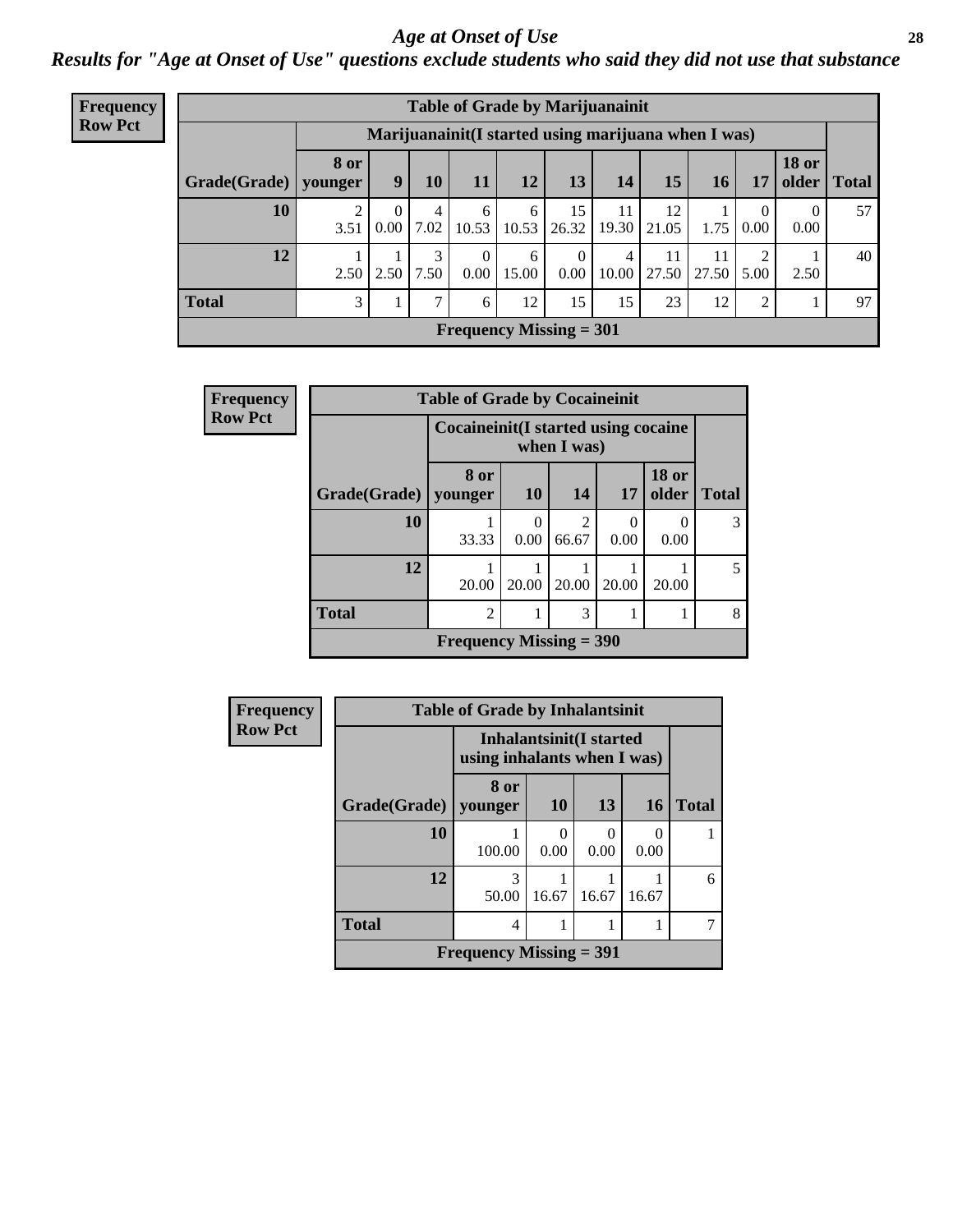#### *Age at Onset of Use* **29**

*Results for "Age at Onset of Use" questions exclude students who said they did not use that substance*

| <b>Frequency</b> | <b>Table of Grade by Steroidsinit</b> |                                                         |           |           |                |  |  |
|------------------|---------------------------------------|---------------------------------------------------------|-----------|-----------|----------------|--|--|
| <b>Row Pct</b>   |                                       | <b>Steroidsinit</b> (I started<br>using steroids when I | was)      |           |                |  |  |
|                  | Grade(Grade)   younger                | 8 or                                                    | <b>12</b> | 13        | <b>Total</b>   |  |  |
|                  | 10                                    | 100.00                                                  | 0<br>0.00 | 0<br>0.00 | $\overline{c}$ |  |  |
|                  | 12                                    | $\mathfrak{D}$<br>50.00                                 | 25.00     | 25.00     | 4              |  |  |
|                  | <b>Total</b>                          | 4                                                       |           |           | 6              |  |  |
|                  |                                       | Frequency Missing $=$ 392                               |           |           |                |  |  |

| Frequency      |              | <b>Table of Grade by Ecstasyinit</b> |                     |                         |                         |                |  |  |  |
|----------------|--------------|--------------------------------------|---------------------|-------------------------|-------------------------|----------------|--|--|--|
| <b>Row Pct</b> |              | <b>Ecstasyinit</b> (I started using  | ecstasy when I was) |                         |                         |                |  |  |  |
|                | Grade(Grade) | 8 or<br>younger                      | 11                  | 14                      | <b>15</b>               | <b>Total</b>   |  |  |  |
|                | <b>10</b>    | 20.00                                | 0<br>0.00           | $\mathfrak{D}$<br>40.00 | $\overline{2}$<br>40.00 | 5              |  |  |  |
|                | 12           | 50.00                                | 50.00               | 0.00                    | 0<br>0.00               | $\overline{2}$ |  |  |  |
|                | <b>Total</b> | 2                                    |                     | $\overline{2}$          | $\overline{2}$          | 7              |  |  |  |
|                |              | Frequency Missing $= 391$            |                     |                         |                         |                |  |  |  |

| <b>Frequency</b> |                                | <b>Table of Grade by Methinit</b> |                                 |           |              |  |  |  |
|------------------|--------------------------------|-----------------------------------|---------------------------------|-----------|--------------|--|--|--|
| <b>Row Pct</b>   |                                | <b>Methinit</b> (I started using  | methamphetamines<br>when I was) |           |              |  |  |  |
|                  | Grade(Grade)                   | 8 or<br>younger                   | 10                              | 15        | <b>Total</b> |  |  |  |
|                  | 10                             | 100.00                            | 0.00                            | 0<br>0.00 |              |  |  |  |
|                  | 12                             | 33.33                             | 33.33                           | 33.33     | 3            |  |  |  |
|                  | <b>Total</b>                   | $\mathfrak{D}$                    |                                 |           |              |  |  |  |
|                  | <b>Frequency Missing = 394</b> |                                   |                                 |           |              |  |  |  |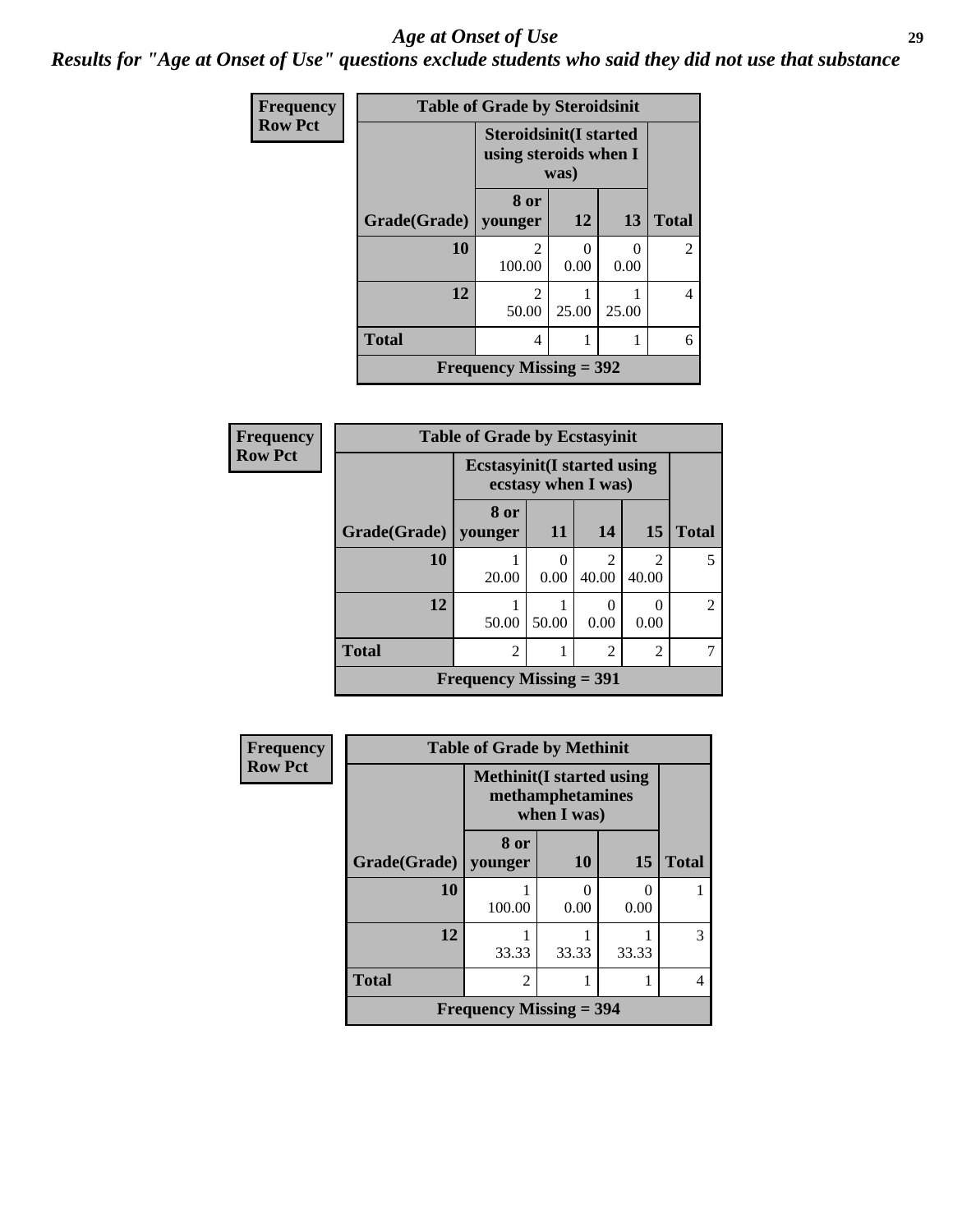#### Age at Onset of Use **30**

*Results for "Age at Onset of Use" questions exclude students who said they did not use that substance*

| Frequency      |                        | <b>Table of Grade by Hallucinogensinit</b>                 |           |       |       |              |
|----------------|------------------------|------------------------------------------------------------|-----------|-------|-------|--------------|
| <b>Row Pct</b> |                        | Hallucinogensinit (I started<br>using hallucinogens when I | was)      |       |       |              |
|                | Grade(Grade)   younger | 8 or                                                       | 9         | 14    | 15    | <b>Total</b> |
|                | 10                     | 100.00                                                     | 0<br>0.00 | 0.00  | 0.00  |              |
|                | 12                     | 25.00                                                      | 25.00     | 25.00 | 25.00 | 4            |
|                | <b>Total</b>           | $\overline{2}$                                             | 1         |       |       |              |
|                |                        | Frequency Missing $=$ 393                                  |           |       |       |              |

| Frequency      |                        | <b>Table of Grade by Prescriptioninit</b> |                                                                                                |                  |                  |            |            |                  |              |  |  |
|----------------|------------------------|-------------------------------------------|------------------------------------------------------------------------------------------------|------------------|------------------|------------|------------|------------------|--------------|--|--|
| <b>Row Pct</b> |                        |                                           | <b>Prescriptioninit(I started using prescription</b><br>drugs not prescribed to me when I was) |                  |                  |            |            |                  |              |  |  |
|                | Grade(Grade)   younger | 8 or                                      | 9                                                                                              | <b>12</b>        | 13               | 14         | <b>15</b>  | 17               | <b>Total</b> |  |  |
|                | 10                     | 20.00                                     | $\theta$<br>0.00                                                                               | 10.00            | 10.00            | 3<br>30.00 | 3<br>30.00 | $\Omega$<br>0.00 | 10           |  |  |
|                | 12                     | $\overline{4}$<br>57.14                   | 14.29                                                                                          | $\Omega$<br>0.00 | $\Omega$<br>0.00 | 0.00       | 14.29      | 14.29            |              |  |  |
|                | <b>Total</b>           | 6                                         |                                                                                                |                  |                  | 3          | 4          |                  | 17           |  |  |
|                |                        |                                           | <b>Frequency Missing = 381</b>                                                                 |                  |                  |            |            |                  |              |  |  |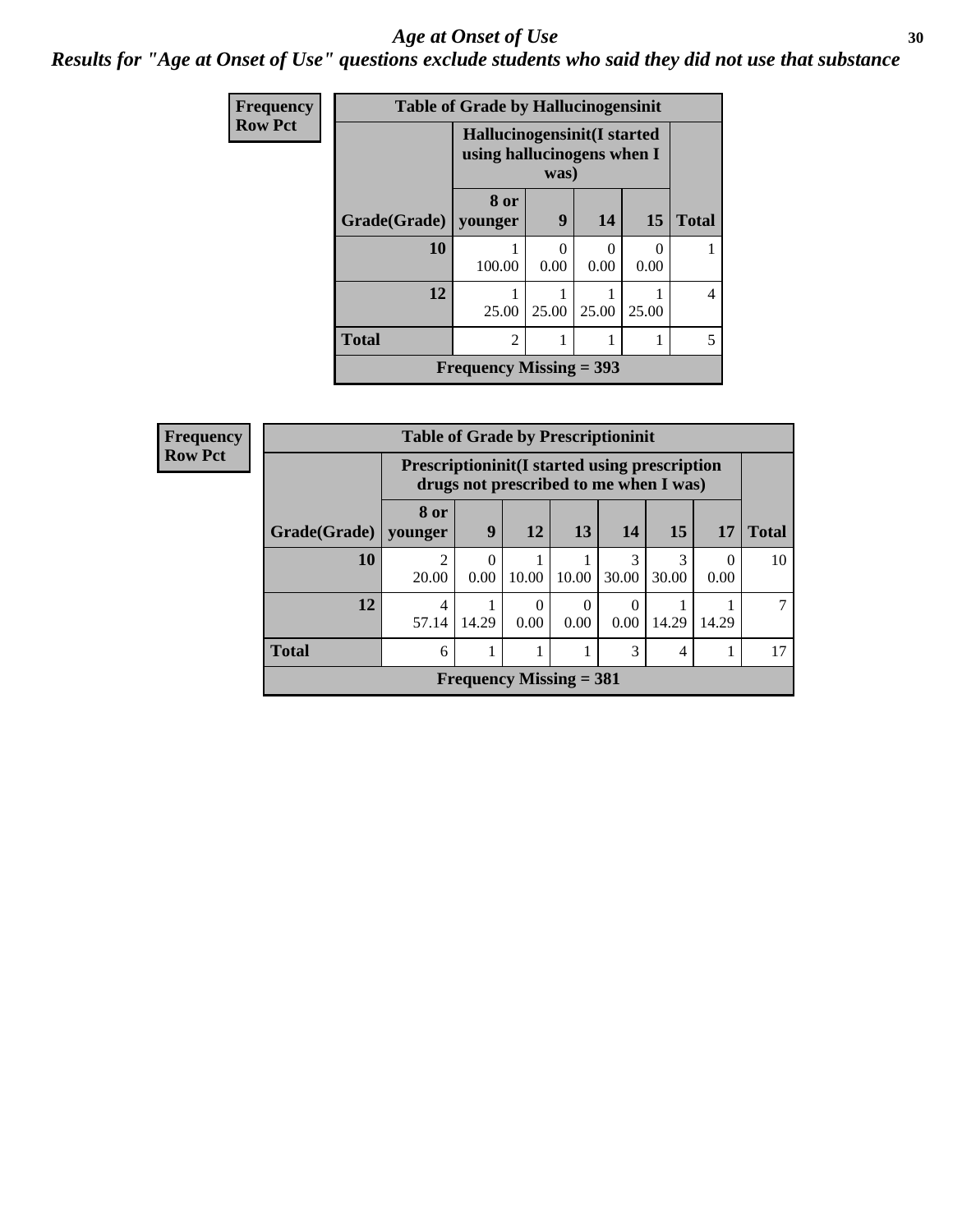| Frequency      | <b>Table of Alcoholharm by Grade</b>          |                    |              |              |  |
|----------------|-----------------------------------------------|--------------------|--------------|--------------|--|
| <b>Col Pct</b> | Alcoholharm(I<br>think alcohol is<br>harmful) | Grade(Grade)<br>10 | 12           | <b>Total</b> |  |
|                | <b>Strongly Agree</b>                         | 120<br>62.18       | 120<br>58.54 | 240          |  |
|                | <b>Somewhat Agree</b>                         | 36<br>18.65        | 43<br>20.98  | 79           |  |
|                | <b>Somewhat Disagree</b>                      | 15<br>7.77         | 31<br>15.12  | 46           |  |
|                | <b>Strongly Disagree</b>                      | 22<br>11.40        | 11<br>5.37   | 33           |  |
|                | <b>Total</b>                                  | 193                | 205          | 398          |  |

| <b>Table of Cigarettesharm by Grade</b>                  |                    |              |              |  |  |  |
|----------------------------------------------------------|--------------------|--------------|--------------|--|--|--|
| Cigarettesharm(I<br>think smoking<br>tobacco is harmful) | Grade(Grade)<br>10 | 12           | <b>Total</b> |  |  |  |
| <b>Strongly Agree</b>                                    | 158<br>81.87       | 176<br>85.85 | 334          |  |  |  |
| <b>Somewhat Agree</b>                                    | 18<br>9.33         | 15<br>7.32   | 33           |  |  |  |
| <b>Somewhat Disagree</b>                                 | 4<br>2.07          | 7<br>3.41    | 11           |  |  |  |
| <b>Strongly Disagree</b>                                 | 13<br>6.74         | 7<br>3.41    | 20           |  |  |  |
| <b>Total</b>                                             | 193                | 205          | 398          |  |  |  |

| Frequency<br><b>Col Pct</b> | <b>Table of Smokelessharm by Grade</b>                  |                    |              |              |  |  |
|-----------------------------|---------------------------------------------------------|--------------------|--------------|--------------|--|--|
|                             | Smokelessharm(I<br>think chewing<br>tobacco is harmful) | Grade(Grade)<br>10 | 12           | <b>Total</b> |  |  |
|                             | <b>Strongly Agree</b>                                   | 169<br>87.56       | 178<br>86.83 | 347          |  |  |
|                             | <b>Somewhat Agree</b>                                   | 12<br>6.22         | 14<br>6.83   | 26           |  |  |
|                             | <b>Somewhat Disagree</b>                                | 0.52               | 4<br>1.95    | 5            |  |  |
|                             | <b>Strongly Disagree</b>                                | 11<br>5.70         | 9<br>4.39    | 20           |  |  |
|                             | Total                                                   | 193                | 205          | 398          |  |  |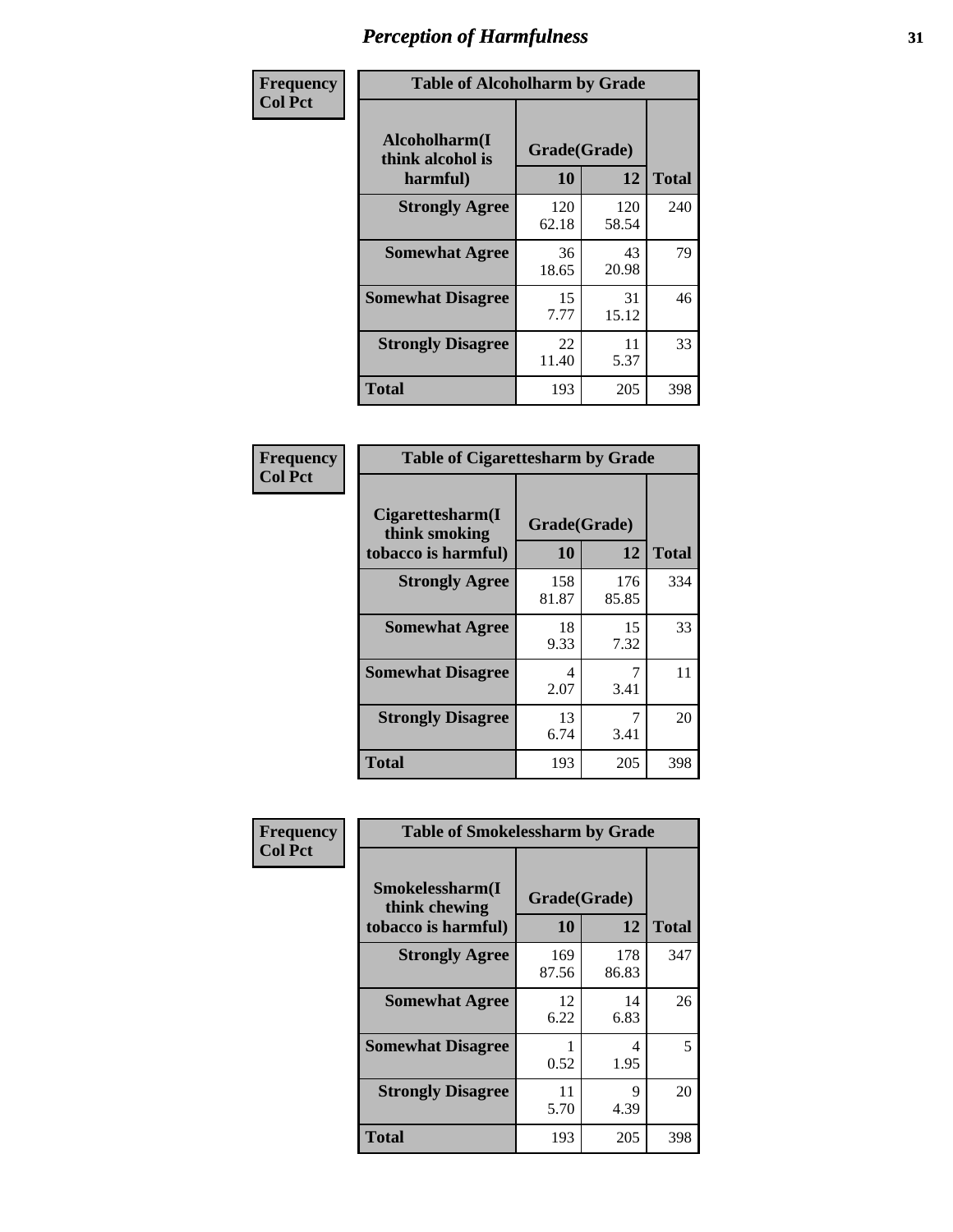| Frequency      |                                                   | <b>Table of Marijuanaharm by Grade</b> |              |              |  |  |
|----------------|---------------------------------------------------|----------------------------------------|--------------|--------------|--|--|
| <b>Col Pct</b> | Marijuanaharm(I<br>think marijuana is<br>harmful) | Grade(Grade)<br>10                     | 12           | <b>Total</b> |  |  |
|                | <b>Strongly Agree</b>                             | 117<br>60.62                           | 132<br>64.39 | 249          |  |  |
|                | <b>Somewhat Agree</b>                             | 31<br>16.06                            | 19<br>9.27   | 50           |  |  |
|                | <b>Somewhat Disagree</b>                          | 11<br>5.70                             | 30<br>14.63  | 41           |  |  |
|                | <b>Strongly Disagree</b>                          | 34<br>17.62                            | 24<br>11.71  | 58           |  |  |
|                | <b>Total</b>                                      | 193                                    | 205          | 398          |  |  |

| <b>Table of Cocaineharm by Grade</b>          |                    |                        |               |  |  |  |  |
|-----------------------------------------------|--------------------|------------------------|---------------|--|--|--|--|
| Cocaineharm(I<br>think cocaine is<br>harmful) | Grade(Grade)<br>10 | 12                     | <b>Total</b>  |  |  |  |  |
| <b>Strongly Agree</b>                         | 172<br>89.12       | 188<br>91.71           | 360           |  |  |  |  |
| <b>Somewhat Agree</b>                         | 10<br>5.18         | 4<br>1.95              | 14            |  |  |  |  |
| <b>Somewhat Disagree</b>                      | 0<br>0.00          | $\mathfrak{D}$<br>0.98 | $\mathcal{L}$ |  |  |  |  |
| <b>Strongly Disagree</b>                      | 11<br>5.70         | 11<br>5.37             | 22            |  |  |  |  |
| <b>Total</b>                                  | 193                | 205                    | 398           |  |  |  |  |

| Frequency      | <b>Table of Inhalantsharm by Grade</b>              |                           |              |                |  |
|----------------|-----------------------------------------------------|---------------------------|--------------|----------------|--|
| <b>Col Pct</b> | Inhalantsharm(I)<br>think inhalants are<br>harmful) | Grade(Grade)<br><b>10</b> | 12           | <b>Total</b>   |  |
|                | <b>Strongly Agree</b>                               | 167<br>86.53              | 177<br>86.34 | 344            |  |
|                | <b>Somewhat Agree</b>                               | 14<br>7.25                | 11<br>5.37   | 25             |  |
|                | <b>Somewhat Disagree</b>                            | 0.52                      | 6<br>2.93    | $\overline{7}$ |  |
|                | <b>Strongly Disagree</b>                            | 11<br>5.70                | 11<br>5.37   | 22             |  |
|                | <b>Total</b>                                        | 193                       | 205          | 398            |  |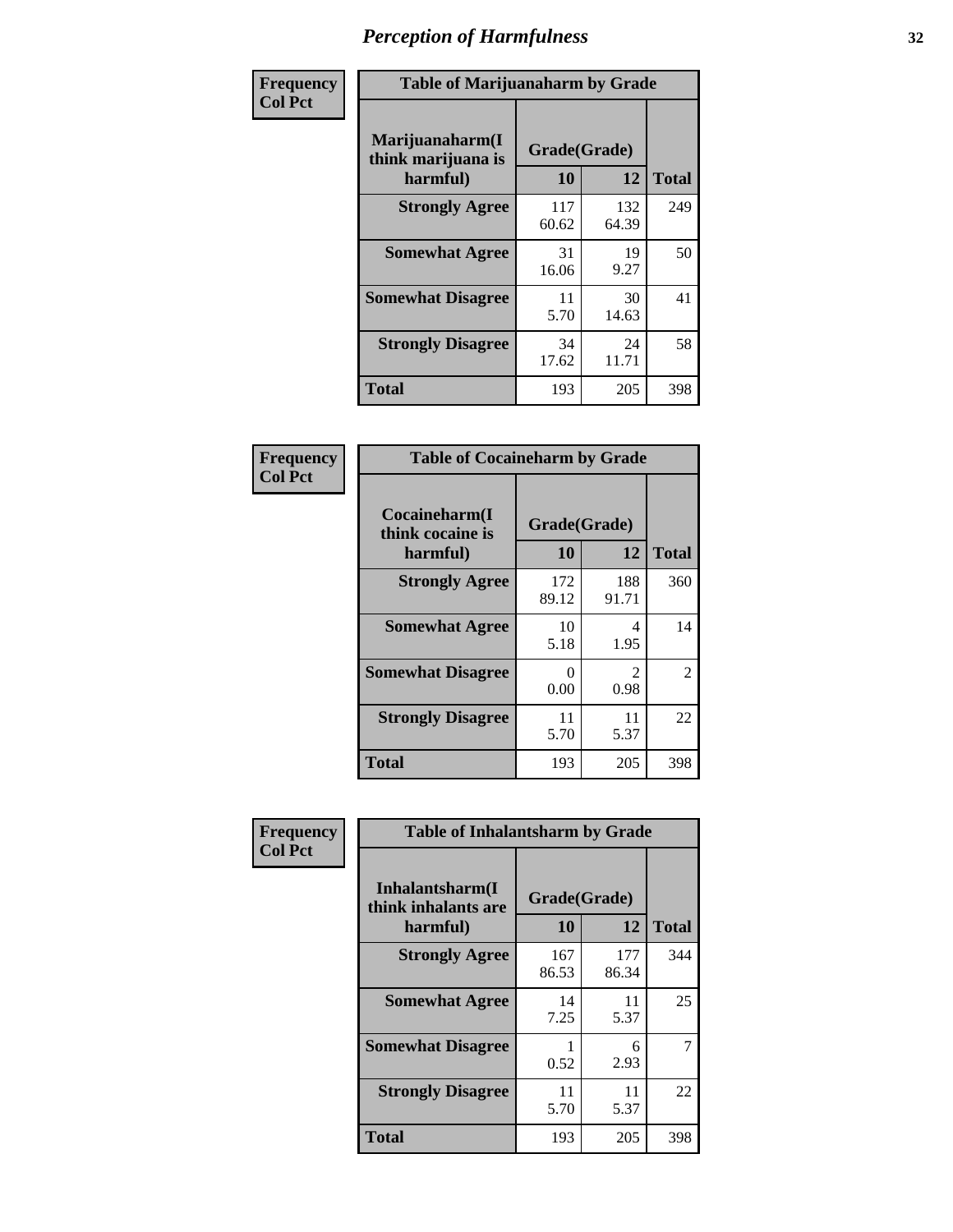| Frequency      | <b>Table of Steroidsharm by Grade</b>            |                    |              |              |
|----------------|--------------------------------------------------|--------------------|--------------|--------------|
| <b>Col Pct</b> | Steroidsharm(I<br>think steroids are<br>harmful) | Grade(Grade)<br>10 | 12           | <b>Total</b> |
|                | <b>Strongly Agree</b>                            | 162<br>83.94       | 166<br>80.98 | 328          |
|                | <b>Somewhat Agree</b>                            | 16<br>8.29         | 22<br>10.73  | 38           |
|                | <b>Somewhat Disagree</b>                         | 3<br>1.55          | 3<br>1.46    | 6            |
|                | <b>Strongly Disagree</b>                         | 12<br>6.22         | 14<br>6.83   | 26           |
|                | <b>Total</b>                                     | 193                | 205          | 398          |

| <b>Table of Ecstasyharm by Grade</b>          |                    |              |     |  |  |
|-----------------------------------------------|--------------------|--------------|-----|--|--|
| Ecstasyharm(I<br>think ecstasy is<br>harmful) | Grade(Grade)<br>10 | <b>Total</b> |     |  |  |
| <b>Strongly Agree</b>                         | 166<br>86.01       | 182<br>88.78 | 348 |  |  |
| <b>Somewhat Agree</b>                         | 13<br>6.74         | 8<br>3.90    | 21  |  |  |
| <b>Somewhat Disagree</b>                      | 1<br>0.52          | 4<br>1.95    | 5   |  |  |
| <b>Strongly Disagree</b>                      | 13<br>6.74         | 11<br>5.37   | 24  |  |  |
| Total                                         | 193                | 205          | 398 |  |  |

| Frequency      | <b>Table of Methharm by Grade</b>                            |                    |                                     |              |
|----------------|--------------------------------------------------------------|--------------------|-------------------------------------|--------------|
| <b>Col Pct</b> | <b>Methharm</b> (I think<br>methamphetamines<br>are harmful) | Grade(Grade)<br>10 | 12                                  | <b>Total</b> |
|                | <b>Strongly Agree</b>                                        | 175<br>90.67       | 186<br>90.73                        | 361          |
|                | <b>Somewhat Agree</b>                                        | 6<br>3.11          | 5<br>2.44                           | 11           |
|                | <b>Somewhat Disagree</b>                                     | 0<br>0.00          | $\mathcal{D}_{\mathcal{L}}$<br>0.98 | 2            |
|                | <b>Strongly Disagree</b>                                     | 12<br>6.22         | 12<br>5.85                          | 24           |
|                | Total                                                        | 193                | 205                                 | 398          |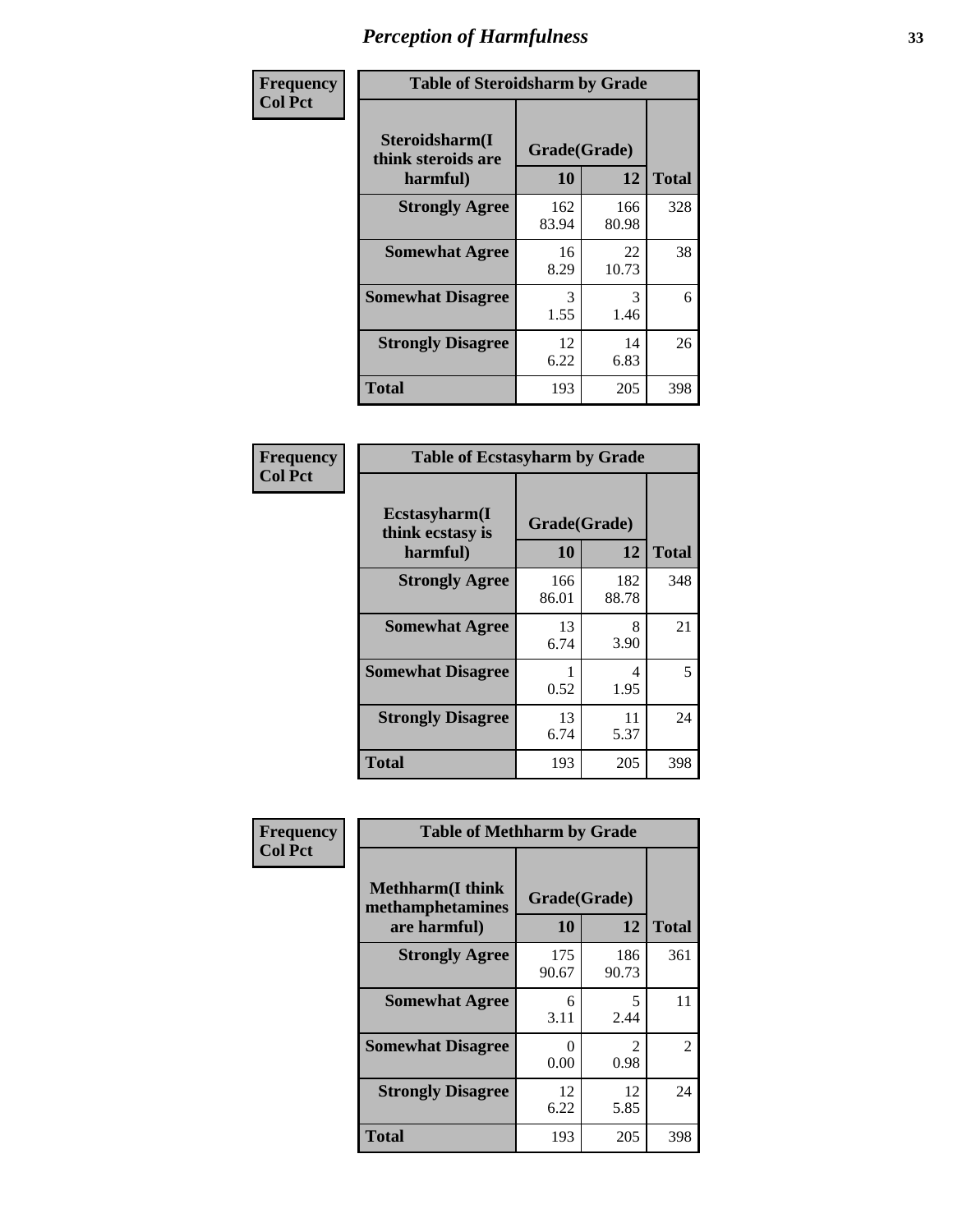| Frequency      | <b>Table of Hallucinogensharm by Grade</b>                 |                    |              |              |
|----------------|------------------------------------------------------------|--------------------|--------------|--------------|
| <b>Col Pct</b> | Hallucinogensharm(I<br>think hallucinogens<br>are harmful) | Grade(Grade)<br>10 | 12           | <b>Total</b> |
|                | <b>Strongly Agree</b>                                      | 173<br>89.64       | 185<br>90.24 | 358          |
|                | <b>Somewhat Agree</b>                                      | 8<br>4.15          | 7<br>3.41    | 15           |
|                | <b>Somewhat Disagree</b>                                   | 0<br>0.00          | 3<br>1.46    | 3            |
|                | <b>Strongly Disagree</b>                                   | 12<br>6.22         | 10<br>4.88   | 22           |
|                | <b>Total</b>                                               | 193                | 205          | 398          |

| <b>Table of Prescriptionharm by Grade</b>                                 |              |              |              |  |  |
|---------------------------------------------------------------------------|--------------|--------------|--------------|--|--|
| Prescriptionharm(I<br>think prescription<br>drugs not<br>prescribed to me | Grade(Grade) |              |              |  |  |
| are harmful)                                                              | 10           | 12           | <b>Total</b> |  |  |
| <b>Strongly Agree</b>                                                     | 152<br>78.76 | 160<br>78.05 | 312          |  |  |
| <b>Somewhat Agree</b>                                                     | 19<br>9.84   | 24<br>11.71  | 43           |  |  |
| <b>Somewhat Disagree</b>                                                  | 6<br>3.11    | Q<br>4.39    | 15           |  |  |
| <b>Strongly Disagree</b>                                                  | 16<br>8.29   | 12<br>5.85   | 28           |  |  |
| <b>Total</b>                                                              | 193          | 205          | 398          |  |  |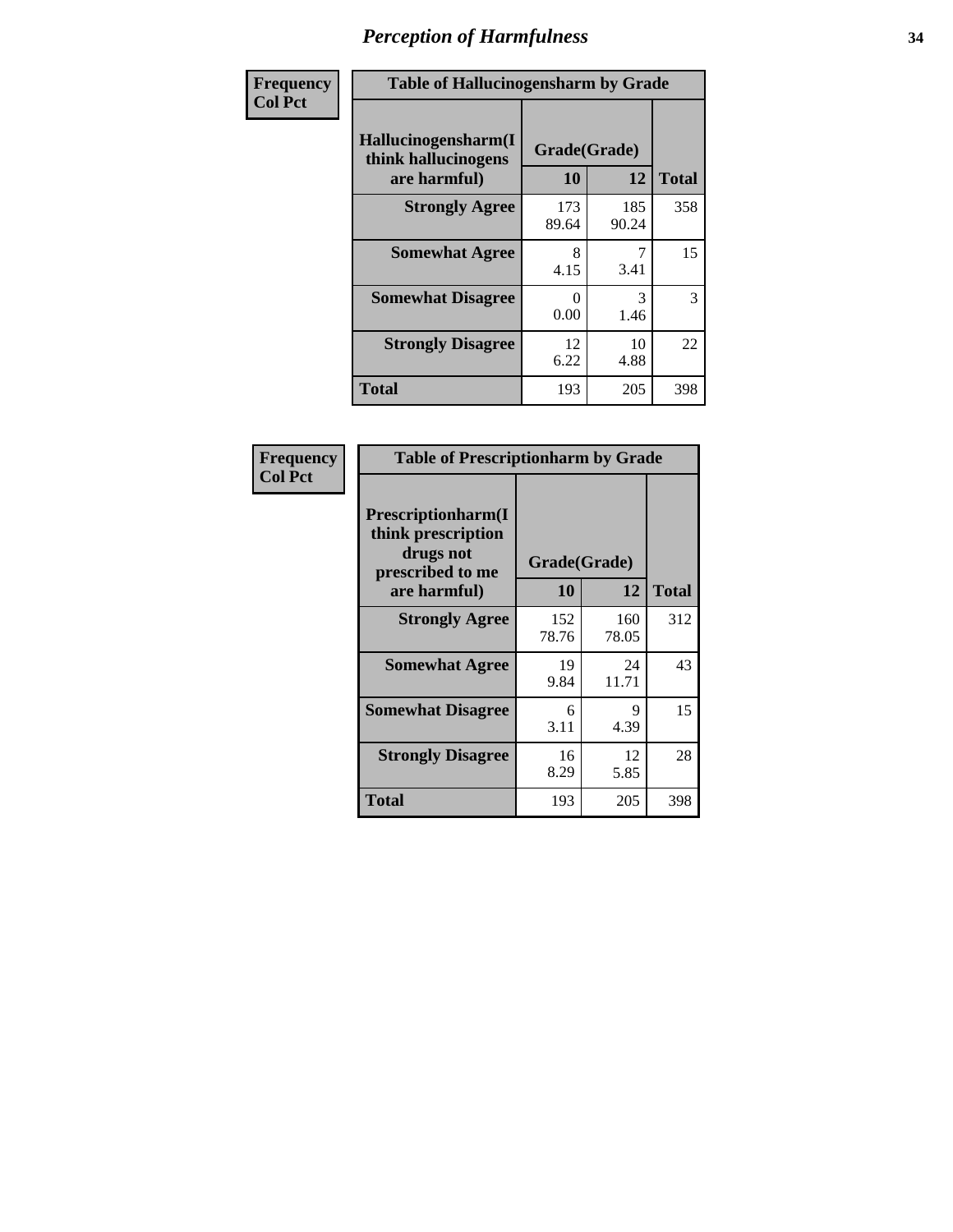# *Disapproval by Adults* **35**

| Frequency      | <b>Table of Alcoholadult by Grade</b>                                 |                    |              |              |
|----------------|-----------------------------------------------------------------------|--------------------|--------------|--------------|
| <b>Col Pct</b> | <b>Alcoholadult</b> (Adults<br>would disapprove if<br>I used alcohol) | Grade(Grade)<br>10 | 12           | <b>Total</b> |
|                | <b>Strongly Agree</b>                                                 | 118<br>61.14       | 115<br>56.10 | 233          |
|                | <b>Somewhat Agree</b>                                                 | 37<br>19.17        | 37<br>18.05  | 74           |
|                | <b>Somewhat Disagree</b>                                              | 18<br>9.33         | 30<br>14.63  | 48           |
|                | <b>Strongly Disagree</b>                                              | 20<br>10.36        | 23<br>11.22  | 43           |
|                | <b>Total</b>                                                          | 193                | 205          | 398          |

| <b>Table of Tobaccoadult by Grade</b>                                |              |              |     |  |  |
|----------------------------------------------------------------------|--------------|--------------|-----|--|--|
| <b>Tobaccoadult(Adults</b><br>would disapprove if<br>I used tobacco) | <b>Total</b> |              |     |  |  |
| <b>Strongly Agree</b>                                                | 151<br>78.24 | 160<br>78.05 | 311 |  |  |
| <b>Somewhat Agree</b>                                                | 15<br>7.77   | 20<br>9.76   | 35  |  |  |
| <b>Somewhat Disagree</b>                                             | 9<br>4.66    | 9<br>4.39    | 18  |  |  |
| <b>Strongly Disagree</b>                                             | 18<br>9.33   | 16<br>7.80   | 34  |  |  |
| <b>Total</b>                                                         | 193          | 205          | 398 |  |  |

| Frequency      | <b>Table of Marijuanaadult by Grade</b>                           |                    |              |              |  |
|----------------|-------------------------------------------------------------------|--------------------|--------------|--------------|--|
| <b>Col Pct</b> | Marijuanaadult(Adults<br>would disapprove if I<br>used marijuana) | Grade(Grade)<br>10 | 12           | <b>Total</b> |  |
|                | <b>Strongly Agree</b>                                             | 148<br>76.68       | 161<br>78.54 | 309          |  |
|                | <b>Somewhat Agree</b>                                             | 22<br>11.40        | 14<br>6.83   | 36           |  |
|                | <b>Somewhat Disagree</b>                                          | 5<br>2.59          | 11<br>5.37   | 16           |  |
|                | <b>Strongly Disagree</b>                                          | 18<br>9.33         | 19<br>9.27   | 37           |  |
|                | <b>Total</b>                                                      | 193                | 205          | 398          |  |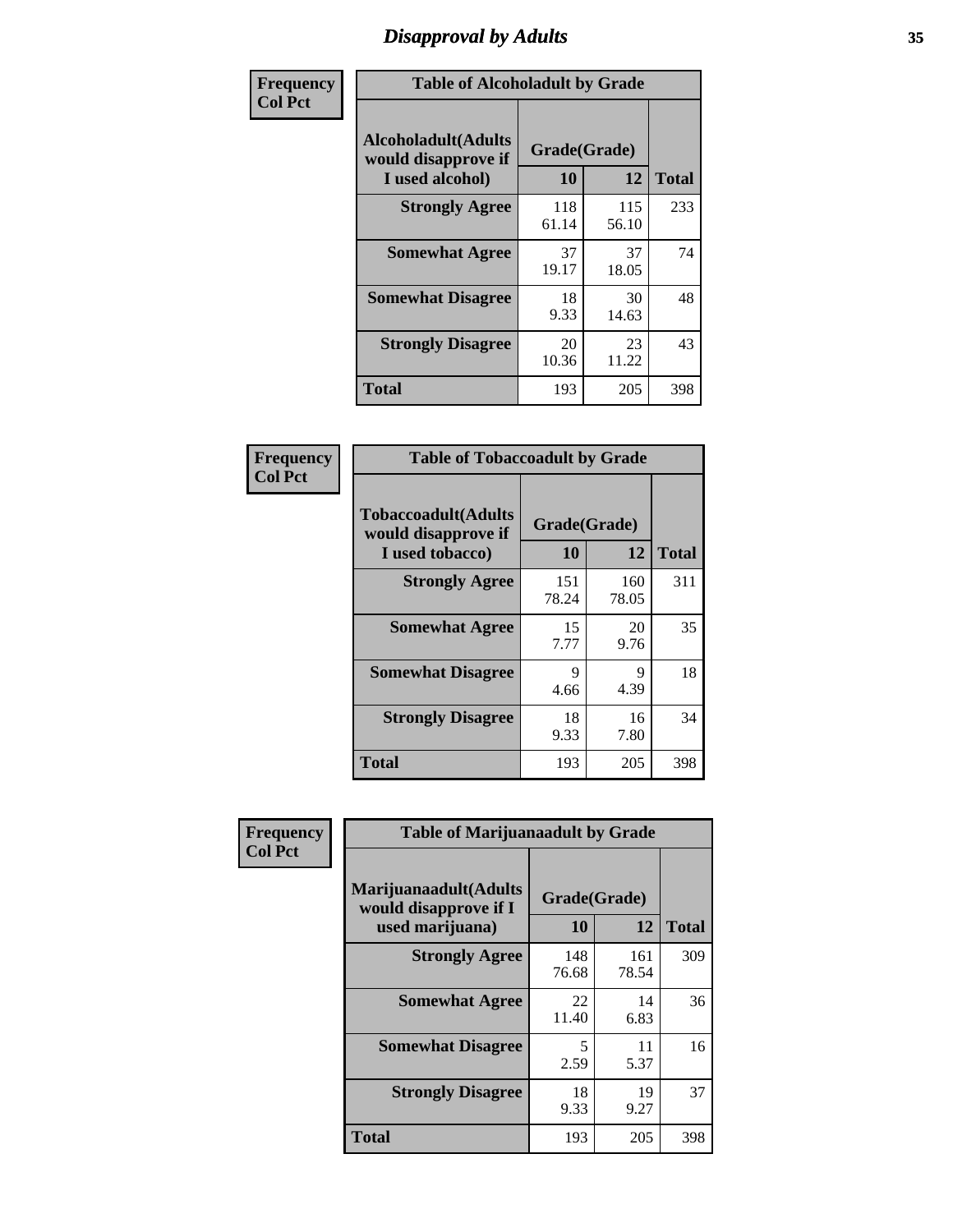# *Disapproval by Adults* **36**

| <b>Frequency</b> | <b>Table of Otherdrugadult by Grade</b>                                     |                    |              |                |
|------------------|-----------------------------------------------------------------------------|--------------------|--------------|----------------|
| <b>Col Pct</b>   | <b>Otherdrugadult</b> (Adults<br>would disapprove if I<br>used other drugs) | Grade(Grade)<br>10 | 12           | <b>Total</b>   |
|                  | <b>Strongly Agree</b>                                                       | 174<br>90.16       | 182<br>88.78 | 356            |
|                  | <b>Somewhat Agree</b>                                                       | 3.63               | 5<br>2.44    | 12             |
|                  | <b>Somewhat Disagree</b>                                                    | 0.52               | 0.49         | $\overline{2}$ |
|                  | <b>Strongly Disagree</b>                                                    | 11<br>5.70         | 17<br>8.29   | 28             |
|                  | <b>Total</b>                                                                | 193                | 205          | 398            |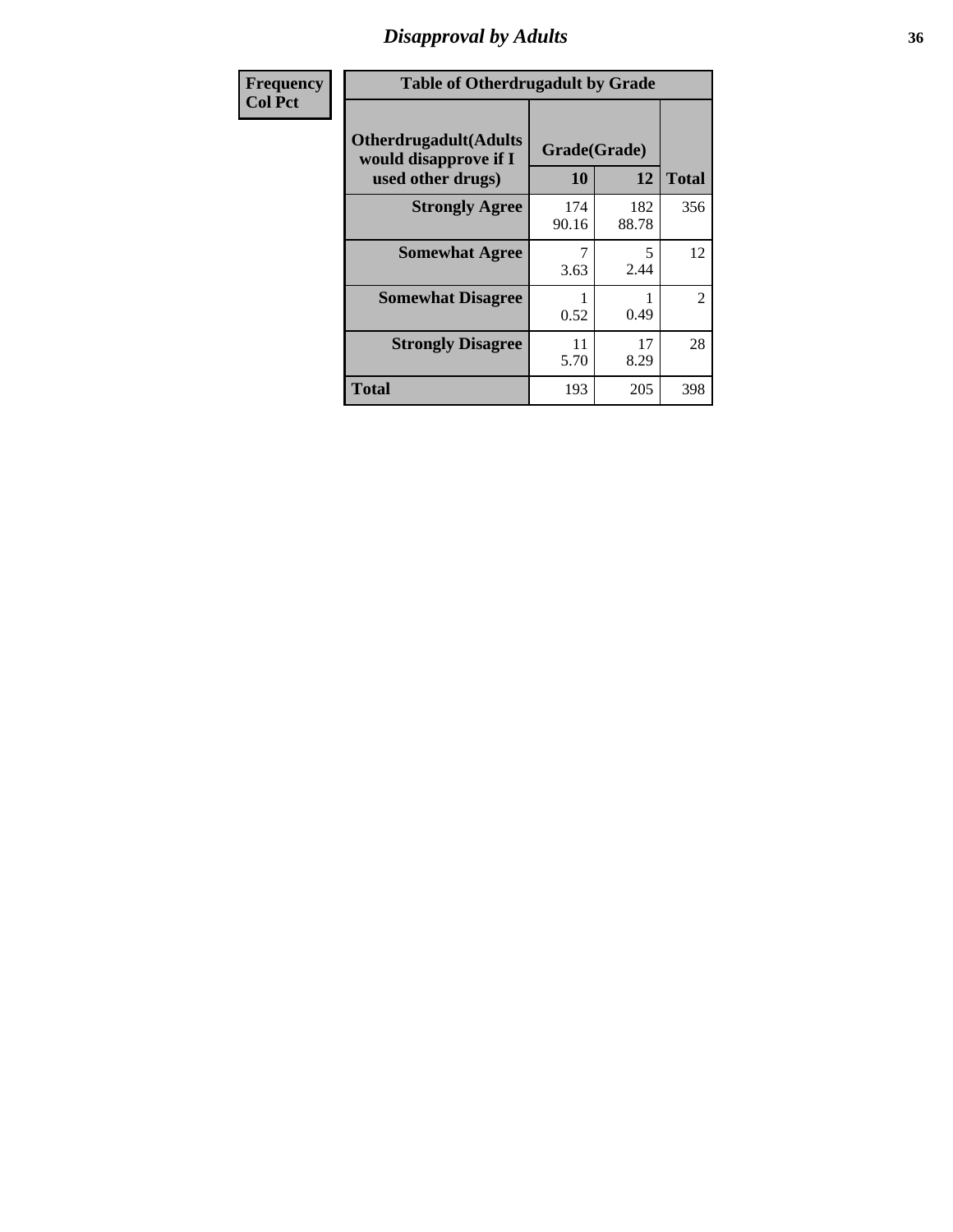# *Disapproval by Peers* **37**

| Frequency      | <b>Table of Alcoholpeer by Grade</b>                    |              |             |              |  |
|----------------|---------------------------------------------------------|--------------|-------------|--------------|--|
| <b>Col Pct</b> | Alcoholpeer(My<br>friends would<br>disapprove if I used | Grade(Grade) |             |              |  |
|                | alcohol)                                                | 10           | 12          | <b>Total</b> |  |
|                | <b>Strongly Agree</b>                                   | 45<br>23.32  | 56<br>27.32 | 101          |  |
|                | <b>Somewhat Agree</b>                                   | 38<br>19.69  | 39<br>19.02 | 77           |  |
|                | <b>Somewhat Disagree</b>                                | 40<br>20.73  | 47<br>22.93 | 87           |  |
|                | <b>Strongly Disagree</b>                                | 70<br>36.27  | 63<br>30.73 | 133          |  |
|                | Total                                                   | 193          | 205         | 398          |  |

| Frequency      | <b>Table of Tobaccopeer by Grade</b>                    |              |              |              |  |
|----------------|---------------------------------------------------------|--------------|--------------|--------------|--|
| <b>Col Pct</b> | Tobaccopeer(My<br>friends would<br>disapprove if I used | Grade(Grade) |              |              |  |
|                | tobacco)                                                | 10           | 12           | <b>Total</b> |  |
|                | <b>Strongly Agree</b>                                   | 82<br>42.49  | 107<br>52.20 | 189          |  |
|                | <b>Somewhat Agree</b>                                   | 27<br>13.99  | 35<br>17.07  | 62           |  |
|                | <b>Somewhat Disagree</b>                                | 30<br>15.54  | 26<br>12.68  | 56           |  |
|                | <b>Strongly Disagree</b>                                | 54<br>27.98  | 37<br>18.05  | 91           |  |
|                | Total                                                   | 193          | 205          | 398          |  |

| Frequency      | <b>Table of Marijuanapeer by Grade</b>                    |              |             |              |
|----------------|-----------------------------------------------------------|--------------|-------------|--------------|
| <b>Col Pct</b> | Marijuanapeer(My<br>friends would<br>disapprove if I used | Grade(Grade) |             |              |
|                | marijuana)                                                | 10           | 12          | <b>Total</b> |
|                | <b>Strongly Agree</b>                                     | 48<br>24.87  | 87<br>42.44 | 135          |
|                | <b>Somewhat Agree</b>                                     | 40<br>20.73  | 24<br>11.71 | 64           |
|                | <b>Somewhat Disagree</b>                                  | 31<br>16.06  | 44<br>21.46 | 75           |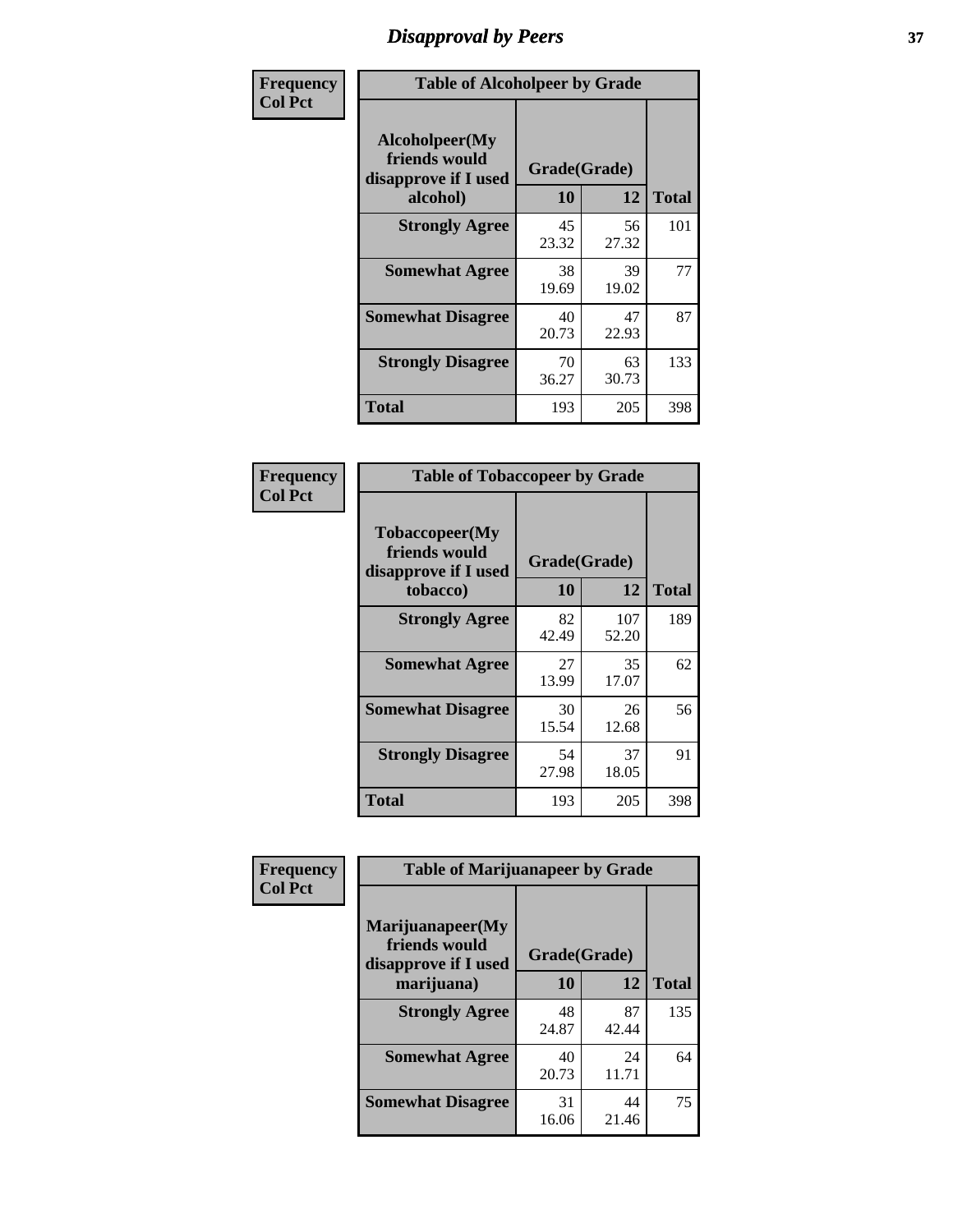# *Disapproval by Peers* **38**

| Frequency<br><b>Col Pct</b> | <b>Table of Marijuanapeer by Grade</b>                                  |                    |             |              |
|-----------------------------|-------------------------------------------------------------------------|--------------------|-------------|--------------|
|                             | Marijuanapeer(My<br>friends would<br>disapprove if I used<br>marijuana) | Grade(Grade)<br>10 | 12          | <b>Total</b> |
|                             | <b>Strongly Disagree</b>                                                | 74<br>38.34        | 50<br>24.39 | 124          |
|                             | Total                                                                   | 193                | 205         | 398          |

| Frequency      | <b>Table of Otherdrugpeer by Grade</b>                                    |                    |              |              |
|----------------|---------------------------------------------------------------------------|--------------------|--------------|--------------|
| <b>Col Pct</b> | Otherdrugpeer(My<br>friends would<br>disapprove if I used<br>other drugs) | Grade(Grade)<br>10 | 12           | <b>Total</b> |
|                | <b>Strongly Agree</b>                                                     | 99<br>51.30        | 133<br>64.88 | 232          |
|                | <b>Somewhat Agree</b>                                                     | 25<br>12.95        | 24<br>11.71  | 49           |
|                | <b>Somewhat Disagree</b>                                                  | 22<br>11.40        | 19<br>9.27   | 41           |
|                | <b>Strongly Disagree</b>                                                  | 47<br>24.35        | 29<br>14.15  | 76           |
|                | Total                                                                     | 193                | 205          | 398          |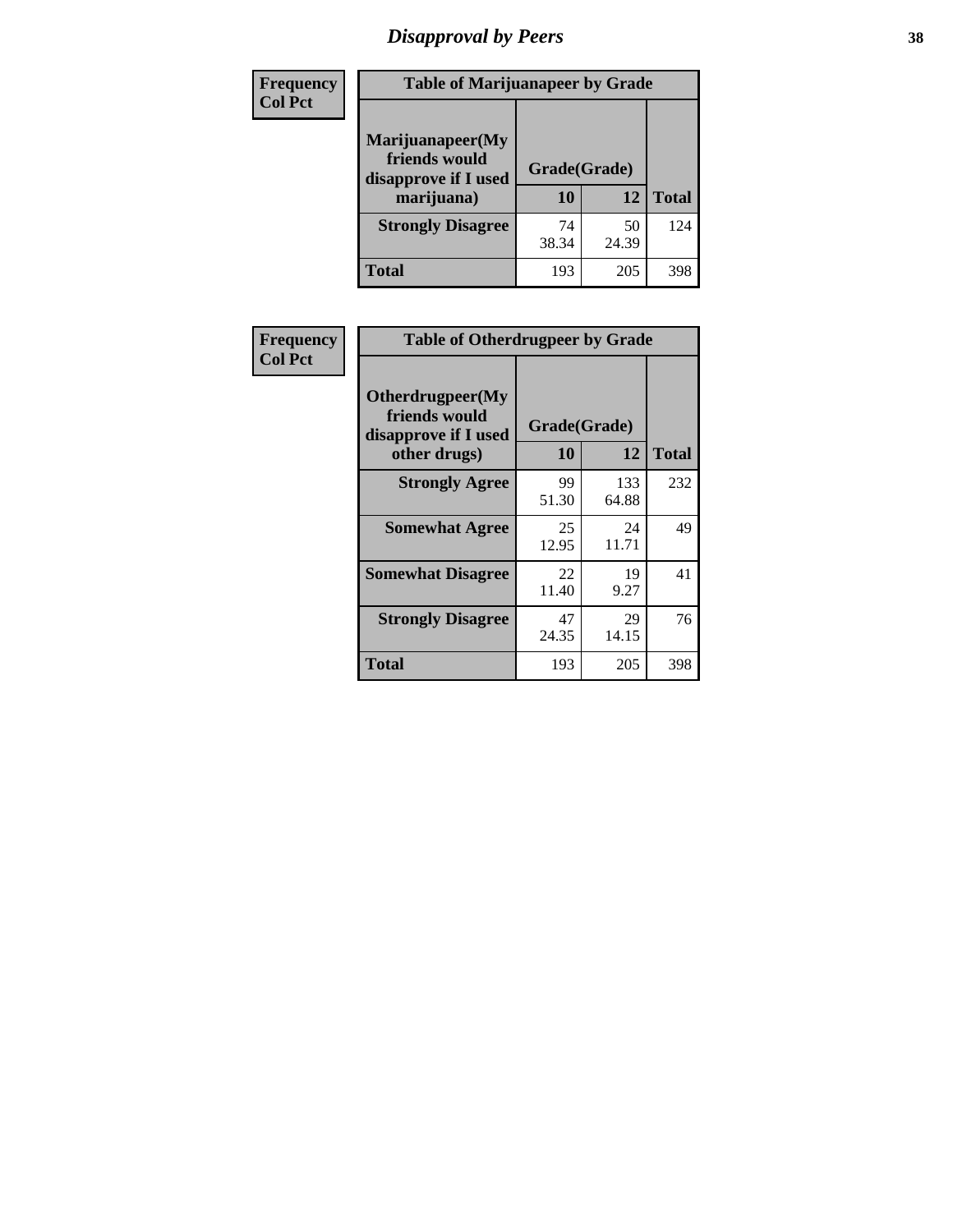| <b>Frequency</b> | <b>Table of Alcohollocation1 by Grade</b> |              |              |              |
|------------------|-------------------------------------------|--------------|--------------|--------------|
| <b>Col Pct</b>   | <b>Alcohollocation1(Places</b>            | Grade(Grade) |              |              |
|                  | <b>Friends Use Alcohol)</b>               | 10           | 12           | <b>Total</b> |
|                  |                                           | 101<br>52.33 | 117<br>57.07 | 218          |
|                  | Do Not Use                                | 92<br>47.67  | 88<br>42.93  | 180          |
|                  | <b>Total</b>                              | 193          | 205          | 398          |

| <b>Frequency</b> | <b>Table of Alcohollocation2 by Grade</b> |              |              |              |
|------------------|-------------------------------------------|--------------|--------------|--------------|
| <b>Col Pct</b>   | <b>Alcohollocation2(Places</b>            | Grade(Grade) |              |              |
|                  | <b>Friends Use Alcohol)</b>               | 10           | 12           | <b>Total</b> |
|                  |                                           | 123<br>63.73 | 116<br>56.59 | 239          |
|                  | Home                                      | 70<br>36.27  | 89<br>43.41  | 159          |
|                  | <b>Total</b>                              | 193          | 205          | 398          |

| Frequency      | <b>Table of Alcohollocation 3 by Grade</b> |              |              |              |
|----------------|--------------------------------------------|--------------|--------------|--------------|
| <b>Col Pct</b> | <b>Alcohollocation3(Places</b>             | Grade(Grade) |              |              |
|                | <b>Friends Use Alcohol)</b>                | 10           | 12           | <b>Total</b> |
|                |                                            | 162<br>83.94 | 180<br>87.80 | 342          |
|                | <b>School</b>                              | 31<br>16.06  | 25<br>12.20  | 56           |
|                | Total                                      | 193          | 205          | 398          |

| <b>Frequency</b> | <b>Table of Alcohollocation4 by Grade</b> |              |              |              |
|------------------|-------------------------------------------|--------------|--------------|--------------|
| <b>Col Pct</b>   | <b>Alcohollocation4(Places</b>            | Grade(Grade) |              |              |
|                  | <b>Friends Use Alcohol)</b>               | 10           | 12           | <b>Total</b> |
|                  |                                           | 159<br>82.38 | 175<br>85.37 | 334          |
|                  | Car                                       | 34<br>17.62  | 30<br>14.63  | 64           |
|                  | <b>Total</b>                              | 193          | 205          | 398          |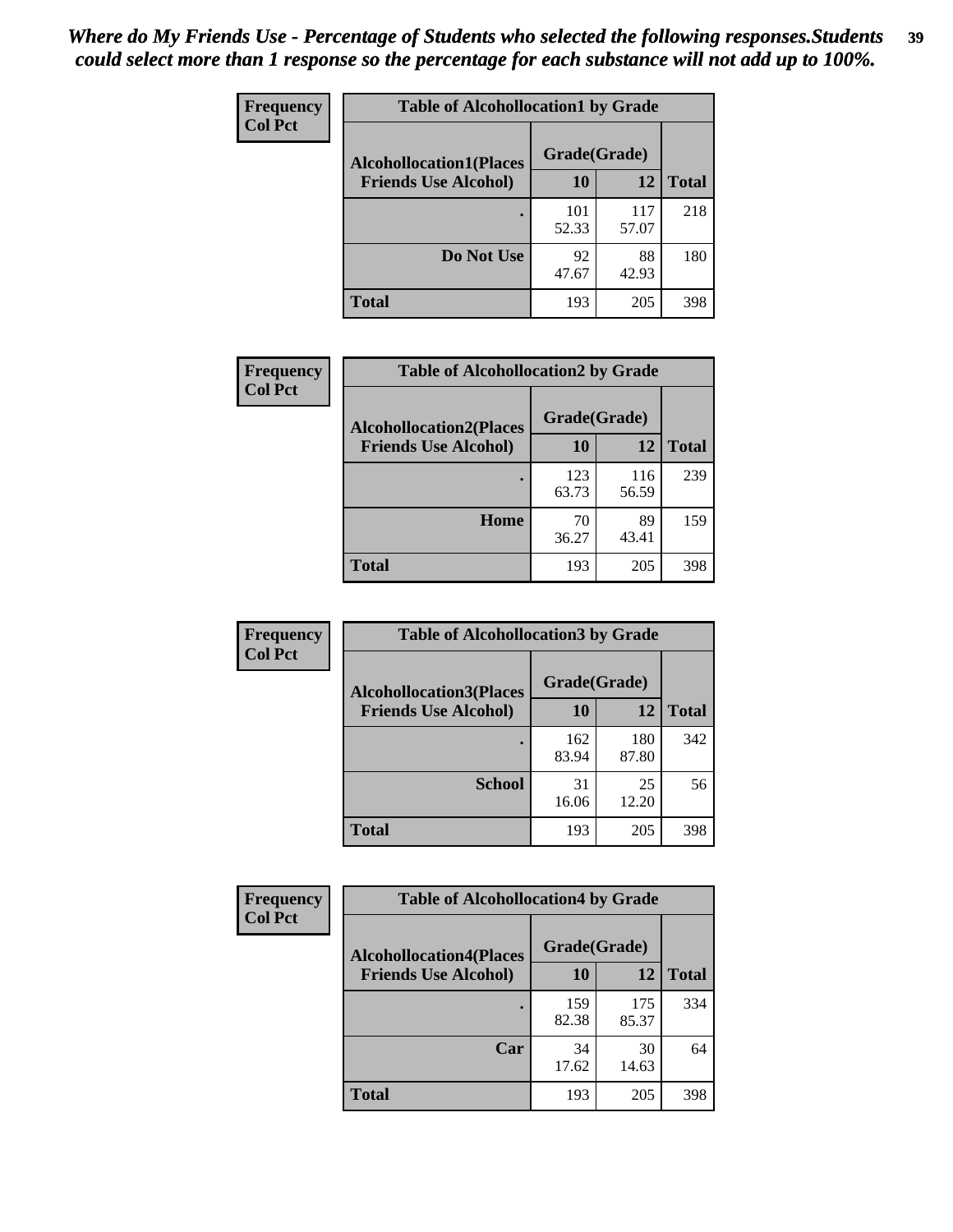| Frequency<br><b>Col Pct</b> | <b>Table of Alcohollocation5 by Grade</b>      |              |              |              |  |
|-----------------------------|------------------------------------------------|--------------|--------------|--------------|--|
|                             | Grade(Grade)<br><b>Alcohollocation5(Places</b> |              |              |              |  |
|                             | <b>Friends Use Alcohol)</b>                    | 10           | 12           | <b>Total</b> |  |
|                             |                                                | 125<br>64.77 | 114<br>55.61 | 239          |  |
|                             | <b>Friend's House</b>                          | 68<br>35.23  | 91<br>44.39  | 159          |  |
|                             | <b>Total</b>                                   | 193          | 205          | 398          |  |

| <b>Frequency</b> | <b>Table of Alcohollocation6 by Grade</b>                     |                           |              |              |
|------------------|---------------------------------------------------------------|---------------------------|--------------|--------------|
| <b>Col Pct</b>   | <b>Alcohollocation6(Places</b><br><b>Friends Use Alcohol)</b> | Grade(Grade)<br><b>10</b> | 12           | <b>Total</b> |
|                  |                                                               | 143<br>74.09              | 151<br>73.66 | 294          |
|                  | <b>Other</b>                                                  | 50<br>25.91               | 54<br>26.34  | 104          |
|                  | <b>Total</b>                                                  | 193                       | 205          | 398          |

| <b>Frequency</b> | <b>Table of Tobaccolocation1 by Grade</b> |              |              |              |
|------------------|-------------------------------------------|--------------|--------------|--------------|
| <b>Col Pct</b>   | <b>Tobaccolocation1(Places</b>            | Grade(Grade) |              |              |
|                  | <b>Friends Use Tobacco)</b>               | 10           | 12           | <b>Total</b> |
|                  |                                           | 65<br>33.68  | 64<br>31.22  | 129          |
|                  | Do Not Use                                | 128<br>66.32 | 141<br>68.78 | 269          |
|                  | <b>Total</b>                              | 193          | 205          | 398          |

| <b>Frequency</b> | <b>Table of Tobaccolocation2 by Grade</b> |              |              |              |  |
|------------------|-------------------------------------------|--------------|--------------|--------------|--|
| <b>Col Pct</b>   | <b>Tobaccolocation2(Places</b>            | Grade(Grade) |              |              |  |
|                  | <b>Friends Use Tobacco)</b>               | 10           | 12           | <b>Total</b> |  |
|                  |                                           | 147<br>76.17 | 155<br>75.61 | 302          |  |
|                  | Home                                      | 46<br>23.83  | 50<br>24.39  | 96           |  |
|                  | <b>Total</b>                              | 193          | 205          | 398          |  |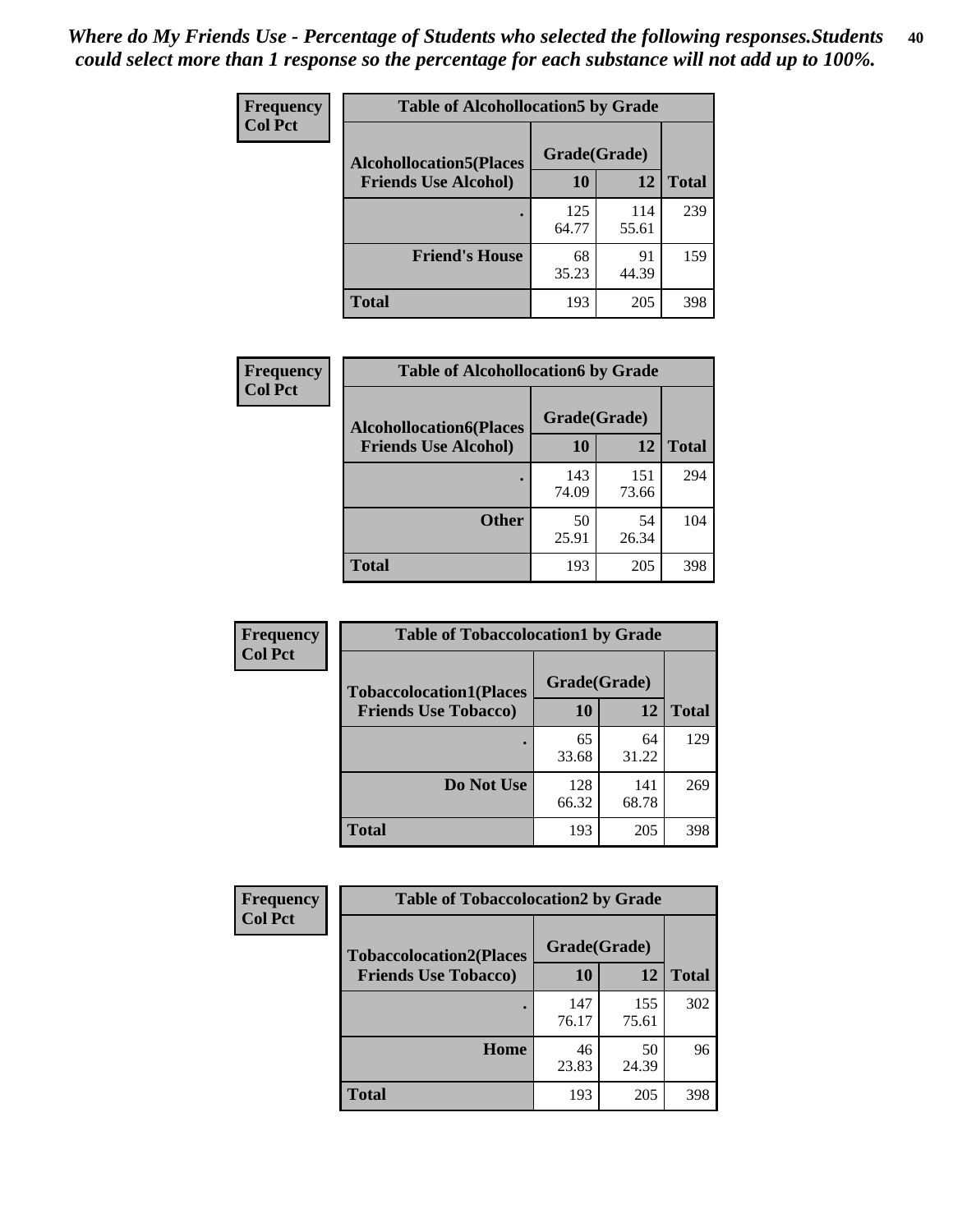| Frequency<br><b>Col Pct</b> | <b>Table of Tobaccolocation 3 by Grade</b> |              |              |              |
|-----------------------------|--------------------------------------------|--------------|--------------|--------------|
|                             | <b>Tobaccolocation3(Places</b>             | Grade(Grade) |              |              |
|                             | <b>Friends Use Tobacco)</b>                | 10           | 12           | <b>Total</b> |
|                             |                                            | 154<br>79.79 | 173<br>84.39 | 327          |
|                             | <b>School</b>                              | 39<br>20.21  | 32<br>15.61  | 71           |
|                             | <b>Total</b>                               | 193          | 205          | 398          |

| Frequency      | <b>Table of Tobaccolocation4 by Grade</b> |              |              |              |
|----------------|-------------------------------------------|--------------|--------------|--------------|
| <b>Col Pct</b> | <b>Tobaccolocation4(Places</b>            | Grade(Grade) |              |              |
|                | <b>Friends Use Tobacco)</b>               | 10           | 12           | <b>Total</b> |
|                |                                           | 155<br>80.31 | 162<br>79.02 | 317          |
|                | Car                                       | 38<br>19.69  | 43<br>20.98  | 81           |
|                | <b>Total</b>                              | 193          | 205          | 398          |

 $\overline{\phantom{a}}$ 

| Frequency<br><b>Col Pct</b> | <b>Table of Tobaccolocation5 by Grade</b> |              |              |              |
|-----------------------------|-------------------------------------------|--------------|--------------|--------------|
|                             | <b>Tobaccolocation5(Places</b>            | Grade(Grade) |              |              |
|                             | <b>Friends Use Tobacco)</b>               | 10           | <b>12</b>    | <b>Total</b> |
|                             |                                           | 147<br>76.17 | 151<br>73.66 | 298          |
|                             | <b>Friend's House</b>                     | 46<br>23.83  | 54<br>26.34  | 100          |
|                             | <b>Total</b>                              | 193          | 205          | 398          |

| <b>Frequency</b> | <b>Table of Tobaccolocation6 by Grade</b> |              |              |              |  |
|------------------|-------------------------------------------|--------------|--------------|--------------|--|
| <b>Col Pct</b>   | <b>Tobaccolocation6(Places</b>            | Grade(Grade) |              |              |  |
|                  | <b>Friends Use Tobacco)</b>               | 10           | 12           | <b>Total</b> |  |
|                  |                                           | 157<br>81.35 | 164<br>80.00 | 321          |  |
|                  | <b>Other</b>                              | 36<br>18.65  | 41<br>20.00  | 77           |  |
|                  | <b>Total</b>                              | 193          | 205          | 398          |  |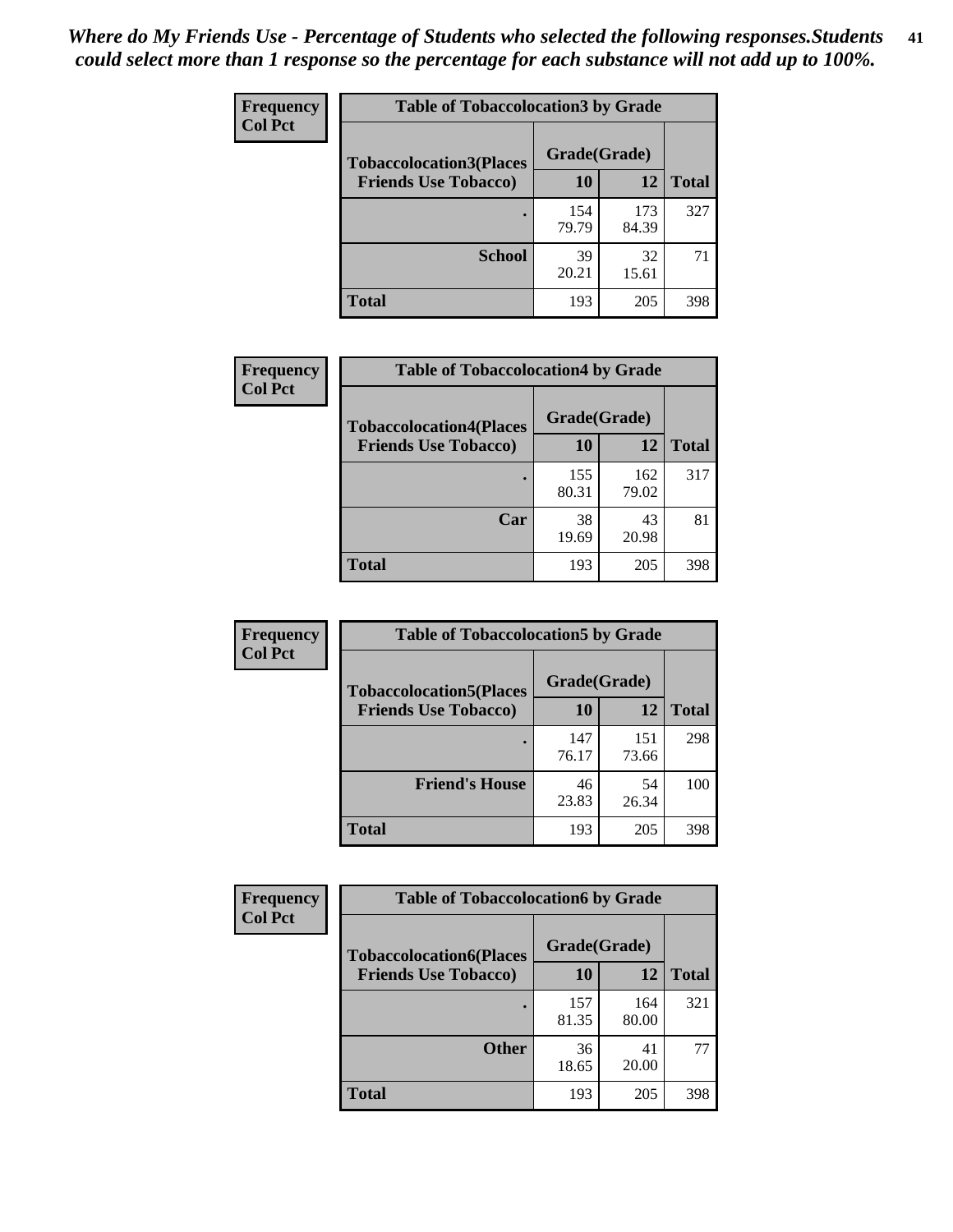| <b>Frequency</b> | <b>Table of Marijuanalocation1 by Grade</b> |              |              |              |
|------------------|---------------------------------------------|--------------|--------------|--------------|
| <b>Col Pct</b>   | <b>Marijuanalocation1(Places</b>            | Grade(Grade) |              |              |
|                  | <b>Friends Use Marijuana</b> )              | 10           | 12           | <b>Total</b> |
|                  |                                             | 112<br>58.03 | 94<br>45.85  | 206          |
|                  | Do Not Use                                  | 81<br>41.97  | 111<br>54.15 | 192          |
|                  | <b>Total</b>                                | 193          | 205          | 398          |

| <b>Frequency</b> | <b>Table of Marijuanalocation2 by Grade</b>                        |                    |              |              |
|------------------|--------------------------------------------------------------------|--------------------|--------------|--------------|
| <b>Col Pct</b>   | <b>Marijuanalocation2(Places</b><br><b>Friends Use Marijuana</b> ) | Grade(Grade)<br>10 | 12           | <b>Total</b> |
|                  |                                                                    | 121<br>62.69       | 129<br>62.93 | 250          |
|                  | Home                                                               | 72<br>37.31        | 76<br>37.07  | 148          |
|                  | <b>Total</b>                                                       | 193                | 205          | 398          |

| Frequency      | <b>Table of Marijuanalocation3 by Grade</b>                         |                    |              |              |
|----------------|---------------------------------------------------------------------|--------------------|--------------|--------------|
| <b>Col Pct</b> | <b>Marijuanalocation3</b> (Places<br><b>Friends Use Marijuana</b> ) | Grade(Grade)<br>10 | 12           | <b>Total</b> |
|                |                                                                     |                    |              |              |
|                |                                                                     | 136<br>70.47       | 156<br>76.10 | 292          |
|                | <b>School</b>                                                       | 57<br>29.53        | 49<br>23.90  | 106          |
|                | <b>Total</b>                                                        | 193                | 205          | 398          |

| Frequency      | <b>Table of Marijuanalocation4 by Grade</b> |              |              |              |  |
|----------------|---------------------------------------------|--------------|--------------|--------------|--|
| <b>Col Pct</b> | <b>Marijuanalocation4(Places</b>            | Grade(Grade) |              |              |  |
|                | <b>Friends Use Marijuana</b> )              | <b>10</b>    | 12           | <b>Total</b> |  |
|                |                                             | 127<br>65.80 | 132<br>64.39 | 259          |  |
|                | Car                                         | 66<br>34.20  | 73<br>35.61  | 139          |  |
|                | <b>Total</b>                                | 193          | 205          | 398          |  |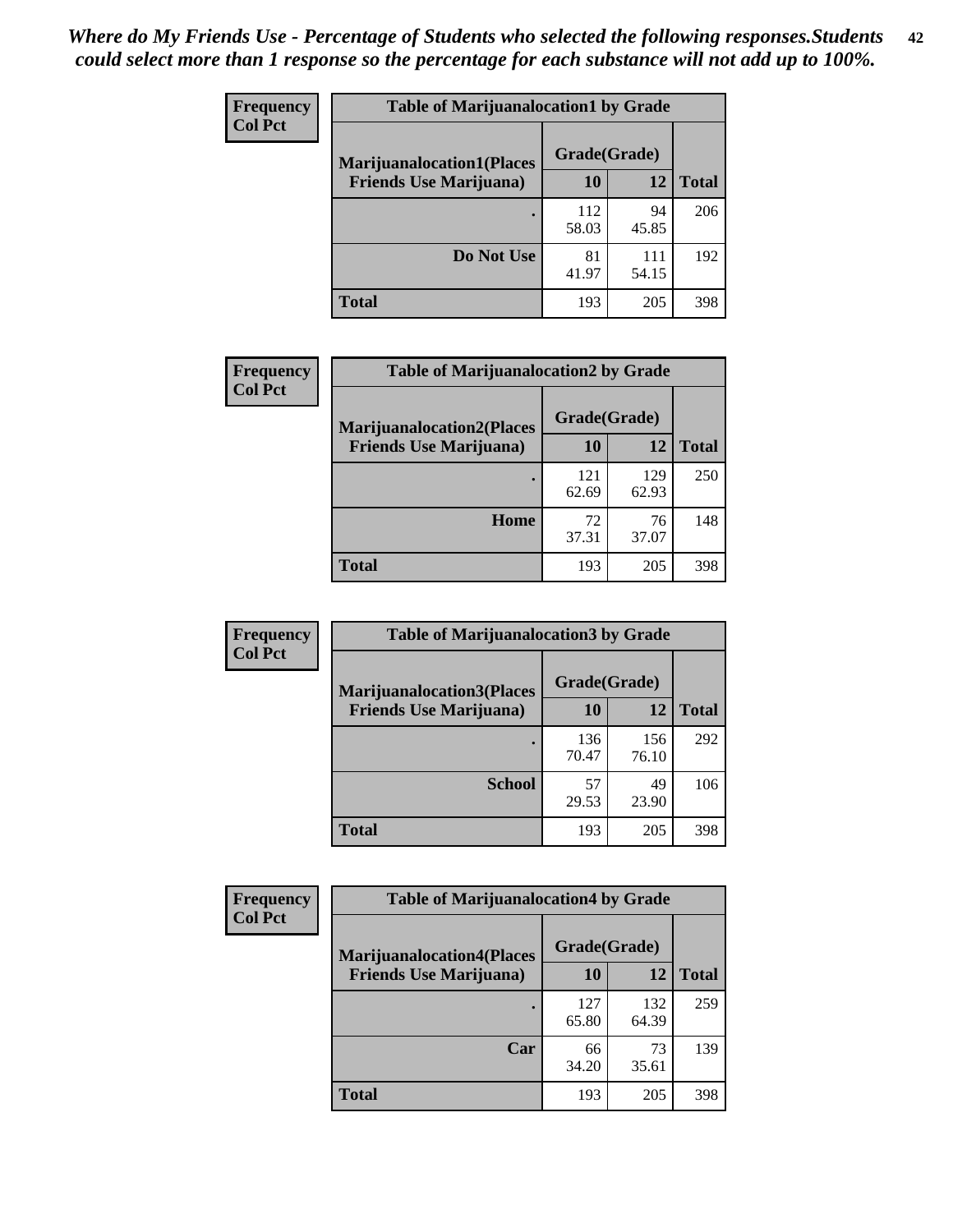| <b>Frequency</b> | <b>Table of Marijuanalocation5 by Grade</b> |              |              |              |
|------------------|---------------------------------------------|--------------|--------------|--------------|
| <b>Col Pct</b>   | <b>Marijuanalocation5</b> (Places           | Grade(Grade) |              |              |
|                  | <b>Friends Use Marijuana</b> )              | 10           | 12           | <b>Total</b> |
|                  |                                             | 115<br>59.59 | 120<br>58.54 | 235          |
|                  | <b>Friend's House</b>                       | 78<br>40.41  | 85<br>41.46  | 163          |
|                  | <b>Total</b>                                | 193          | 205          | 398          |

| <b>Frequency</b> | <b>Table of Marijuanalocation6 by Grade</b>                        |                    |              |              |
|------------------|--------------------------------------------------------------------|--------------------|--------------|--------------|
| <b>Col Pct</b>   | <b>Marijuanalocation6(Places</b><br><b>Friends Use Marijuana</b> ) | Grade(Grade)<br>10 | 12           | <b>Total</b> |
|                  |                                                                    | 131<br>67.88       | 146<br>71.22 | 277          |
|                  | <b>Other</b>                                                       | 62<br>32.12        | 59<br>28.78  | 121          |
|                  | <b>Total</b>                                                       | 193                | 205          | 398          |

| Frequency      | <b>Table of Otherdruglocation1 by Grade</b>                          |              |              |              |
|----------------|----------------------------------------------------------------------|--------------|--------------|--------------|
| <b>Col Pct</b> | <b>Otherdruglocation1(Places</b><br><b>Friends Use Other Illegal</b> | Grade(Grade) |              |              |
|                | Drugs)                                                               | 10           | 12           | <b>Total</b> |
|                |                                                                      | 43<br>22.28  | 51<br>24.88  | 94           |
|                | Do Not Use                                                           | 150<br>77.72 | 154<br>75.12 | 304          |
|                | <b>Total</b>                                                         | 193          | 205          | 398          |

| <b>Frequency</b> | <b>Table of Otherdruglocation2 by Grade</b>                          |              |              |              |
|------------------|----------------------------------------------------------------------|--------------|--------------|--------------|
| <b>Col Pct</b>   | <b>Otherdruglocation2(Places</b><br><b>Friends Use Other Illegal</b> | Grade(Grade) |              |              |
|                  | Drugs)                                                               | 10           | 12           | <b>Total</b> |
|                  |                                                                      | 176<br>91.19 | 169<br>82.44 | 345          |
|                  | <b>Home</b>                                                          | 17<br>8.81   | 36<br>17.56  | 53           |
|                  | <b>Total</b>                                                         | 193          | 205          | 398          |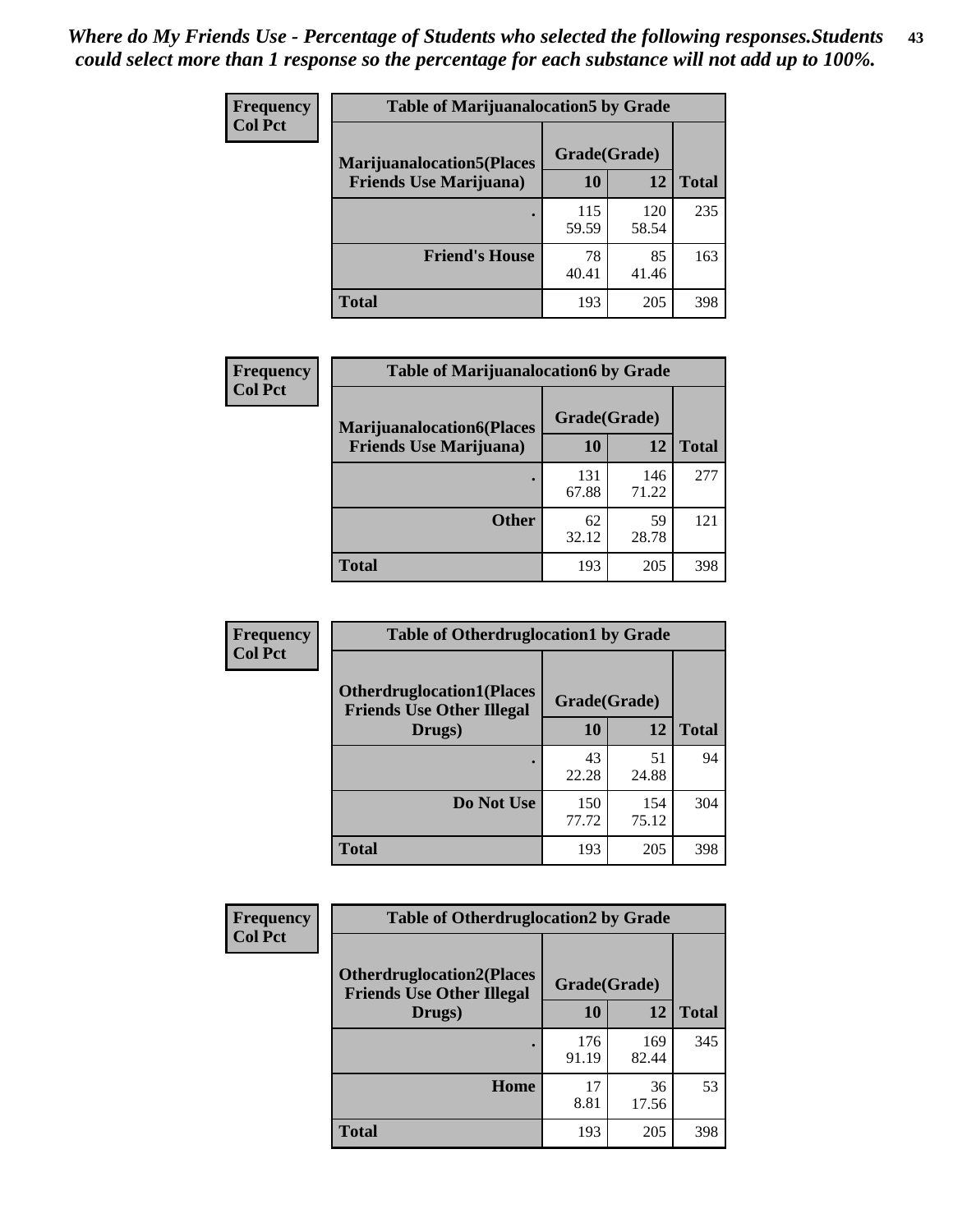| <b>Frequency</b> | <b>Table of Otherdruglocation 3 by Grade</b>                         |              |              |              |
|------------------|----------------------------------------------------------------------|--------------|--------------|--------------|
| <b>Col Pct</b>   | <b>Otherdruglocation3(Places</b><br><b>Friends Use Other Illegal</b> | Grade(Grade) |              |              |
|                  | Drugs)                                                               | 10           | 12           | <b>Total</b> |
|                  |                                                                      | 172<br>89.12 | 183<br>89.27 | 355          |
|                  | <b>School</b>                                                        | 21<br>10.88  | 22<br>10.73  | 43           |
|                  | <b>Total</b>                                                         | 193          | 205          | 398          |

| <b>Frequency</b> | <b>Table of Otherdruglocation4 by Grade</b>                          |              |              |              |
|------------------|----------------------------------------------------------------------|--------------|--------------|--------------|
| <b>Col Pct</b>   | <b>Otherdruglocation4(Places</b><br><b>Friends Use Other Illegal</b> | Grade(Grade) |              |              |
|                  | Drugs)                                                               | 10           | 12           | <b>Total</b> |
|                  |                                                                      | 176<br>91.19 | 174<br>84.88 | 350          |
|                  | Car                                                                  | 17<br>8.81   | 31<br>15.12  | 48           |
|                  | <b>Total</b>                                                         | 193          | 205          | 398          |

| <b>Frequency</b> | <b>Table of Otherdruglocation5 by Grade</b>                          |              |              |              |
|------------------|----------------------------------------------------------------------|--------------|--------------|--------------|
| <b>Col Pct</b>   | <b>Otherdruglocation5(Places</b><br><b>Friends Use Other Illegal</b> | Grade(Grade) |              |              |
|                  | Drugs)                                                               | 10           | 12           | <b>Total</b> |
|                  |                                                                      | 168<br>87.05 | 169<br>82.44 | 337          |
|                  | <b>Friend's House</b>                                                | 25<br>12.95  | 36<br>17.56  | 61           |
|                  | <b>Total</b>                                                         | 193          | 205          | 398          |

| <b>Frequency</b> | <b>Table of Otherdruglocation6 by Grade</b>                          |              |              |              |
|------------------|----------------------------------------------------------------------|--------------|--------------|--------------|
| <b>Col Pct</b>   | <b>Otherdruglocation6(Places</b><br><b>Friends Use Other Illegal</b> | Grade(Grade) |              |              |
|                  | Drugs)                                                               | 10           | 12           | <b>Total</b> |
|                  |                                                                      | 164<br>84.97 | 169<br>82.44 | 333          |
|                  | <b>Other</b>                                                         | 29<br>15.03  | 36<br>17.56  | 65           |
|                  | <b>Total</b>                                                         | 193          | 205          | 398          |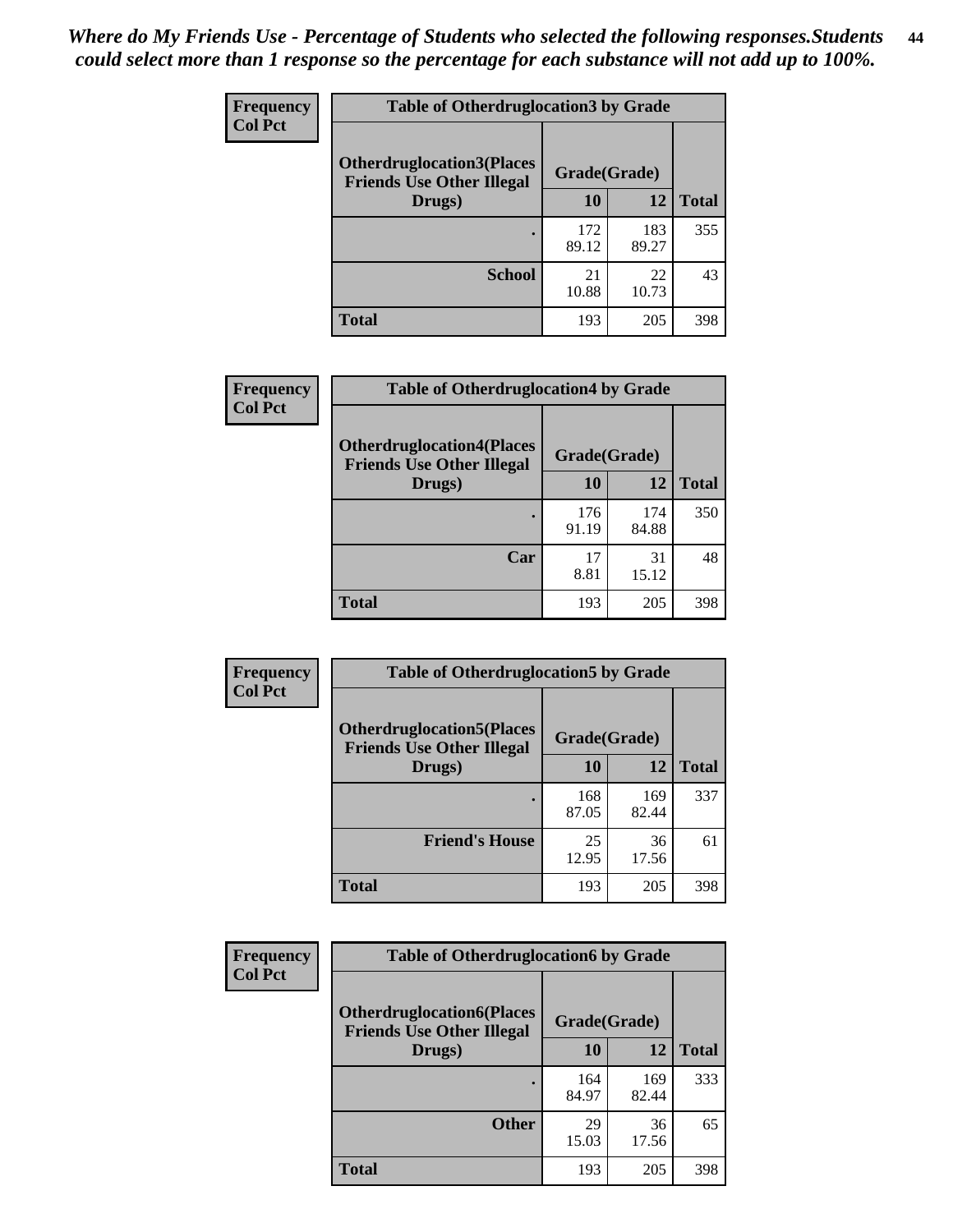| Frequency      | <b>Table of Alcoholtime1 by Grade</b> |                                    |              |              |
|----------------|---------------------------------------|------------------------------------|--------------|--------------|
| <b>Col Pct</b> | <b>Alcoholtime1(Times</b>             | Grade(Grade)<br><b>Friends Use</b> |              |              |
|                | Alcohol)                              | 10                                 | 12           | <b>Total</b> |
|                |                                       | 97<br>50.26                        | 114<br>55.61 | 211          |
|                | Do Not Use                            | 96<br>49.74                        | 91<br>44.39  | 187          |
|                | <b>Total</b>                          | 193                                | 205          | 398          |

| Frequency      | <b>Table of Alcoholtime2 by Grade</b>           |              |              |              |
|----------------|-------------------------------------------------|--------------|--------------|--------------|
| <b>Col Pct</b> | <b>Alcoholtime2(Times</b><br><b>Friends Use</b> | Grade(Grade) |              |              |
|                | Alcohol)                                        | 10           | 12           | <b>Total</b> |
|                |                                                 | 153<br>79.27 | 185<br>90.24 | 338          |
|                | <b>On Way to School</b>                         | 40<br>20.73  | 20<br>9.76   | 60           |
|                | <b>Total</b>                                    | 193          | 205          | 398          |

| Frequency      | <b>Table of Alcoholtime3 by Grade</b>           |              |              |              |
|----------------|-------------------------------------------------|--------------|--------------|--------------|
| <b>Col Pct</b> | <b>Alcoholtime3(Times</b><br><b>Friends Use</b> | Grade(Grade) |              |              |
|                | Alcohol)                                        | 10           | 12           | <b>Total</b> |
|                |                                                 | 159<br>82.38 | 185<br>90.24 | 344          |
|                | <b>During School</b>                            | 34<br>17.62  | 20<br>9.76   | 54           |
|                | Total                                           | 193          | 205          | 398          |

| <b>Frequency</b> | <b>Table of Alcoholtime4 by Grade</b> |              |              |              |  |
|------------------|---------------------------------------|--------------|--------------|--------------|--|
| <b>Col Pct</b>   | <b>Alcoholtime4(Times</b>             | Grade(Grade) |              |              |  |
|                  | <b>Friends Use Alcohol)</b>           | 10           | 12           | <b>Total</b> |  |
|                  | ٠                                     | 159<br>82.38 | 184<br>89.76 | 343          |  |
|                  | <b>On Way Home From School</b>        | 34<br>17.62  | 21<br>10.24  | 55           |  |
|                  | <b>Total</b>                          | 193          | 205          | 398          |  |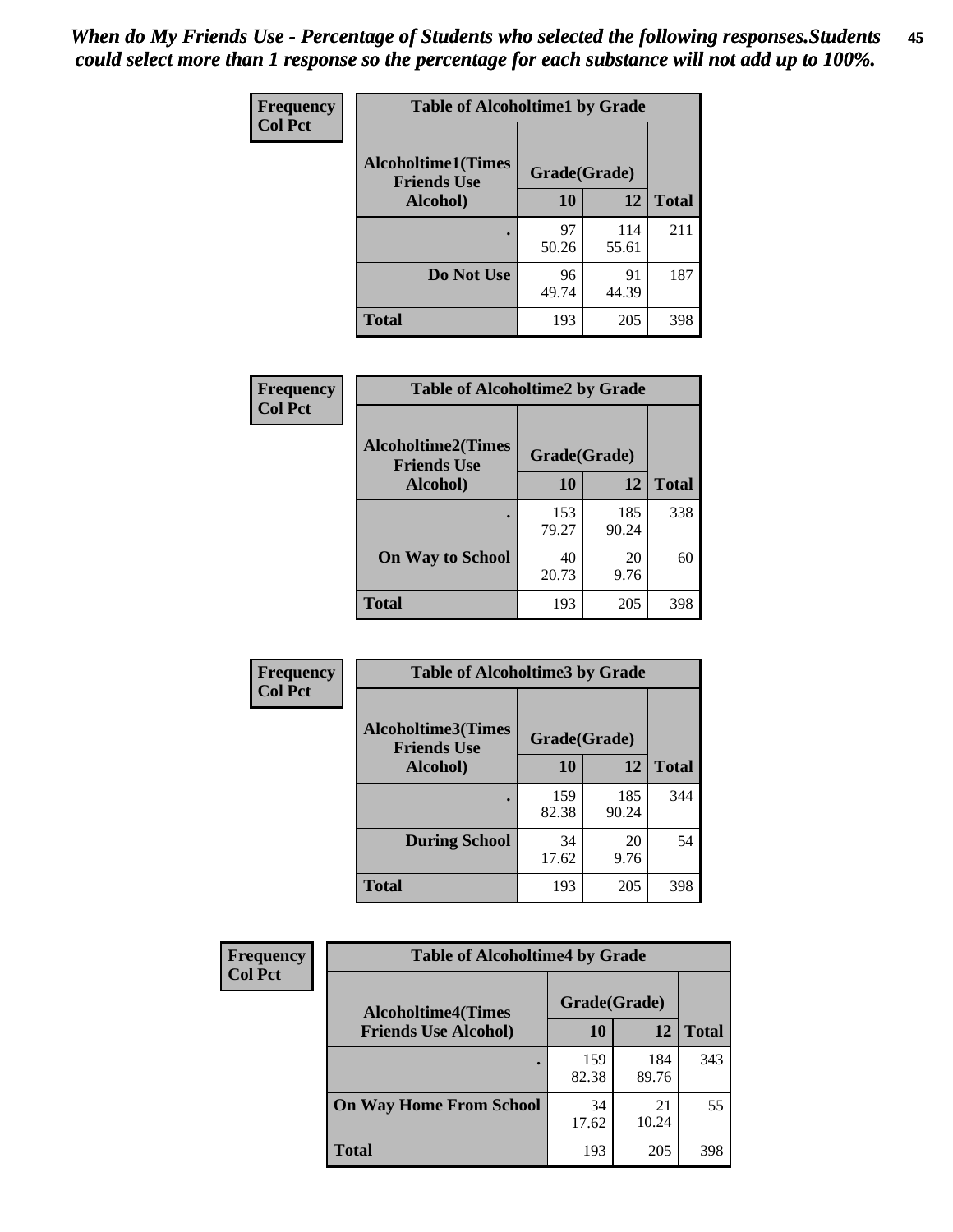*When do My Friends Use - Percentage of Students who selected the following responses.Students could select more than 1 response so the percentage for each substance will not add up to 100%.* **46**

| Frequency      | <b>Table of Alcoholtime5 by Grade</b>                           |              |              |              |
|----------------|-----------------------------------------------------------------|--------------|--------------|--------------|
| <b>Col Pct</b> | <b>Alcoholtime5(Times</b><br>Grade(Grade)<br><b>Friends Use</b> |              |              |              |
|                | Alcohol)                                                        | 10           | 12           | <b>Total</b> |
|                |                                                                 | 141<br>73.06 | 146<br>71.22 | 287          |
|                | Weeknights                                                      | 52<br>26.94  | 59<br>28.78  | 111          |
|                | <b>Total</b>                                                    | 193          | 205          | 398          |

| <b>Frequency</b> | <b>Table of Alcoholtime6 by Grade</b>           |              |              |              |
|------------------|-------------------------------------------------|--------------|--------------|--------------|
| <b>Col Pct</b>   | <b>Alcoholtime6(Times</b><br><b>Friends Use</b> | Grade(Grade) |              |              |
|                  | Alcohol)                                        | 10           | 12           | <b>Total</b> |
|                  |                                                 | 106<br>54.92 | 87<br>42.44  | 193          |
|                  | Weekends                                        | 87<br>45.08  | 118<br>57.56 | 205          |
|                  | <b>Total</b>                                    | 193          | 205          | 398          |

| Frequency      | <b>Table of Tobaccotime1 by Grade</b>           |              |              |              |
|----------------|-------------------------------------------------|--------------|--------------|--------------|
| <b>Col Pct</b> | <b>Tobaccotime1(Times</b><br><b>Friends Use</b> | Grade(Grade) |              |              |
|                | <b>Tobacco</b> )                                | 10           | 12           | <b>Total</b> |
|                |                                                 | 64<br>33.16  | 65<br>31.71  | 129          |
|                | Do Not Use                                      | 129<br>66.84 | 140<br>68.29 | 269          |
|                | <b>Total</b>                                    | 193          | 205          | 398          |

| <b>Frequency</b> | <b>Table of Tobaccotime2 by Grade</b>           |              |              |              |  |
|------------------|-------------------------------------------------|--------------|--------------|--------------|--|
| <b>Col Pct</b>   | <b>Tobaccotime2(Times</b><br><b>Friends Use</b> | Grade(Grade) |              |              |  |
|                  | <b>Tobacco</b> )                                | 10           | 12           | <b>Total</b> |  |
|                  |                                                 | 147<br>76.17 | 165<br>80.49 | 312          |  |
|                  | <b>On Way to School</b>                         | 46<br>23.83  | 40<br>19.51  | 86           |  |
|                  | Total                                           | 193          | 205          | 398          |  |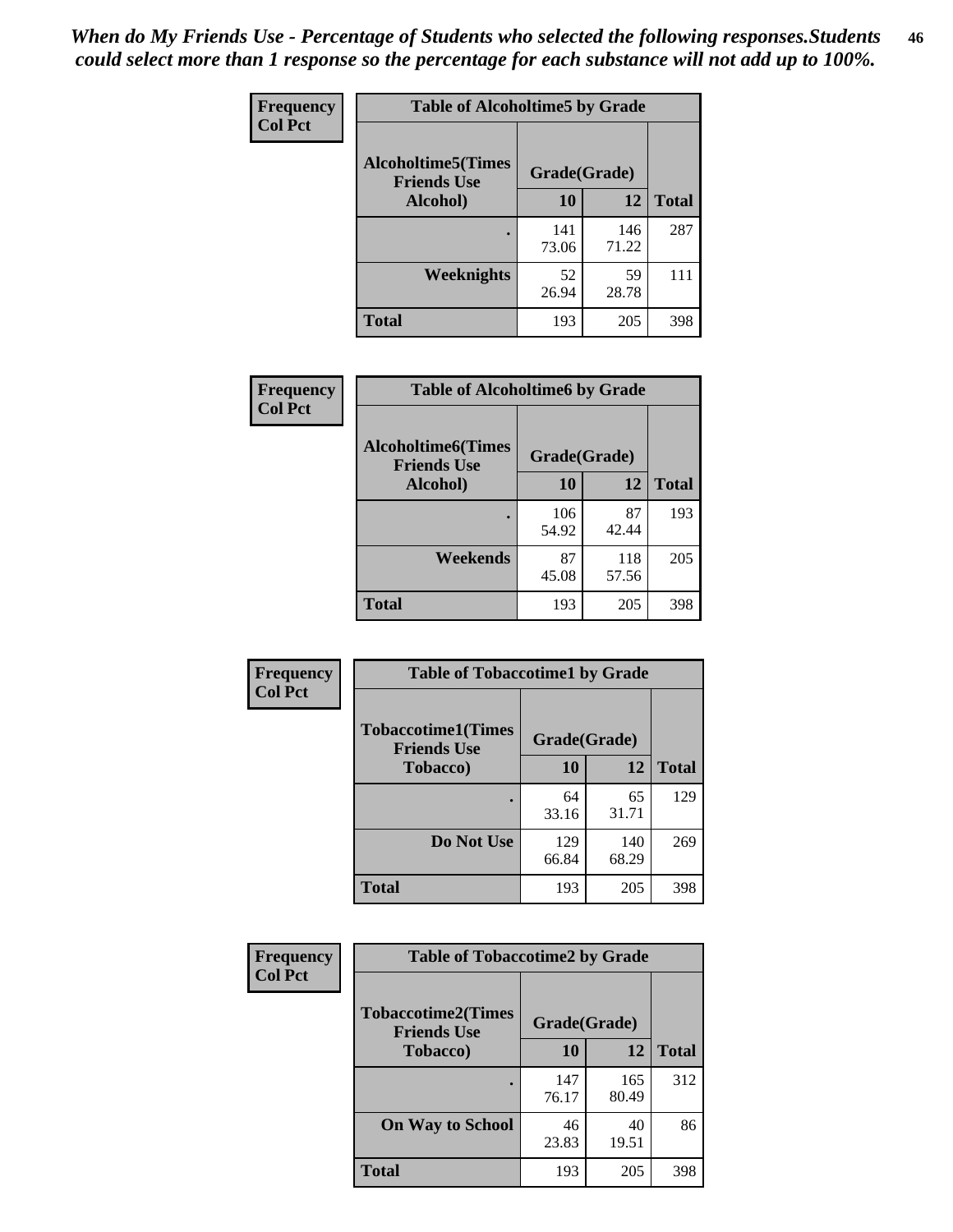*When do My Friends Use - Percentage of Students who selected the following responses.Students could select more than 1 response so the percentage for each substance will not add up to 100%.* **47**

| <b>Frequency</b> | <b>Table of Tobaccotime3 by Grade</b>           |              |              |              |  |
|------------------|-------------------------------------------------|--------------|--------------|--------------|--|
| <b>Col Pct</b>   | <b>Tobaccotime3(Times</b><br><b>Friends Use</b> | Grade(Grade) |              |              |  |
|                  | <b>Tobacco</b> )                                | 10           | 12           | <b>Total</b> |  |
|                  |                                                 | 157<br>81.35 | 170<br>82.93 | 327          |  |
|                  | <b>During School</b>                            | 36<br>18.65  | 35<br>17.07  | 71           |  |
|                  | <b>Total</b>                                    | 193          | 205          | 398          |  |

| Frequency<br><b>Col Pct</b> | <b>Table of Tobaccotime4 by Grade</b> |              |              |              |
|-----------------------------|---------------------------------------|--------------|--------------|--------------|
|                             | <b>Tobaccotime4(Times</b>             | Grade(Grade) |              |              |
|                             | <b>Friends Use Tobacco)</b>           | 10           | 12           | <b>Total</b> |
|                             |                                       | 159<br>82.38 | 184<br>89.76 | 343          |
|                             | <b>On Way Home From School</b>        | 34<br>17.62  | 21<br>10.24  | 55           |
|                             | <b>Total</b>                          | 193          | 205          | 398          |

| Frequency      | <b>Table of Tobaccotime5 by Grade</b>           |              |              |              |
|----------------|-------------------------------------------------|--------------|--------------|--------------|
| <b>Col Pct</b> | <b>Tobaccotime5(Times</b><br><b>Friends Use</b> | Grade(Grade) |              |              |
|                | <b>Tobacco</b> )                                | 10           | 12           | <b>Total</b> |
|                |                                                 | 150<br>77.72 | 160<br>78.05 | 310          |
|                | Weeknights                                      | 43<br>22.28  | 45<br>21.95  | 88           |
|                | <b>Total</b>                                    | 193          | 205          | 398          |

| Frequency<br><b>Col Pct</b> | <b>Table of Tobaccotime6 by Grade</b>                           |              |              |              |  |
|-----------------------------|-----------------------------------------------------------------|--------------|--------------|--------------|--|
|                             | <b>Tobaccotime6(Times</b><br>Grade(Grade)<br><b>Friends Use</b> |              |              |              |  |
|                             | <b>Tobacco</b> )                                                | 10           | 12           | <b>Total</b> |  |
|                             |                                                                 | 140<br>72.54 | 149<br>72.68 | 289          |  |
|                             | Weekends                                                        | 53<br>27.46  | 56<br>27.32  | 109          |  |
|                             | <b>Total</b>                                                    | 193          | 205          | 398          |  |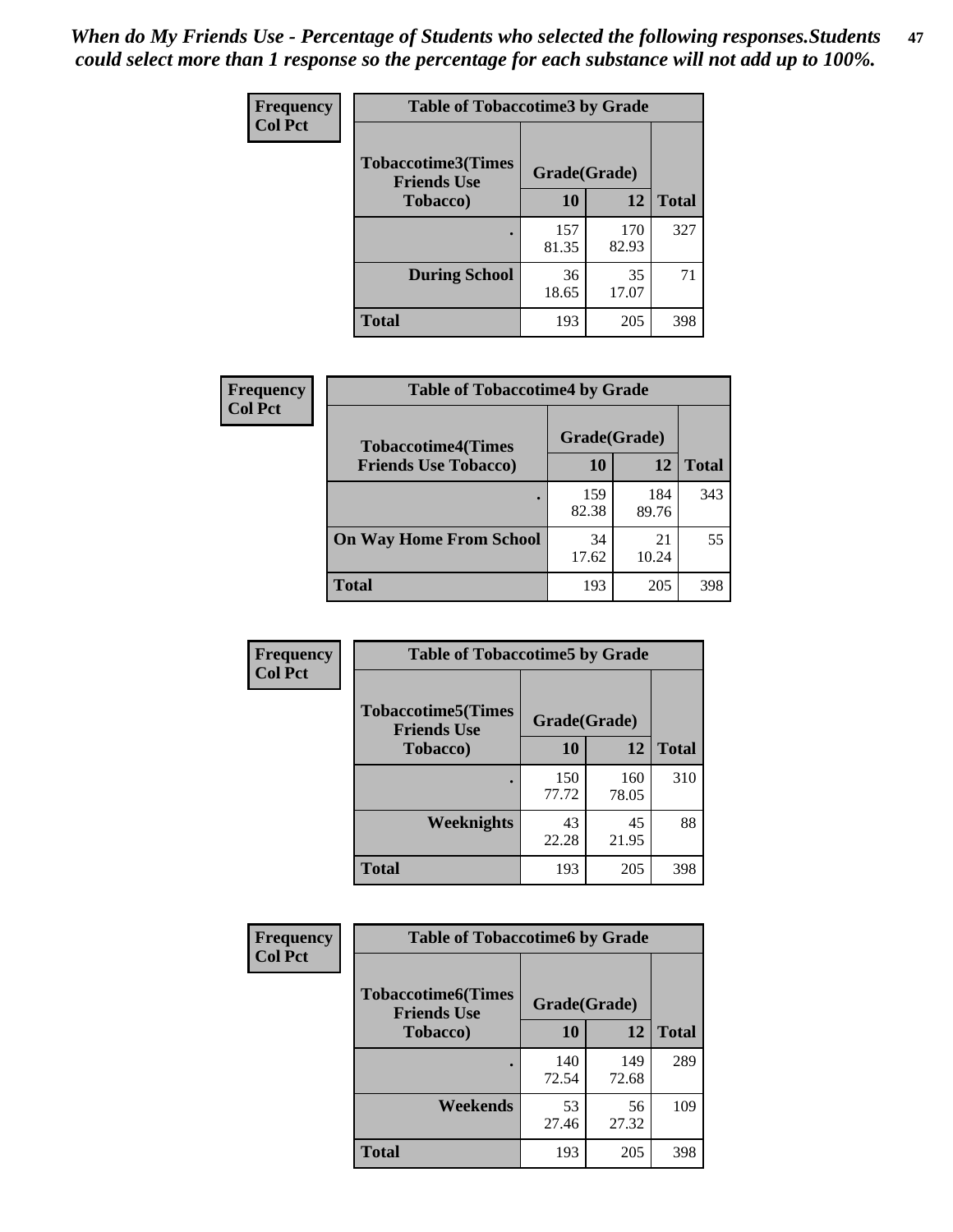| Frequency      | <b>Table of Marijuanatime1 by Grade</b>           |              |              |              |  |
|----------------|---------------------------------------------------|--------------|--------------|--------------|--|
| <b>Col Pct</b> | <b>Marijuanatime1(Times</b><br><b>Friends Use</b> | Grade(Grade) |              |              |  |
|                | Marijuana)                                        | 10           | 12           | <b>Total</b> |  |
|                |                                                   | 104<br>53.89 | 92<br>44.88  | 196          |  |
|                | Do Not Use                                        | 89<br>46.11  | 113<br>55.12 | 202          |  |
|                | <b>Total</b>                                      | 193          | 205          | 398          |  |

| Frequency      | <b>Table of Marijuanatime2 by Grade</b>           |              |              |              |
|----------------|---------------------------------------------------|--------------|--------------|--------------|
| <b>Col Pct</b> | <b>Marijuanatime2(Times</b><br><b>Friends Use</b> | Grade(Grade) |              |              |
|                | Marijuana)                                        | 10           | 12           | <b>Total</b> |
|                |                                                   | 127<br>65.80 | 147<br>71.71 | 274          |
|                | <b>On Way to School</b>                           | 66<br>34.20  | 58<br>28.29  | 124          |
|                | <b>Total</b>                                      | 193          | 205          | 398          |

| Frequency<br><b>Col Pct</b> | <b>Table of Marijuanatime3 by Grade</b>    |              |              |              |  |
|-----------------------------|--------------------------------------------|--------------|--------------|--------------|--|
|                             | Marijuanatime3(Times<br><b>Friends Use</b> | Grade(Grade) |              |              |  |
|                             | Marijuana)                                 | 10           | 12           | <b>Total</b> |  |
|                             |                                            | 138<br>71.50 | 161<br>78.54 | 299          |  |
|                             | <b>During School</b>                       | 55<br>28.50  | 44<br>21.46  | 99           |  |
|                             | <b>Total</b>                               | 193          | 205          | 398          |  |

| <b>Frequency</b> | <b>Table of Marijuanatime4 by Grade</b> |              |              |              |
|------------------|-----------------------------------------|--------------|--------------|--------------|
| <b>Col Pct</b>   | <b>Marijuanatime4(Times</b>             | Grade(Grade) |              |              |
|                  | <b>Friends Use Marijuana</b> )          | 10           | 12           | <b>Total</b> |
|                  |                                         | 128<br>66.32 | 145<br>70.73 | 273          |
|                  | <b>On Way Home From School</b>          | 65<br>33.68  | 60<br>29.27  | 125          |
|                  | <b>Total</b>                            | 193          | 205          | 398          |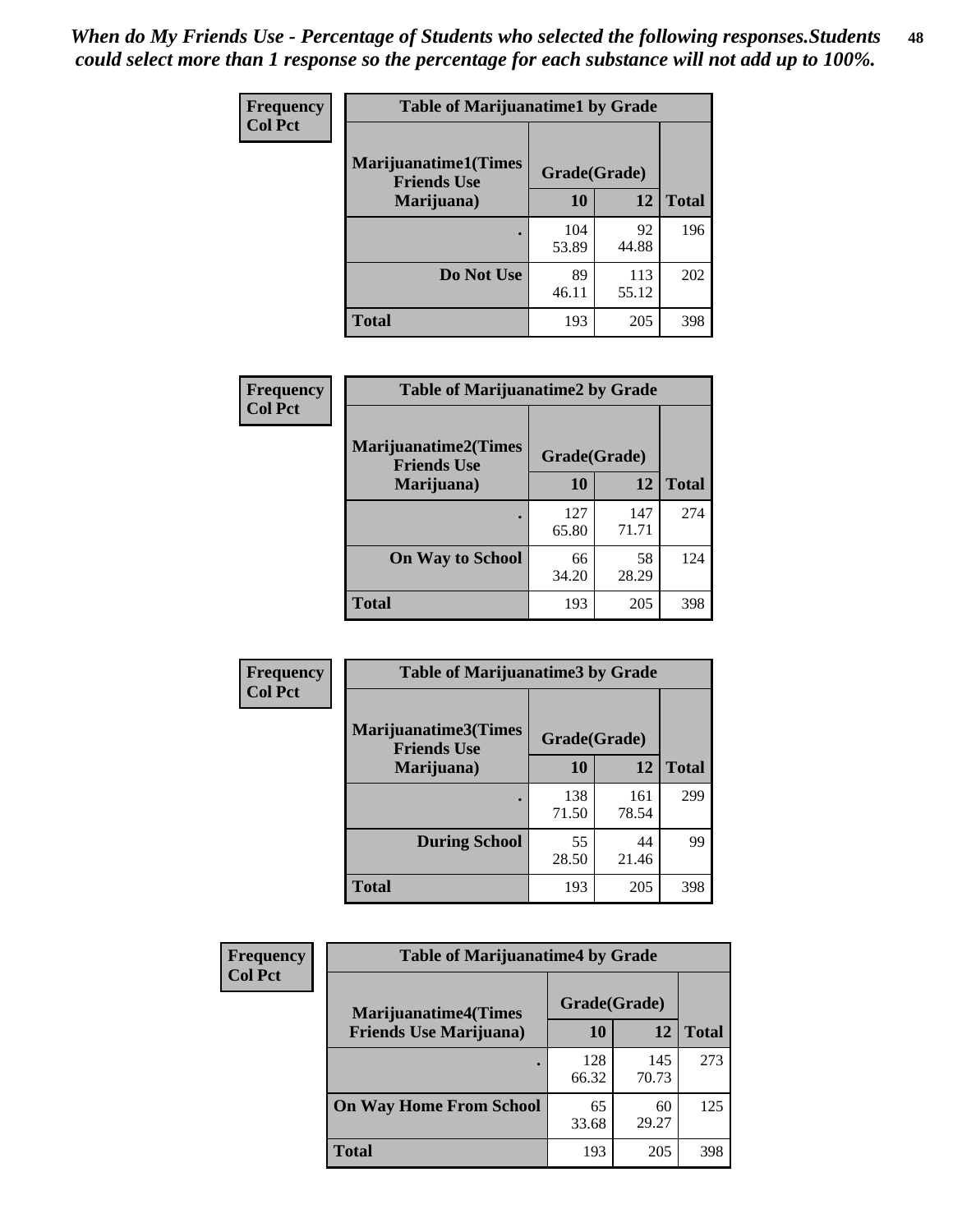| Frequency      | <b>Table of Marijuanatime5 by Grade</b>            |              |              |              |
|----------------|----------------------------------------------------|--------------|--------------|--------------|
| <b>Col Pct</b> | <b>Marijuanatime5</b> (Times<br><b>Friends Use</b> | Grade(Grade) |              |              |
|                | Marijuana)                                         | 10           | 12           | <b>Total</b> |
|                |                                                    | 117<br>60.62 | 134<br>65.37 | 251          |
|                | Weeknights                                         | 76<br>39.38  | 71<br>34.63  | 147          |
|                | <b>Total</b>                                       | 193          | 205          | 398          |

| Frequency      | <b>Table of Marijuanatime6 by Grade</b>           |              |              |              |
|----------------|---------------------------------------------------|--------------|--------------|--------------|
| <b>Col Pct</b> | <b>Marijuanatime6(Times</b><br><b>Friends Use</b> | Grade(Grade) |              |              |
|                | Marijuana)                                        | 10           | 12           | <b>Total</b> |
|                |                                                   | 98<br>50.78  | 118<br>57.56 | 216          |
|                | Weekends                                          | 95<br>49.22  | 87<br>42.44  | 182          |
|                | <b>Total</b>                                      | 193          | 205          | 398          |

| Frequency      | <b>Table of Otherdrugtime1 by Grade</b>                 |              |              |              |  |
|----------------|---------------------------------------------------------|--------------|--------------|--------------|--|
| <b>Col Pct</b> | <b>Otherdrugtime1(Times</b><br><b>Friends Use Other</b> | Grade(Grade) |              |              |  |
|                | <b>Illegal Drugs)</b>                                   | 10           | 12           | <b>Total</b> |  |
|                |                                                         | 39<br>20.21  | 41<br>20.00  | 80           |  |
|                | Do Not Use                                              | 154<br>79.79 | 164<br>80.00 | 318          |  |
|                | <b>Total</b>                                            | 193          | 205          | 398          |  |

| <b>Frequency</b><br><b>Col Pct</b> | <b>Table of Otherdrugtime2 by Grade</b>                 |              |              |              |  |  |  |
|------------------------------------|---------------------------------------------------------|--------------|--------------|--------------|--|--|--|
|                                    | <b>Otherdrugtime2(Times</b><br><b>Friends Use Other</b> | Grade(Grade) |              |              |  |  |  |
|                                    | <b>Illegal Drugs</b> )                                  | 10           | 12           | <b>Total</b> |  |  |  |
|                                    |                                                         | 168<br>87.05 | 183<br>89.27 | 351          |  |  |  |
|                                    | <b>On Way to School</b>                                 | 25<br>12.95  | 22<br>10.73  | 47           |  |  |  |
|                                    | <b>Total</b>                                            | 193          | 205          | 398          |  |  |  |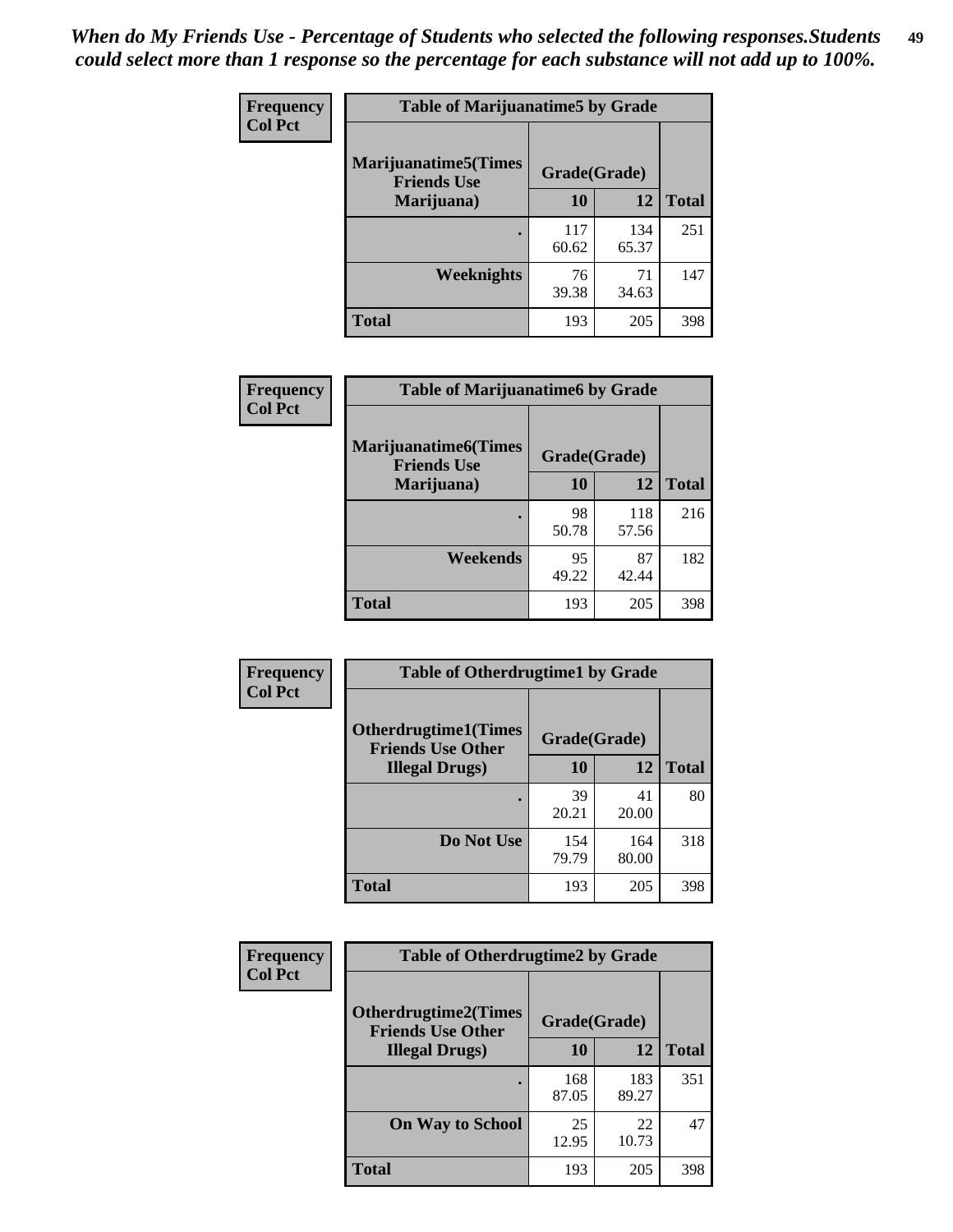| <b>Frequency</b> | <b>Table of Otherdrugtime3 by Grade</b>                 |              |              |              |  |  |  |
|------------------|---------------------------------------------------------|--------------|--------------|--------------|--|--|--|
| <b>Col Pct</b>   | <b>Otherdrugtime3(Times</b><br><b>Friends Use Other</b> | Grade(Grade) |              |              |  |  |  |
|                  | <b>Illegal Drugs</b> )                                  | 10           | 12           | <b>Total</b> |  |  |  |
|                  |                                                         | 173<br>89.64 | 187<br>91.22 | 360          |  |  |  |
|                  | <b>During School</b>                                    | 20<br>10.36  | 18<br>8.78   | 38           |  |  |  |
|                  | Total                                                   | 193          | 205          | 398          |  |  |  |

| Frequency      | <b>Table of Otherdrugtime4 by Grade</b>                         |              |              |              |  |  |
|----------------|-----------------------------------------------------------------|--------------|--------------|--------------|--|--|
| <b>Col Pct</b> | <b>Otherdrugtime4(Times</b><br><b>Friends Use Other Illegal</b> | Grade(Grade) |              |              |  |  |
|                | Drugs)                                                          | 10           | 12           | <b>Total</b> |  |  |
|                |                                                                 | 170<br>88.08 | 183<br>89.27 | 353          |  |  |
|                | <b>On Way Home From School</b>                                  | 23<br>11.92  | 22<br>10.73  | 45           |  |  |
|                | <b>Total</b>                                                    | 193          | 205          | 398          |  |  |

| <b>Frequency</b> | <b>Table of Otherdrugtime5 by Grade</b>                                  |              |              |              |  |  |  |
|------------------|--------------------------------------------------------------------------|--------------|--------------|--------------|--|--|--|
| <b>Col Pct</b>   | <b>Otherdrugtime5</b> (Times<br>Grade(Grade)<br><b>Friends Use Other</b> |              |              |              |  |  |  |
|                  | <b>Illegal Drugs</b> )                                                   | 10           | 12           | <b>Total</b> |  |  |  |
|                  |                                                                          | 167<br>86.53 | 178<br>86.83 | 345          |  |  |  |
|                  | Weeknights                                                               | 26<br>13.47  | 27<br>13.17  | 53           |  |  |  |
|                  | Total                                                                    | 193          | 205          | 398          |  |  |  |

| <b>Frequency</b> | <b>Table of Otherdrugtime6 by Grade</b>                 |              |              |              |  |  |
|------------------|---------------------------------------------------------|--------------|--------------|--------------|--|--|
| <b>Col Pct</b>   | <b>Otherdrugtime6(Times</b><br><b>Friends Use Other</b> | Grade(Grade) |              |              |  |  |
|                  | <b>Illegal Drugs</b> )                                  | 10           | 12           | <b>Total</b> |  |  |
|                  |                                                         | 161<br>83.42 | 161<br>78.54 | 322          |  |  |
|                  | Weekends                                                | 32<br>16.58  | 44<br>21.46  | 76           |  |  |
|                  | <b>Total</b>                                            | 193          | 205          | 398          |  |  |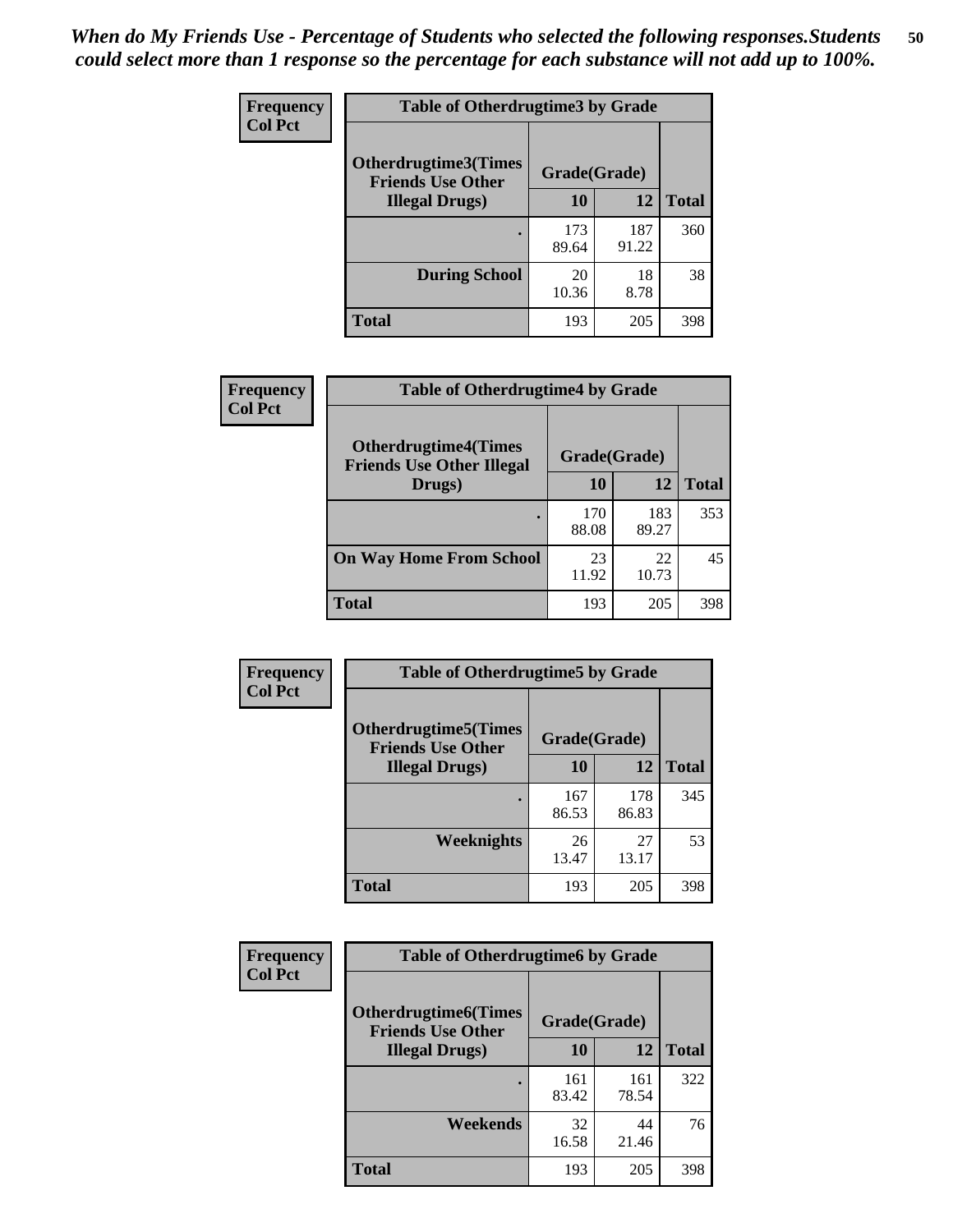| Frequency      | <b>Table of Educationalcohol by Grade</b>                                                                  |              |              |              |  |  |
|----------------|------------------------------------------------------------------------------------------------------------|--------------|--------------|--------------|--|--|
| <b>Col Pct</b> | Educationalcohol(I<br>have been taught<br>about alcohol,<br>tobacco,<br>and other drugs<br>within the last | Grade(Grade) |              |              |  |  |
|                | year at school)                                                                                            | 10           | 12           | <b>Total</b> |  |  |
|                | <b>Yes</b>                                                                                                 | 142<br>73.58 | 112<br>54.63 | 254          |  |  |
|                | N <sub>0</sub>                                                                                             | 51<br>26.42  | 93<br>45.37  | 144          |  |  |
|                | <b>Total</b>                                                                                               | 193          | 205          | 398          |  |  |

| Frequency      | <b>Table of Eversmoked by Grade</b> |              |              |              |  |  |  |
|----------------|-------------------------------------|--------------|--------------|--------------|--|--|--|
| <b>Col Pct</b> | Eversmoked(I<br>have smoked         | Grade(Grade) |              |              |  |  |  |
|                | a cigarette)                        | 10           | 12           | <b>Total</b> |  |  |  |
|                | Yes                                 | 59<br>30.57  | 60<br>29.27  | 119          |  |  |  |
|                | N <sub>0</sub>                      | 134<br>69.43 | 145<br>70.73 | 279          |  |  |  |
|                | <b>Total</b>                        | 193          | 205          | 398          |  |  |  |

| Frequency<br><b>Col Pct</b> | <b>Table of Drovedrinking by Grade</b>                                                                              |                    |              |              |  |  |
|-----------------------------|---------------------------------------------------------------------------------------------------------------------|--------------------|--------------|--------------|--|--|
|                             | Drovedrinking(In<br>the past 30 days I<br>have driven a car<br>or other vehicle<br>while I was<br>drinking alcohol) | Grade(Grade)<br>10 | 12           | <b>Total</b> |  |  |
|                             | <b>Yes</b>                                                                                                          | 9<br>4.66          | 11<br>5.37   | 20           |  |  |
|                             | N <sub>0</sub>                                                                                                      | 184<br>95.34       | 194<br>94.63 | 378          |  |  |
|                             | <b>Total</b>                                                                                                        | 193                | 205          | 398          |  |  |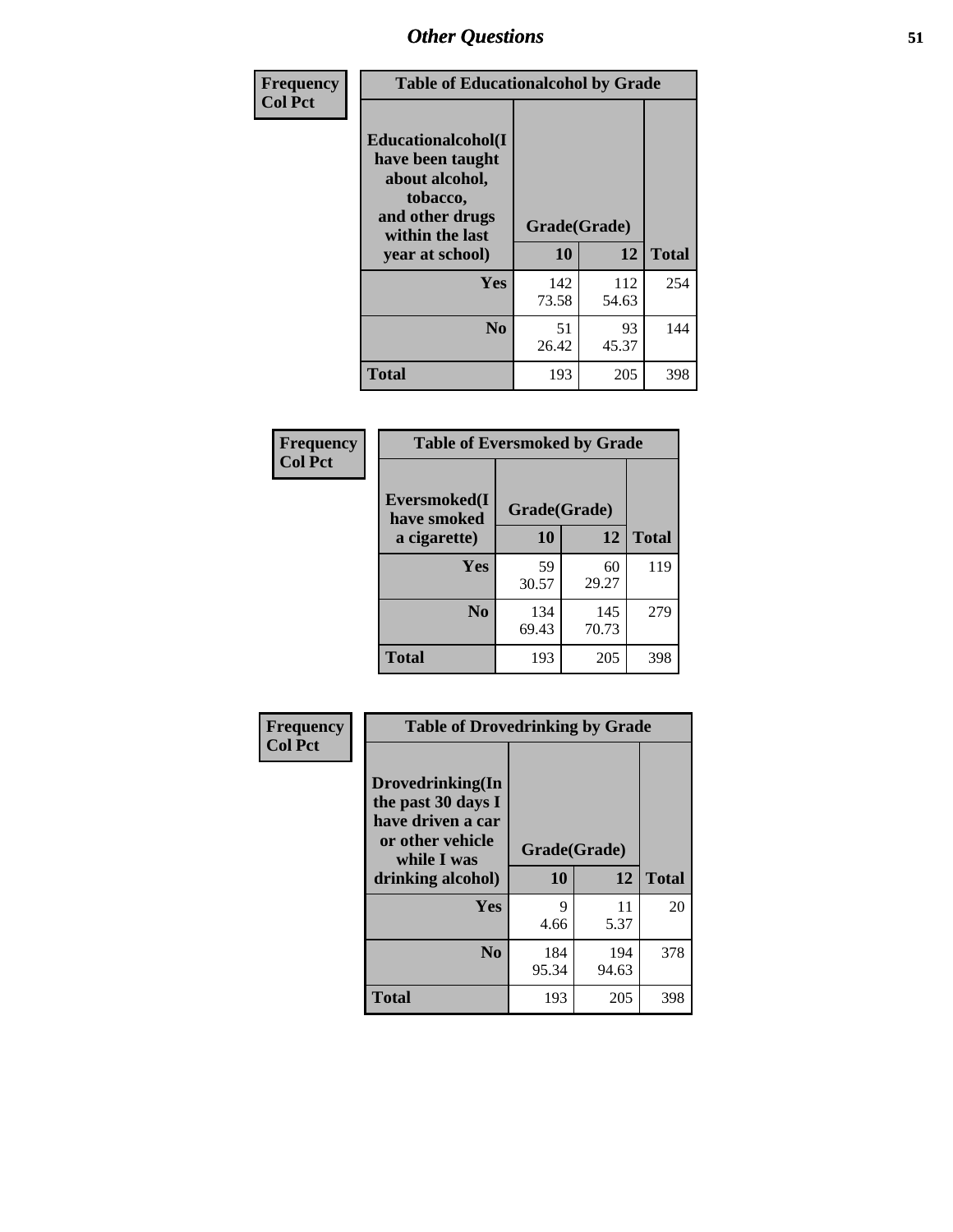| Frequency<br><b>Col Pct</b> | <b>Table of Rodedrinking by Grade</b>                                                                      |              |              |              |  |  |
|-----------------------------|------------------------------------------------------------------------------------------------------------|--------------|--------------|--------------|--|--|
|                             | Rodedrinking(In<br>the past 30 days<br>I have ridden in<br>a car with a<br>driver who had<br>been drinking | Grade(Grade) |              |              |  |  |
|                             | alcohol)                                                                                                   | 10           | 12           | <b>Total</b> |  |  |
|                             | <b>Yes</b>                                                                                                 | 34<br>17.62  | 32<br>15.61  | 66           |  |  |
|                             | N <sub>0</sub>                                                                                             | 159<br>82.38 | 173<br>84.39 | 332          |  |  |
|                             | <b>Total</b>                                                                                               | 193          | 205          | 398          |  |  |

#### **Frequency Col Pct**

| <b>Table of Drugsschool by Grade</b>                                                                                      |              |              |              |  |  |  |  |
|---------------------------------------------------------------------------------------------------------------------------|--------------|--------------|--------------|--|--|--|--|
| <b>Drugsschool</b> (During<br>the past 12 months,<br>I have been offered,<br>sold,<br>or given illegal<br>drugs on school |              | Grade(Grade) |              |  |  |  |  |
| property)                                                                                                                 | 10           | 12           | <b>Total</b> |  |  |  |  |
| Yes                                                                                                                       | 50<br>25.91  | 49<br>23.90  | 99           |  |  |  |  |
| N <sub>0</sub>                                                                                                            | 143<br>74.09 | 156<br>76.10 | 299          |  |  |  |  |
| Total                                                                                                                     | 193          | 205          | 398          |  |  |  |  |

| Frequency      | <b>Table of Helpbullied by Grade</b>                 |              |             |              |  |  |  |
|----------------|------------------------------------------------------|--------------|-------------|--------------|--|--|--|
| <b>Col Pct</b> | $Helpb$ ullied $(I$<br>would help<br>someone who was | Grade(Grade) |             |              |  |  |  |
|                | being bullied)                                       | <b>10</b>    | 12          | <b>Total</b> |  |  |  |
|                | <b>Strongly Agree</b>                                | 63<br>32.64  | 71<br>34.63 | 134          |  |  |  |
|                | <b>Somewhat Agree</b>                                | 81<br>41.97  | 91<br>44.39 | 172          |  |  |  |
|                | <b>Somewhat Disagree</b>                             | 28<br>14.51  | 20<br>9.76  | 48           |  |  |  |
|                | <b>Strongly Disagree</b>                             | 21<br>10.88  | 23<br>11.22 | 44           |  |  |  |
|                | <b>Total</b>                                         | 193          | 205         | 398          |  |  |  |
|                |                                                      |              |             |              |  |  |  |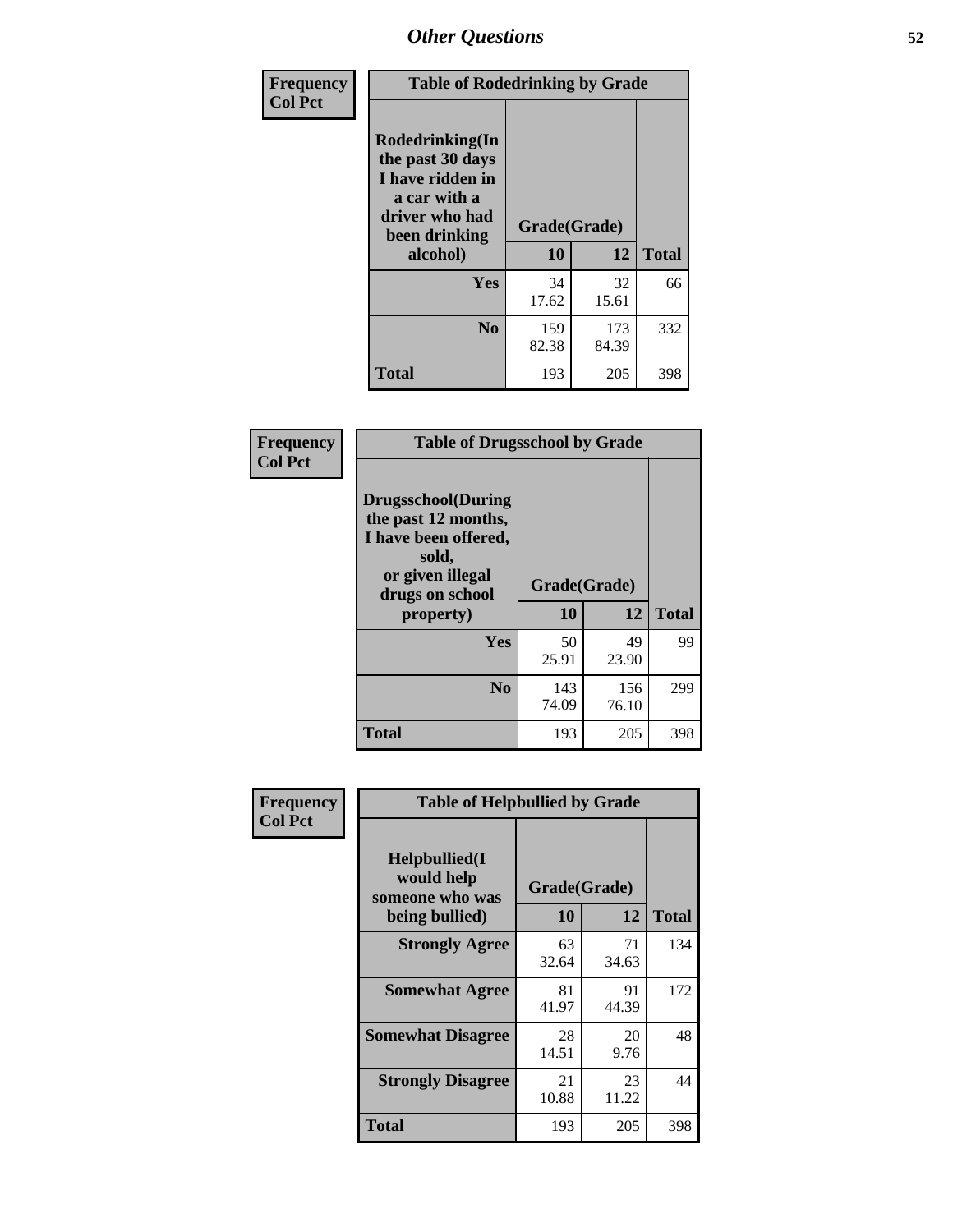| <b>Frequency</b><br><b>Row Pct</b> |                     | <b>Table of Grade by Bingedrinking</b><br>Bingedrinking(I have drunk five or more<br>drinks of alcohol at one sitting during the<br>last 30 days) |                                |                              |                             |                                   |                        |                   |              |
|------------------------------------|---------------------|---------------------------------------------------------------------------------------------------------------------------------------------------|--------------------------------|------------------------------|-----------------------------|-----------------------------------|------------------------|-------------------|--------------|
|                                    | Grade(Grade)   Days | $\mathbf{0}$                                                                                                                                      | 1 or<br>$\overline{2}$<br>days | 3 <sub>to</sub><br>5<br>days | $6 \text{ to}$<br>9<br>days | 10<br>$\mathbf{to}$<br>19<br>days | 20<br>to<br>29<br>days | All<br>30<br>days | <b>Total</b> |
|                                    | 10                  | 176<br>91.19                                                                                                                                      | 5<br>2.59                      | 4<br>2.07                    | 0.52                        | 1.55                              | 3<br>1.55              | 0.52              | 193          |
|                                    | 12                  | 188<br>91.71                                                                                                                                      | 3<br>1.46                      | 3<br>1.46                    | 2<br>0.98                   | $\mathfrak{D}$<br>0.98            | 5<br>2.44              | 2<br>0.98         | 205          |
|                                    | <b>Total</b>        | 364                                                                                                                                               | 8                              | 7                            | 3                           | 5                                 | 8                      | 3                 | 398          |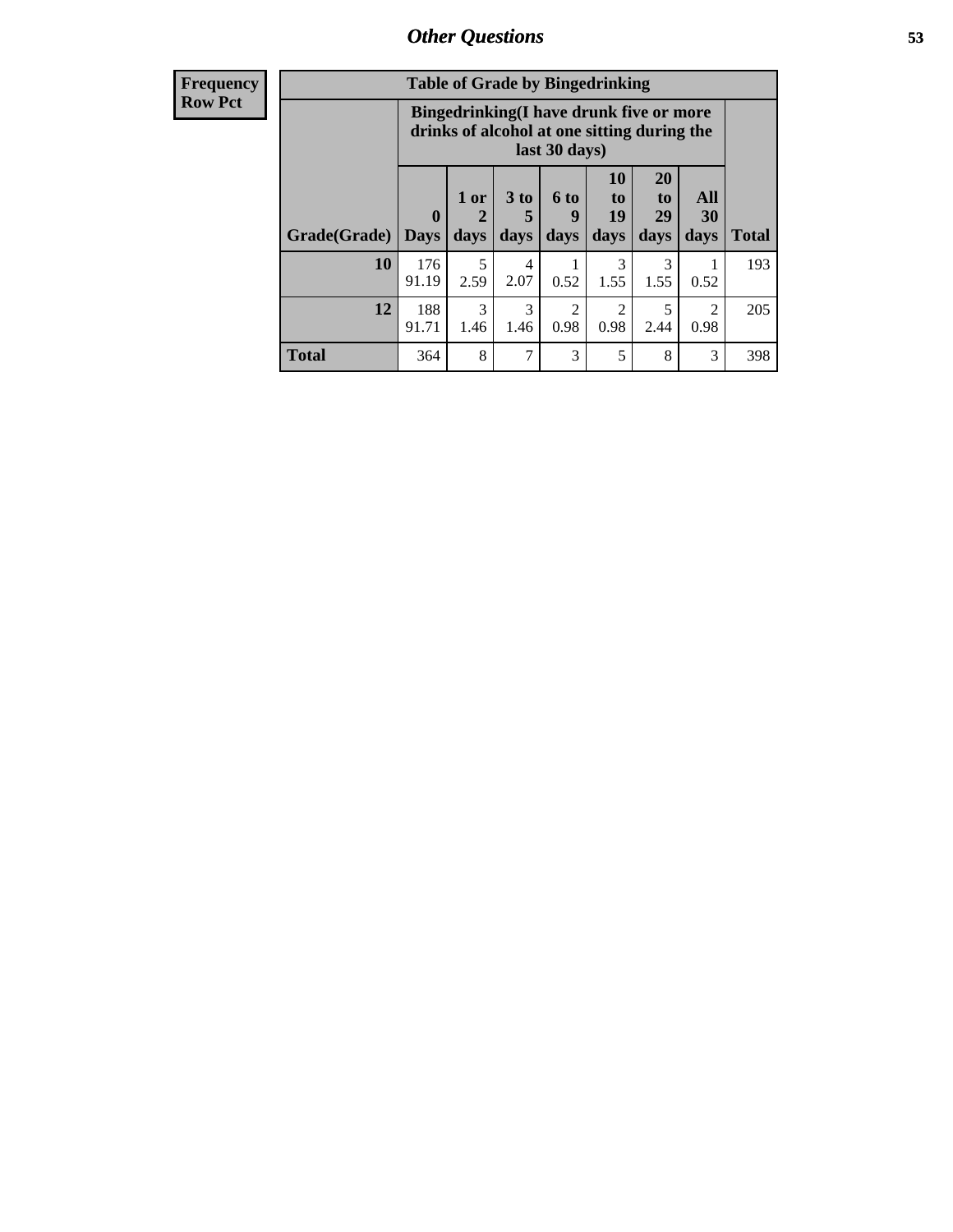### *Nutrition* **54**

| <b>Frequency</b> |
|------------------|
| <b>Row Pct</b>   |

| <b>Table of Grade by Dairy</b> |                          |                                                                 |                             |                                    |              |  |
|--------------------------------|--------------------------|-----------------------------------------------------------------|-----------------------------|------------------------------------|--------------|--|
|                                |                          | Dairy (I eat at least 3 servings of dairy<br>products each day) |                             |                                    |              |  |
| Grade(Grade)                   | <b>Strongly</b><br>Agree | <b>Somewhat</b><br>Agree                                        | <b>Somewhat</b><br>Disagree | <b>Strongly</b><br><b>Disagree</b> | <b>Total</b> |  |
| 10                             | 61<br>31.61              | 70<br>36.27                                                     | 33<br>17.10                 | 29<br>15.03                        | 193          |  |
| 12                             | 65<br>31.71              | 64<br>31.22                                                     | 54<br>26.34                 | 22<br>10.73                        | 205          |  |
| <b>Total</b>                   | 126                      | 134                                                             | 87                          | 51                                 | 398          |  |

| <b>Frequency</b> |  |
|------------------|--|
| <b>Row Pct</b>   |  |

| <b>Table of Grade by Fruitveg</b>                                        |                          |             |                                               |                                    |              |
|--------------------------------------------------------------------------|--------------------------|-------------|-----------------------------------------------|------------------------------------|--------------|
| Fruitveg(I eat at least 5 servings of fruits<br>and vegetables each day) |                          |             |                                               |                                    |              |
| Grade(Grade)                                                             | <b>Strongly</b><br>Agree | Agree       | <b>Somewhat   Somewhat</b><br><b>Disagree</b> | <b>Strongly</b><br><b>Disagree</b> | <b>Total</b> |
| 10                                                                       | 27<br>13.99              | 73<br>37.82 | 57<br>29.53                                   | 36<br>18.65                        | 193          |
| 12                                                                       | 35<br>17.07              | 69<br>33.66 | 66<br>32.20                                   | 35<br>17.07                        | 205          |
| <b>Total</b>                                                             | 62                       | 142         | 123                                           | 71                                 | 398          |

| <b>Frequency</b> |              |                                                                       |                     | <b>Table of Grade by Cafeteriahealthy</b> |                                    |              |
|------------------|--------------|-----------------------------------------------------------------------|---------------------|-------------------------------------------|------------------------------------|--------------|
| <b>Row Pct</b>   |              | Cafeteriahealthy (School meals in my<br>school cafeteria are healthy) |                     |                                           |                                    |              |
|                  | Grade(Grade) | <b>Strongly</b><br>Agree                                              | Somewhat  <br>Agree | Somewhat<br><b>Disagree</b>               | <b>Strongly</b><br><b>Disagree</b> | <b>Total</b> |
|                  | 10           | 8<br>4.15                                                             | 62<br>32.12         | 49<br>25.39                               | 74<br>38.34                        | 193          |
|                  | 12           | 17<br>8.29                                                            | 61<br>29.76         | 58<br>28.29                               | 69<br>33.66                        | 205          |
|                  | Total        | 25                                                                    | 123                 | 107                                       | 143                                | 398          |

| <b>Frequency</b> |
|------------------|
| <b>Row Pct</b>   |

| <b>Table of Grade by Cafeterianutrition</b>                                               |                          |                          |                             |                                    |              |
|-------------------------------------------------------------------------------------------|--------------------------|--------------------------|-----------------------------|------------------------------------|--------------|
| <b>Cafeterianutrition</b> (Facts about nutrition<br>are available in my school cafeteria) |                          |                          |                             |                                    |              |
| Grade(Grade)                                                                              | <b>Strongly</b><br>Agree | <b>Somewhat</b><br>Agree | <b>Somewhat</b><br>Disagree | <b>Strongly</b><br><b>Disagree</b> | <b>Total</b> |
| 10                                                                                        | 30<br>15.54              | 64<br>33.16              | 33<br>17.10                 | 66<br>34.20                        | 193          |
| 12                                                                                        | 33<br>16.10              | 60<br>29.27              | 46<br>22.44                 | 66<br>32.20                        | 205          |
| <b>Total</b>                                                                              | 63                       | 124                      | 79                          | 132                                | 398          |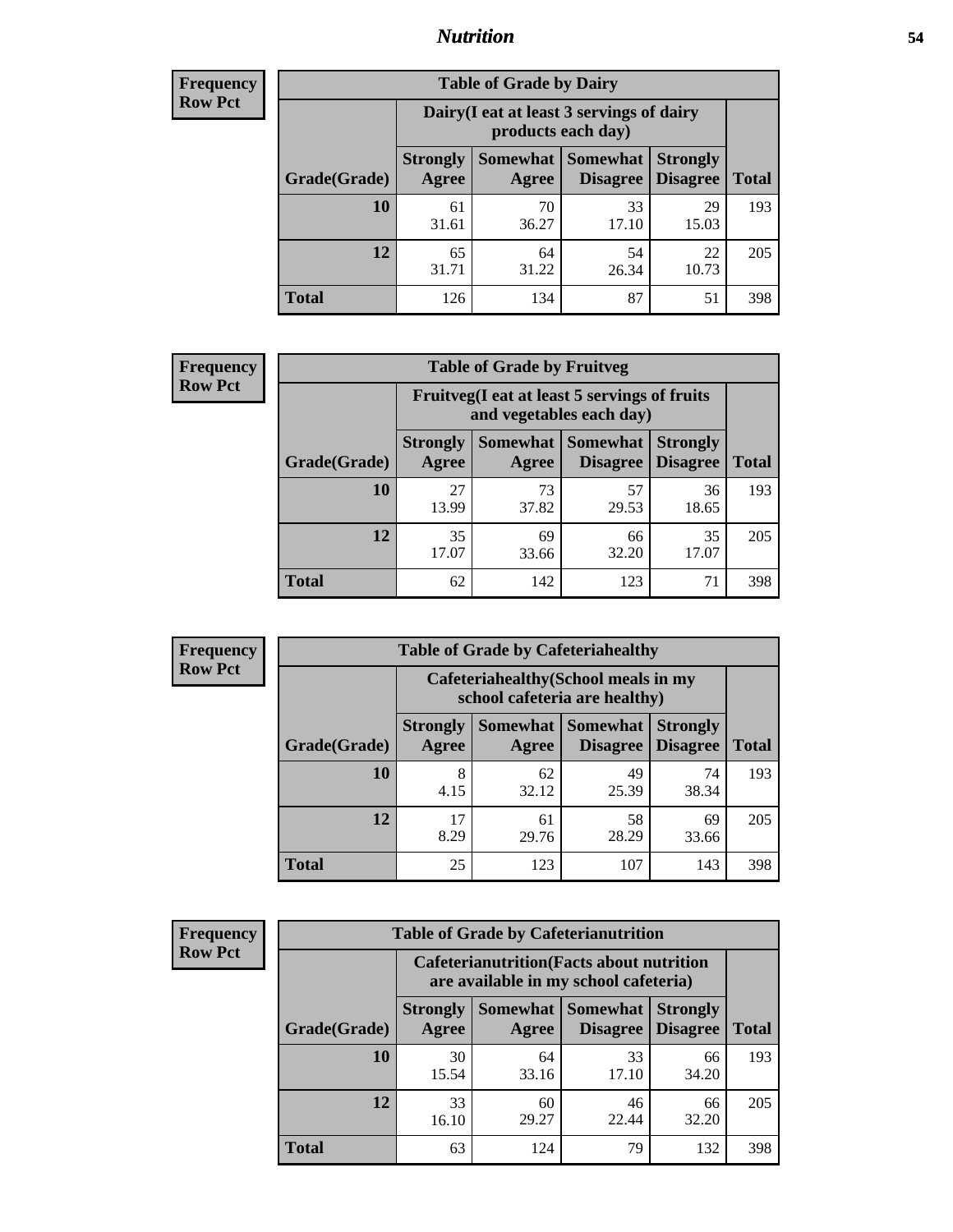### *Nutrition* **55**

| <b>Frequency</b> |
|------------------|
| <b>Row Pct</b>   |

| <b>Table of Grade by Schoollunch</b> |                          |                                                                 |                                 |                                    |              |  |
|--------------------------------------|--------------------------|-----------------------------------------------------------------|---------------------------------|------------------------------------|--------------|--|
|                                      |                          | Schoollunch(I eat school lunch three or<br>more times per week) |                                 |                                    |              |  |
| Grade(Grade)                         | <b>Strongly</b><br>Agree | Agree                                                           | Somewhat   Somewhat<br>Disagree | <b>Strongly</b><br><b>Disagree</b> | <b>Total</b> |  |
| 10                                   | 70<br>36.27              | 43<br>22.28                                                     | 23<br>11.92                     | 57<br>29.53                        | 193          |  |
| 12                                   | 97<br>47.32              | 37<br>18.05                                                     | 18<br>8.78                      | 53<br>25.85                        | 205          |  |
| <b>Total</b>                         | 167                      | 80                                                              | 41                              | 110                                | 398          |  |

| <b>Frequency</b> |  |
|------------------|--|
| <b>Row Pct</b>   |  |

| <b>Table of Grade by Foodchoices</b>                                       |                          |             |                                        |                                    |              |
|----------------------------------------------------------------------------|--------------------------|-------------|----------------------------------------|------------------------------------|--------------|
| <b>Foodchoices</b> (I make healthy food choices in<br>my school cafeteria) |                          |             |                                        |                                    |              |
| Grade(Grade)                                                               | <b>Strongly</b><br>Agree | Agree       | <b>Somewhat   Somewhat</b><br>Disagree | <b>Strongly</b><br><b>Disagree</b> | <b>Total</b> |
| 10                                                                         | 32<br>16.58              | 57<br>29.53 | 43<br>22.28                            | 61<br>31.61                        | 193          |
| 12                                                                         | 50<br>24.39              | 73<br>35.61 | 35<br>17.07                            | 47<br>22.93                        | 205          |
| Total                                                                      | 82                       | 130         | 78                                     | 108                                | 398          |

| <b>Frequency</b> |  |
|------------------|--|
| Row Pct          |  |

п

| <b>Table of Grade by Wholewheat</b> |                                                                                                             |                     |                                    |                                    |              |  |
|-------------------------------------|-------------------------------------------------------------------------------------------------------------|---------------------|------------------------------------|------------------------------------|--------------|--|
|                                     | Wholewheat (There are whole wheat and<br>multigrain breads and cereals available in<br>my school cafeteria) |                     |                                    |                                    |              |  |
| Grade(Grade)                        | <b>Strongly</b><br>Agree                                                                                    | Somewhat  <br>Agree | <b>Somewhat</b><br><b>Disagree</b> | <b>Strongly</b><br><b>Disagree</b> | <b>Total</b> |  |
| 10                                  | 30<br>15.54                                                                                                 | 77<br>39.90         | 27<br>13.99                        | 59<br>30.57                        | 193          |  |
| 12                                  | 51<br>24.88                                                                                                 | 71<br>34.63         | 44<br>21.46                        | 39<br>19.02                        | 205          |  |
| <b>Total</b>                        | 81                                                                                                          | 148                 | 71                                 | 98                                 | 398          |  |

٦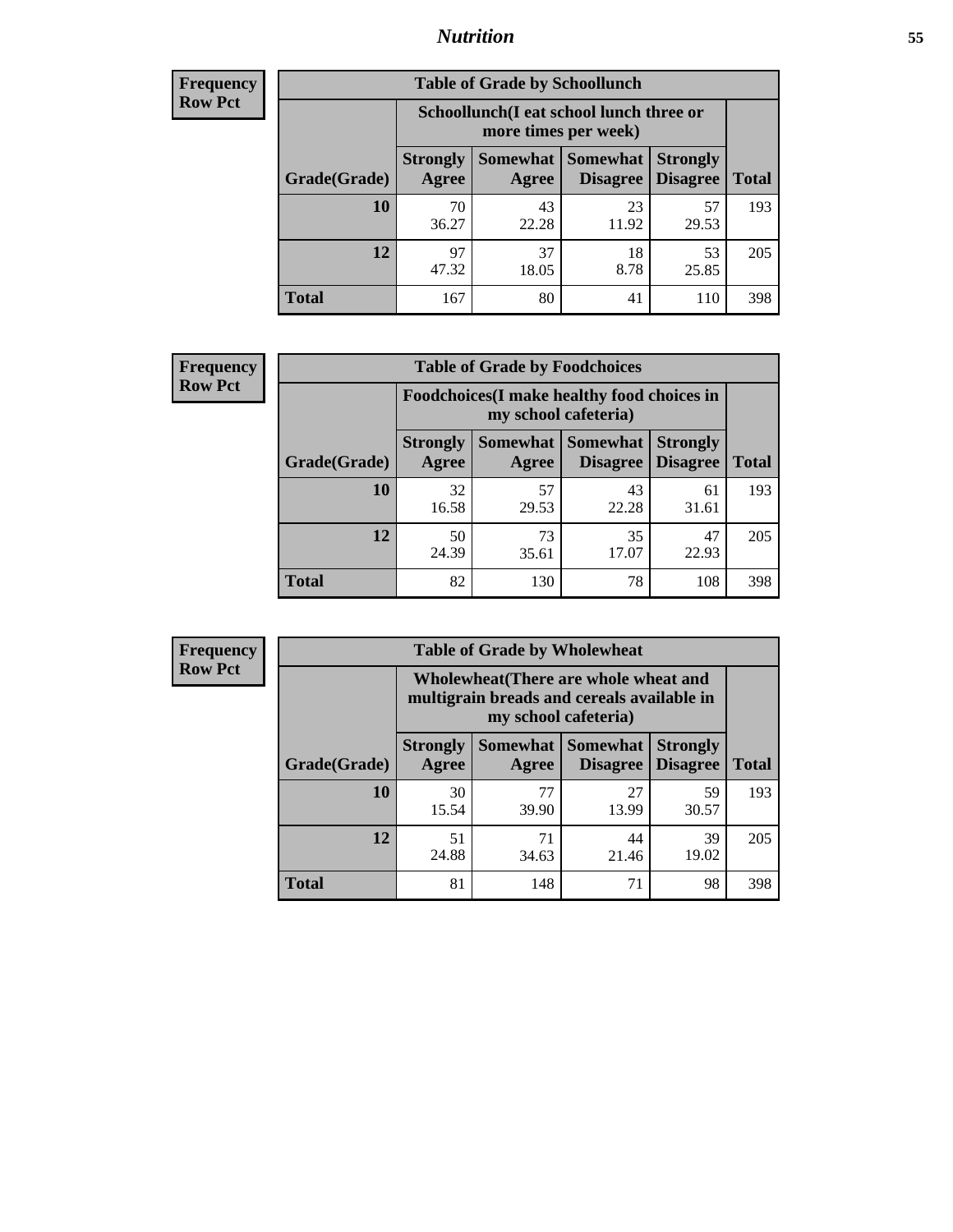### *Nutrition* **56**

**Frequency Row Pct**

| <b>Table of Grade by Healthyvending</b> |                                                                                                                                               |                          |                                    |                                    |              |  |  |
|-----------------------------------------|-----------------------------------------------------------------------------------------------------------------------------------------------|--------------------------|------------------------------------|------------------------------------|--------------|--|--|
|                                         | Healthyvending (If only healthy snacks and<br>beverages were available in the vending<br>machines during the school day,<br>I would buy them) |                          |                                    |                                    |              |  |  |
| Grade(Grade)                            | <b>Strongly</b><br>Agree                                                                                                                      | <b>Somewhat</b><br>Agree | <b>Somewhat</b><br><b>Disagree</b> | <b>Strongly</b><br><b>Disagree</b> | <b>Total</b> |  |  |
| 10                                      | 30<br>15.54                                                                                                                                   | 58<br>30.05              | 31<br>16.06                        | 74<br>38.34                        | 193          |  |  |
| 12                                      | 48<br>23.41                                                                                                                                   | 62<br>30.24              | 35<br>17.07                        | 60<br>29.27                        | 205          |  |  |
| <b>Total</b>                            | 78                                                                                                                                            | 120                      | 66                                 | 134                                | 398          |  |  |

**Frequency Row Pct**

| <b>Table of Grade by Schoolbreakfast</b> |                                                                                                                                        |             |             |             |              |  |  |
|------------------------------------------|----------------------------------------------------------------------------------------------------------------------------------------|-------------|-------------|-------------|--------------|--|--|
|                                          | Schoolbreakfast(If breakfast were<br>available at school,<br>but outside the cafeteria,<br>I would eat breakfast at school more often) |             |             |             |              |  |  |
| Grade(Grade)                             | Somewhat   Somewhat<br><b>Strongly</b><br><b>Strongly</b><br><b>Disagree</b><br>Agree<br><b>Disagree</b><br>Agree                      |             |             |             | <b>Total</b> |  |  |
| 10                                       | 54<br>27.98                                                                                                                            | 49<br>25.39 | 32<br>16.58 | 58<br>30.05 | 193          |  |  |
| 12                                       | 81<br>39.51                                                                                                                            | 75<br>36.59 | 29<br>14.15 | 20<br>9.76  | 205          |  |  |
| <b>Total</b>                             | 135                                                                                                                                    | 124         | 61          | 78          | 398          |  |  |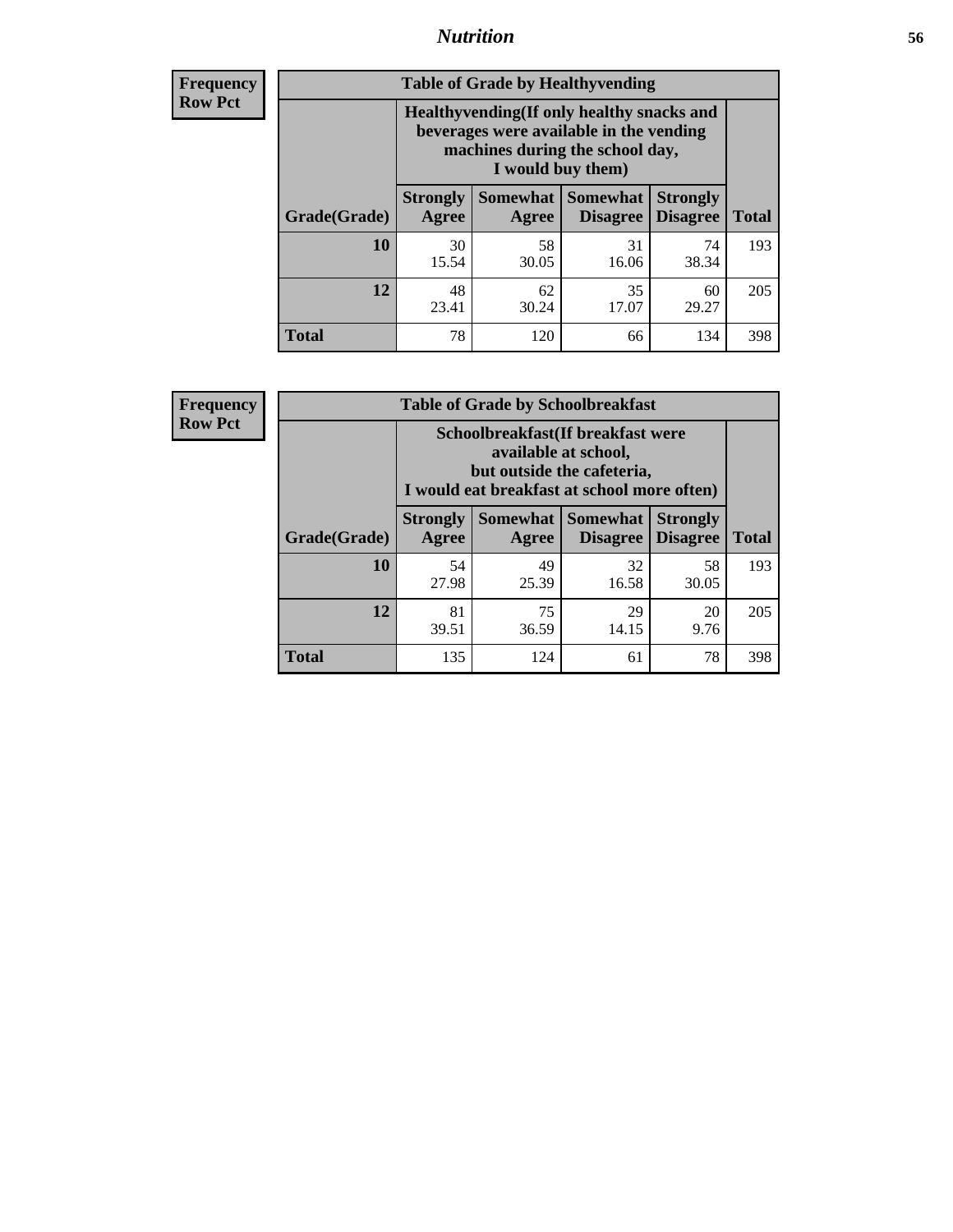| Frequency<br><b>Col Pct</b> | <b>Table of Educationaids by Grade</b>                                                                    |                    |              |              |
|-----------------------------|-----------------------------------------------------------------------------------------------------------|--------------------|--------------|--------------|
|                             | <b>Educationaids</b> (I<br>have been<br>taught about<br><b>HIV/AIDS</b> at<br>school in the<br>past year) | Grade(Grade)<br>10 | 12           | <b>Total</b> |
|                             | Yes                                                                                                       | 163<br>84.46       | 124<br>60.49 | 287          |
|                             | N <sub>0</sub>                                                                                            | 30<br>15.54        | 81<br>39.51  | 111          |
|                             | <b>Total</b>                                                                                              | 193                | 205          | 398          |

| Frequency      | <b>Table of Educationcharacter by Grade</b>                 |              |              |              |  |
|----------------|-------------------------------------------------------------|--------------|--------------|--------------|--|
| <b>Col Pct</b> | Educationcharacter(I<br>have been taught<br>about character | Grade(Grade) |              |              |  |
|                | education in the past<br>year at school)                    | 10           | 12           | <b>Total</b> |  |
|                | <b>Yes</b>                                                  | 132<br>68.39 | 129<br>62.93 | 261          |  |
|                | N <sub>0</sub>                                              | 61<br>31.61  | 76<br>37.07  | 137          |  |
|                | <b>Total</b>                                                | 193          | 205          | 398          |  |

| <b>Frequency</b><br><b>Col Pct</b> | <b>Table of Gradcoach1 by Grade</b>              |              |              |              |  |
|------------------------------------|--------------------------------------------------|--------------|--------------|--------------|--|
|                                    | Gradcoach1(I<br>know who my<br><b>Graduation</b> | Grade(Grade) |              |              |  |
|                                    | Coach is)                                        | 10           | 12           | <b>Total</b> |  |
|                                    | Yes                                              | 17<br>8.81   | 57<br>27.80  | 74           |  |
|                                    | N <sub>0</sub>                                   | 176<br>91.19 | 148<br>72.20 | 324          |  |
|                                    | <b>Total</b>                                     | 193          | 205          | 398          |  |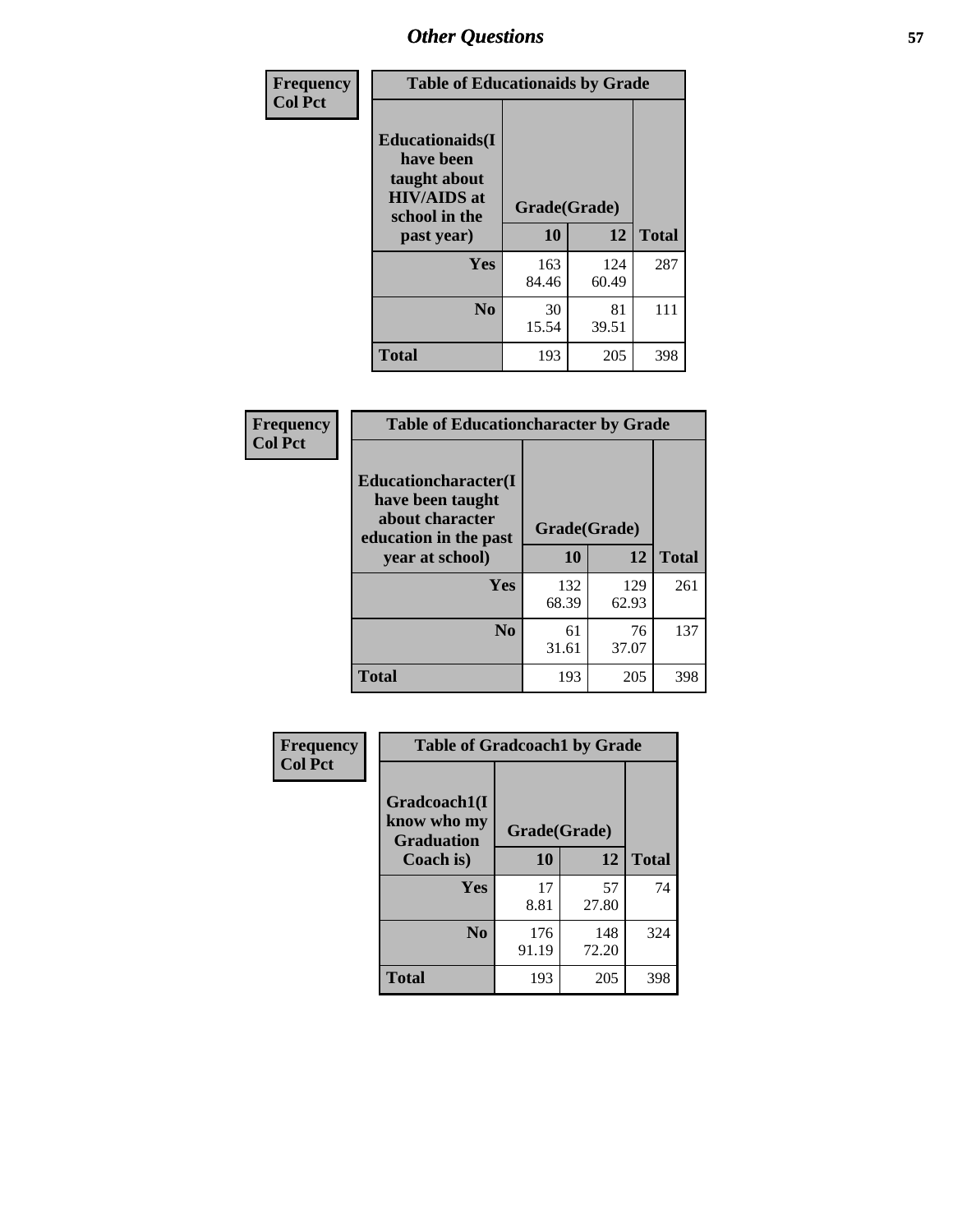| Frequency      | <b>Table of Gradcoach2 by Grade</b> |              |              |              |  |
|----------------|-------------------------------------|--------------|--------------|--------------|--|
| <b>Col Pct</b> |                                     |              |              |              |  |
|                | Gradcoach2(I<br>have                |              |              |              |  |
|                | contacted my<br><b>Graduation</b>   | Grade(Grade) |              |              |  |
|                | Coach)                              | 10           | 12           | <b>Total</b> |  |
|                | Yes                                 | 8<br>4.15    | 36<br>17.56  | 44           |  |
|                | N <sub>0</sub>                      | 185<br>95.85 | 169<br>82.44 | 354          |  |
|                | <b>Total</b>                        | 193          | 205          | 398          |  |

| Frequency<br><b>Col Pct</b> | <b>Table of Gradcoach3 by Grade</b>                                         |              |             |              |
|-----------------------------|-----------------------------------------------------------------------------|--------------|-------------|--------------|
|                             | Gradcoach3(I<br>have received<br>assistance<br>from my<br><b>Graduation</b> | Grade(Grade) |             |              |
|                             | Coach)                                                                      | 10           | 12          | <b>Total</b> |
|                             | Yes                                                                         | 10           | 31          | 41           |
|                             |                                                                             | 5.18         | 15.12       |              |
|                             | N <sub>0</sub>                                                              | 79<br>40.93  | 75<br>36.59 | 154          |
|                             | Don't know                                                                  | 104<br>53.89 | 99<br>48.29 | 203          |
|                             | <b>Total</b>                                                                | 193          | 205         | 398          |

| Frequency      | <b>Table of Selfharm by Grade</b>                                                                                                                                          |                    |              |              |
|----------------|----------------------------------------------------------------------------------------------------------------------------------------------------------------------------|--------------------|--------------|--------------|
| <b>Col Pct</b> | <b>Selfharm</b> (During<br>the past 12<br>months,<br>I harmed myself<br>on purpose<br><b>Suicideconsider</b><br>During the past<br>12 months,<br>I seriously<br>considered | Grade(Grade)<br>10 | 12           |              |
|                | suicide)                                                                                                                                                                   |                    |              | <b>Total</b> |
|                | Yes                                                                                                                                                                        | 23<br>11.92        | 17<br>8.29   | 40           |
|                | N <sub>0</sub>                                                                                                                                                             | 170<br>88.08       | 188<br>91.71 | 358          |
|                | <b>Total</b>                                                                                                                                                               | 193                | 205          | 398          |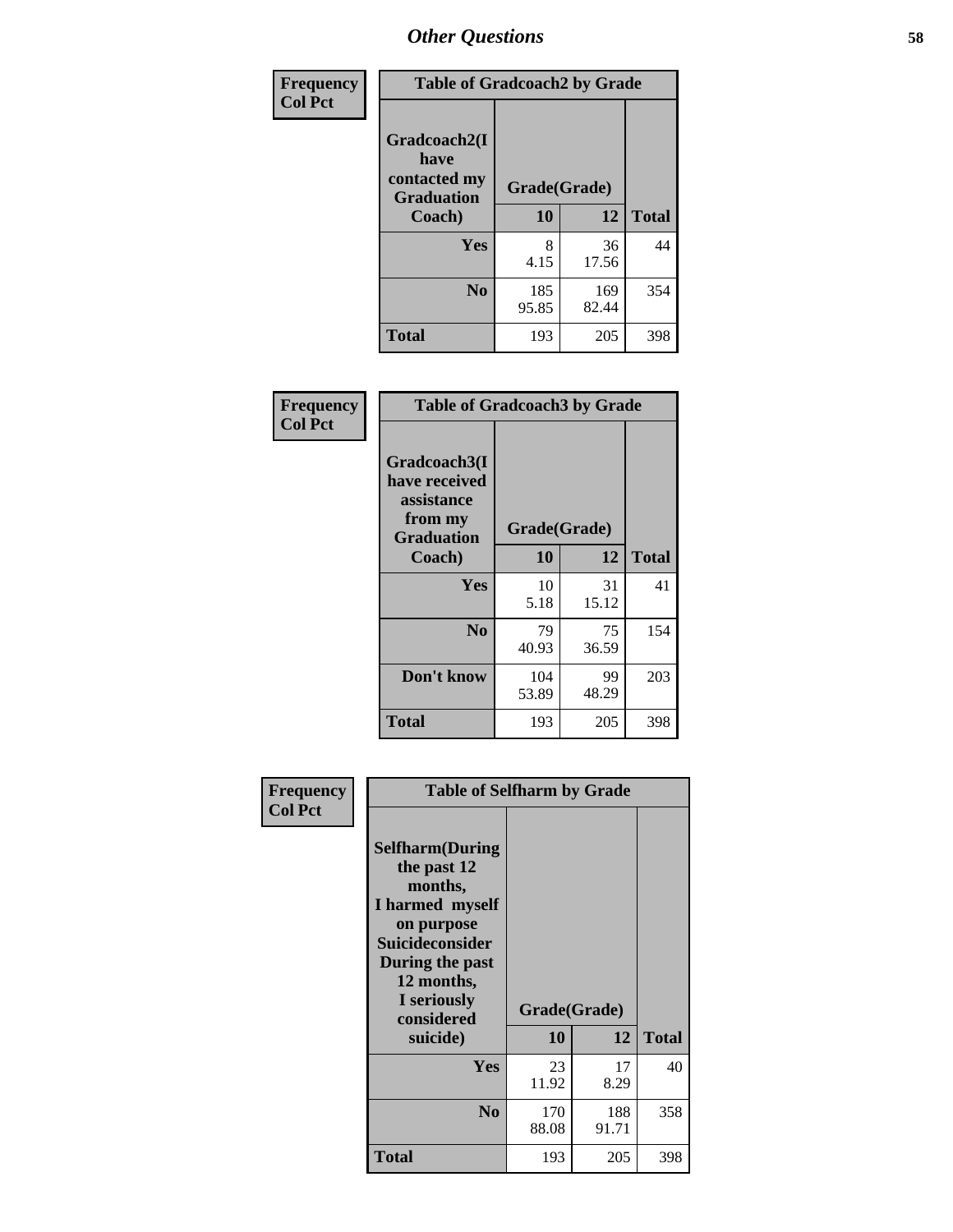| <b>Frequency</b> | <b>Table of Suicideconsider by Grade</b> |              |              |              |
|------------------|------------------------------------------|--------------|--------------|--------------|
| <b>Col Pct</b>   |                                          | Grade(Grade) |              |              |
|                  | Suicideconsider                          | <b>10</b>    | 12           | <b>Total</b> |
|                  | Yes                                      | 20<br>10.36  | 16<br>7.80   | 36           |
|                  | N <sub>0</sub>                           | 173<br>89.64 | 189<br>92.20 | 362          |
|                  | Total                                    | 193          | 205          | 398          |

| Frequency      | <b>Table of Suicideattempt by Grade</b>              |              |              |              |
|----------------|------------------------------------------------------|--------------|--------------|--------------|
| <b>Col Pct</b> | Suicideattempt(I<br>have attempted<br>suicide in the | Grade(Grade) |              |              |
|                | last year)                                           | 10           | 12           | <b>Total</b> |
|                | Yes                                                  | 3.63         | 10<br>4.88   | 17           |
|                | N <sub>0</sub>                                       | 186<br>96.37 | 195<br>95.12 | 381          |
|                | <b>Total</b>                                         | 193          | 205          | 398          |

| Frequency      | <b>Table of Instantmessaged by Grade</b>                       |              |              |              |
|----------------|----------------------------------------------------------------|--------------|--------------|--------------|
| <b>Col Pct</b> | <b>Instantmessaged</b> (I<br>have instant<br>messaged people I | Grade(Grade) |              |              |
|                | do not even know)                                              | 10           | 12           | <b>Total</b> |
|                | Yes                                                            | 57<br>29.53  | 69<br>33.66  | 126          |
|                | N <sub>0</sub>                                                 | 136<br>70.47 | 136<br>66.34 | 272          |
|                | <b>Total</b>                                                   | 193          | 205          | 398          |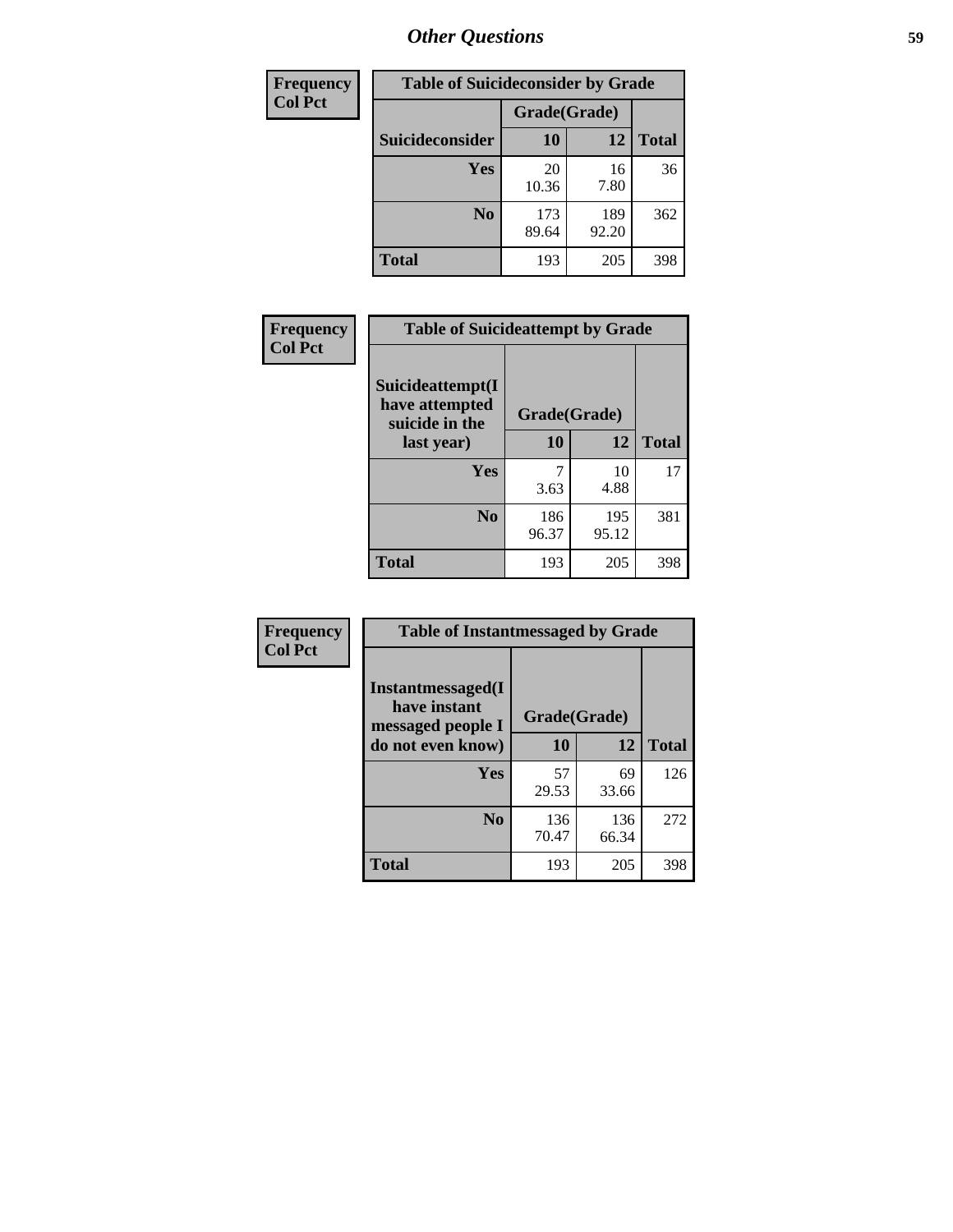| Frequency      | <b>Table of Getsalong by Grade</b>                          |             |              |              |  |  |  |
|----------------|-------------------------------------------------------------|-------------|--------------|--------------|--|--|--|
| <b>Col Pct</b> | <b>Getsalong</b> (I get<br>along with other<br>students and |             | Grade(Grade) |              |  |  |  |
|                | adults)                                                     | 10          | 12           | <b>Total</b> |  |  |  |
|                | <b>Strongly Agree</b>                                       | 83<br>43.01 | 123<br>60.00 | 206          |  |  |  |
|                | <b>Somewhat Agree</b>                                       | 95<br>49.22 | 64<br>31.22  | 159          |  |  |  |
|                | <b>Somewhat Disagree</b>                                    | 12<br>6.22  | 10<br>4.88   | 22           |  |  |  |
|                | <b>Strongly Disagree</b>                                    | 3<br>1.55   | 8<br>3.90    | 11           |  |  |  |
|                | <b>Total</b>                                                | 193         | 205          | 398          |  |  |  |

| Frequency<br><b>Col Pct</b> | <b>Table of Safehome by Grade</b> |                    |              |     |  |  |
|-----------------------------|-----------------------------------|--------------------|--------------|-----|--|--|
|                             | Safehome(I feel<br>safe at home)  | Grade(Grade)<br>10 | <b>Total</b> |     |  |  |
|                             | <b>Strongly Agree</b>             | 120<br>62.18       | 129<br>62.93 | 249 |  |  |
|                             | <b>Somewhat Agree</b>             | 48<br>24.87        | 58<br>28.29  | 106 |  |  |
|                             | <b>Somewhat Disagree</b>          | 13<br>6.74         | 10<br>4.88   | 23  |  |  |
|                             | <b>Strongly Disagree</b>          | 12<br>6.22         | 8<br>3.90    | 20  |  |  |
|                             | <b>Total</b>                      | 193                | 205          | 398 |  |  |

| Frequency      | <b>Table of Adulttalk by Grade</b>                                                                |                    |              |              |  |  |  |
|----------------|---------------------------------------------------------------------------------------------------|--------------------|--------------|--------------|--|--|--|
| <b>Col Pct</b> | <b>Adulttalk(I</b><br>know an<br>adult at<br>school that<br>I can talk<br>with if I<br>need help) | Grade(Grade)<br>10 | 12           | <b>Total</b> |  |  |  |
|                | Yes                                                                                               | 106<br>54.92       | 156<br>76.10 | 262          |  |  |  |
|                | N <sub>0</sub>                                                                                    | 87<br>45.08        | 49<br>23.90  | 136          |  |  |  |
|                | <b>Total</b>                                                                                      | 193                | 205          | 398          |  |  |  |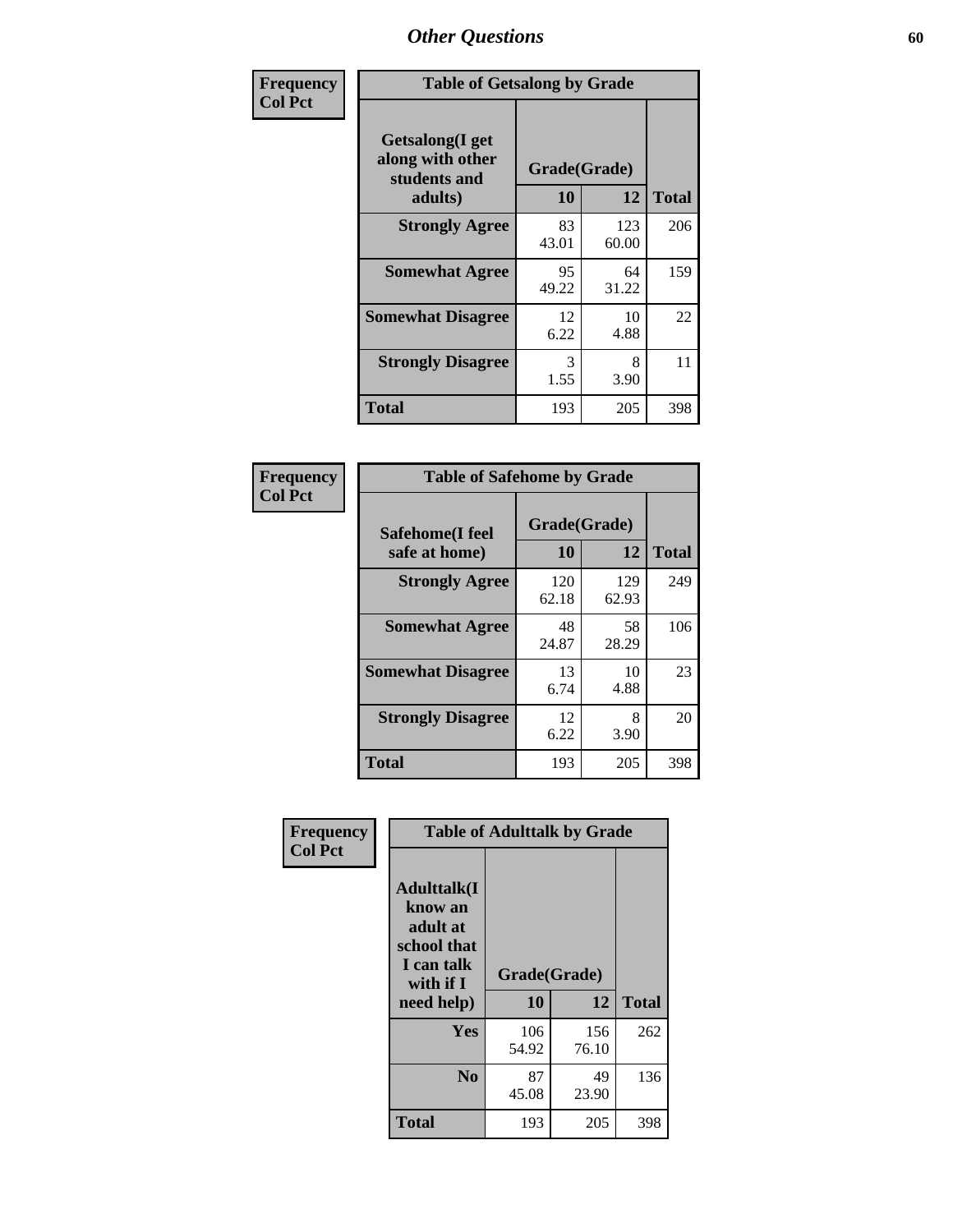**Frequency Row Pct**

| <b>Table of Grade by Tytime</b> |             |                                                                                         |             |             |             |             |              |  |  |  |
|---------------------------------|-------------|-----------------------------------------------------------------------------------------|-------------|-------------|-------------|-------------|--------------|--|--|--|
|                                 |             | Tytime (On an average school day,<br>how much unsupervised time do I spend watching TV) |             |             |             |             |              |  |  |  |
|                                 |             | <b>Less that</b>                                                                        |             | $2 - 3$     | $4 - 5$     | $6+$        |              |  |  |  |
| Grade(Grade)                    | None        | hour/day                                                                                | hour/day    | hours/day   | hours/day   | hours/day   | <b>Total</b> |  |  |  |
| 10                              | 18<br>9.33  | 17<br>8.81                                                                              | 14<br>7.25  | 45<br>23.32 | 35<br>18.13 | 64<br>33.16 | 193          |  |  |  |
| 12                              | 25<br>12.20 | 23<br>11.22                                                                             | 24<br>11.71 | 59<br>28.78 | 35<br>17.07 | 39<br>19.02 | 205          |  |  |  |
| <b>Total</b>                    | 43          | 40                                                                                      | 38          | 104         | 70          | 103         | 398          |  |  |  |

**Frequency Row Pct**

| <b>Table of Grade by Computertime</b> |             |                                                                                                   |             |                      |                      |                   |              |  |  |  |
|---------------------------------------|-------------|---------------------------------------------------------------------------------------------------|-------------|----------------------|----------------------|-------------------|--------------|--|--|--|
|                                       |             | Computertime (On an average school day,<br>how much unsupervised time do I spend on the computer) |             |                      |                      |                   |              |  |  |  |
| Grade(Grade)                          | None $ $    | <b>Less that</b><br>hour/day                                                                      | hour/day    | $2 - 3$<br>hours/day | $4 - 5$<br>hours/day | $6+$<br>hours/day | <b>Total</b> |  |  |  |
| 10                                    | 35<br>18.13 | 30<br>15.54                                                                                       | 26<br>13.47 | 49<br>25.39          | 17<br>8.81           | 36<br>18.65       | 193          |  |  |  |
| 12                                    | 35<br>17.07 | 35<br>27<br>54<br>28<br>26<br>17.07<br>13.17<br>26.34<br>12.68<br>13.66                           |             |                      |                      |                   |              |  |  |  |
| <b>Total</b>                          | 70          | 65                                                                                                | 53          | 103                  | 43                   | 64                | 398          |  |  |  |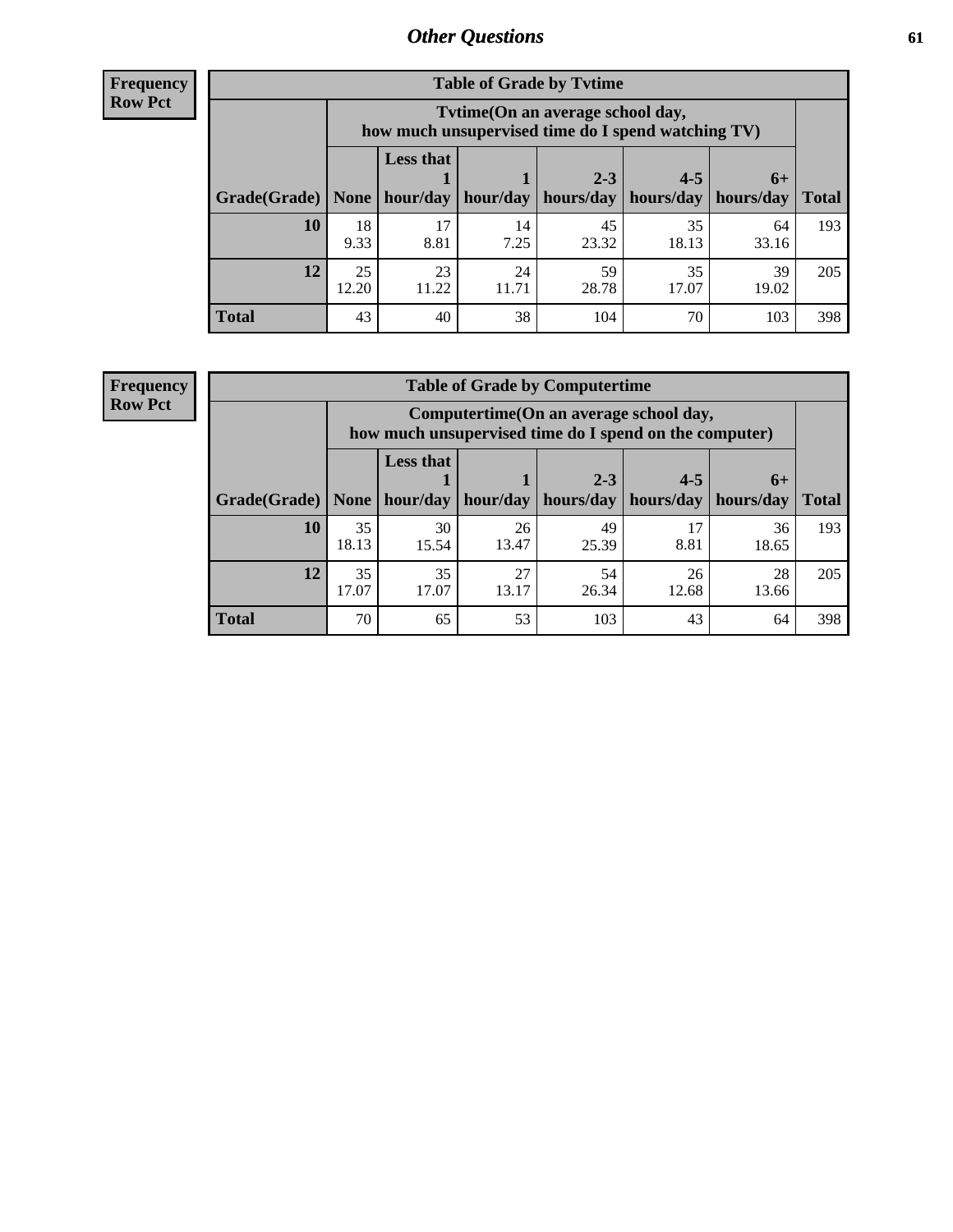#### *Questions about Driving Laws* **62** *Driving Questions were asked only of high school students.*

| <b>Frequency</b> |
|------------------|
| <b>Row Pct</b>   |

| <b>Table of Grade by License1</b> |                                                                                   |                                                                                                                                           |                |               |               |              |  |  |  |
|-----------------------------------|-----------------------------------------------------------------------------------|-------------------------------------------------------------------------------------------------------------------------------------------|----------------|---------------|---------------|--------------|--|--|--|
|                                   |                                                                                   | License1(During the first 6 months of driving<br>with a provisional license,<br>the only passengers who can ride with the<br>driver are:) |                |               |               |              |  |  |  |
| Grade(Grade)                      | <b>Parent or</b><br><b>Guardian</b>                                               | Family<br><b>Members</b>                                                                                                                  | <b>Friends</b> | <b>Anyone</b> | Don't<br>Know | <b>Total</b> |  |  |  |
| 10                                | 91<br>47.15                                                                       | 31<br>16.06                                                                                                                               | 6<br>3.11      | 23<br>11.92   | 42<br>21.76   | 193          |  |  |  |
| 12                                | $\overline{c}$<br>76<br>66<br>19<br>42<br>0.98<br>9.27<br>20.49<br>37.07<br>32.20 |                                                                                                                                           |                |               |               |              |  |  |  |
| <b>Total</b>                      | 167                                                                               | 97                                                                                                                                        | 8              | 42            | 84            | 398          |  |  |  |

| <b>Frequency</b> |              | <b>Table of Grade by License2</b> |                  |                  |                                                                                                          |                      |              |
|------------------|--------------|-----------------------------------|------------------|------------------|----------------------------------------------------------------------------------------------------------|----------------------|--------------|
| <b>Row Pct</b>   |              |                                   |                  |                  | License2(17 yr old drivers with a<br>provisional driver's license cannot<br>drive between the hours of:) |                      |              |
|                  | Grade(Grade) | <b>Midnight</b><br>to 6am         | 1am<br>to<br>5am | 1am<br>to<br>6am | N <sub>0</sub><br>curfew<br>for $17$<br>year<br>olds                                                     | Don't<br><b>Know</b> | <b>Total</b> |
|                  | 10           | 77<br>39.90                       | 11<br>5.70       | 20<br>10.36      | 14<br>7.25                                                                                               | 71<br>36.79          | 193          |
|                  | 12           | 125<br>60.98                      | 16<br>7.80       | 18<br>8.78       | 11<br>5.37                                                                                               | 35<br>17.07          | 205          |
|                  | <b>Total</b> | 202                               | 27               | 38               | 25                                                                                                       | 106                  | 398          |

| <b>Frequency</b> | <b>Table of Grade by License3</b> |                                       |            |                                                        |            |             |               |              |  |
|------------------|-----------------------------------|---------------------------------------|------------|--------------------------------------------------------|------------|-------------|---------------|--------------|--|
| <b>Row Pct</b>   |                                   | License3(For drivers under the age of |            | 21,<br>what level of alcohol is considered<br>$DUI$ ?) |            |             |               |              |  |
|                  | Grade(Grade)                      | Any<br>Amount                         | 0.02       | 0.04                                                   | 0.06       | 0.08        | Don't<br>know | <b>Total</b> |  |
|                  | 10                                | 27<br>13.99                           | 17<br>8.81 | 20<br>10.36                                            | 10<br>5.18 | 27<br>13.99 | 92<br>47.67   | 193          |  |
|                  | 12                                | 46<br>22.44                           | 20<br>9.76 | 20<br>9.76                                             | 18<br>8.78 | 16<br>7.80  | 85<br>41.46   | 205          |  |
|                  | <b>Total</b>                      | 73                                    | 37         | 40                                                     | 28         | 43          | 177           | 398          |  |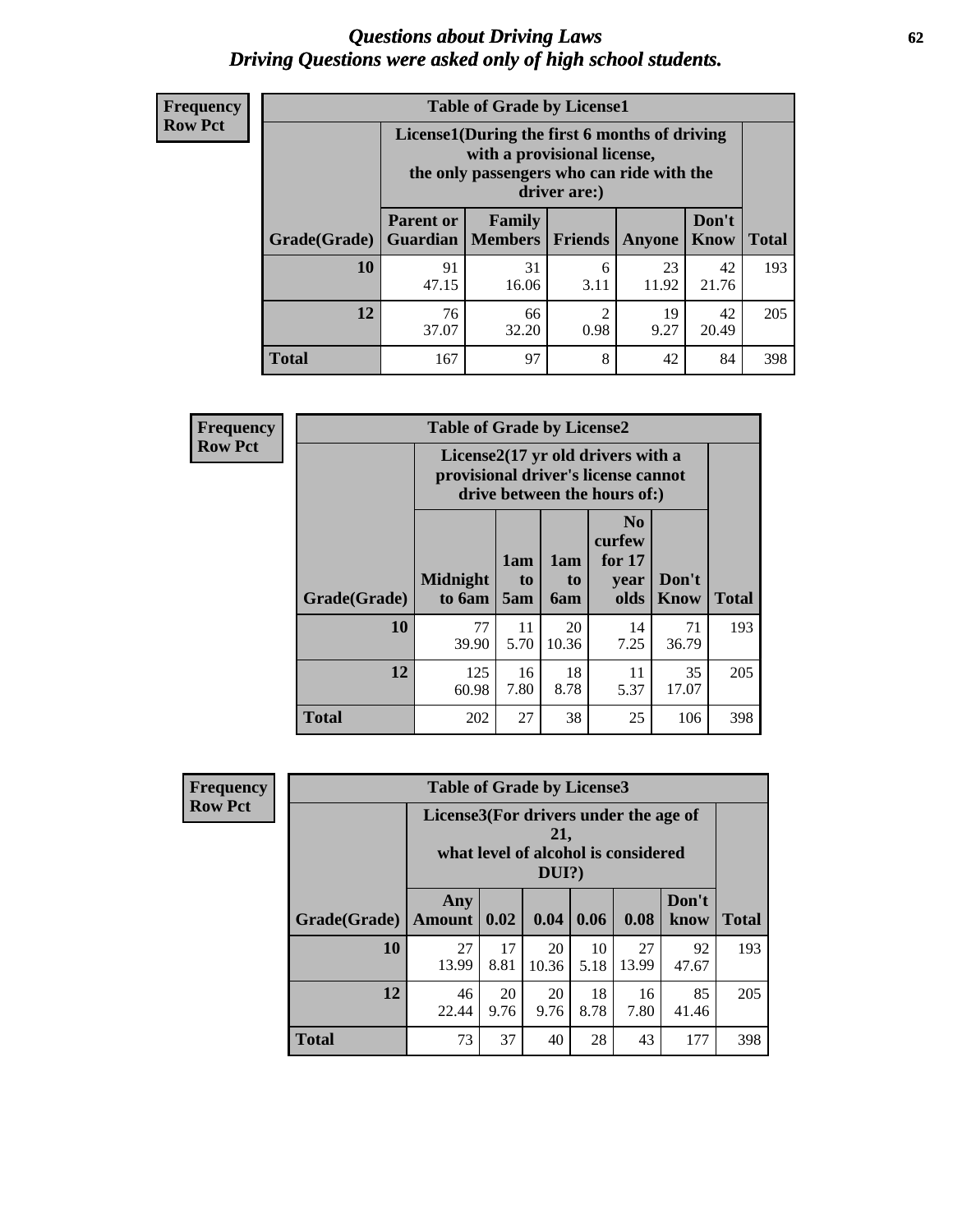#### *Questions about Driving Laws* **63** *Driving Questions were asked only of high school students.*

**Frequency Row Pct**

| <b>Table of Grade by License4</b> |             |                                                                                                                                                                                                                                                                                       |             |            |            |             |     |  |  |
|-----------------------------------|-------------|---------------------------------------------------------------------------------------------------------------------------------------------------------------------------------------------------------------------------------------------------------------------------------------|-------------|------------|------------|-------------|-----|--|--|
|                                   |             | License4(A driver under 21 automatically<br>loses his/her license if caught exceeding the<br>posted speet limit by:)<br>Can't<br>lose<br><b>Depends</b><br>license<br>$15+$<br>$25+$<br>$35+$<br>Don't<br>for<br><b>on</b><br>speeding<br><b>Total</b><br>mph<br>know<br>mph<br>judge |             |            |            |             |     |  |  |
| Grade(Grade)                      | mph         |                                                                                                                                                                                                                                                                                       |             |            |            |             |     |  |  |
| 10                                | 19<br>9.84  | 27<br>13.99                                                                                                                                                                                                                                                                           | 24<br>12.44 | 19<br>9.84 | 11<br>5.70 | 93<br>48.19 | 193 |  |  |
| 12                                | 41<br>20.00 | 12<br>14<br>18<br>34<br>86<br>16.59<br>5.85<br>8.78<br>6.83<br>41.95                                                                                                                                                                                                                  |             |            |            |             |     |  |  |
| <b>Total</b>                      | 60          | 61                                                                                                                                                                                                                                                                                    | 36          | 33         | 29         | 179         | 398 |  |  |

| Frequency      | <b>Table of Grade by License5</b> |             |                                                                                                                                      |                     |       |
|----------------|-----------------------------------|-------------|--------------------------------------------------------------------------------------------------------------------------------------|---------------------|-------|
| <b>Row Pct</b> |                                   |             | License5(A)<br>Georgia teenager<br>with family<br>connections or a<br>good lawyer can<br>break a teen<br>driving law and<br>license) | keep their driver's |       |
|                | Grade(Grade)                      | <b>Yes</b>  | N <sub>0</sub>                                                                                                                       | Don't<br>know       | Total |
|                | 10                                | 18<br>9.33  | 71<br>36.79                                                                                                                          | 104<br>53.89        | 193   |
|                | 12                                | 29<br>14.15 | 93<br>45.37                                                                                                                          | 83<br>40.49         | 205   |
|                | <b>Total</b>                      | 47          | 164                                                                                                                                  | 187                 | 398   |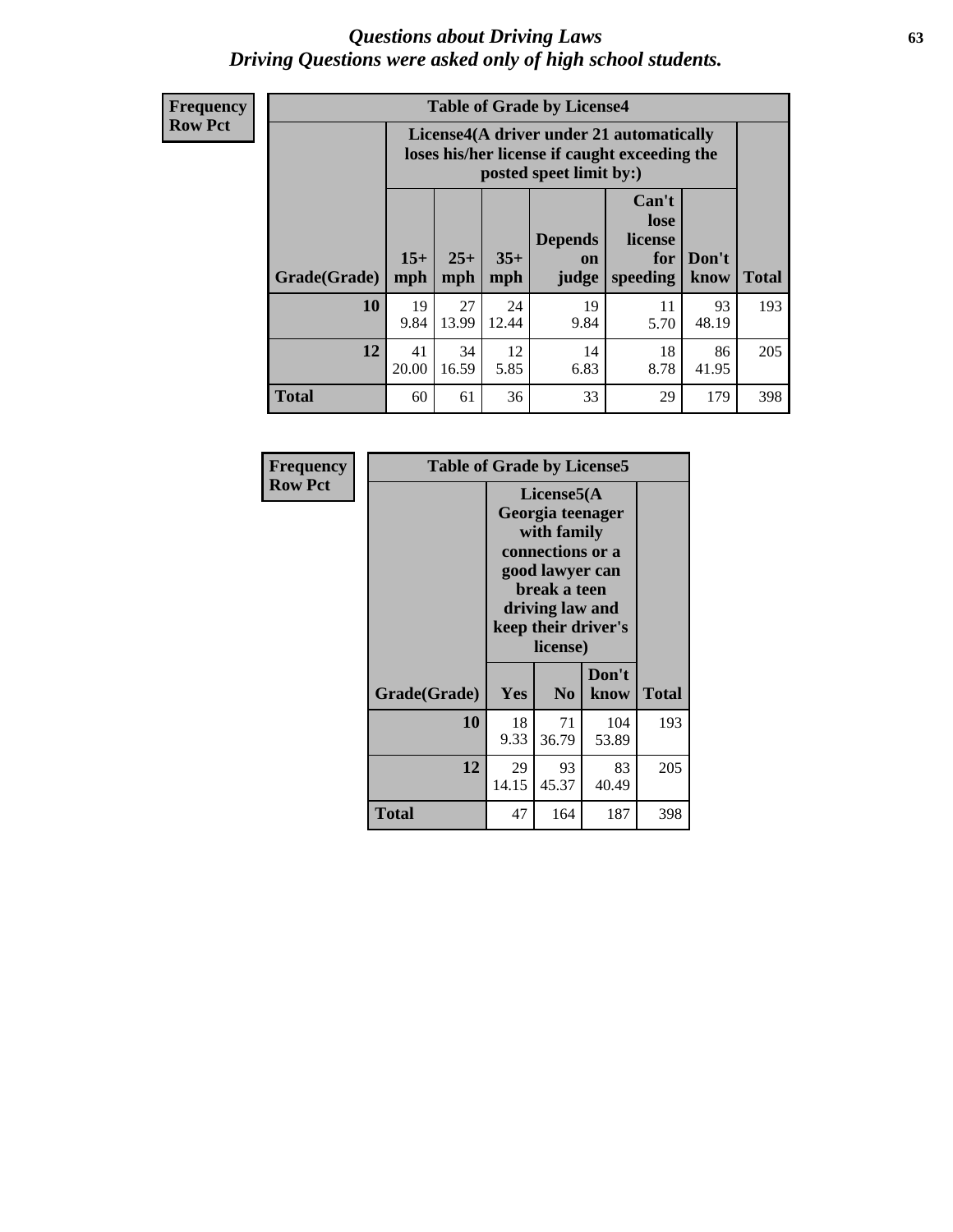#### *Questions about Driving Laws* **64** *Driving Questions were asked only of high school students.*

| <b>Frequency</b> | <b>Table of Grade by License6</b> |                                           |                                                                                                                                                 |               |              |
|------------------|-----------------------------------|-------------------------------------------|-------------------------------------------------------------------------------------------------------------------------------------------------|---------------|--------------|
| <b>Row Pct</b>   |                                   |                                           | License <sub>6</sub> (I know a<br>friend or<br>classmate that<br>broke a teen<br>driving law,<br>but was allowed to<br>keep his/her<br>license) |               |              |
|                  | Grade(Grade)                      | <b>Yes</b>                                | N <sub>0</sub>                                                                                                                                  | Don't<br>know | <b>Total</b> |
|                  | 10                                | 28<br>14.51                               | 83<br>43.01                                                                                                                                     | 82<br>42.49   | 193          |
|                  | 12                                | 39<br>95<br>71<br>19.02<br>46.34<br>34.63 |                                                                                                                                                 |               | 205          |
|                  | <b>Total</b>                      | 67                                        | 178                                                                                                                                             | 153           | 398          |

| <b>Frequency</b> | <b>Table of Grade by License7</b> |                                                                             |                                                                                               |                                                   |                        |              |  |
|------------------|-----------------------------------|-----------------------------------------------------------------------------|-----------------------------------------------------------------------------------------------|---------------------------------------------------|------------------------|--------------|--|
| <b>Row Pct</b>   |                                   |                                                                             | License7(A student under the age of 18 cam loser<br>his/her driving privileges if he or she:) |                                                   |                        |              |  |
|                  | Grade(Grade)                      | <b>Have</b><br>more than<br>10<br>unexcused<br>absences<br>per school<br>yr | Drop out<br>without  <br>graduating                                                           | <b>Bring</b><br>alcohol/drugs/weapon<br>to school | All of<br>the<br>above | <b>Total</b> |  |
|                  | <b>10</b>                         | 64<br>33.16                                                                 | 9<br>4.66                                                                                     | 6<br>3.11                                         | 114<br>59.07           | 193          |  |
|                  | 12                                | 69<br>33.66                                                                 | 9<br>4.39                                                                                     | 6<br>2.93                                         | 121<br>59.02           | 205          |  |
|                  | <b>Total</b>                      | 133                                                                         | 18                                                                                            | 12                                                | 235                    | 398          |  |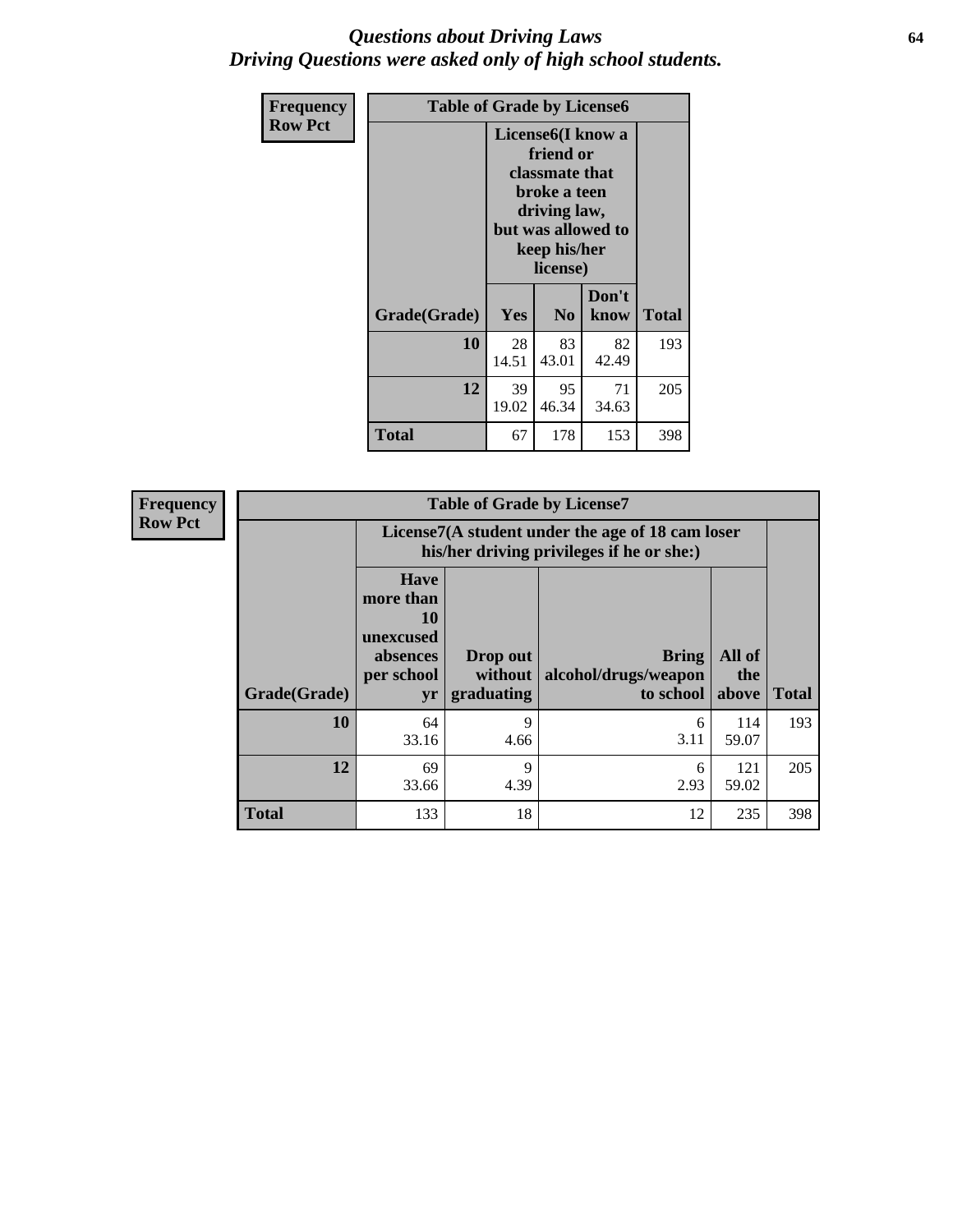# *Select Results by Gender* **65**

| Frequency      | <b>Table of SchoolClimate2 by Gender</b>          |                                 |              |              |
|----------------|---------------------------------------------------|---------------------------------|--------------|--------------|
| <b>Col Pct</b> | SchoolClimate2(I<br>feel successful at<br>school) | Gender(Gender)<br><b>Female</b> | <b>Male</b>  | <b>Total</b> |
|                | <b>Strongly Agree</b>                             | 66<br>37.29                     | 76<br>34.39  | 142          |
|                | <b>Somewhat Agree</b>                             | 97<br>54.80                     | 125<br>56.56 | 222          |
|                | <b>Somewhat Disagree</b>                          | 8<br>4.52                       | 14<br>6.33   | 22           |
|                | <b>Strongly Disagree</b>                          | 6<br>3.39                       | 6<br>2.71    | 12           |
|                | <b>Total</b>                                      | 177                             | 221          | 398          |

| Frequency      | <b>Table of SchoolClimate6 by Gender</b>                 |                                 |             |              |
|----------------|----------------------------------------------------------|---------------------------------|-------------|--------------|
| <b>Col Pct</b> | <b>SchoolClimate6(Teachers</b><br>treat me with respect) | Gender(Gender)<br><b>Female</b> | <b>Male</b> | <b>Total</b> |
|                | <b>Strongly Agree</b>                                    | 48<br>27.12                     | 68<br>30.77 | 116          |
|                | <b>Somewhat Agree</b>                                    | 70<br>39.55                     | 94<br>42.53 | 164          |
|                | <b>Somewhat Disagree</b>                                 | 39<br>22.03                     | 39<br>17.65 | 78           |
|                | <b>Strongly Disagree</b>                                 | 20<br>11.30                     | 20<br>9.05  | 40           |
|                | <b>Total</b>                                             | 177                             | 221         | 398          |

| Frequency      | <b>Table of SchoolClimate8 by Gender</b>                                             |                                 |             |              |
|----------------|--------------------------------------------------------------------------------------|---------------------------------|-------------|--------------|
| <b>Col Pct</b> | <b>SchoolClimate8(Students</b><br>are frequently<br>recognized for good<br>behavior) | Gender(Gender)<br><b>Female</b> | <b>Male</b> | <b>Total</b> |
|                | <b>Strongly Agree</b>                                                                | 25<br>14.12                     | 23<br>10.41 | 48           |
|                | <b>Somewhat Agree</b>                                                                | 69<br>38.98                     | 82<br>37.10 | 151          |
|                | <b>Somewhat Disagree</b>                                                             | 42<br>23.73                     | 71<br>32.13 | 113          |
|                | <b>Strongly Disagree</b>                                                             | 41<br>23.16                     | 45<br>20.36 | 86           |
|                | Total                                                                                | 177                             | 221         | 398          |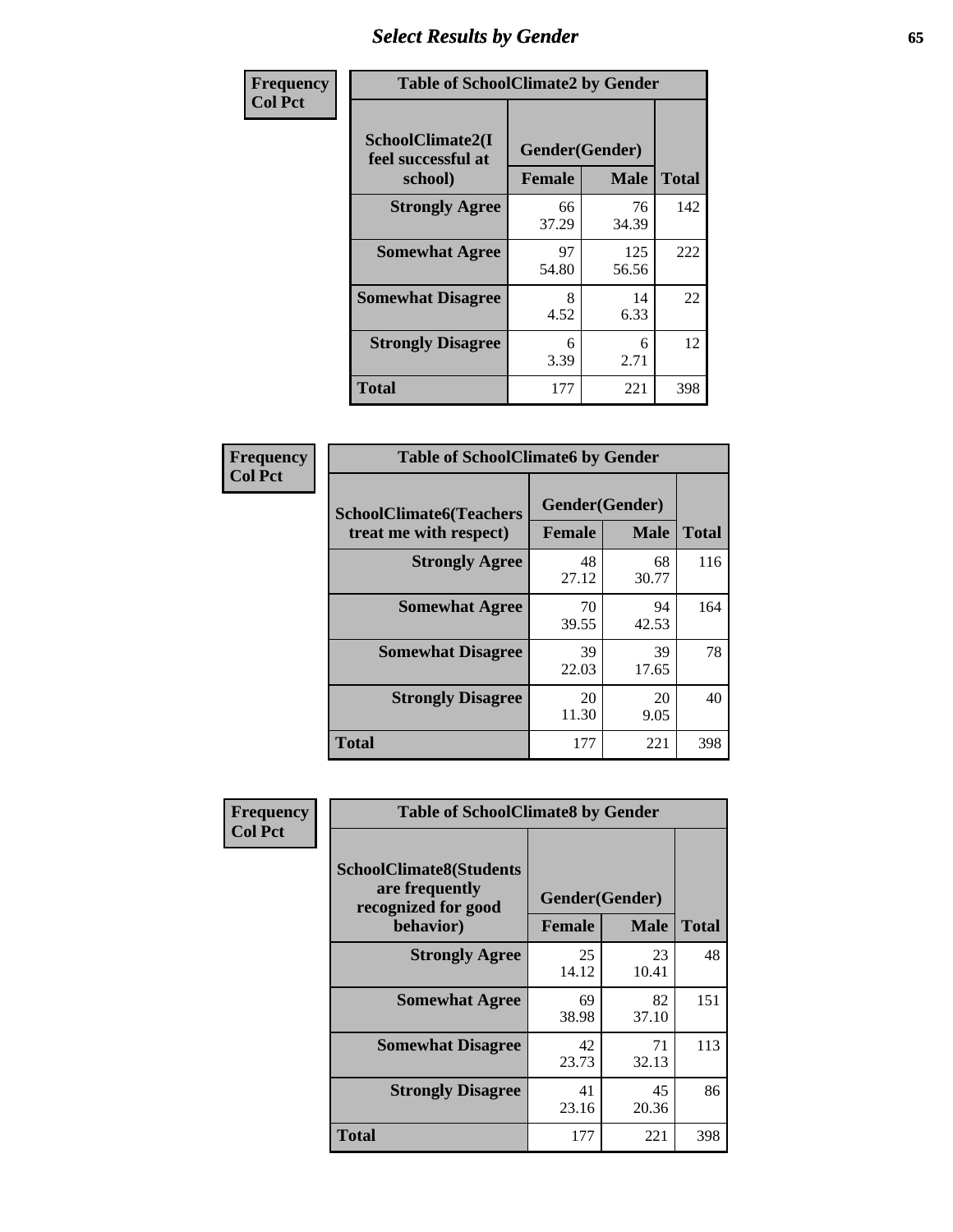# *Select Results by Gender* **66**

| Frequency      | <b>Table of Gender by Dropout</b> |                                                                        |                |              |
|----------------|-----------------------------------|------------------------------------------------------------------------|----------------|--------------|
| <b>Row Pct</b> |                                   | Dropout(I<br>have<br>thought<br>about<br>dropping<br>out of<br>school) |                |              |
|                | Gender(Gender)                    | Yes                                                                    | N <sub>0</sub> | <b>Total</b> |
|                | <b>Female</b>                     | 60<br>33.90                                                            | 117<br>66.10   | 177          |
|                | <b>Male</b>                       | 66<br>29.86                                                            | 155<br>70.14   | 221          |
|                | <b>Total</b>                      | 126                                                                    | 272            | 398          |

| <b>Frequency</b> | <b>Table of Gender by Dropoutreason</b> |                                                                    |              |                          |                                |              |              |
|------------------|-----------------------------------------|--------------------------------------------------------------------|--------------|--------------------------|--------------------------------|--------------|--------------|
| <b>Row Pct</b>   |                                         | Dropoutreason(If I dropped out the<br>reason would most likely be) |              |                          |                                |              |              |
|                  | Gender(Gender)                          | Won't<br><b>Drop</b><br>out                                        | <b>Bored</b> | Family<br><b>Reasons</b> | <b>Being</b><br><b>Bullied</b> | <b>Other</b> | <b>Total</b> |
|                  | <b>Female</b>                           | 95<br>53.67                                                        | 24<br>13.56  | 17<br>9.60               | 3<br>1.69                      | 38<br>21.47  | 177          |
|                  | <b>Male</b>                             | 123<br>55.66                                                       | 34<br>15.38  | 14<br>6.33               | 2.26                           | 45<br>20.36  | 221          |
|                  | <b>Total</b>                            | 218                                                                | 58           | 31                       | 8                              | 83           | 398          |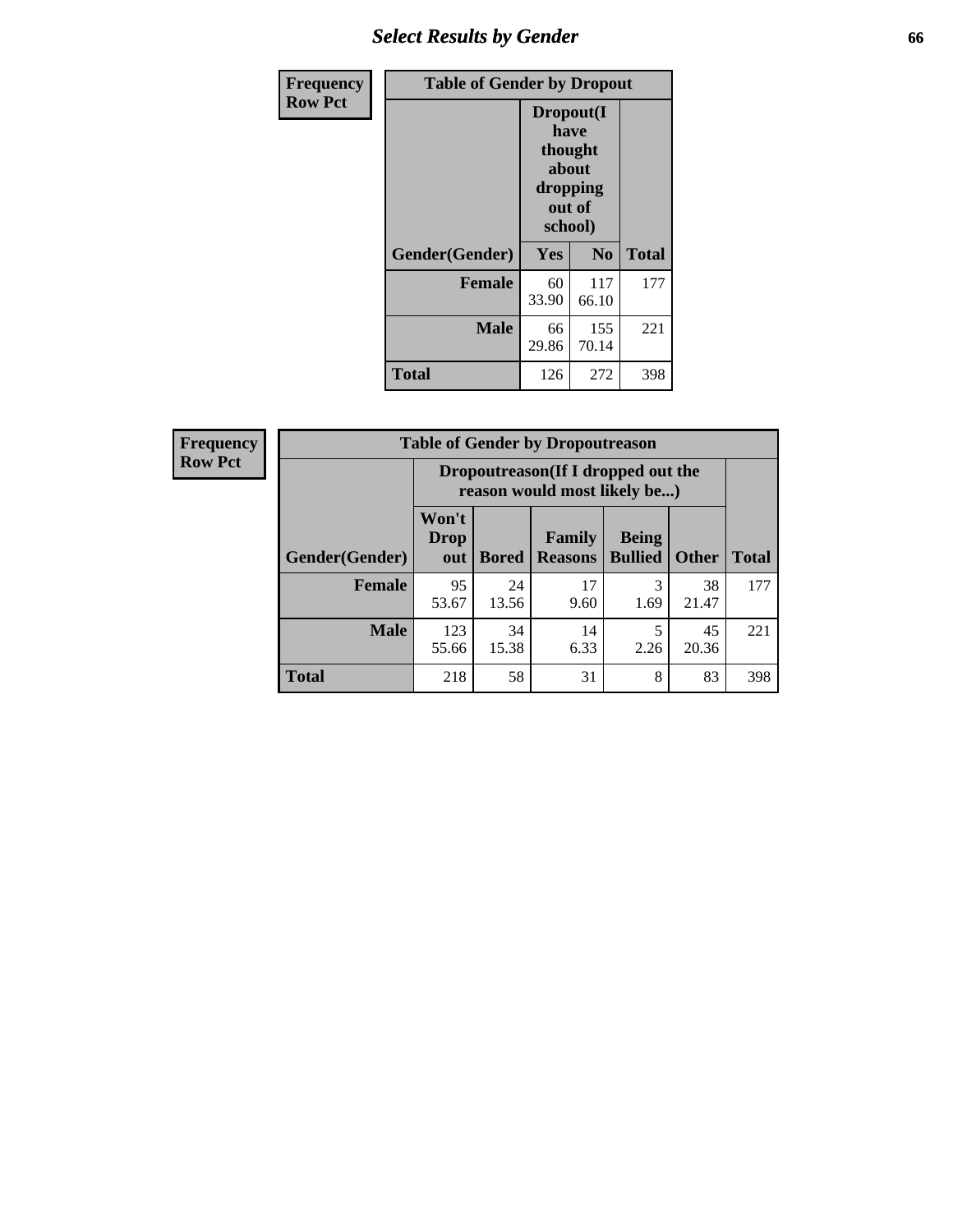*School Safety* **67**

| Frequency      | <b>Table of Gender by Bullied2</b> |                 |                |              |
|----------------|------------------------------------|-----------------|----------------|--------------|
| <b>Row Pct</b> |                                    | <b>Bullied2</b> |                |              |
|                | Gender(Gender)                     | Yes             | N <sub>0</sub> | <b>Total</b> |
|                | <b>Female</b>                      | 23<br>12.99     | 154<br>87.01   | 177          |
|                | <b>Male</b>                        | 17<br>7.69      | 204<br>92.31   | 221          |
|                | Total                              | 40              | 358            | 398          |

| Frequency      | <b>Table of Gender by Bulliedothers2</b> |                       |                |              |
|----------------|------------------------------------------|-----------------------|----------------|--------------|
| <b>Row Pct</b> |                                          | <b>Bulliedothers2</b> |                |              |
|                | Gender(Gender)                           | Yes                   | N <sub>0</sub> | <b>Total</b> |
|                | <b>Female</b>                            | 27<br>15.25           | 150<br>84.75   | 177          |
|                | <b>Male</b>                              | 18<br>8.14            | 203<br>91.86   | 221          |
|                | <b>Total</b>                             | 45                    | 353            | 398          |

| Frequency      | <b>Table of Gender by Weaponschool2</b> |                      |                |              |
|----------------|-----------------------------------------|----------------------|----------------|--------------|
| <b>Row Pct</b> |                                         | <b>Weaponschool2</b> |                |              |
|                | Gender(Gender)                          | Yes                  | N <sub>0</sub> | <b>Total</b> |
|                | <b>Female</b>                           | 14<br>7.91           | 163<br>92.09   | 177          |
|                | <b>Male</b>                             | q<br>4.07            | 212<br>95.93   | 221          |
|                | <b>Total</b>                            | 23                   | 375            | 398          |

| Frequency      | <b>Table of Gender by Absentunsafe2</b> |               |                |              |
|----------------|-----------------------------------------|---------------|----------------|--------------|
| <b>Row Pct</b> |                                         | Absentunsafe2 |                |              |
|                | Gender(Gender)                          | Yes           | N <sub>0</sub> | <b>Total</b> |
|                | <b>Female</b>                           | 12<br>6.78    | 165<br>93.22   | 177          |
|                | <b>Male</b>                             | 1.36          | 218<br>98.64   | 221          |
|                | <b>Total</b>                            | 15            | 383            | 398          |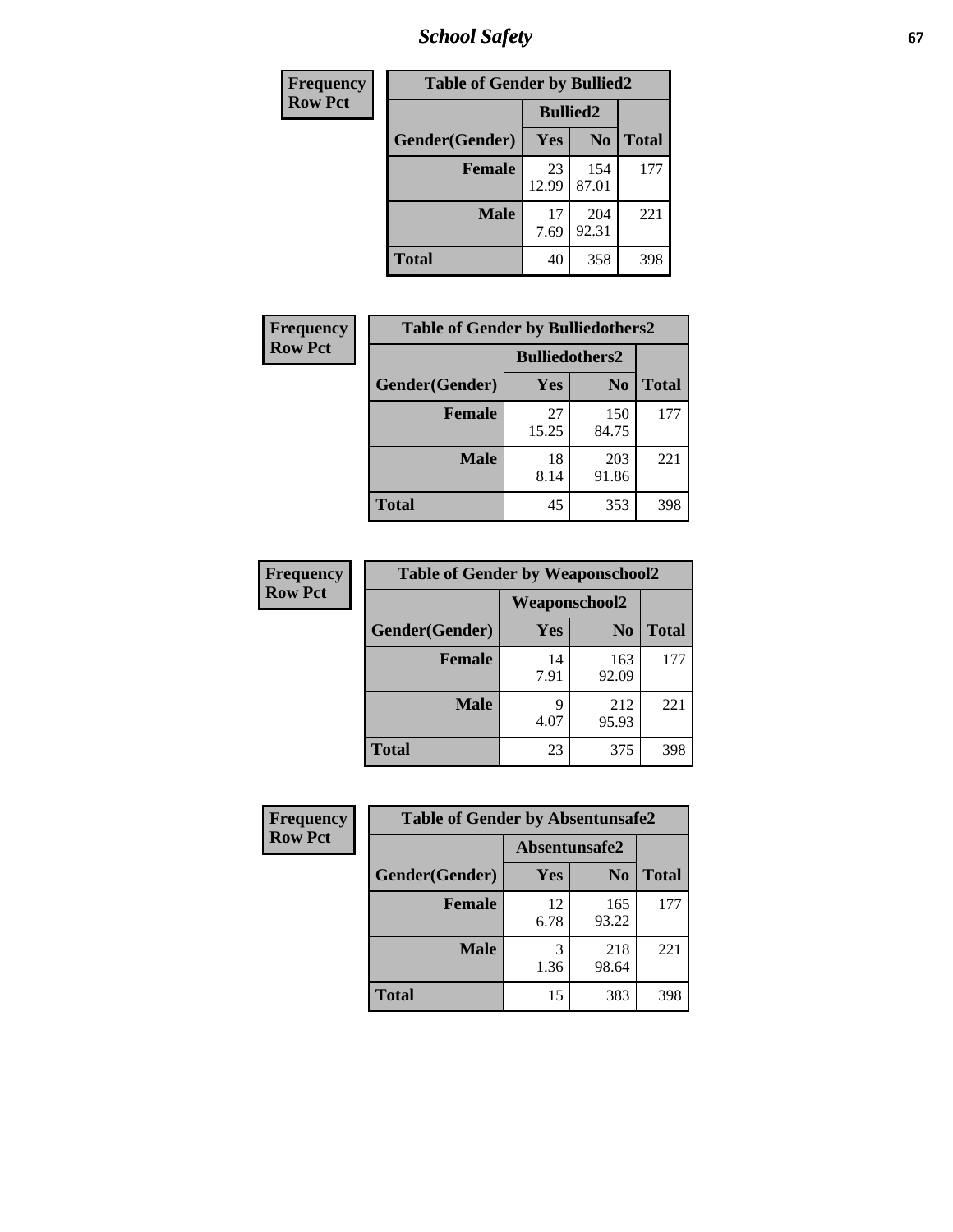*School Safety* **68**

| Frequency      | <b>Table of Gender by Gangself</b> |                                                                                                |              |              |
|----------------|------------------------------------|------------------------------------------------------------------------------------------------|--------------|--------------|
| <b>Row Pct</b> |                                    | Gangself(I<br>have<br>participated<br>in illegal gang<br>activities in<br>the past 30<br>days) |              |              |
|                | Gender(Gender)                     | Yes                                                                                            | $\bf No$     | <b>Total</b> |
|                | <b>Female</b>                      | 14<br>7.91                                                                                     | 163<br>92.09 | 177          |
|                | <b>Male</b>                        | 28<br>12.67                                                                                    | 193<br>87.33 | 221          |
|                | <b>Total</b>                       | 42                                                                                             | 356          | 398          |

| Frequency      | <b>Table of Gender by Gangpeers</b> |                                                                                                                             |                |              |
|----------------|-------------------------------------|-----------------------------------------------------------------------------------------------------------------------------|----------------|--------------|
| <b>Row Pct</b> |                                     | <b>Gangpeers</b> (I<br>have friends<br>who have<br>participated<br>in illegal gang<br>activities in<br>the past 30<br>days) |                |              |
|                | Gender(Gender)                      | <b>Yes</b>                                                                                                                  | N <sub>0</sub> | <b>Total</b> |
|                | <b>Female</b>                       | 82<br>46.33                                                                                                                 | 95<br>53.67    | 177          |
|                | <b>Male</b>                         | 113<br>51.13                                                                                                                | 108<br>48.87   | 221          |
|                | <b>Total</b>                        | 195                                                                                                                         | 203            | 398          |

| <b>Frequency</b> | <b>Table of Gender by Pickedon2</b> |             |                |              |
|------------------|-------------------------------------|-------------|----------------|--------------|
| <b>Row Pct</b>   |                                     |             | Pickedon2      |              |
|                  | Gender(Gender)                      | Yes         | N <sub>0</sub> | <b>Total</b> |
|                  | <b>Female</b>                       | 41<br>23.16 | 136<br>76.84   | 177          |
|                  | <b>Male</b>                         | 45<br>20.36 | 176<br>79.64   | 221          |
|                  | <b>Total</b>                        | 86<br>312   |                | 398          |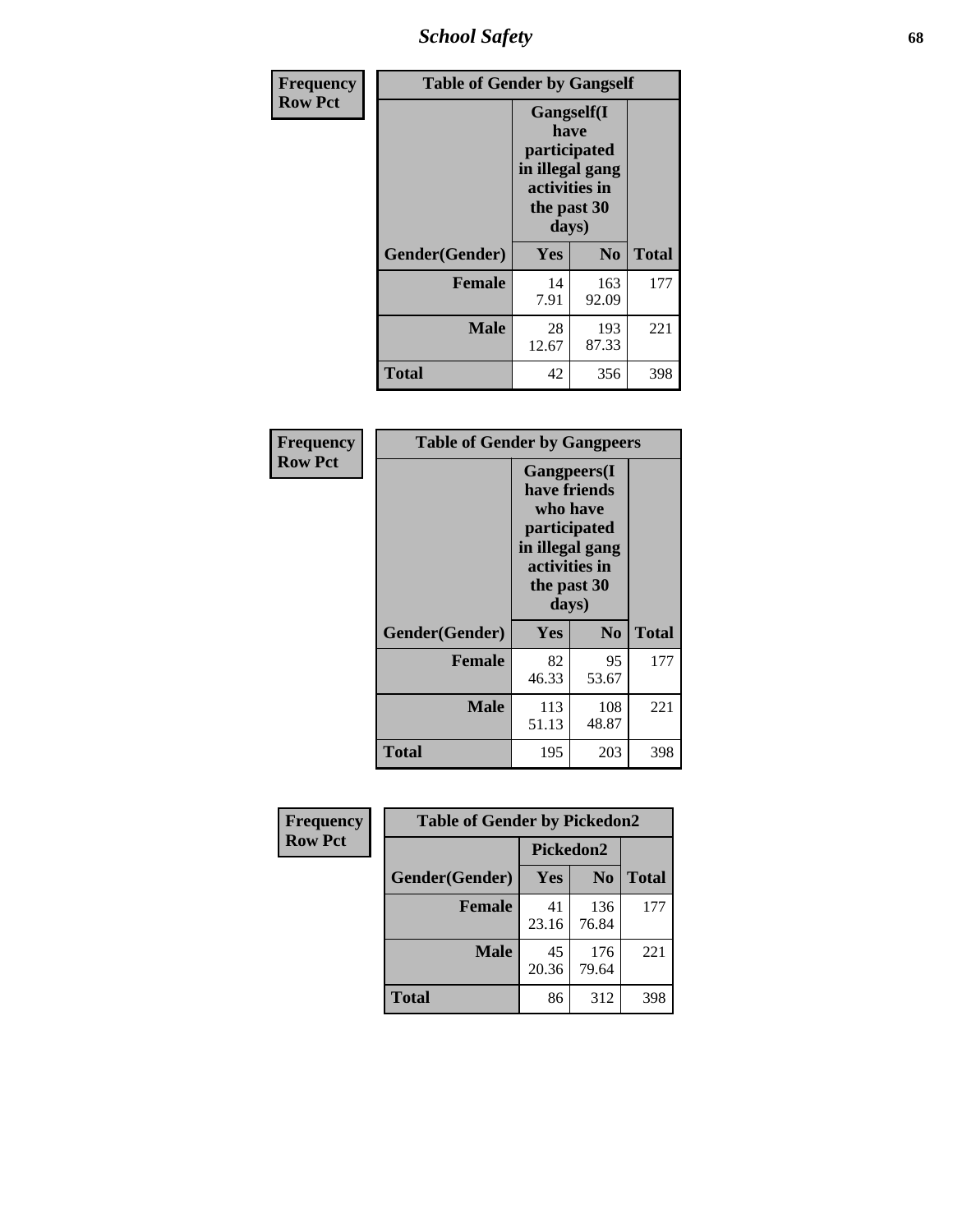*School Safety* **69**

| Frequency      | <b>Table of Gender by Safeschool2</b> |              |                |              |  |
|----------------|---------------------------------------|--------------|----------------|--------------|--|
| <b>Row Pct</b> |                                       | Safeschool2  |                |              |  |
|                | Gender(Gender)                        | <b>Yes</b>   | N <sub>0</sub> | <b>Total</b> |  |
|                | <b>Female</b>                         | 79<br>44.63  | 98<br>55.37    | 177          |  |
|                | <b>Male</b>                           | 124<br>56.11 | 97<br>43.89    | 221          |  |
|                | <b>Total</b>                          | 203          | 195            | 398          |  |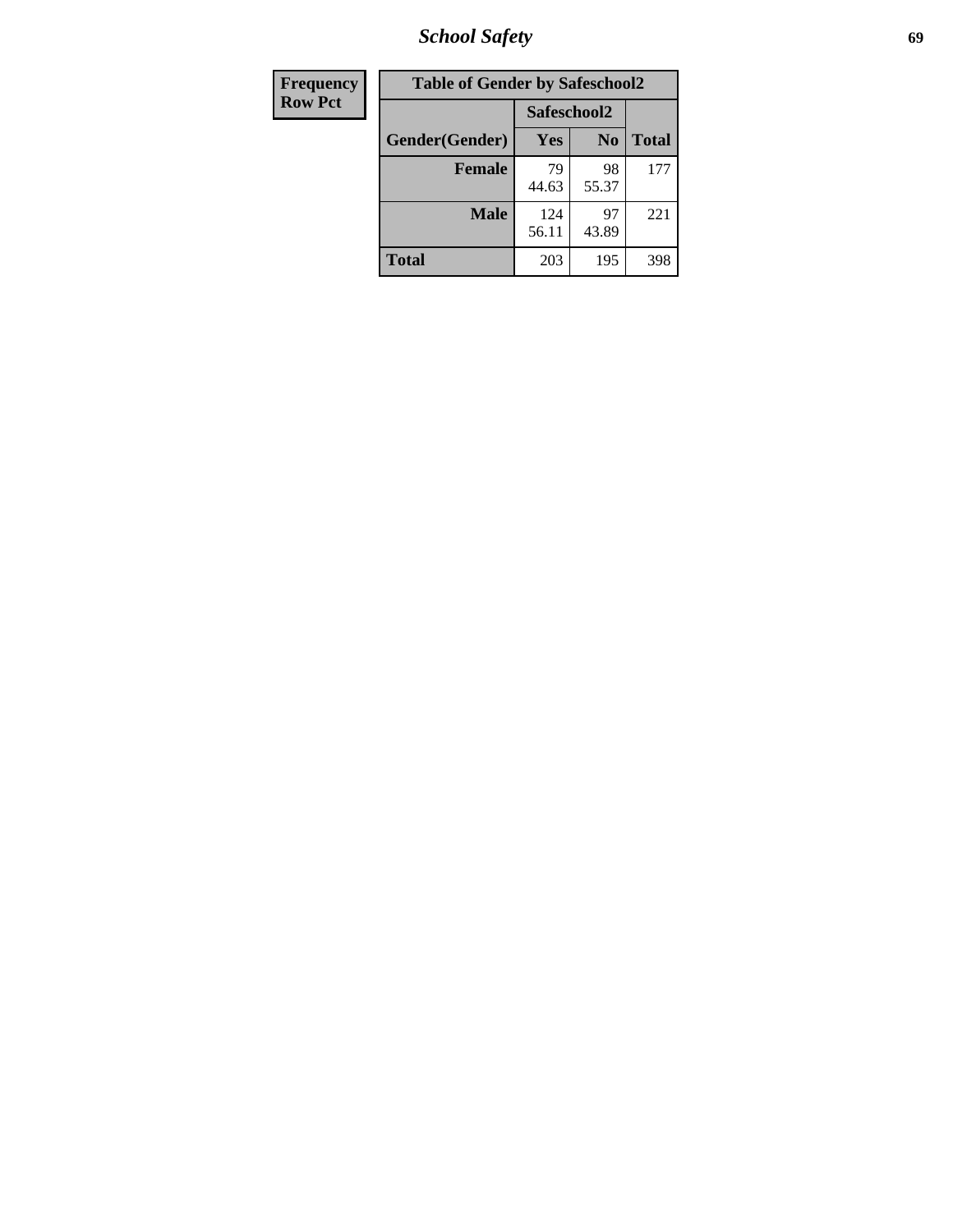# *Incidence of Drug Use* **70**

| <b>Frequency</b> | <b>Table of Gender by AlcoholAlt</b>     |             |                |              |
|------------------|------------------------------------------|-------------|----------------|--------------|
| <b>Row Pct</b>   | AlcoholAlt(Alcohol<br>use, past 30 days) |             |                |              |
|                  | Gender(Gender)                           | <b>Yes</b>  | N <sub>0</sub> | <b>Total</b> |
|                  | <b>Female</b>                            | 40<br>22.60 | 137<br>77.40   | 177          |
|                  | <b>Male</b>                              | 34<br>15.38 | 187<br>84.62   | 221          |
|                  | <b>Total</b>                             | 74          | 324            | 398          |

| <b>Frequency</b> | <b>Table of Gender by TobaccoAny</b> |                                          |                |              |
|------------------|--------------------------------------|------------------------------------------|----------------|--------------|
| <b>Row Pct</b>   |                                      | TobaccoAny(Tobacco<br>use, past 30 days) |                |              |
|                  | Gender(Gender)                       | Yes                                      | N <sub>0</sub> | <b>Total</b> |
|                  | <b>Female</b>                        | 14<br>7.91                               | 163<br>92.09   | 177          |
|                  | <b>Male</b>                          | 21<br>9.50                               | 200<br>90.50   | 221          |
|                  | <b>Total</b>                         | 35                                       | 363            | 398          |

| <b>Frequency</b> | <b>Table of Gender by MarijuanaAlt</b> |             |                                              |              |
|------------------|----------------------------------------|-------------|----------------------------------------------|--------------|
| <b>Row Pct</b>   |                                        |             | MarijuanaAlt(Marijuana<br>use, past 30 days) |              |
|                  | Gender(Gender)                         | <b>Yes</b>  | N <sub>0</sub>                               | <b>Total</b> |
|                  | <b>Female</b>                          | 24<br>13.56 | 153<br>86.44                                 | 177          |
|                  | <b>Male</b>                            | 27<br>12.22 | 194<br>87.78                                 | 221          |
|                  | <b>Total</b>                           | 51          | 347                                          | 398          |

| <b>Frequency</b> | <b>Table of Gender by OtherDrugAny</b> |                         |                           |              |
|------------------|----------------------------------------|-------------------------|---------------------------|--------------|
| <b>Row Pct</b>   |                                        | drug use, past 30 days) | <b>OtherDrugAny(Other</b> |              |
|                  | Gender(Gender)                         | <b>Yes</b>              | N <sub>0</sub>            | <b>Total</b> |
|                  | <b>Female</b>                          | 15<br>8.47              | 162<br>91.53              | 177          |
|                  | <b>Male</b>                            | 3.17                    | 214<br>96.83              | 221          |
|                  | <b>Total</b>                           | 22                      | 376                       | 398          |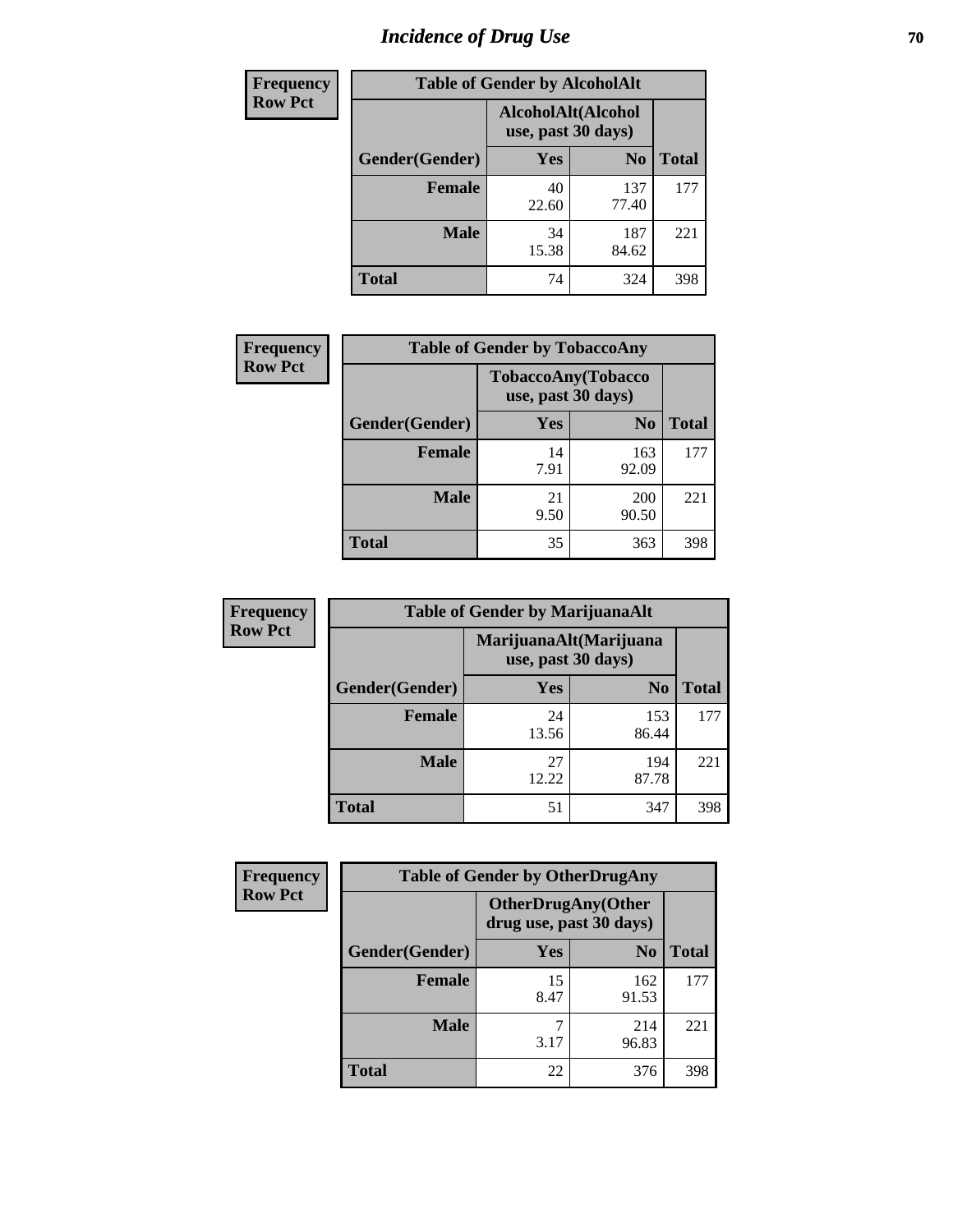#### *Average Age at Onset of Use* **71** *Results for "Average Age at Onset of Use" questions exclude students who said they did not use that substance*

#### **Gender=Female**

| <b>Variable</b>    | Label                                                              | <b>Mean</b> |
|--------------------|--------------------------------------------------------------------|-------------|
| Alcoholinit2       | I started using alcohol when I was                                 | 13.18       |
| Cigarettesinit2    | I started smoking tobacco when I was                               | 14.14       |
| Smokelessinit2     | I started chewing tobacco when I was                               | 15.50       |
| Marijuanainit2     | I started using marijuana when I was                               | 14.30       |
| Cocaineinit2       | I started using cocaine when I was                                 | 14.75       |
| Inhalantsinit2     | I started using inhalants when I was                               | 11.25       |
| Steroidsinit2      | I started using steroids when I was                                | 10.25       |
| Ecstasyinit2       | I started using ecstasy when I was                                 | 12.50       |
| Methinit2          | I started using methamphetamines when I was                        | 10.00       |
| Hallucinogensinit2 | I started using hallucinogens when I was                           | 11.50       |
| Prescription in t2 | I started using prescription drugs not prescribed to me when I was | 11.90       |
|                    |                                                                    |             |

#### **Gender=Male**

| <b>Variable</b>    | Label                                                              | <b>Mean</b> |
|--------------------|--------------------------------------------------------------------|-------------|
| Alcoholinit2       | I started using alcohol when I was                                 | 12.66       |
| Cigarettesinit2    | I started smoking tobacco when I was                               | 13.47       |
| Smokelessinit2     | I started chewing tobacco when I was                               | 10.17       |
| Marijuanainit2     | I started using marijuana when I was                               | 12.70       |
| Cocaineinit2       | I started using cocaine when I was                                 | 11.00       |
| Inhalantsinit2     | I started using inhalants when I was                               | 8.67        |
| Steroidsinit2      | I started using steroids when I was                                | 8.00        |
| Ecstasyinit2       | I started using ecstasy when I was                                 | 12.00       |
| Methinit2          | I started using methamphetamines when I was                        | 10.33       |
| Hallucinogensinit2 | I started using hallucinogens when I was                           | 10.33       |
| Prescription in t2 | I started using prescription drugs not prescribed to me when I was | 11.71       |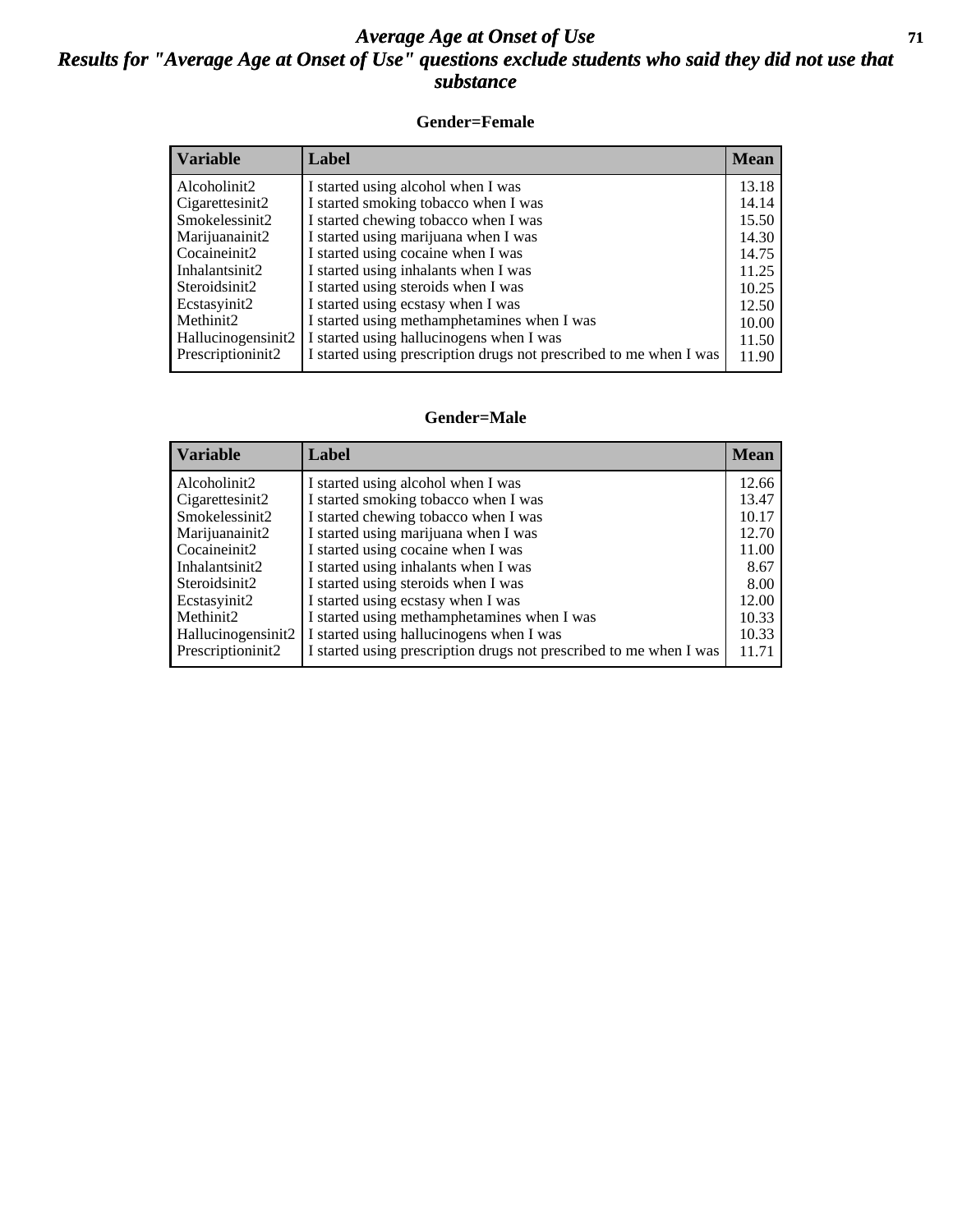# *I Think These Drugs are Harmful* **72**

| <b>Frequency</b> | <b>Table of Gender by Alcoholharmdich</b> |                                                   |                |              |
|------------------|-------------------------------------------|---------------------------------------------------|----------------|--------------|
| <b>Row Pct</b>   |                                           | Alcoholharmdich(I<br>think alcohol is<br>harmful) |                |              |
|                  | Gender(Gender)                            | Yes                                               | N <sub>0</sub> | <b>Total</b> |
|                  | <b>Female</b>                             | 141<br>79.66                                      | 36<br>20.34    | 177          |
|                  | <b>Male</b>                               | 178<br>80.54                                      | 43<br>19.46    | 221          |
|                  | Total                                     | 319                                               | 79             | 398          |

| Frequency      | <b>Table of Gender by Tobaccoharmdich</b> |                              |                   |              |
|----------------|-------------------------------------------|------------------------------|-------------------|--------------|
| <b>Row Pct</b> |                                           | think tobacco is<br>harmful) | Tobaccoharmdich(I |              |
|                | Gender(Gender)                            | Yes                          | N <sub>0</sub>    | <b>Total</b> |
|                | <b>Female</b>                             | 167<br>94.35                 | 10<br>5.65        | 177          |
|                | <b>Male</b>                               | 210<br>95.02                 | 11<br>4.98        | 221          |
|                | <b>Total</b>                              | 377                          | 21                | 398          |

| Frequency      | <b>Table of Gender by Marijuanaharmdich</b> |                                                       |                |              |  |
|----------------|---------------------------------------------|-------------------------------------------------------|----------------|--------------|--|
| <b>Row Pct</b> |                                             | Marijuanaharmdich(I<br>think marijuana is<br>harmful) |                |              |  |
|                | Gender(Gender)                              | <b>Yes</b>                                            | N <sub>0</sub> | <b>Total</b> |  |
|                | <b>Female</b>                               | 141<br>79.66                                          | 36<br>20.34    | 177          |  |
|                | <b>Male</b>                                 | 158<br>71.49                                          | 63<br>28.51    | 221          |  |
|                | <b>Total</b>                                | 299                                                   | 99             | 398          |  |

| Frequency      | <b>Table of Gender by Otherdrugharmdich</b> |                                                          |                |              |  |
|----------------|---------------------------------------------|----------------------------------------------------------|----------------|--------------|--|
| <b>Row Pct</b> |                                             | Otherdrugharmdich(I<br>think other drugs are<br>harmful) |                |              |  |
|                | Gender(Gender)                              | <b>Yes</b>                                               | N <sub>0</sub> | <b>Total</b> |  |
|                | <b>Female</b>                               | 164<br>92.66                                             | 13<br>7.34     | 177          |  |
|                | <b>Male</b>                                 | 212<br>95.93                                             | 9<br>4.07      | 221          |  |
|                | <b>Total</b>                                | 376                                                      | 22             | 398          |  |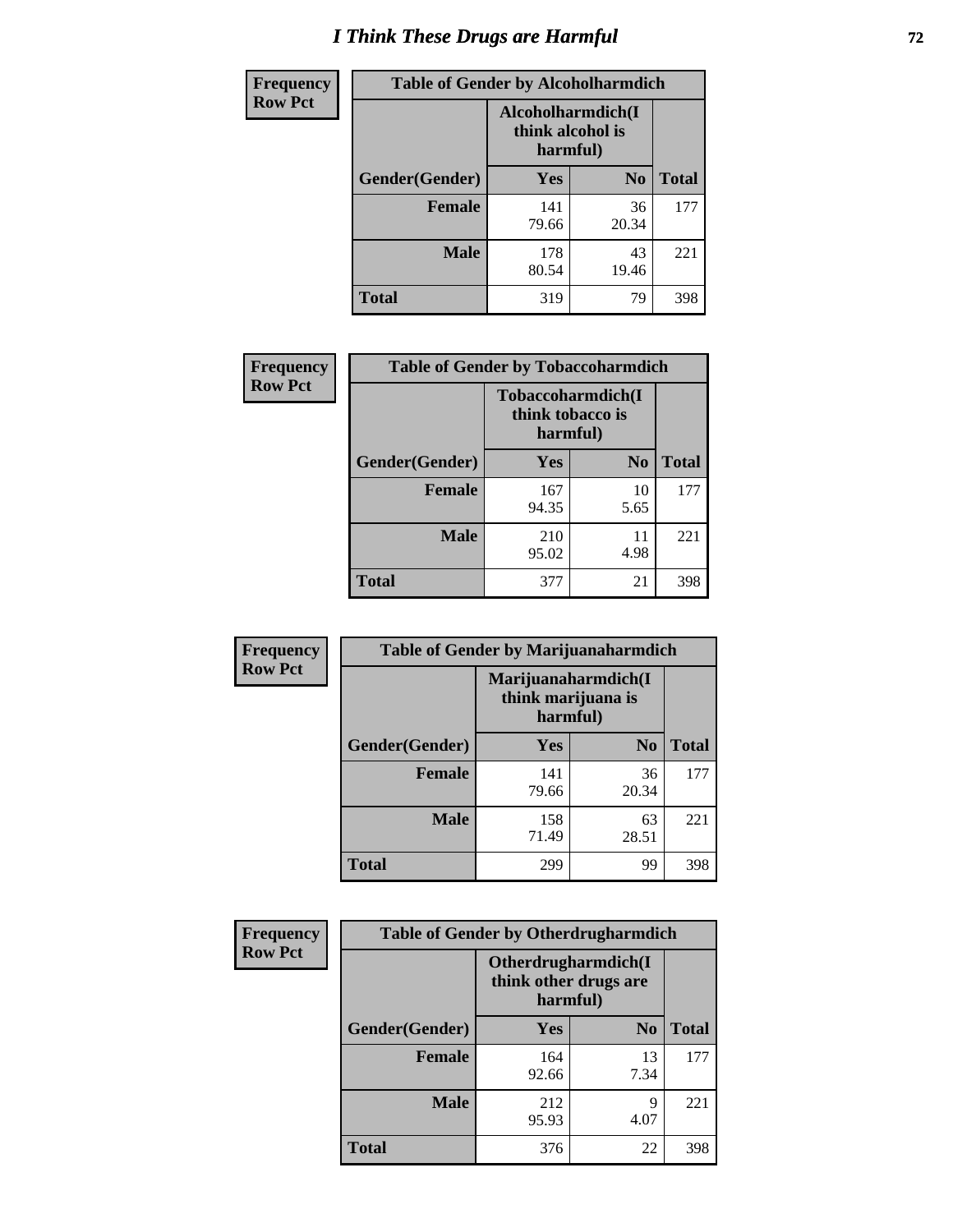| <b>Frequency</b> | <b>Table of Gender by Alcohollocation1</b> |                                                               |              |              |  |
|------------------|--------------------------------------------|---------------------------------------------------------------|--------------|--------------|--|
| <b>Row Pct</b>   |                                            | <b>Alcohollocation1(Places</b><br><b>Friends Use Alcohol)</b> |              |              |  |
|                  | Gender(Gender)                             |                                                               | Do Not Use   | <b>Total</b> |  |
|                  | <b>Female</b>                              | 107<br>60.45                                                  | 70<br>39.55  | 177          |  |
|                  | <b>Male</b>                                | 111<br>50.23                                                  | 110<br>49.77 | 221          |  |
|                  | <b>Total</b>                               | 218                                                           | 180          | 398          |  |

| <b>Frequency</b> | <b>Table of Gender by Alcohollocation2</b> |                                                               |             |              |
|------------------|--------------------------------------------|---------------------------------------------------------------|-------------|--------------|
| <b>Row Pct</b>   |                                            | <b>Alcohollocation2(Places</b><br><b>Friends Use Alcohol)</b> |             |              |
|                  | Gender(Gender)                             |                                                               | Home        | <b>Total</b> |
|                  | <b>Female</b>                              | 93<br>52.54                                                   | 84<br>47.46 | 177          |
|                  | <b>Male</b>                                | 146<br>66.06                                                  | 75<br>33.94 | 221          |
|                  | <b>Total</b>                               | 239                                                           | 159         | 398          |

| Frequency      | <b>Table of Gender by Alcohollocation3</b> |              |                                                               |              |
|----------------|--------------------------------------------|--------------|---------------------------------------------------------------|--------------|
| <b>Row Pct</b> |                                            |              | <b>Alcohollocation3(Places</b><br><b>Friends Use Alcohol)</b> |              |
|                | Gender(Gender)                             |              | <b>School</b>                                                 | <b>Total</b> |
|                | <b>Female</b>                              | 152<br>85.88 | 25<br>14.12                                                   | 177          |
|                | <b>Male</b>                                | 190<br>85.97 | 31<br>14.03                                                   | 221          |
|                | <b>Total</b>                               | 342          | 56                                                            | 398          |

| Frequency      | <b>Table of Gender by Alcohollocation4</b> |                                                               |             |              |
|----------------|--------------------------------------------|---------------------------------------------------------------|-------------|--------------|
| <b>Row Pct</b> |                                            | <b>Alcohollocation4(Places</b><br><b>Friends Use Alcohol)</b> |             |              |
|                | <b>Gender</b> (Gender)                     |                                                               | Car         | <b>Total</b> |
|                | <b>Female</b>                              | 144<br>81.36                                                  | 33<br>18.64 | 177          |
|                | <b>Male</b>                                | 190<br>85.97                                                  | 31<br>14.03 | 221          |
|                | <b>Total</b>                               | 334                                                           | 64          | 398          |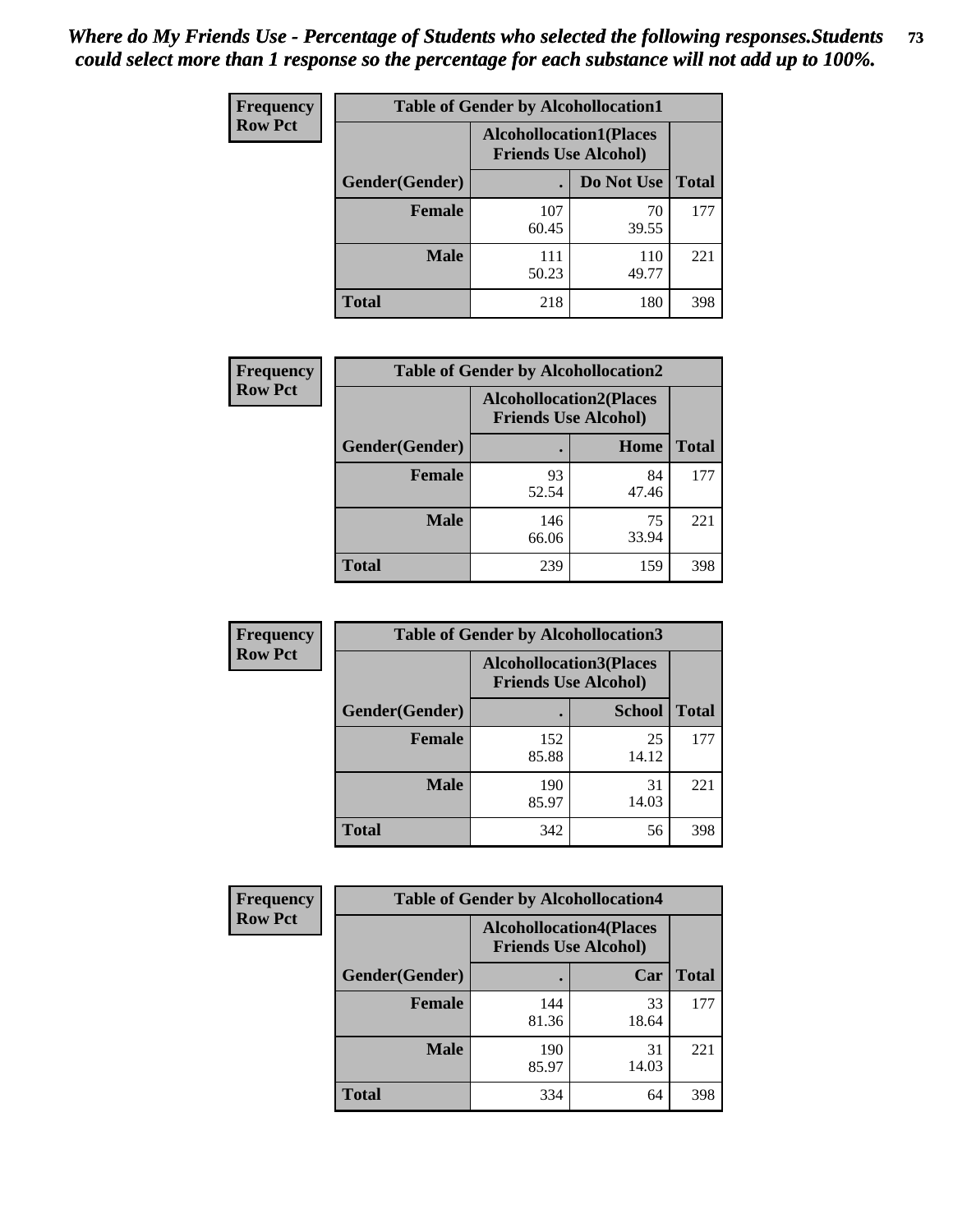| <b>Frequency</b> | <b>Table of Gender by Alcohollocation5</b> |                                                                |                                 |              |
|------------------|--------------------------------------------|----------------------------------------------------------------|---------------------------------|--------------|
| <b>Row Pct</b>   |                                            | <b>Alcohollocation5</b> (Places<br><b>Friends Use Alcohol)</b> |                                 |              |
|                  | Gender(Gender)                             |                                                                | <b>Friend's</b><br><b>House</b> | <b>Total</b> |
|                  | <b>Female</b>                              | 91<br>51.41                                                    | 86<br>48.59                     | 177          |
|                  | <b>Male</b>                                | 148<br>66.97                                                   | 73<br>33.03                     | 221          |
|                  | <b>Total</b>                               | 239                                                            | 159                             | 398          |

| Frequency      | <b>Table of Gender by Alcohollocation6</b> |                                                               |              |              |
|----------------|--------------------------------------------|---------------------------------------------------------------|--------------|--------------|
| <b>Row Pct</b> |                                            | <b>Alcohollocation6(Places</b><br><b>Friends Use Alcohol)</b> |              |              |
|                | Gender(Gender)                             |                                                               | <b>Other</b> | <b>Total</b> |
|                | <b>Female</b>                              | 125<br>70.62                                                  | 52<br>29.38  | 177          |
|                | <b>Male</b>                                | 169<br>76.47                                                  | 52<br>23.53  | 221          |
|                | <b>Total</b>                               | 294                                                           | 104          | 398          |

| Frequency      | <b>Table of Gender by Tobaccolocation1</b> |                                                               |              |              |  |
|----------------|--------------------------------------------|---------------------------------------------------------------|--------------|--------------|--|
| <b>Row Pct</b> |                                            | <b>Tobaccolocation1(Places</b><br><b>Friends Use Tobacco)</b> |              |              |  |
|                | Gender(Gender)                             |                                                               | Do Not Use   | <b>Total</b> |  |
|                | <b>Female</b>                              | 51<br>28.81                                                   | 126<br>71.19 | 177          |  |
|                | <b>Male</b>                                | 78<br>35.29                                                   | 143<br>64.71 | 221          |  |
|                | <b>Total</b>                               | 129                                                           | 269          | 398          |  |

| <b>Frequency</b> | <b>Table of Gender by Tobaccolocation2</b> |                                                               |             |              |
|------------------|--------------------------------------------|---------------------------------------------------------------|-------------|--------------|
| <b>Row Pct</b>   |                                            | <b>Tobaccolocation2(Places</b><br><b>Friends Use Tobacco)</b> |             |              |
|                  | Gender(Gender)                             |                                                               | Home        | <b>Total</b> |
|                  | Female                                     | 138<br>77.97                                                  | 39<br>22.03 | 177          |
|                  | <b>Male</b>                                | 164<br>74.21                                                  | 57<br>25.79 | 221          |
|                  | <b>Total</b>                               | 302                                                           | 96          | 398          |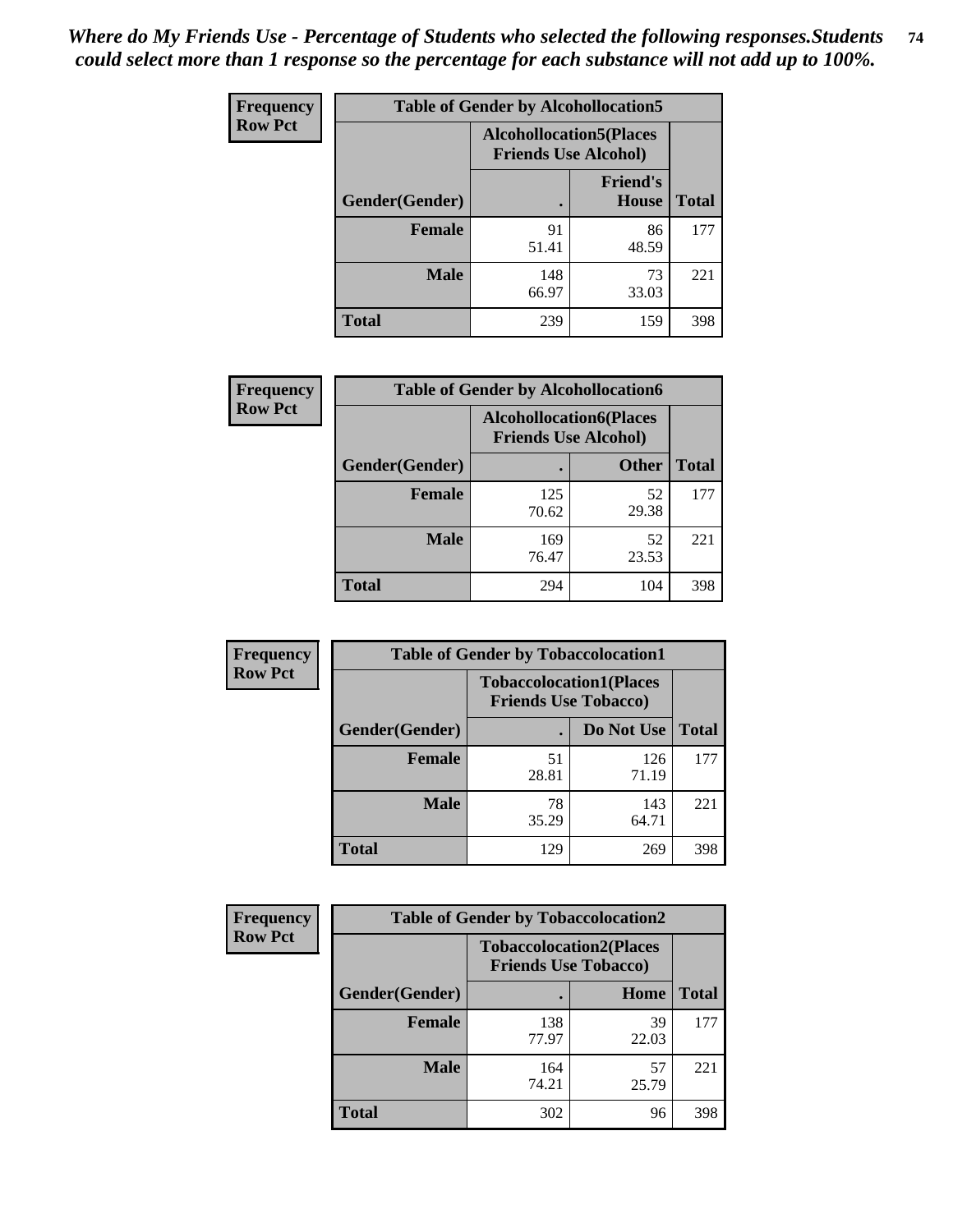| <b>Frequency</b> | <b>Table of Gender by Tobaccolocation3</b> |              |                                                               |              |
|------------------|--------------------------------------------|--------------|---------------------------------------------------------------|--------------|
| <b>Row Pct</b>   |                                            |              | <b>Tobaccolocation3(Places</b><br><b>Friends Use Tobacco)</b> |              |
|                  | Gender(Gender)                             |              | <b>School</b>                                                 | <b>Total</b> |
|                  | <b>Female</b>                              | 151<br>85.31 | 26<br>14.69                                                   | 177          |
|                  | <b>Male</b>                                | 176<br>79.64 | 45<br>20.36                                                   | 221          |
|                  | <b>Total</b>                               | 327          | 71                                                            | 398          |

| <b>Frequency</b> | <b>Table of Gender by Tobaccolocation4</b> |                                                               |             |              |
|------------------|--------------------------------------------|---------------------------------------------------------------|-------------|--------------|
| <b>Row Pct</b>   |                                            | <b>Tobaccolocation4(Places</b><br><b>Friends Use Tobacco)</b> |             |              |
|                  | Gender(Gender)                             |                                                               | Car         | <b>Total</b> |
|                  | Female                                     | 141<br>79.66                                                  | 36<br>20.34 | 177          |
|                  | <b>Male</b>                                | 176<br>79.64                                                  | 45<br>20.36 | 221          |
|                  | <b>Total</b>                               | 317                                                           | 81          | 398          |

| <b>Frequency</b> | <b>Table of Gender by Tobaccolocation5</b> |                                                               |                                 |              |
|------------------|--------------------------------------------|---------------------------------------------------------------|---------------------------------|--------------|
| <b>Row Pct</b>   |                                            | <b>Tobaccolocation5(Places</b><br><b>Friends Use Tobacco)</b> |                                 |              |
|                  | Gender(Gender)                             |                                                               | <b>Friend's</b><br><b>House</b> | <b>Total</b> |
|                  | <b>Female</b>                              | 132<br>74.58                                                  | 45<br>25.42                     | 177          |
|                  | <b>Male</b>                                | 166<br>75.11                                                  | 55<br>24.89                     | 221          |
|                  | <b>Total</b>                               | 298                                                           | 100                             | 398          |

| <b>Frequency</b> | <b>Table of Gender by Tobaccolocation6</b> |                                                               |              |              |
|------------------|--------------------------------------------|---------------------------------------------------------------|--------------|--------------|
| <b>Row Pct</b>   |                                            | <b>Tobaccolocation6(Places</b><br><b>Friends Use Tobacco)</b> |              |              |
|                  | Gender(Gender)                             |                                                               | <b>Other</b> | <b>Total</b> |
|                  | Female                                     | 145<br>81.92                                                  | 32<br>18.08  | 177          |
|                  | <b>Male</b>                                | 176<br>79.64                                                  | 45<br>20.36  | 221          |
|                  | <b>Total</b>                               | 321                                                           | 77           | 398          |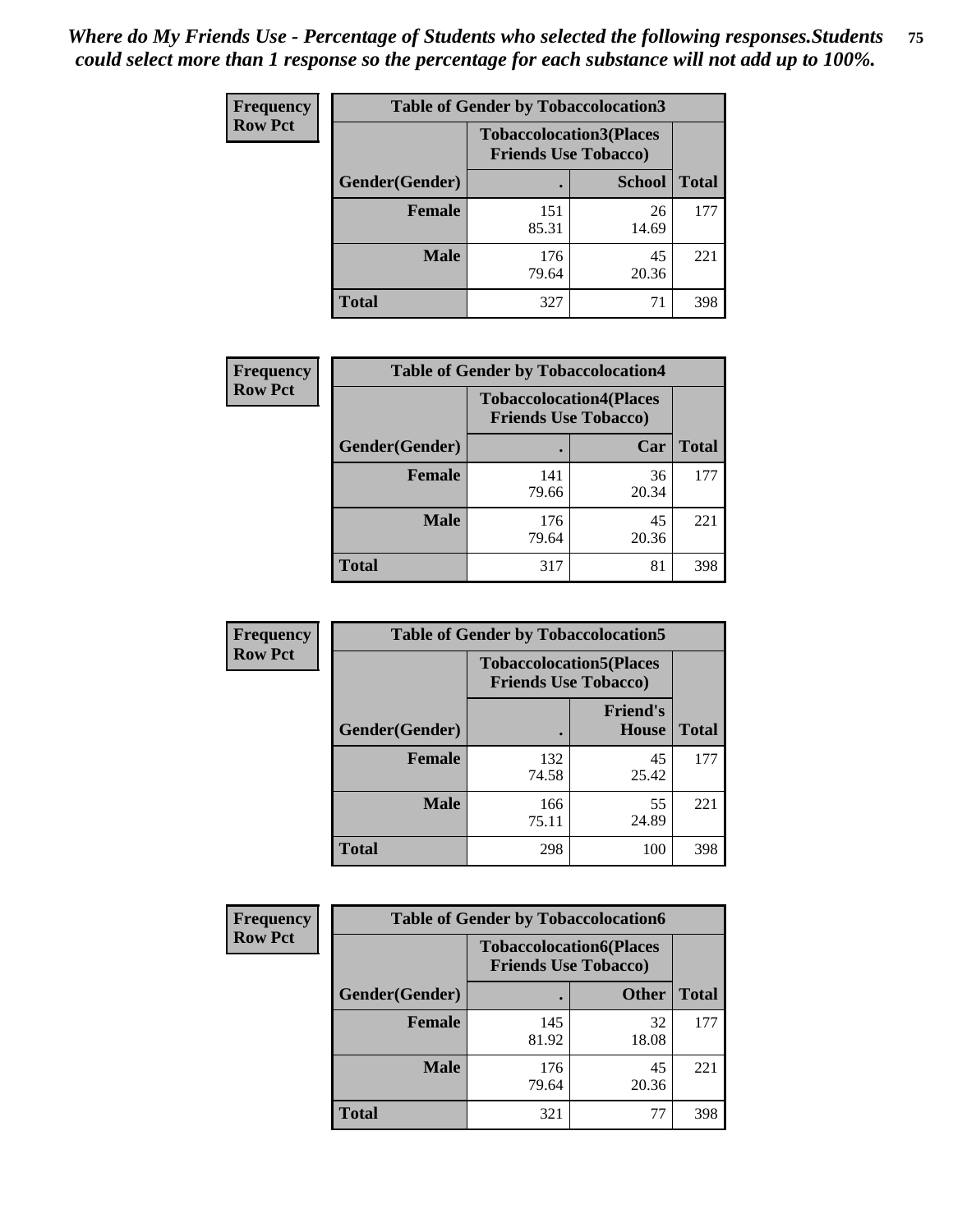| <b>Frequency</b> | <b>Table of Gender by Marijuanalocation1</b> |                                                                    |              |              |
|------------------|----------------------------------------------|--------------------------------------------------------------------|--------------|--------------|
| <b>Row Pct</b>   |                                              | <b>Marijuanalocation1(Places</b><br><b>Friends Use Marijuana</b> ) |              |              |
|                  | Gender(Gender)                               |                                                                    | Do Not Use   | <b>Total</b> |
|                  | <b>Female</b>                                | 95<br>53.67                                                        | 82<br>46.33  | 177          |
|                  | <b>Male</b>                                  | 111<br>50.23                                                       | 110<br>49.77 | 221          |
|                  | <b>Total</b>                                 | 206                                                                | 192          | 398          |

| <b>Frequency</b> | <b>Table of Gender by Marijuanalocation2</b> |                                |                                  |              |  |
|------------------|----------------------------------------------|--------------------------------|----------------------------------|--------------|--|
| <b>Row Pct</b>   |                                              | <b>Friends Use Marijuana</b> ) | <b>Marijuanalocation2(Places</b> |              |  |
|                  | Gender(Gender)                               |                                | Home                             | <b>Total</b> |  |
|                  | <b>Female</b>                                | 105<br>59.32                   | 72<br>40.68                      | 177          |  |
|                  | <b>Male</b>                                  | 145<br>65.61                   | 76<br>34.39                      | 221          |  |
|                  | Total                                        | 250                            | 148                              | 398          |  |

| <b>Frequency</b> | <b>Table of Gender by Marijuanalocation3</b> |                                                                    |               |              |  |
|------------------|----------------------------------------------|--------------------------------------------------------------------|---------------|--------------|--|
| <b>Row Pct</b>   |                                              | <b>Marijuanalocation3(Places</b><br><b>Friends Use Marijuana</b> ) |               |              |  |
|                  | <b>Gender</b> (Gender)                       |                                                                    | <b>School</b> | <b>Total</b> |  |
|                  | <b>Female</b>                                | 130<br>73.45                                                       | 47<br>26.55   | 177          |  |
|                  | <b>Male</b>                                  | 162<br>73.30                                                       | 59<br>26.70   | 221          |  |
|                  | <b>Total</b>                                 | 292                                                                | 106           | 398          |  |

| <b>Frequency</b> |                | <b>Table of Gender by Marijuanalocation4</b> |                                  |              |
|------------------|----------------|----------------------------------------------|----------------------------------|--------------|
| <b>Row Pct</b>   |                | <b>Friends Use Marijuana</b> )               | <b>Marijuanalocation4(Places</b> |              |
|                  | Gender(Gender) |                                              | Car                              | <b>Total</b> |
|                  | <b>Female</b>  | 111<br>62.71                                 | 66<br>37.29                      | 177          |
|                  | <b>Male</b>    | 148<br>66.97                                 | 73<br>33.03                      | 221          |
|                  | <b>Total</b>   | 259                                          | 139                              | 398          |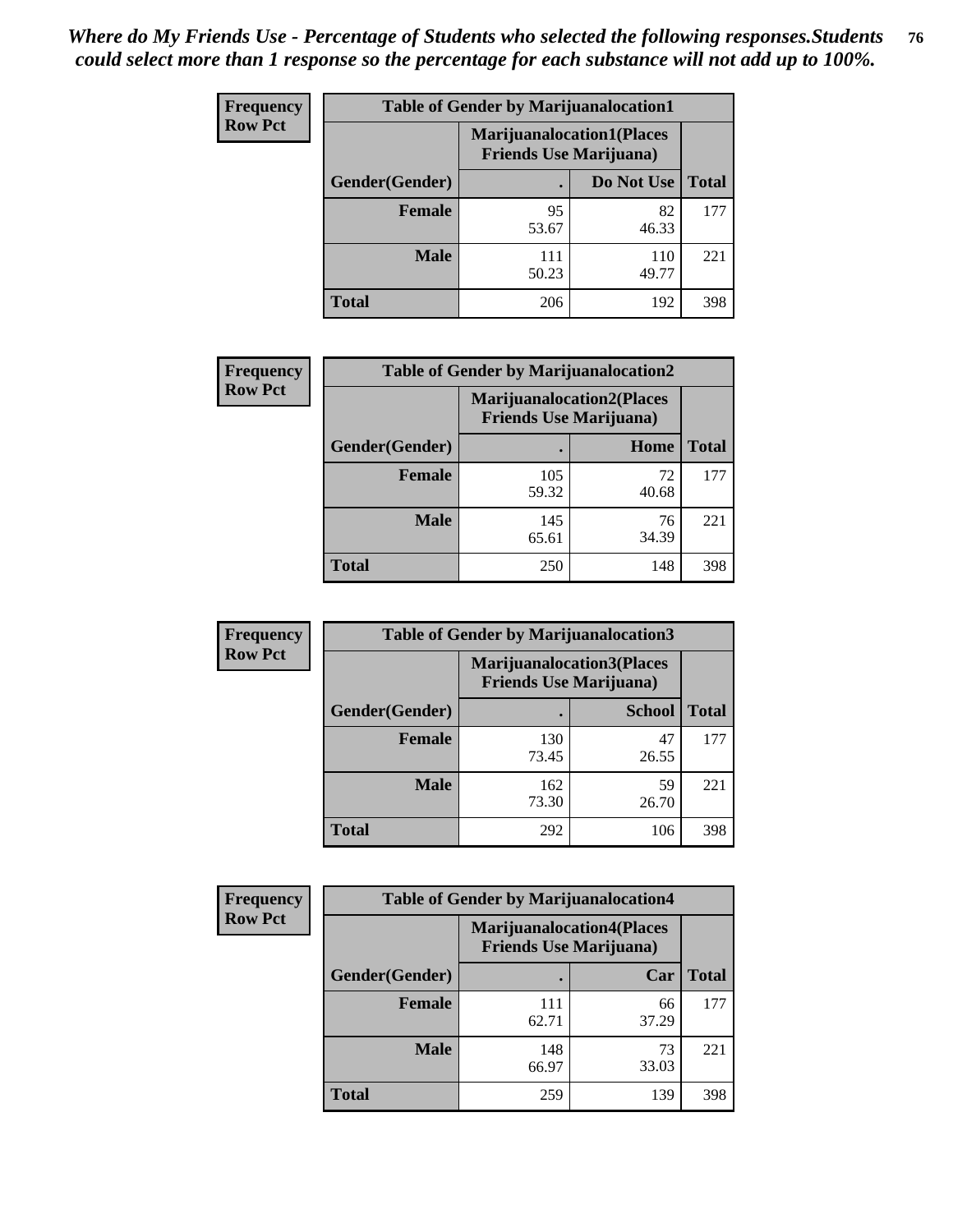| <b>Frequency</b> | <b>Table of Gender by Marijuanalocation5</b> |                                                                     |                                 |              |
|------------------|----------------------------------------------|---------------------------------------------------------------------|---------------------------------|--------------|
| <b>Row Pct</b>   |                                              | <b>Marijuanalocation5</b> (Places<br><b>Friends Use Marijuana</b> ) |                                 |              |
|                  | Gender(Gender)                               |                                                                     | <b>Friend's</b><br><b>House</b> | <b>Total</b> |
|                  | <b>Female</b>                                | 89<br>50.28                                                         | 88<br>49.72                     | 177          |
|                  | <b>Male</b>                                  | 146<br>66.06                                                        | 75<br>33.94                     | 221          |
|                  | <b>Total</b>                                 | 235                                                                 | 163                             | 398          |

| <b>Frequency</b> | <b>Table of Gender by Marijuanalocation6</b> |                                |                                  |              |  |
|------------------|----------------------------------------------|--------------------------------|----------------------------------|--------------|--|
| <b>Row Pct</b>   |                                              | <b>Friends Use Marijuana</b> ) | <b>Marijuanalocation6(Places</b> |              |  |
|                  | <b>Gender</b> (Gender)                       |                                | <b>Other</b>                     | <b>Total</b> |  |
|                  | <b>Female</b>                                | 121<br>68.36                   | 56<br>31.64                      | 177          |  |
|                  | <b>Male</b>                                  | 156<br>70.59                   | 65<br>29.41                      | 221          |  |
|                  | <b>Total</b>                                 | 277                            | 121                              | 398          |  |

| <b>Frequency</b> | <b>Table of Gender by Otherdruglocation1</b> |                                                                                |              |              |
|------------------|----------------------------------------------|--------------------------------------------------------------------------------|--------------|--------------|
| <b>Row Pct</b>   |                                              | <b>Otherdruglocation1(Places</b><br><b>Friends Use Other Illegal</b><br>Drugs) |              |              |
|                  | Gender(Gender)                               |                                                                                | Do Not Use   | <b>Total</b> |
|                  | Female                                       | 39<br>22.03                                                                    | 138<br>77.97 | 177          |
|                  | <b>Male</b>                                  | 55<br>24.89                                                                    | 166<br>75.11 | 221          |
|                  | <b>Total</b>                                 | 94                                                                             | 304          | 398          |

| <b>Frequency</b> | <b>Table of Gender by Otherdruglocation2</b> |                                                                                |             |              |
|------------------|----------------------------------------------|--------------------------------------------------------------------------------|-------------|--------------|
| <b>Row Pct</b>   |                                              | <b>Otherdruglocation2(Places</b><br><b>Friends Use Other Illegal</b><br>Drugs) |             |              |
|                  | Gender(Gender)                               |                                                                                | Home        | <b>Total</b> |
|                  | Female                                       | 152<br>85.88                                                                   | 25<br>14.12 | 177          |
|                  | <b>Male</b>                                  | 193<br>87.33                                                                   | 28<br>12.67 | 221          |
|                  | <b>Total</b>                                 | 345                                                                            | 53          | 398          |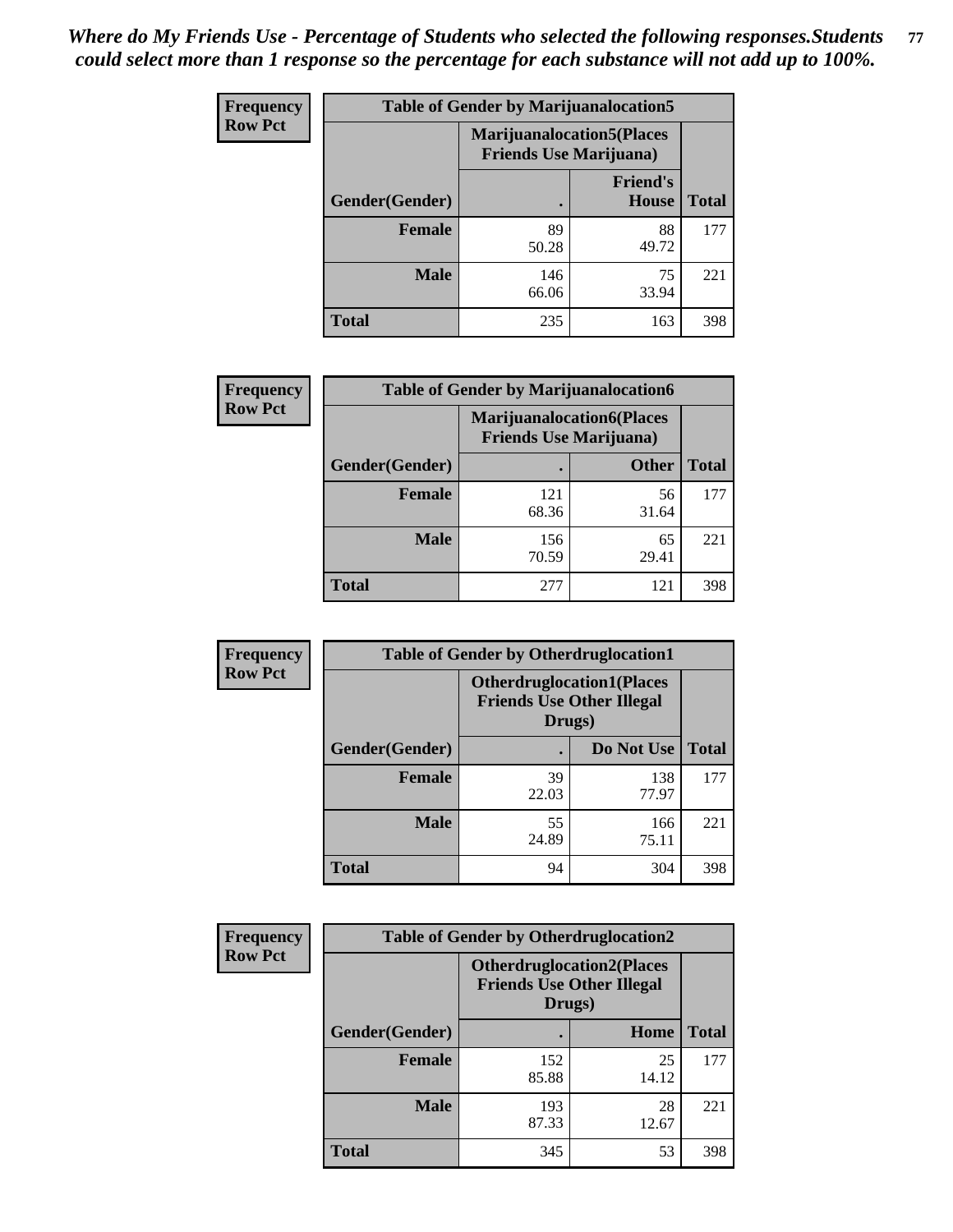| <b>Frequency</b> | <b>Table of Gender by Otherdruglocation3</b> |                                                                                |               |              |
|------------------|----------------------------------------------|--------------------------------------------------------------------------------|---------------|--------------|
| <b>Row Pct</b>   |                                              | <b>Otherdruglocation3(Places</b><br><b>Friends Use Other Illegal</b><br>Drugs) |               |              |
|                  | Gender(Gender)                               |                                                                                | <b>School</b> | <b>Total</b> |
|                  | <b>Female</b>                                | 157<br>88.70                                                                   | 20<br>11.30   | 177          |
|                  | <b>Male</b>                                  | 198<br>89.59                                                                   | 23<br>10.41   | 221          |
|                  | <b>Total</b>                                 | 355                                                                            | 43            | 398          |

| <b>Frequency</b> | <b>Table of Gender by Otherdruglocation4</b> |                                                                                |             |              |
|------------------|----------------------------------------------|--------------------------------------------------------------------------------|-------------|--------------|
| <b>Row Pct</b>   |                                              | <b>Otherdruglocation4(Places</b><br><b>Friends Use Other Illegal</b><br>Drugs) |             |              |
|                  | Gender(Gender)                               |                                                                                | Car         | <b>Total</b> |
|                  | <b>Female</b>                                | 153<br>86.44                                                                   | 24<br>13.56 | 177          |
|                  | <b>Male</b>                                  | 197<br>89.14                                                                   | 24<br>10.86 | 221          |
|                  | <b>Total</b>                                 | 350                                                                            | 48          | 398          |

| <b>Frequency</b> | <b>Table of Gender by Otherdruglocation5</b>                                   |              |                                 |              |
|------------------|--------------------------------------------------------------------------------|--------------|---------------------------------|--------------|
| <b>Row Pct</b>   | <b>Otherdruglocation5(Places</b><br><b>Friends Use Other Illegal</b><br>Drugs) |              |                                 |              |
|                  | Gender(Gender)                                                                 |              | <b>Friend's</b><br><b>House</b> | <b>Total</b> |
|                  | <b>Female</b>                                                                  | 146<br>82.49 | 31<br>17.51                     | 177          |
|                  | <b>Male</b>                                                                    | 191<br>86.43 | 30<br>13.57                     | 221          |
|                  | <b>Total</b>                                                                   | 337          | 61                              | 398          |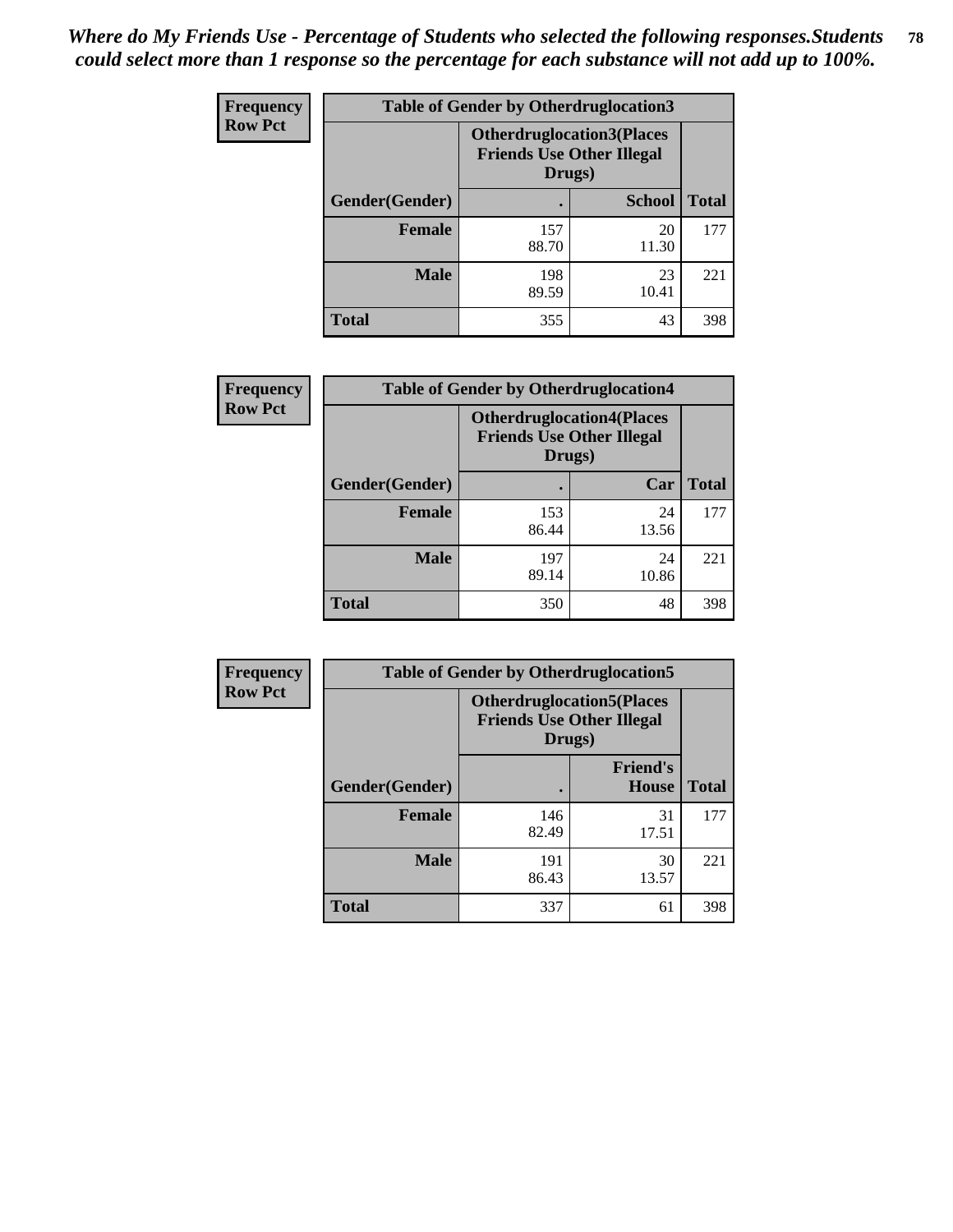| Frequency      | <b>Table of Gender by Otherdruglocation6</b> |                                                                                |              |              |
|----------------|----------------------------------------------|--------------------------------------------------------------------------------|--------------|--------------|
| <b>Row Pct</b> |                                              | <b>Otherdruglocation6(Places</b><br><b>Friends Use Other Illegal</b><br>Drugs) |              |              |
|                | Gender(Gender)                               |                                                                                | <b>Other</b> | <b>Total</b> |
|                | <b>Female</b>                                | 152<br>85.88                                                                   | 25<br>14.12  | 177          |
|                | <b>Male</b>                                  | 181<br>81.90                                                                   | 40<br>18.10  | 221          |
|                | <b>Total</b>                                 | 333                                                                            | 65           | 398          |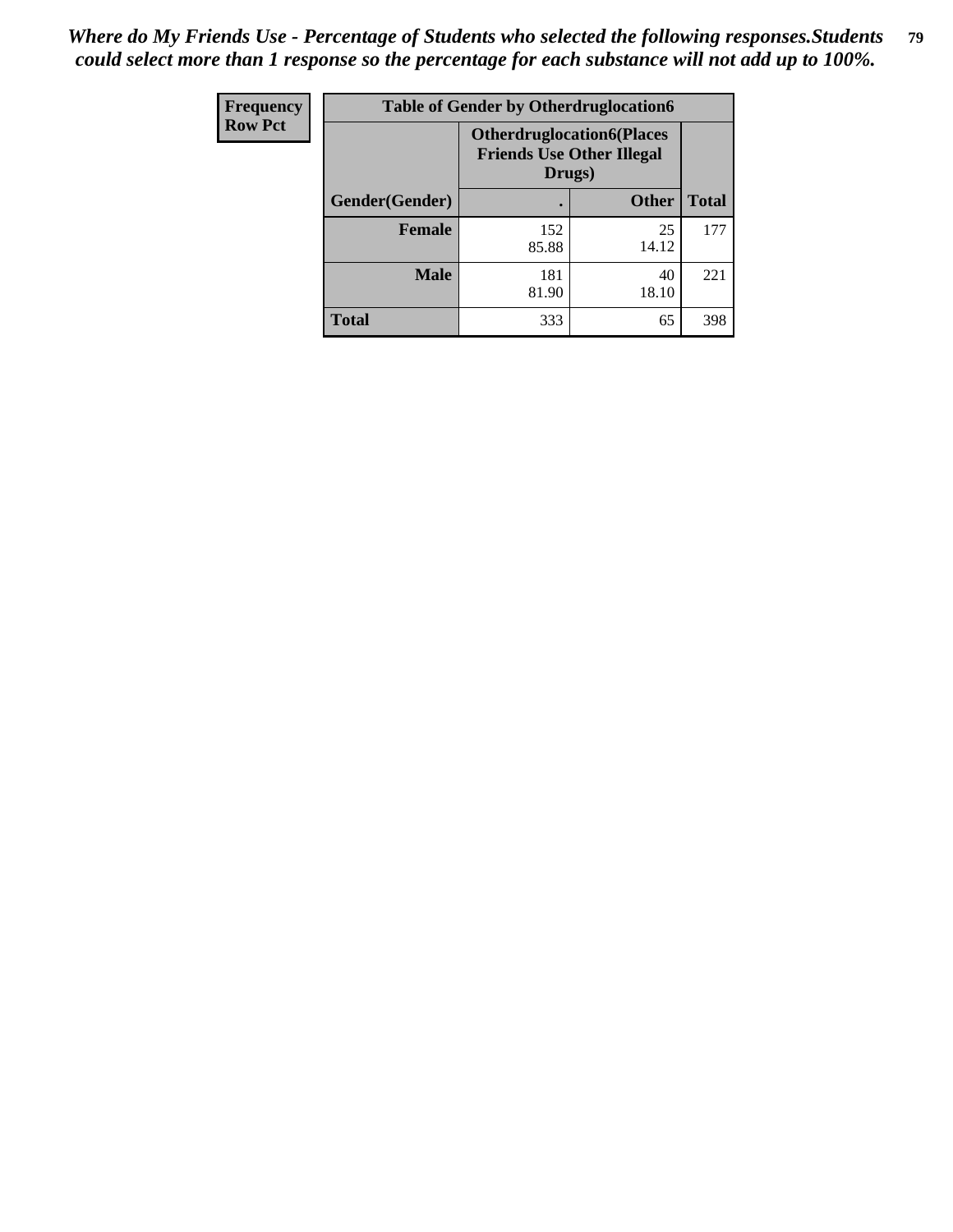| <b>Frequency</b> | <b>Table of Gender by Alcoholtime1</b> |                                                          |                      |              |
|------------------|----------------------------------------|----------------------------------------------------------|----------------------|--------------|
| <b>Row Pct</b>   |                                        | <b>Alcoholtime1(Times</b><br><b>Friends Use Alcohol)</b> |                      |              |
|                  | Gender(Gender)                         | $\bullet$                                                | Do Not<br><b>Use</b> | <b>Total</b> |
|                  | <b>Female</b>                          | 102<br>57.63                                             | 75<br>42.37          | 177          |
|                  | <b>Male</b>                            | 109<br>49.32                                             | 112<br>50.68         | 221          |
|                  | <b>Total</b>                           | 211                                                      | 187                  | 398          |

| <b>Frequency</b> | <b>Table of Gender by Alcoholtime2</b> |                                                          |                            |              |
|------------------|----------------------------------------|----------------------------------------------------------|----------------------------|--------------|
| <b>Row Pct</b>   |                                        | <b>Alcoholtime2(Times</b><br><b>Friends Use Alcohol)</b> |                            |              |
|                  | Gender(Gender)                         |                                                          | <b>On Way</b><br>to School | <b>Total</b> |
|                  | <b>Female</b>                          | 150<br>84.75                                             | 27<br>15.25                | 177          |
|                  | <b>Male</b>                            | 188<br>85.07                                             | 33<br>14.93                | 221          |
|                  | <b>Total</b>                           | 338                                                      | 60                         | 398          |

| Frequency      | <b>Table of Gender by Alcoholtime3</b> |                                                          |                         |              |
|----------------|----------------------------------------|----------------------------------------------------------|-------------------------|--------------|
| <b>Row Pct</b> |                                        | <b>Alcoholtime3(Times</b><br><b>Friends Use Alcohol)</b> |                         |              |
|                | Gender(Gender)                         |                                                          | <b>During</b><br>School | <b>Total</b> |
|                | <b>Female</b>                          | 152<br>85.88                                             | 25<br>14.12             | 177          |
|                | <b>Male</b>                            | 192<br>86.88                                             | 29<br>13.12             | 221          |
|                | <b>Total</b>                           | 344                                                      | 54                      | 398          |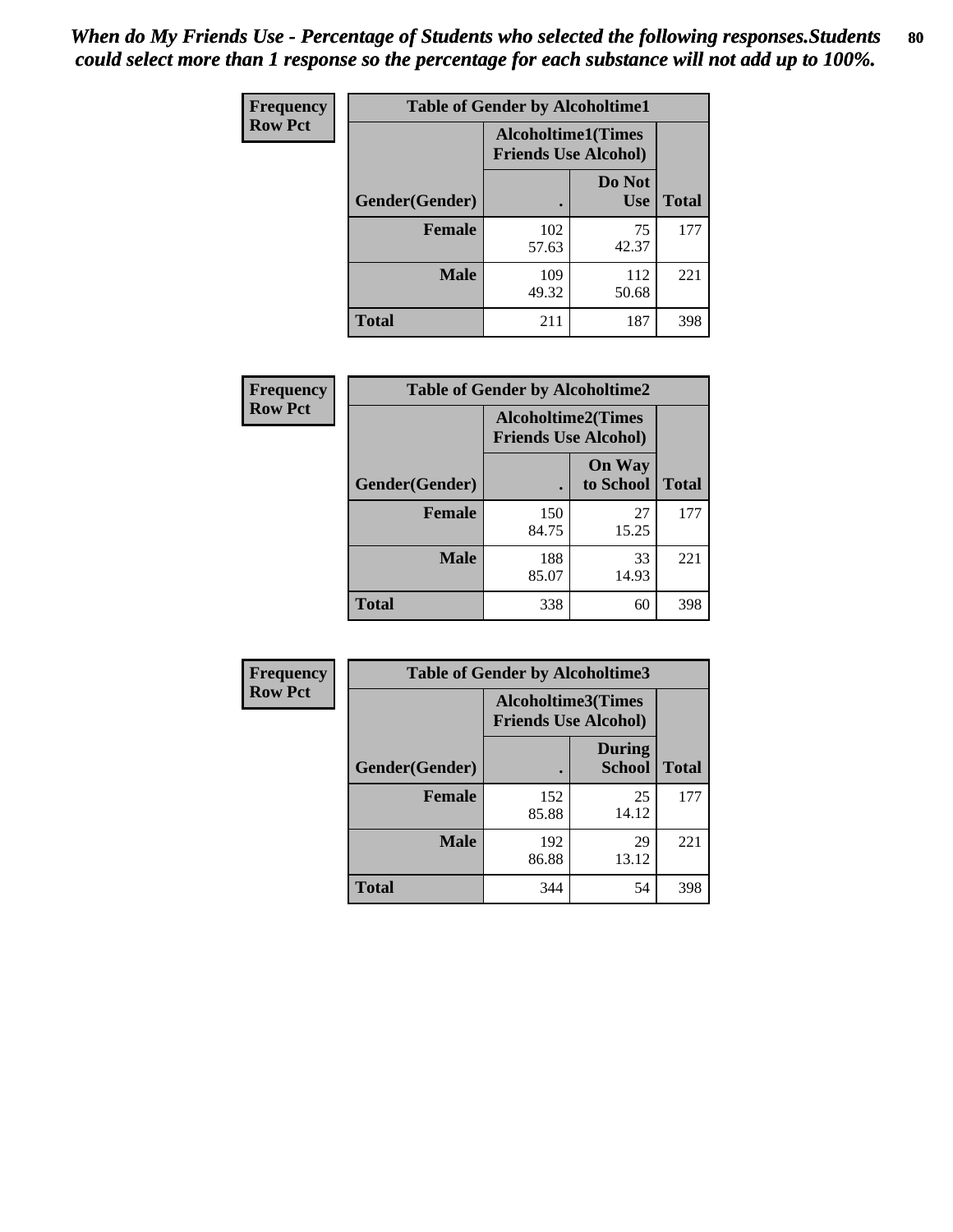*When do My Friends Use - Percentage of Students who selected the following responses.Students could select more than 1 response so the percentage for each substance will not add up to 100%.* **81**

| <b>Frequency</b> | <b>Table of Gender by Alcoholtime4</b> |                                                          |                                                |              |
|------------------|----------------------------------------|----------------------------------------------------------|------------------------------------------------|--------------|
| <b>Row Pct</b>   |                                        | <b>Alcoholtime4(Times</b><br><b>Friends Use Alcohol)</b> |                                                |              |
|                  | Gender(Gender)                         |                                                          | <b>On Way</b><br>Home<br>From<br><b>School</b> | <b>Total</b> |
|                  | <b>Female</b>                          | 150<br>84.75                                             | 27<br>15.25                                    | 177          |
|                  | <b>Male</b>                            | 193<br>87.33                                             | 28<br>12.67                                    | 221          |
|                  | <b>Total</b>                           | 343                                                      | 55                                             | 398          |

| <b>Frequency</b> | <b>Table of Gender by Alcoholtime5</b> |                                                           |                   |              |
|------------------|----------------------------------------|-----------------------------------------------------------|-------------------|--------------|
| <b>Row Pct</b>   |                                        | <b>Alcoholtime5</b> (Times<br><b>Friends Use Alcohol)</b> |                   |              |
|                  | Gender(Gender)                         |                                                           | <b>Weeknights</b> | <b>Total</b> |
|                  | <b>Female</b>                          | 121<br>68.36                                              | 56<br>31.64       | 177          |
|                  | <b>Male</b>                            | 166<br>75.11                                              | 55<br>24.89       | 221          |
|                  | <b>Total</b>                           | 287                                                       | 111               | 398          |

| <b>Frequency</b> | <b>Table of Gender by Alcoholtime6</b> |              |                                                           |              |  |
|------------------|----------------------------------------|--------------|-----------------------------------------------------------|--------------|--|
| <b>Row Pct</b>   |                                        |              | <b>Alcoholtime6</b> (Times<br><b>Friends Use Alcohol)</b> |              |  |
|                  | Gender(Gender)                         |              | Weekends                                                  | <b>Total</b> |  |
|                  | Female                                 | 71<br>40.11  | 106<br>59.89                                              | 177          |  |
|                  | <b>Male</b>                            | 122<br>55.20 | 99<br>44.80                                               | 221          |  |
|                  | <b>Total</b>                           | 193          | 205                                                       | 398          |  |

| Frequency      | <b>Table of Gender by Tobaccotime1</b>                   |             |                      |              |  |
|----------------|----------------------------------------------------------|-------------|----------------------|--------------|--|
| <b>Row Pct</b> | <b>Tobaccotime1(Times</b><br><b>Friends Use Tobacco)</b> |             |                      |              |  |
|                | Gender(Gender)                                           |             | Do Not<br><b>Use</b> | <b>Total</b> |  |
|                | <b>Female</b>                                            | 51<br>28.81 | 126<br>71.19         | 177          |  |
|                | <b>Male</b>                                              | 78<br>35.29 | 143<br>64.71         | 221          |  |
|                | <b>Total</b>                                             | 129         | 269                  | 398          |  |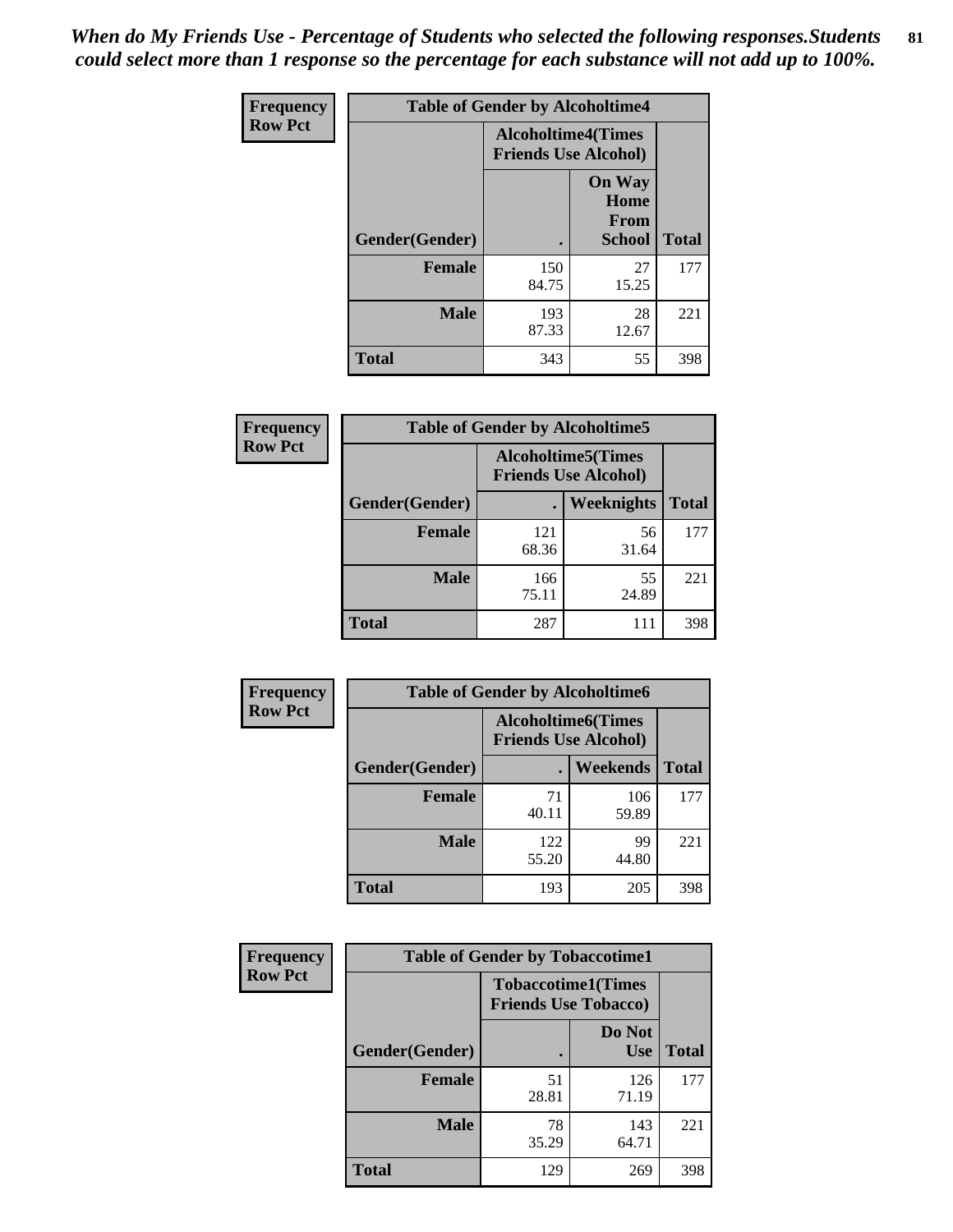*When do My Friends Use - Percentage of Students who selected the following responses.Students could select more than 1 response so the percentage for each substance will not add up to 100%.* **82**

| Frequency      | <b>Table of Gender by Tobaccotime2</b> |                                                          |                            |              |
|----------------|----------------------------------------|----------------------------------------------------------|----------------------------|--------------|
| <b>Row Pct</b> |                                        | <b>Tobaccotime2(Times</b><br><b>Friends Use Tobacco)</b> |                            |              |
|                | Gender(Gender)                         |                                                          | <b>On Way</b><br>to School | <b>Total</b> |
|                | <b>Female</b>                          | 140<br>79.10                                             | 37<br>20.90                | 177          |
|                | <b>Male</b>                            | 172<br>77.83                                             | 49<br>22.17                | 221          |
|                | <b>Total</b>                           | 312                                                      | 86                         | 398          |

| Frequency      | <b>Table of Gender by Tobaccotime3</b> |                                                          |                                |              |
|----------------|----------------------------------------|----------------------------------------------------------|--------------------------------|--------------|
| <b>Row Pct</b> |                                        | <b>Tobaccotime3(Times</b><br><b>Friends Use Tobacco)</b> |                                |              |
|                | Gender(Gender)                         |                                                          | <b>During</b><br><b>School</b> | <b>Total</b> |
|                | <b>Female</b>                          | 148<br>83.62                                             | 29<br>16.38                    | 177          |
|                | <b>Male</b>                            | 179<br>81.00                                             | 42<br>19.00                    | 221          |
|                | <b>Total</b>                           | 327                                                      | 71                             | 398          |

| <b>Frequency</b> | <b>Table of Gender by Tobaccotime4</b> |                                                          |                                                       |              |
|------------------|----------------------------------------|----------------------------------------------------------|-------------------------------------------------------|--------------|
| <b>Row Pct</b>   |                                        | <b>Tobaccotime4(Times</b><br><b>Friends Use Tobacco)</b> |                                                       |              |
|                  | Gender(Gender)                         |                                                          | <b>On Way</b><br>Home<br><b>From</b><br><b>School</b> | <b>Total</b> |
|                  | <b>Female</b>                          | 150<br>84.75                                             | 27<br>15.25                                           | 177          |
|                  | <b>Male</b>                            | 193<br>87.33                                             | 28<br>12.67                                           | 221          |
|                  | <b>Total</b>                           | 343                                                      | 55                                                    | 398          |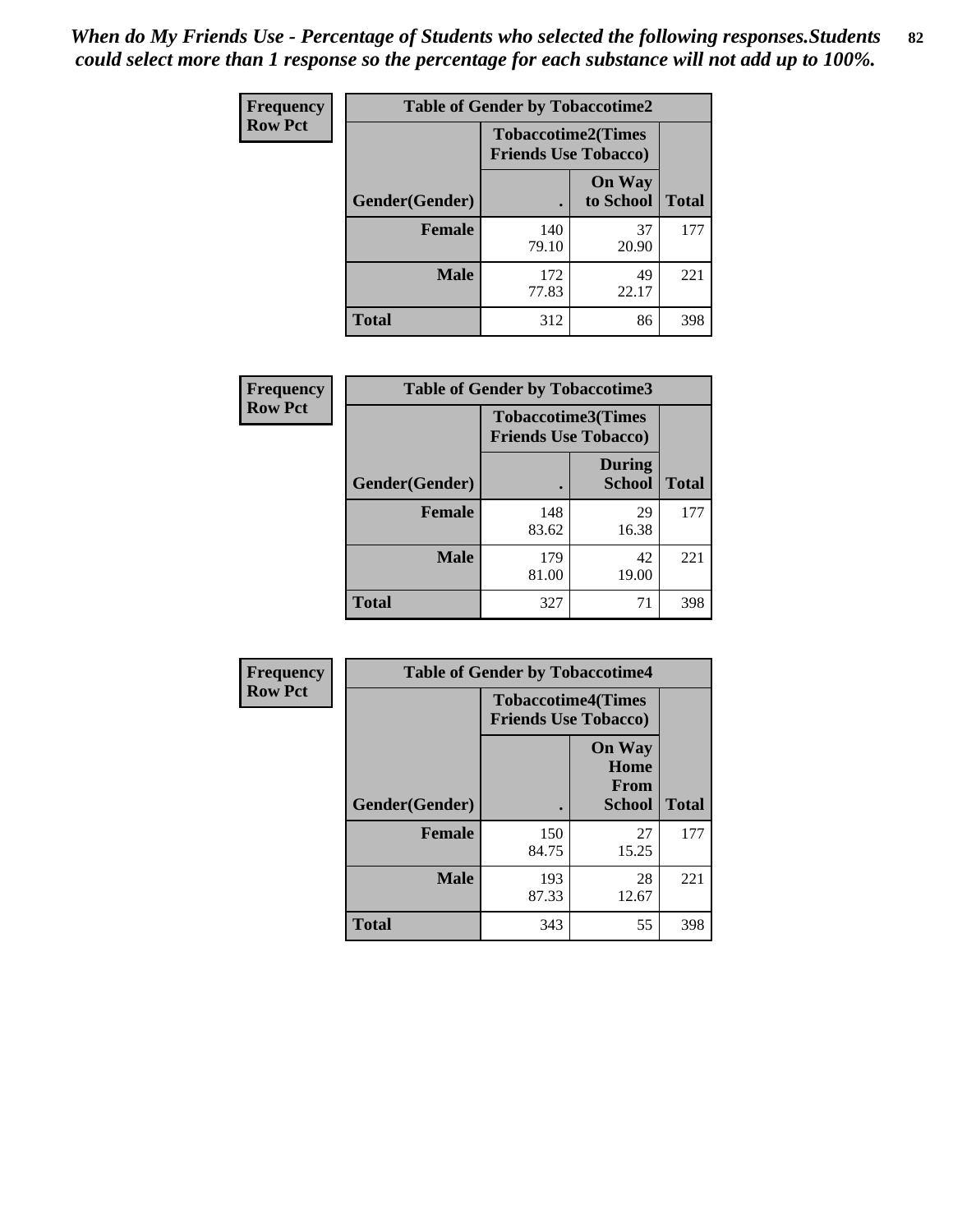*When do My Friends Use - Percentage of Students who selected the following responses.Students could select more than 1 response so the percentage for each substance will not add up to 100%.* **83**

| <b>Frequency</b> | <b>Table of Gender by Tobaccotime5</b> |              |                                                           |              |  |
|------------------|----------------------------------------|--------------|-----------------------------------------------------------|--------------|--|
| <b>Row Pct</b>   |                                        |              | <b>Tobaccotime5</b> (Times<br><b>Friends Use Tobacco)</b> |              |  |
|                  | Gender(Gender)                         |              | <b>Weeknights</b>                                         | <b>Total</b> |  |
|                  | <b>Female</b>                          | 138<br>77.97 | 39<br>22.03                                               | 177          |  |
|                  | <b>Male</b>                            | 172<br>77.83 | 49<br>22.17                                               | 221          |  |
|                  | <b>Total</b>                           | 310          | 88                                                        | 398          |  |

| <b>Frequency</b> | <b>Table of Gender by Tobaccotime6</b> |                                                          |             |              |  |
|------------------|----------------------------------------|----------------------------------------------------------|-------------|--------------|--|
| <b>Row Pct</b>   |                                        | <b>Tobaccotime6(Times</b><br><b>Friends Use Tobacco)</b> |             |              |  |
|                  | Gender(Gender)                         |                                                          | Weekends    | <b>Total</b> |  |
|                  | Female                                 | 130<br>73.45                                             | 47<br>26.55 | 177          |  |
|                  | <b>Male</b>                            | 159<br>71.95                                             | 62<br>28.05 | 221          |  |
|                  | <b>Total</b>                           | 289                                                      | 109         | 398          |  |

| Frequency      | <b>Table of Gender by Marijuanatime1</b> |                                                               |              |              |  |
|----------------|------------------------------------------|---------------------------------------------------------------|--------------|--------------|--|
| <b>Row Pct</b> |                                          | <b>Marijuanatime1(Times</b><br><b>Friends Use Marijuana</b> ) |              |              |  |
|                | <b>Gender</b> (Gender)                   |                                                               | Do Not Use   | <b>Total</b> |  |
|                | Female                                   | 90<br>50.85                                                   | 87<br>49.15  | 177          |  |
|                | <b>Male</b>                              | 106<br>47.96                                                  | 115<br>52.04 | 221          |  |
|                | <b>Total</b>                             | 196                                                           | 202          | 398          |  |

| Frequency      |                | <b>Table of Gender by Marijuanatime2</b>                      |                            |              |
|----------------|----------------|---------------------------------------------------------------|----------------------------|--------------|
| <b>Row Pct</b> |                | <b>Marijuanatime2(Times</b><br><b>Friends Use Marijuana</b> ) |                            |              |
|                | Gender(Gender) |                                                               | On Way to<br><b>School</b> | <b>Total</b> |
|                | <b>Female</b>  | 118<br>66.67                                                  | 59<br>33.33                | 177          |
|                | <b>Male</b>    | 156<br>70.59                                                  | 65<br>29.41                | 221          |
|                | <b>Total</b>   | 274                                                           | 124                        | 398          |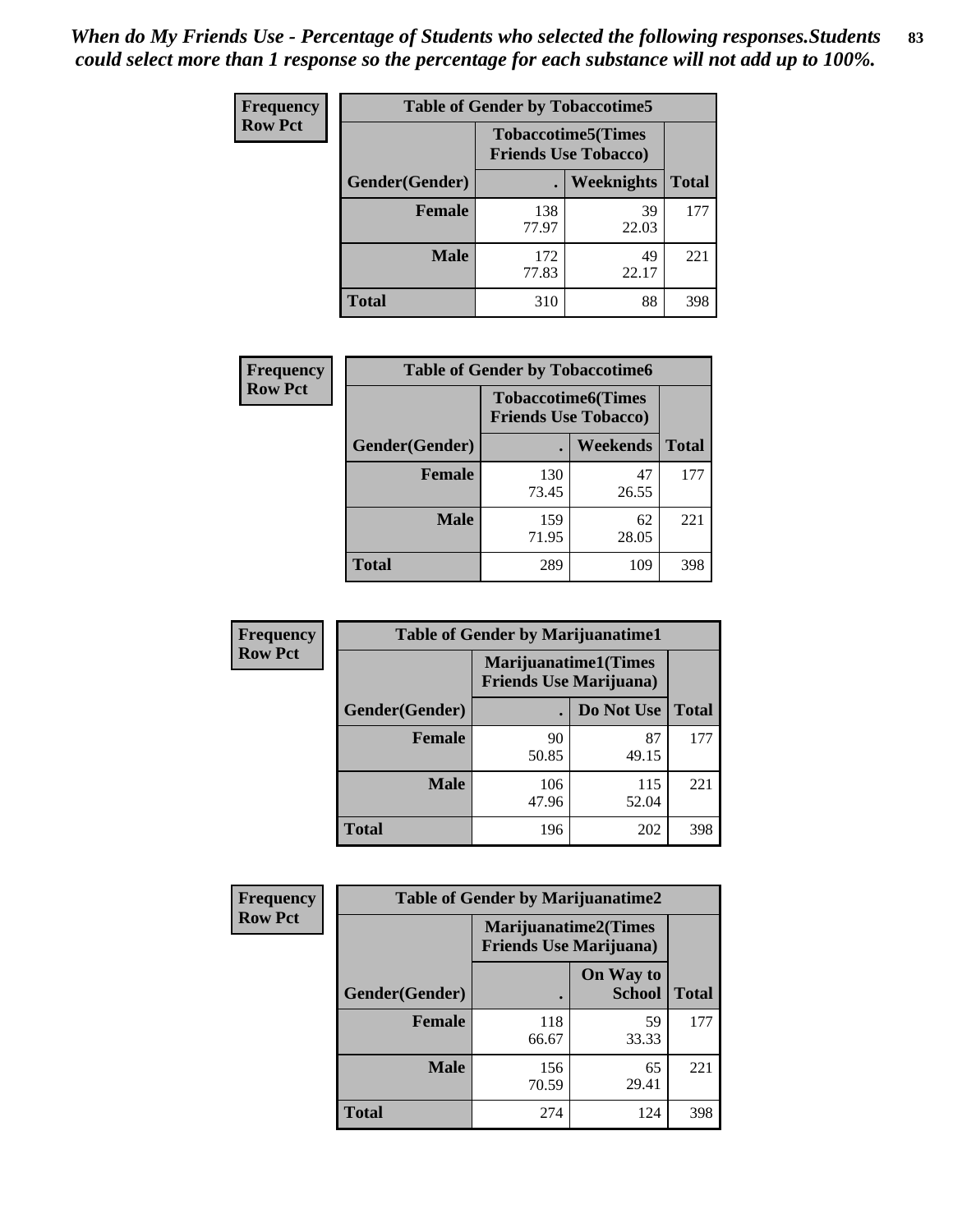| Frequency      | Table of Gender by Marijuanatime3 |                      |                                |              |
|----------------|-----------------------------------|----------------------|--------------------------------|--------------|
| <b>Row Pct</b> |                                   | Marijuanatime3(Times | <b>Friends Use Marijuana</b> ) |              |
|                | Gender(Gender)                    |                      | <b>During</b><br><b>School</b> | <b>Total</b> |
|                | <b>Female</b>                     | 131<br>74.01         | 46<br>25.99                    | 177          |
|                | <b>Male</b>                       | 168<br>76.02         | 53<br>23.98                    | 221          |
|                | <b>Total</b>                      | 299                  | 99                             | 398          |

| Frequency      | <b>Table of Gender by Marijuanatime4</b> |                                                               |                                                       |              |
|----------------|------------------------------------------|---------------------------------------------------------------|-------------------------------------------------------|--------------|
| <b>Row Pct</b> |                                          | <b>Marijuanatime4(Times</b><br><b>Friends Use Marijuana</b> ) |                                                       |              |
|                | Gender(Gender)                           |                                                               | <b>On Way</b><br>Home<br><b>From</b><br><b>School</b> | <b>Total</b> |
|                | <b>Female</b>                            | 117<br>66.10                                                  | 60<br>33.90                                           | 177          |
|                | <b>Male</b>                              | 156<br>70.59                                                  | 65<br>29.41                                           | 221          |
|                | <b>Total</b>                             | 273                                                           | 125                                                   | 398          |

| Frequency      | <b>Table of Gender by Marijuanatime5</b> |                                                                |                   |              |  |
|----------------|------------------------------------------|----------------------------------------------------------------|-------------------|--------------|--|
| <b>Row Pct</b> |                                          | <b>Marijuanatime5</b> (Times<br><b>Friends Use Marijuana</b> ) |                   |              |  |
|                | Gender(Gender)                           |                                                                | <b>Weeknights</b> | <b>Total</b> |  |
|                | <b>Female</b>                            | 103<br>58.19                                                   | 74<br>41.81       | 177          |  |
|                | <b>Male</b>                              | 148<br>66.97                                                   | 73<br>33.03       | 221          |  |
|                | <b>Total</b>                             | 251                                                            | 147               | 398          |  |

| Frequency      | <b>Table of Gender by Marijuanatime6</b> |                                                               |                 |              |  |
|----------------|------------------------------------------|---------------------------------------------------------------|-----------------|--------------|--|
| <b>Row Pct</b> |                                          | <b>Marijuanatime6(Times</b><br><b>Friends Use Marijuana</b> ) |                 |              |  |
|                | Gender(Gender)                           |                                                               | <b>Weekends</b> | <b>Total</b> |  |
|                | <b>Female</b>                            | 88<br>49.72                                                   | 89<br>50.28     | 177          |  |
|                | <b>Male</b>                              | 128<br>57.92                                                  | 93<br>42.08     | 221          |  |
|                | <b>Total</b>                             | 216                                                           | 182             | 398          |  |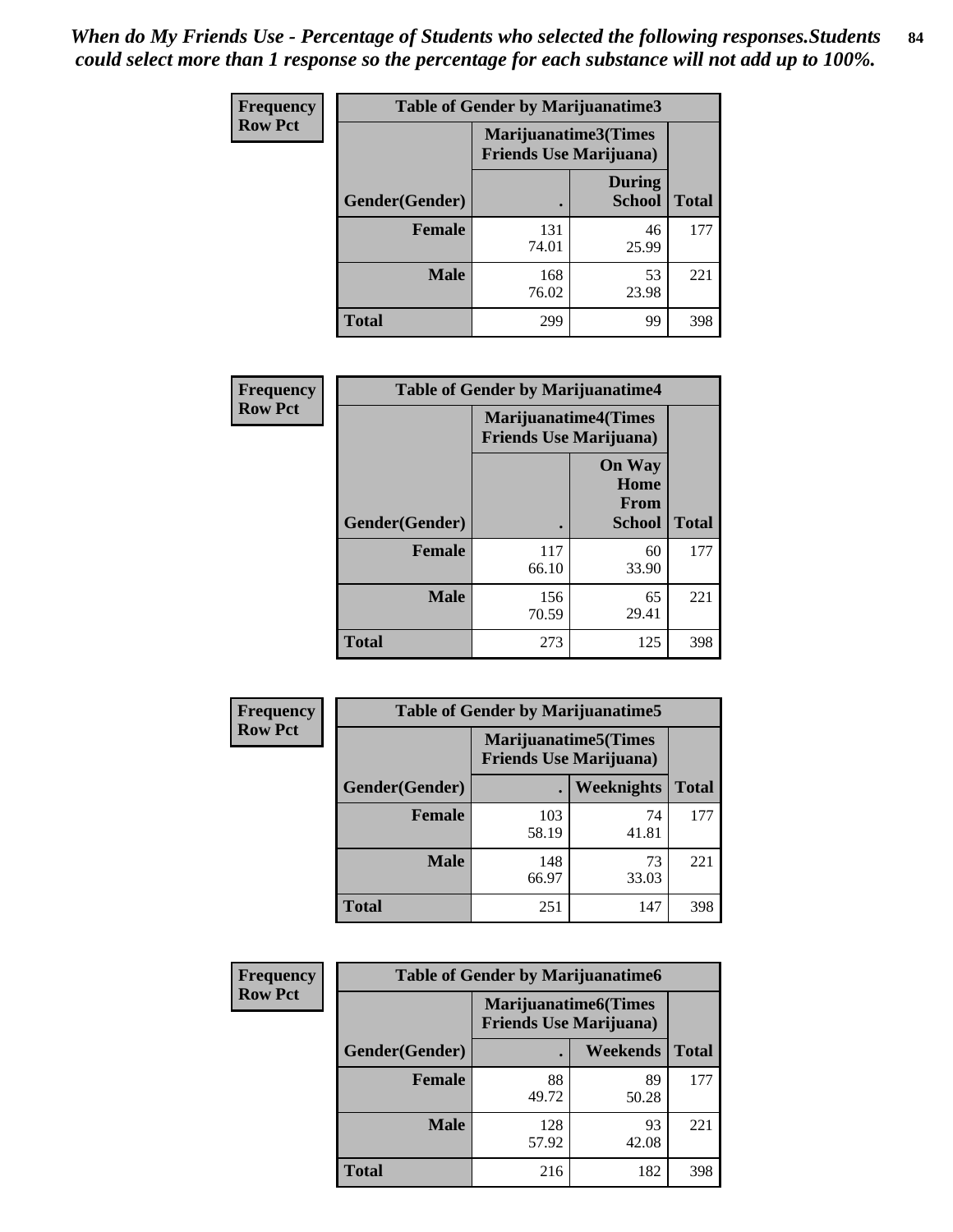| <b>Frequency</b> | <b>Table of Gender by Otherdrugtime1</b> |                                                                                   |              |              |
|------------------|------------------------------------------|-----------------------------------------------------------------------------------|--------------|--------------|
| <b>Row Pct</b>   |                                          | <b>Otherdrugtime1(Times</b><br><b>Friends Use Other</b><br><b>Illegal Drugs</b> ) |              |              |
|                  | Gender(Gender)                           |                                                                                   | Do Not Use   | <b>Total</b> |
|                  | Female                                   | 32<br>18.08                                                                       | 145<br>81.92 | 177          |
|                  | <b>Male</b>                              | 48<br>21.72                                                                       | 173<br>78.28 | 221          |
|                  | <b>Total</b>                             | 80                                                                                | 318          | 398          |

| Frequency      |                | <b>Table of Gender by Otherdrugtime2</b>                                          |                            |              |
|----------------|----------------|-----------------------------------------------------------------------------------|----------------------------|--------------|
| <b>Row Pct</b> |                | <b>Otherdrugtime2(Times</b><br><b>Friends Use Other</b><br><b>Illegal Drugs</b> ) |                            |              |
|                | Gender(Gender) |                                                                                   | On Way to<br><b>School</b> | <b>Total</b> |
|                | <b>Female</b>  | 157<br>88.70                                                                      | 20<br>11.30                | 177          |
|                | <b>Male</b>    | 194<br>87.78                                                                      | 27<br>12.22                | 221          |
|                | <b>Total</b>   | 351                                                                               | 47                         | 398          |

| Frequency      | <b>Table of Gender by Otherdrugtime3</b> |                                                    |                                |              |
|----------------|------------------------------------------|----------------------------------------------------|--------------------------------|--------------|
| <b>Row Pct</b> |                                          | <b>Friends Use Other</b><br><b>Illegal Drugs</b> ) | <b>Otherdrugtime3(Times</b>    |              |
|                | Gender(Gender)                           |                                                    | <b>During</b><br><b>School</b> | <b>Total</b> |
|                | <b>Female</b>                            | 160<br>90.40                                       | 17<br>9.60                     | 177          |
|                | <b>Male</b>                              | 200<br>90.50                                       | 21<br>9.50                     | 221          |
|                | <b>Total</b>                             | 360                                                | 38                             | 398          |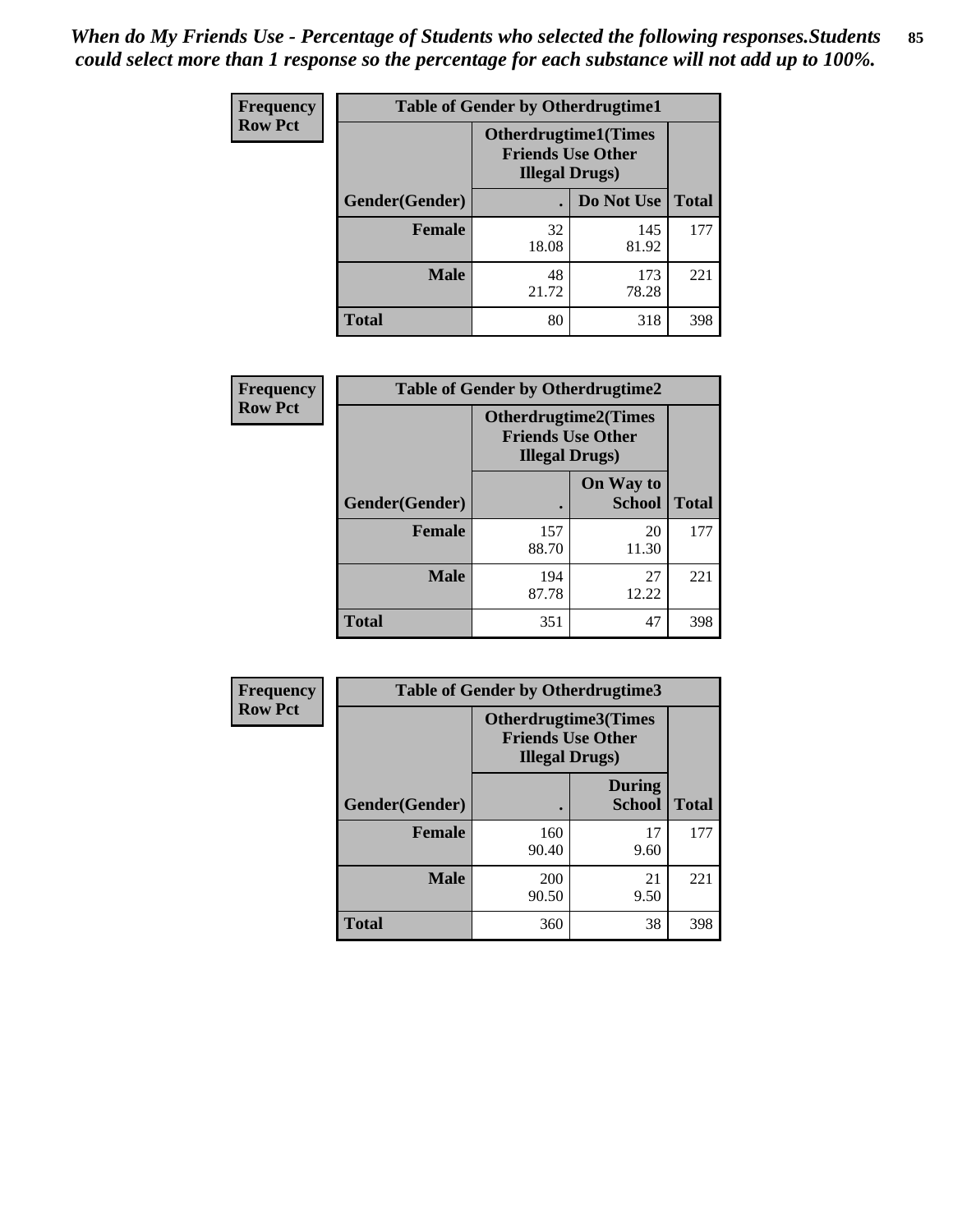*When do My Friends Use - Percentage of Students who selected the following responses.Students could select more than 1 response so the percentage for each substance will not add up to 100%.* **86**

| <b>Frequency</b> | <b>Table of Gender by Otherdrugtime4</b> |                                                    |                                                |              |
|------------------|------------------------------------------|----------------------------------------------------|------------------------------------------------|--------------|
| <b>Row Pct</b>   |                                          | <b>Friends Use Other</b><br><b>Illegal Drugs</b> ) | <b>Otherdrugtime4(Times</b>                    |              |
|                  | Gender(Gender)                           |                                                    | <b>On Way</b><br>Home<br>From<br><b>School</b> | <b>Total</b> |
|                  | Female                                   | 155<br>87.57                                       | 22<br>12.43                                    | 177          |
|                  | <b>Male</b>                              | 198<br>89.59                                       | 23<br>10.41                                    | 221          |
|                  | <b>Total</b>                             | 353                                                | 45                                             | 398          |

| Frequency      | <b>Table of Gender by Otherdrugtime5</b> |                                                                                    |             |              |
|----------------|------------------------------------------|------------------------------------------------------------------------------------|-------------|--------------|
| <b>Row Pct</b> |                                          | <b>Otherdrugtime5</b> (Times<br><b>Friends Use Other</b><br><b>Illegal Drugs</b> ) |             |              |
|                | Gender(Gender)                           |                                                                                    | Weeknights  | <b>Total</b> |
|                | <b>Female</b>                            | 150<br>84.75                                                                       | 27<br>15.25 | 177          |
|                | <b>Male</b>                              | 195<br>88.24                                                                       | 26<br>11.76 | 221          |
|                | <b>Total</b>                             | 345                                                                                | 53          | 398          |

| <b>Frequency</b> | <b>Table of Gender by Otherdrugtime6</b> |                                                                                   |             |              |
|------------------|------------------------------------------|-----------------------------------------------------------------------------------|-------------|--------------|
| <b>Row Pct</b>   |                                          | <b>Otherdrugtime6(Times</b><br><b>Friends Use Other</b><br><b>Illegal Drugs</b> ) |             |              |
|                  | Gender(Gender)                           |                                                                                   | Weekends    | <b>Total</b> |
|                  | Female                                   | 140<br>79.10                                                                      | 37<br>20.90 | 177          |
|                  | <b>Male</b>                              | 182<br>82.35                                                                      | 39<br>17.65 | 221          |
|                  | <b>Total</b>                             | 322                                                                               | 76          | 398          |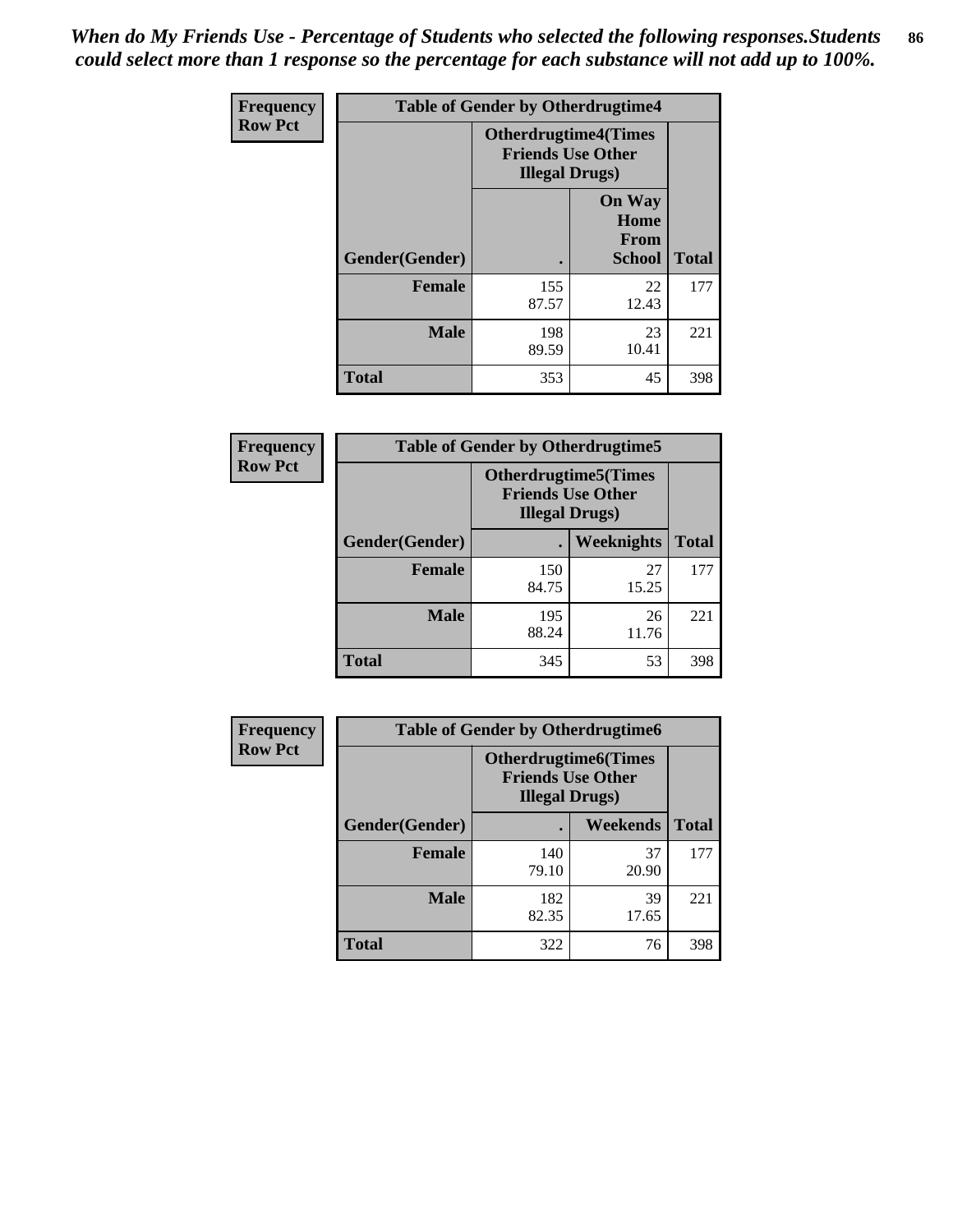# *Other Questions* **87**

| <b>Frequency</b> | <b>Table of Gender by Educationalcohol</b> |                                                                                                                                       |                |              |  |
|------------------|--------------------------------------------|---------------------------------------------------------------------------------------------------------------------------------------|----------------|--------------|--|
| <b>Row Pct</b>   |                                            | <b>Educationalcohol</b> (I<br>have been taught<br>about alcohol,<br>tobacco,<br>and other drugs<br>within the last year<br>at school) |                |              |  |
|                  | Gender(Gender)                             | <b>Yes</b>                                                                                                                            | N <sub>0</sub> | <b>Total</b> |  |
|                  | <b>Female</b>                              | 106<br>59.89                                                                                                                          | 71<br>40.11    | 177          |  |
|                  | <b>Male</b>                                | 148<br>66.97                                                                                                                          | 73<br>33.03    | 221          |  |
|                  | <b>Total</b>                               | 254                                                                                                                                   | 144            | 398          |  |

| Frequency      | <b>Table of Gender by Rodedrinking</b> |                                                                                                                     |                |              |  |
|----------------|----------------------------------------|---------------------------------------------------------------------------------------------------------------------|----------------|--------------|--|
| <b>Row Pct</b> |                                        | Rodedrinking(In<br>the past 30 days I<br>have ridden in a<br>car with a driver<br>who had been<br>drinking alcohol) |                |              |  |
|                | Gender(Gender)                         | Yes                                                                                                                 | N <sub>0</sub> | <b>Total</b> |  |
|                | <b>Female</b>                          | 26<br>14.69                                                                                                         | 151<br>85.31   | 177          |  |
|                | <b>Male</b>                            | 40<br>18.10                                                                                                         | 181<br>81.90   | 221          |  |
|                | <b>Total</b>                           | 66                                                                                                                  | 332            | 398          |  |

| Frequency      | <b>Table of Gender by Drugsschool</b> |                                                                                                                                     |                |              |  |
|----------------|---------------------------------------|-------------------------------------------------------------------------------------------------------------------------------------|----------------|--------------|--|
| <b>Row Pct</b> |                                       | <b>Drugsschool</b> (During<br>the past 12 months,<br>I have been offered,<br>sold,<br>or given illegal drugs<br>on school property) |                |              |  |
|                | Gender(Gender)                        | Yes                                                                                                                                 | N <sub>0</sub> | <b>Total</b> |  |
|                | <b>Female</b>                         | 30<br>16.95                                                                                                                         | 147<br>83.05   | 177          |  |
|                | <b>Male</b>                           | 69<br>31.22                                                                                                                         | 152<br>68.78   | 221          |  |
|                | <b>Total</b>                          | 99                                                                                                                                  | 299            | 398          |  |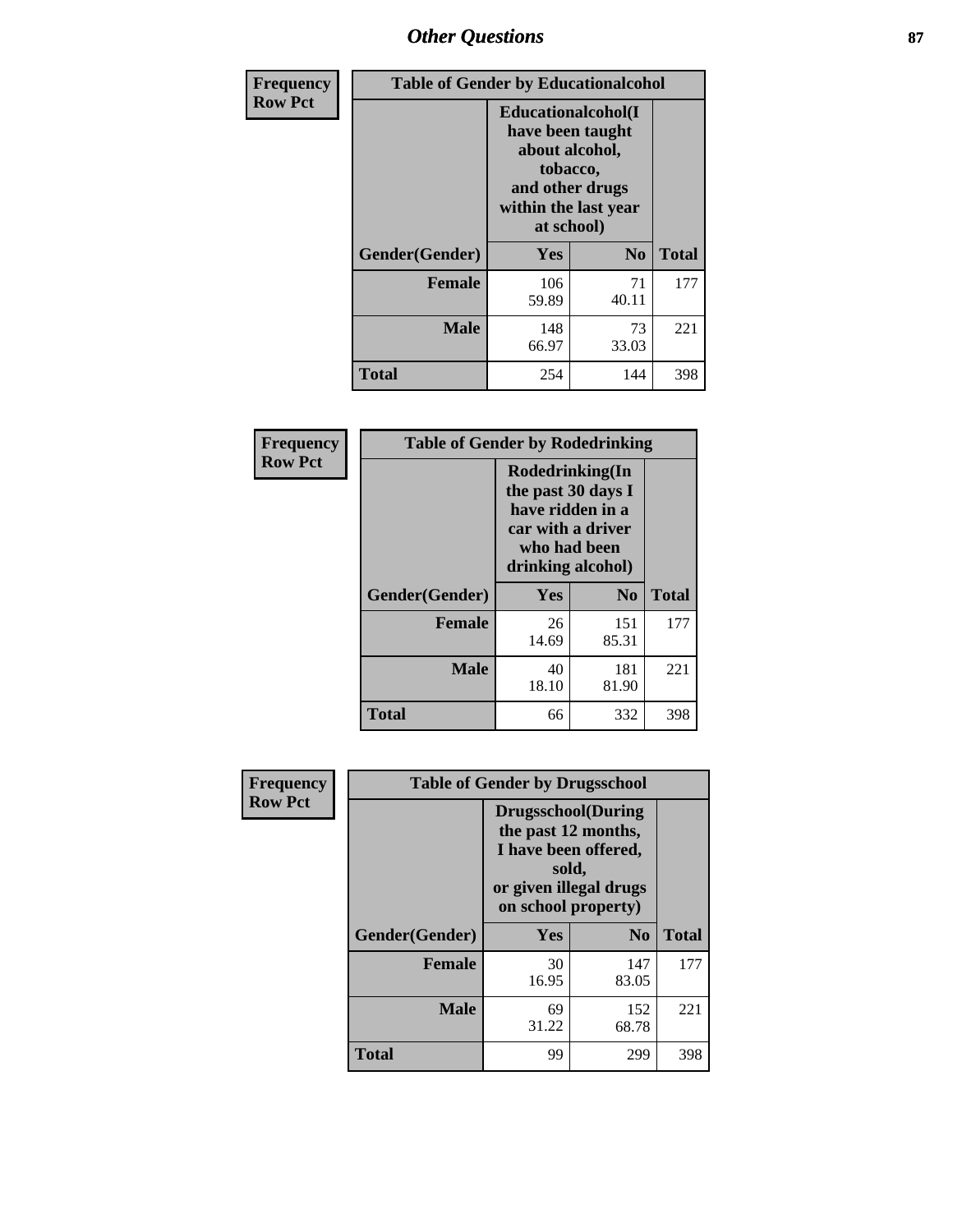# *Other Questions* **88**

**Frequency Row Pct**

| <b>Table of Gender by Bingedrinking</b> |                         |                                                                                                         |                   |                   |                               |                               |                        |              |
|-----------------------------------------|-------------------------|---------------------------------------------------------------------------------------------------------|-------------------|-------------------|-------------------------------|-------------------------------|------------------------|--------------|
|                                         |                         | Bingedrinking(I have drunk five or more<br>drinks of alcohol at one sitting during the<br>last 30 days) |                   |                   |                               |                               |                        |              |
| <b>Gender</b> (Gender)                  | $\bf{0}$<br><b>Days</b> | 1 or<br>days                                                                                            | 3 to<br>5<br>days | 6 to<br>9<br>days | <b>10</b><br>to<br>19<br>days | <b>20</b><br>to<br>29<br>days | All<br>30<br>days      | <b>Total</b> |
| <b>Female</b>                           | 160<br>90.40            | 3<br>1.69                                                                                               | 6<br>3.39         | 2<br>1.13         | 0.56                          | 3<br>1.69                     | $\mathfrak{D}$<br>1.13 | 177          |
| <b>Male</b>                             | 204<br>92.31            | 5<br>2.26                                                                                               | 0.45              | 0.45              | 4<br>1.81                     | 5<br>2.26                     | 0.45                   | 221          |
| <b>Total</b>                            | 364                     | 8                                                                                                       | $\overline{7}$    | 3                 | 5                             | 8                             | 3                      | 398          |

| Frequency      | <b>Table of Gender by Educationaids</b> |                                                                                                 |                |              |  |
|----------------|-----------------------------------------|-------------------------------------------------------------------------------------------------|----------------|--------------|--|
| <b>Row Pct</b> |                                         | <b>Educationaids</b> (I<br>have been taught<br>about HIV/AIDS<br>at school in the<br>past year) |                |              |  |
|                | Gender(Gender)                          | Yes                                                                                             | $\mathbf{N_0}$ | <b>Total</b> |  |
|                | <b>Female</b>                           | 120<br>67.80                                                                                    | 57<br>32.20    | 177          |  |
|                | <b>Male</b>                             | 167<br>75.57                                                                                    | 54<br>24.43    | 221          |  |
|                | <b>Total</b>                            | 287                                                                                             | 111            | 398          |  |

| <b>Frequency</b> | <b>Table of Gender by Suicideconsider</b> |                 |                |              |  |
|------------------|-------------------------------------------|-----------------|----------------|--------------|--|
| <b>Row Pct</b>   |                                           | Suicideconsider |                |              |  |
|                  | Gender(Gender)                            | Yes             | N <sub>0</sub> | <b>Total</b> |  |
|                  | <b>Female</b>                             | 22<br>12.43     | 155<br>87.57   | 177          |  |
|                  | <b>Male</b>                               | 14<br>6.33      | 207<br>93.67   | 221          |  |
|                  | Total                                     | 36              | 362            | 398          |  |